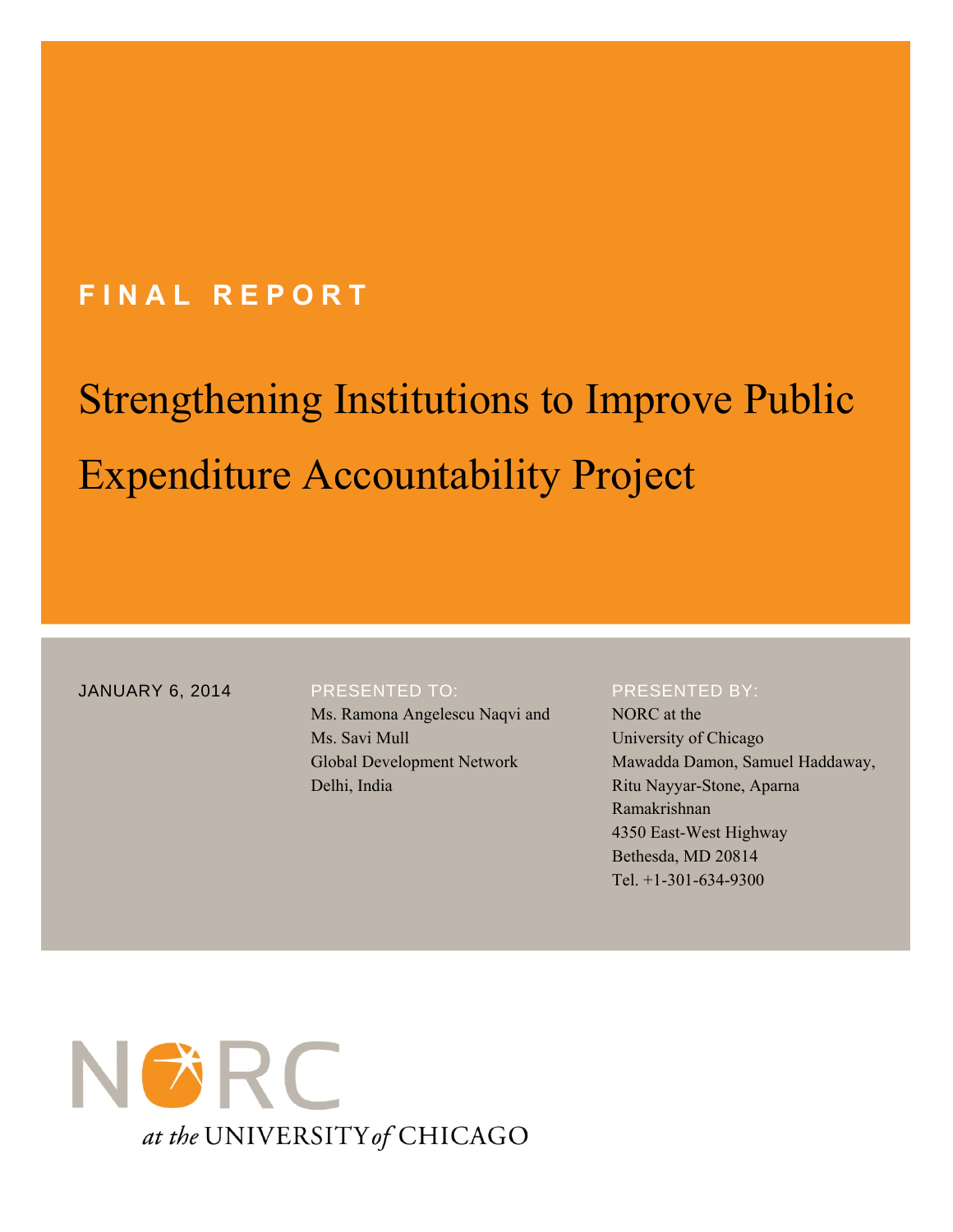**This page left intentionally blank**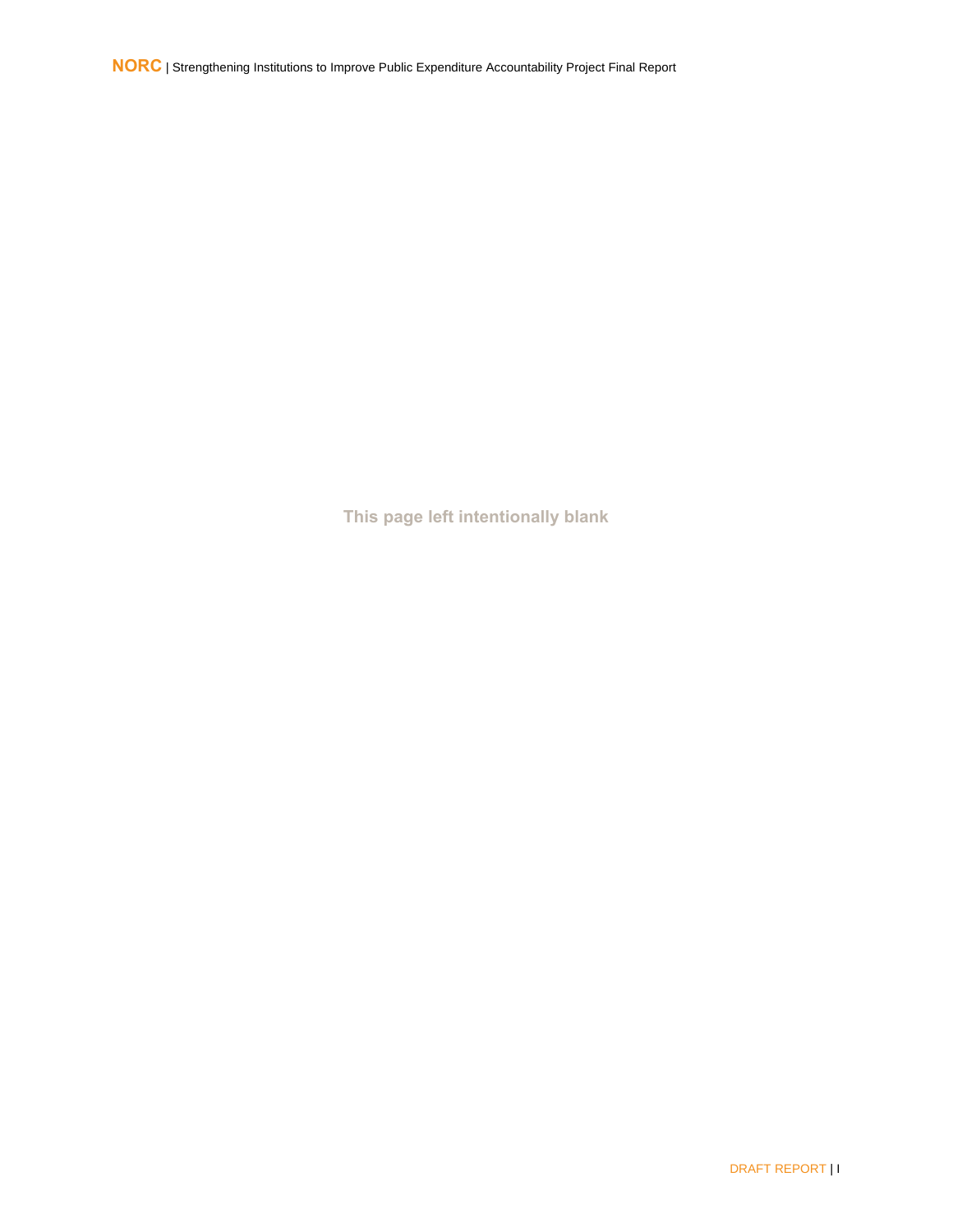### **Program Identification Details**

| <b>Table 1.1: Programme Identification Details</b> |  |
|----------------------------------------------------|--|
|----------------------------------------------------|--|

| <b>GTF Number</b>                                                    | <b>CN-164</b>                                                                                                                                                                                                                 |
|----------------------------------------------------------------------|-------------------------------------------------------------------------------------------------------------------------------------------------------------------------------------------------------------------------------|
| Short Title of Programme                                             | Strengthening Institutions to Improve Public Expenditure<br>Accountability                                                                                                                                                    |
| Name of Lead Institution                                             | <b>Global Development Network</b>                                                                                                                                                                                             |
| Start Date:                                                          | 16.10.2008                                                                                                                                                                                                                    |
| End Date:                                                            | 15.10.2013 <sup>1</sup>                                                                                                                                                                                                       |
| Amount of DFID Funding:                                              | GBP 4,993,829                                                                                                                                                                                                                 |
| List all countries where activities have<br>taken or will take place | Table 1.4                                                                                                                                                                                                                     |
| List all implementing partners in each<br>country                    | Table 1.4                                                                                                                                                                                                                     |
| Target groups- wider beneficiaries<br>Society; the poor              | Immediate beneficiaries are the selected research<br>institutions whose research and communication capacity will<br>be built for providing rigorous evidence based policy options<br>for Public Expenditure Management (PEM). |
| Lead Author                                                          | Samuel Haddaway, Mawadda Damon, Ritu Nayyar-Stone,<br>Aparna Ramakrishnan<br>NORC at the University of Chicago<br>4350 East-West Highway<br>Bethesda MD 20814, USA<br>1-202-286-3194<br>damon-mawadda@norc.org                |
| Other people contacted to prepare this<br>report                     | Table 2.4                                                                                                                                                                                                                     |

<sup>&</sup>lt;sup>1</sup> The closing date of the project is January 15, 2014 given that all activities and reports are to be completed within three months of the contract end date of October 15, 2013.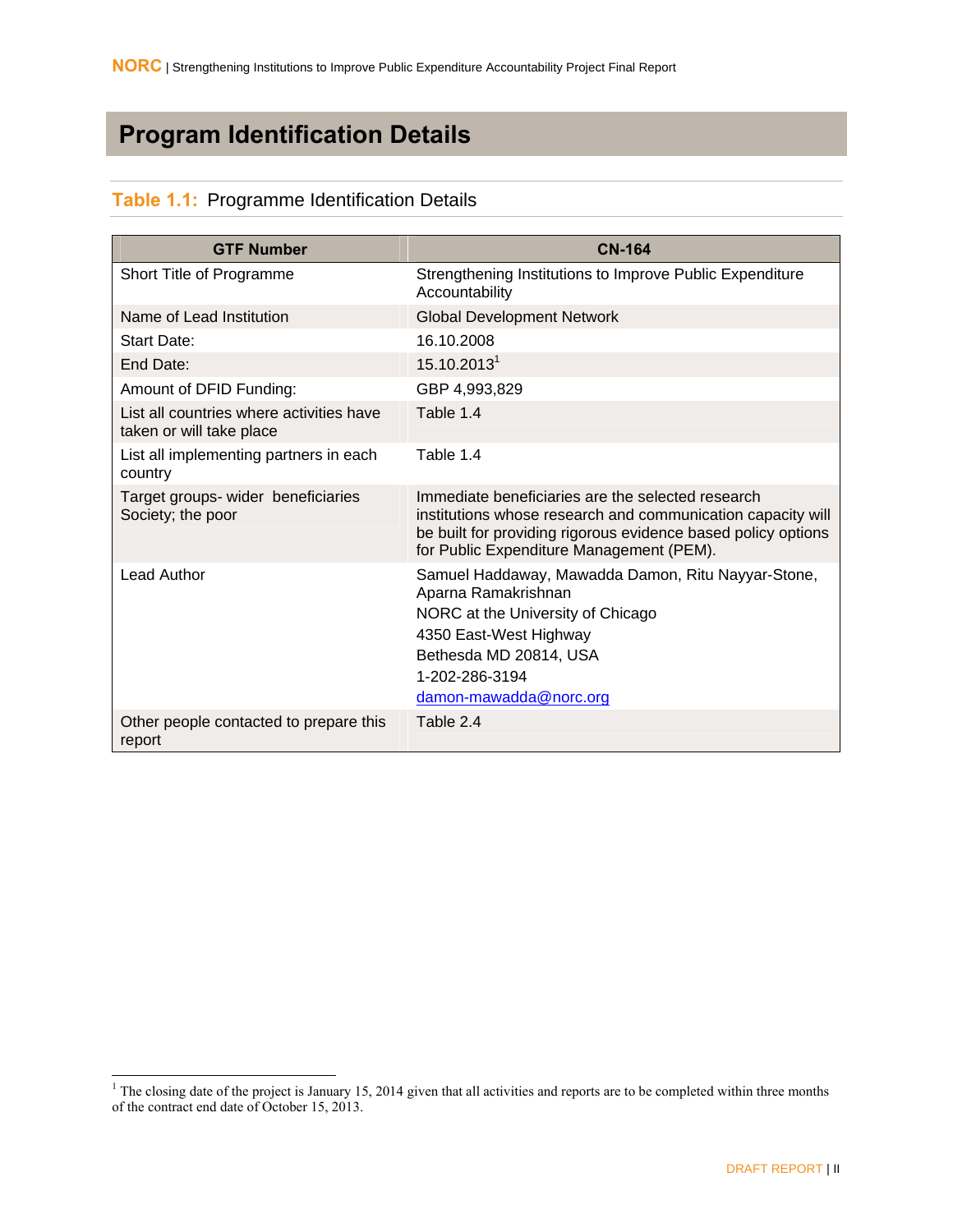**This page left intentionally blank**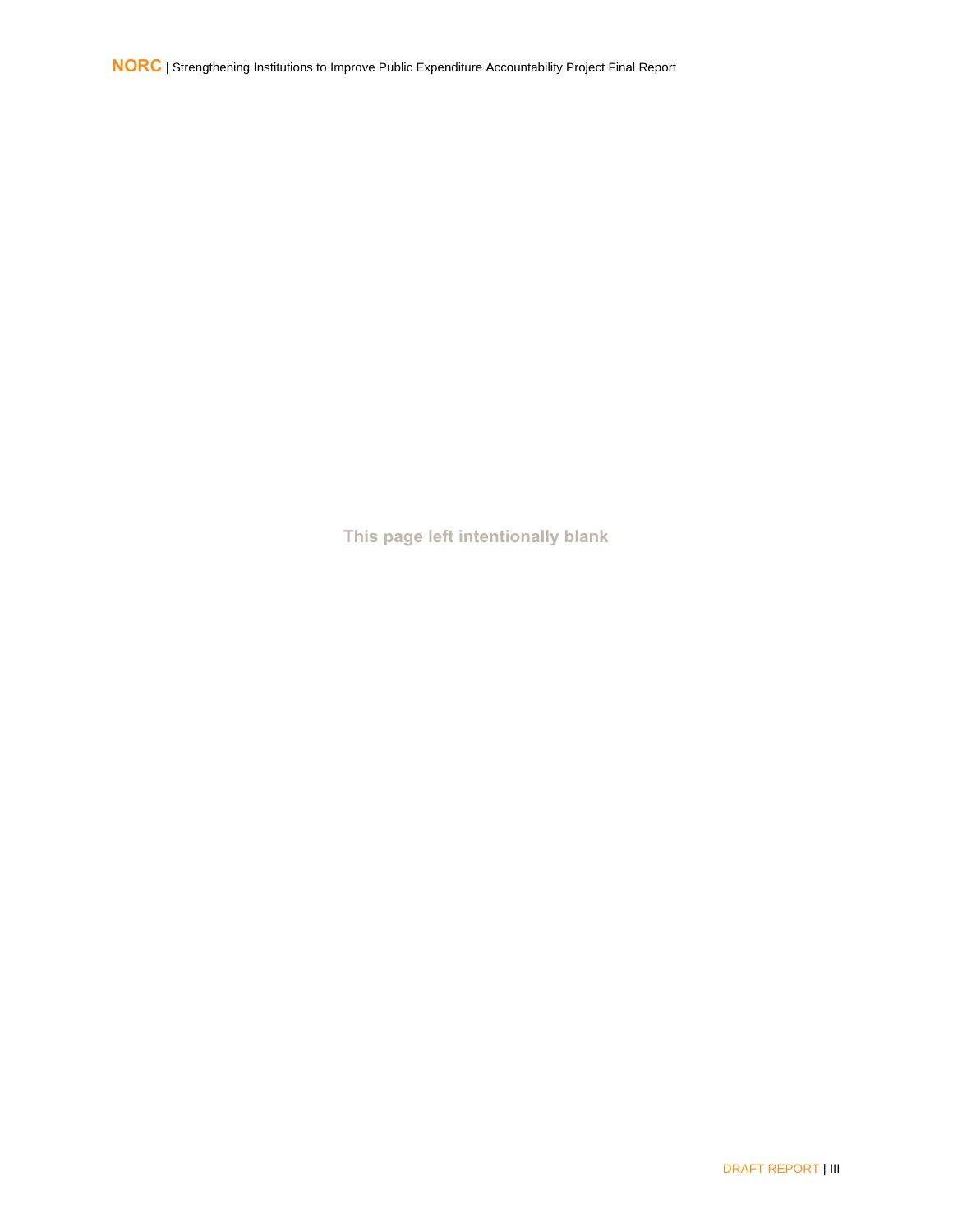## **Table of Contents**

| 1. |  |
|----|--|
| 2. |  |
| 3. |  |
|    |  |
|    |  |
|    |  |
|    |  |
|    |  |
|    |  |
|    |  |
|    |  |
|    |  |
|    |  |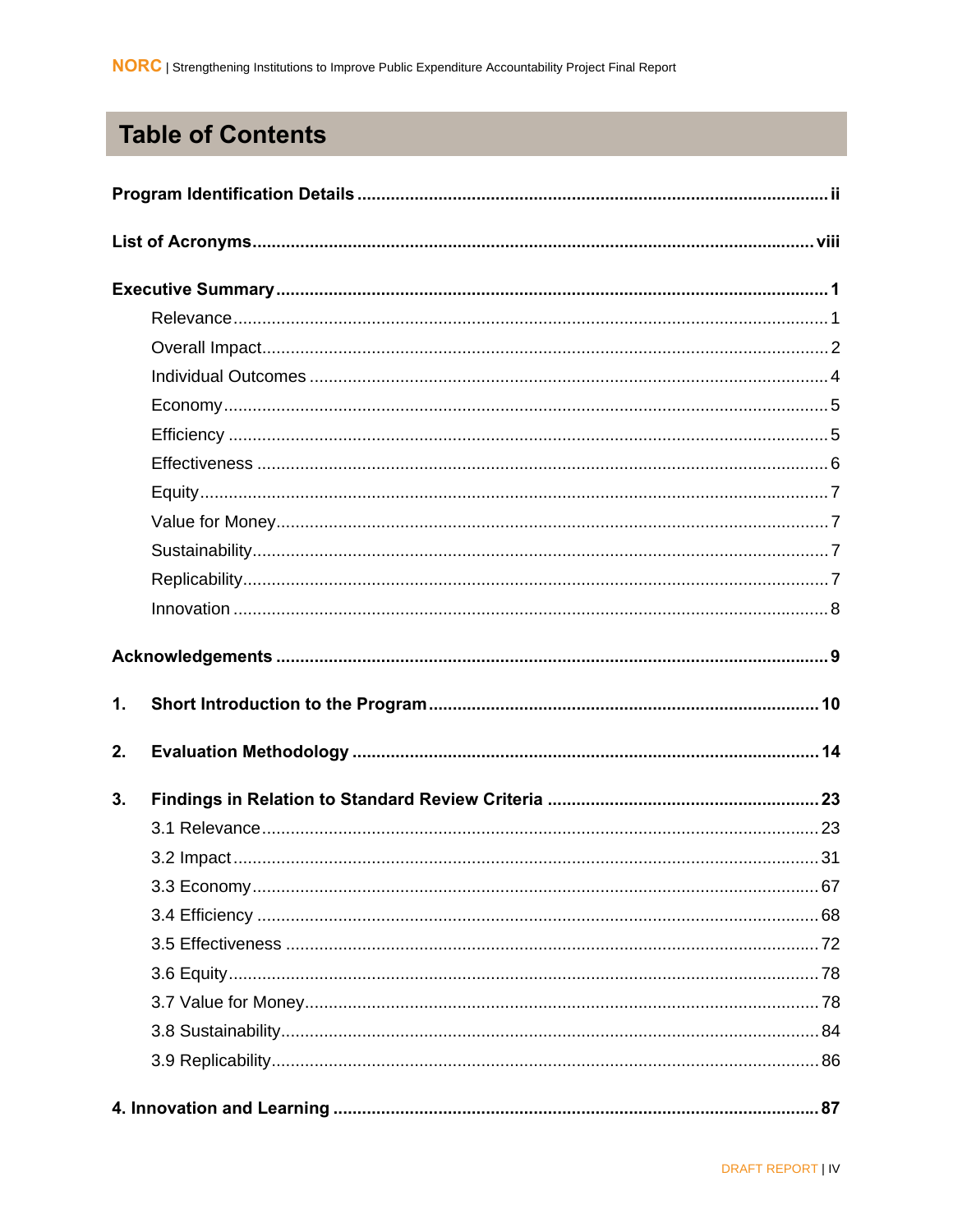#### **Annexes – bound separately**

| Annex 1: | <b>Achievement Rating Scale</b>                                |
|----------|----------------------------------------------------------------|
| Annex 2: | Terms of Reference                                             |
| Annex 3: | Changes in Participating Organizations Over the Project Period |
| Annex 4: | <b>Individual Country Key Outcomes</b>                         |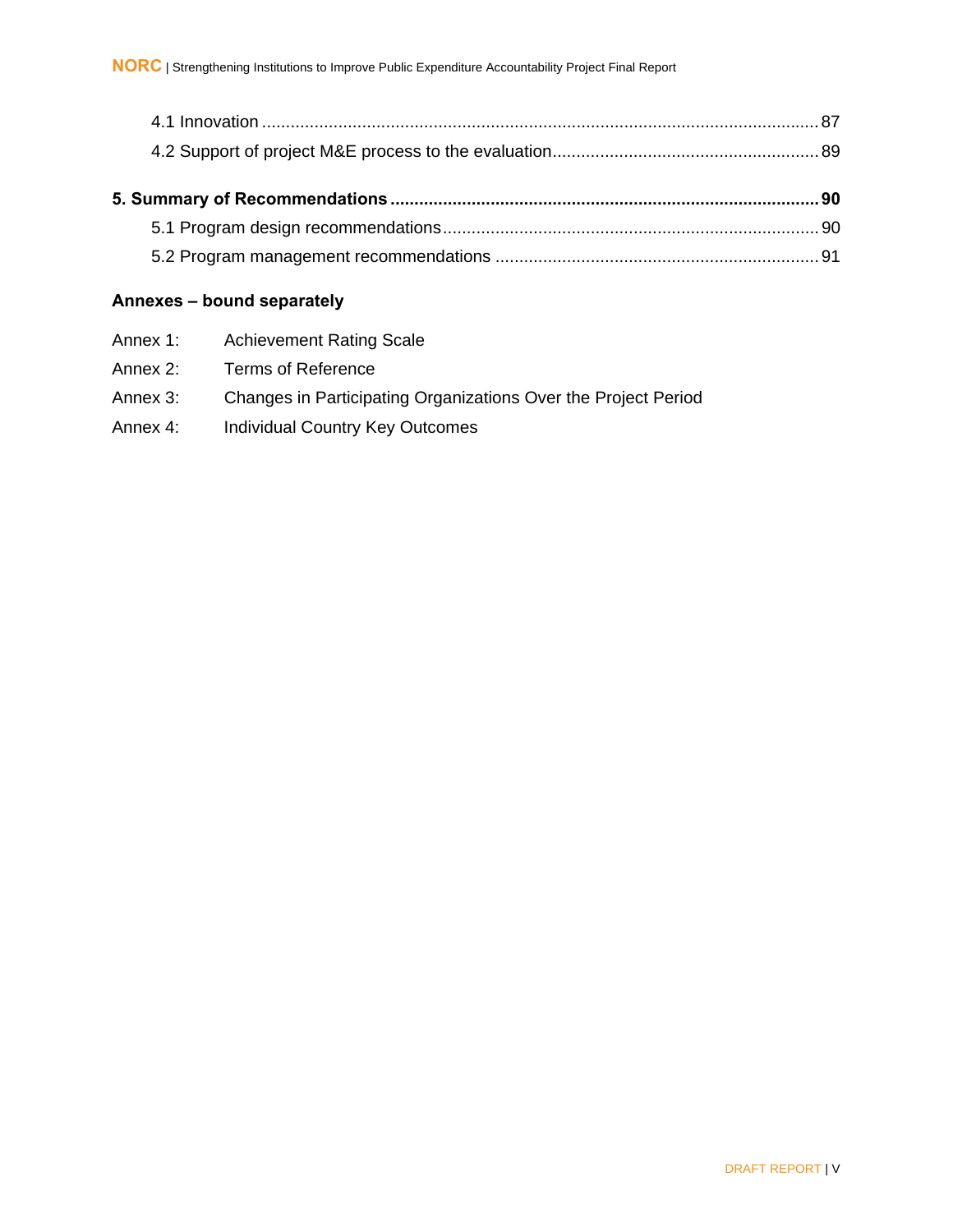### **Table of Exhibits**

| <b>Table 1.1:</b>    |                                                                                                                                                         |  |
|----------------------|---------------------------------------------------------------------------------------------------------------------------------------------------------|--|
| <b>Table 1.2:</b>    |                                                                                                                                                         |  |
| <b>Table 1.3:</b>    |                                                                                                                                                         |  |
| Table 1.4:           |                                                                                                                                                         |  |
| <b>Table 2.1:</b>    |                                                                                                                                                         |  |
| <b>Table 2.2:</b>    |                                                                                                                                                         |  |
| <b>Table 2.3:</b>    |                                                                                                                                                         |  |
| <b>Table 2.4:</b>    |                                                                                                                                                         |  |
| <b>Table 2.5:</b>    |                                                                                                                                                         |  |
| <b>Table 3.1.1:</b>  |                                                                                                                                                         |  |
| <b>Table 3.1.2:</b>  | Policy Community's View on Government Agencies' and MPs' Use of Data and<br>Analysis and the Willingness to Accept Input from Think Tanks by Country 26 |  |
| <b>Table 3.1.3:</b>  |                                                                                                                                                         |  |
| <b>Table 3.1.4:</b>  |                                                                                                                                                         |  |
| <b>Table 3.2.1:</b>  |                                                                                                                                                         |  |
| <b>Table 3.2.2:</b>  | Key Coefficients of the Regression Analysis of Change in Report Scores  36                                                                              |  |
| <b>Table 3.2.3:</b>  |                                                                                                                                                         |  |
| <b>Table 3.2.4:</b>  |                                                                                                                                                         |  |
| <b>Table 3.2.5:</b>  | Consultation by Policy Community of Various Information Sources  43                                                                                     |  |
| <b>Table 3.2.6:</b>  |                                                                                                                                                         |  |
| <b>Table 3.2.7:</b>  |                                                                                                                                                         |  |
| <b>Table 3.2.8:</b>  |                                                                                                                                                         |  |
| <b>Table 3.2.9:</b>  |                                                                                                                                                         |  |
| <b>Table 3.2.10:</b> |                                                                                                                                                         |  |
| <b>Table 3.2.11:</b> |                                                                                                                                                         |  |
| <b>Table 3.2.12:</b> |                                                                                                                                                         |  |
| Table 3.2.13:        |                                                                                                                                                         |  |
| <b>Table 3.2.14:</b> |                                                                                                                                                         |  |
| Table 3.2.15:        | Population Groups of Interest to DFID Targeted for Analysis by Participating                                                                            |  |
| <b>Table 3.3.1:</b>  | Allocation of Project Funds by Major Category, April 2008 – September 2013 (percent                                                                     |  |
| <b>Table 3.4.1:</b>  |                                                                                                                                                         |  |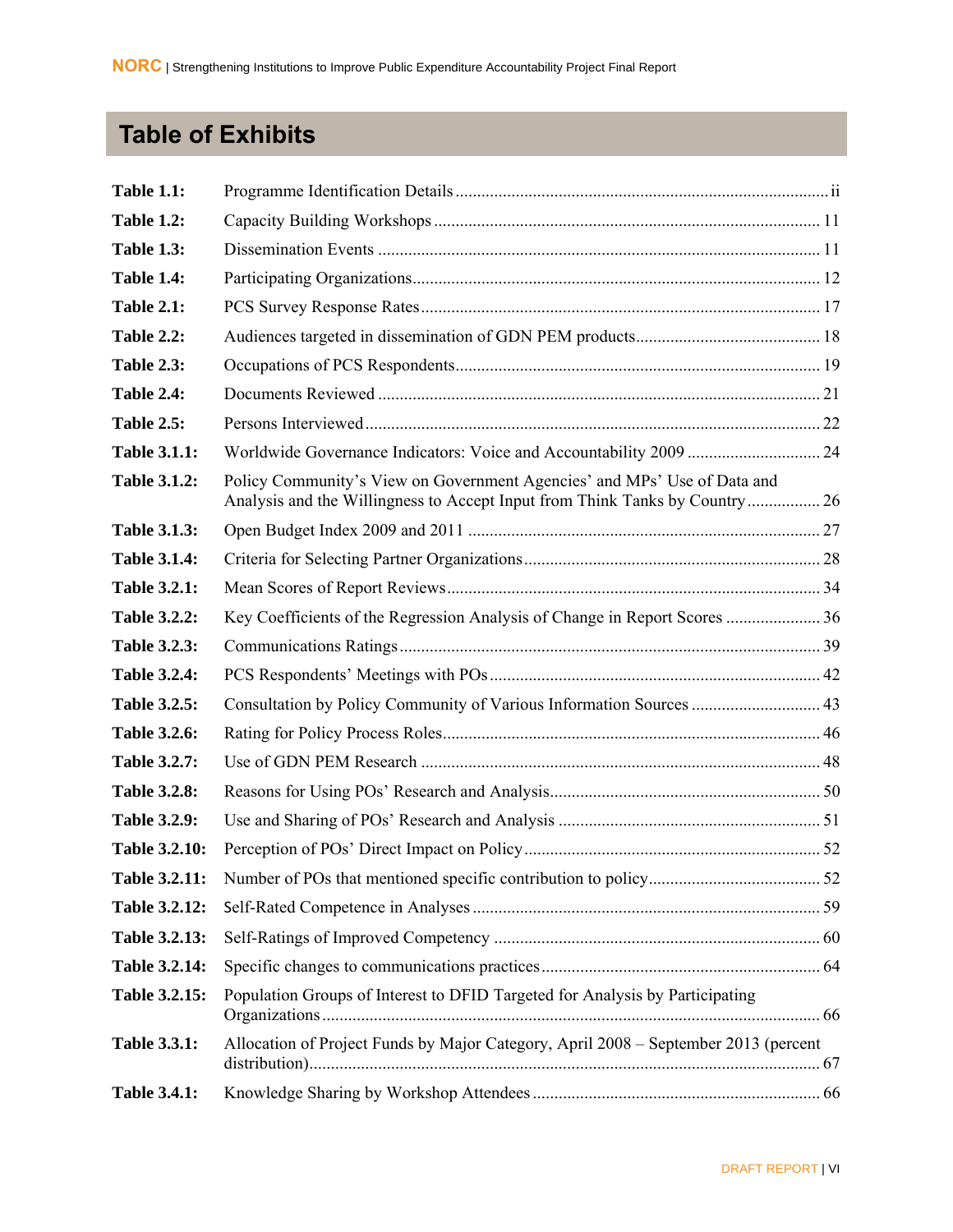| <b>Table 3.4.2:</b> |                                                                                                                                                                         |  |
|---------------------|-------------------------------------------------------------------------------------------------------------------------------------------------------------------------|--|
| <b>Table 3.5.1:</b> |                                                                                                                                                                         |  |
| <b>Table 3.5.2</b>  |                                                                                                                                                                         |  |
| <b>Table 3.5.3</b>  |                                                                                                                                                                         |  |
| <b>Table 3.5.4</b>  |                                                                                                                                                                         |  |
| <b>Table 3.5.5</b>  |                                                                                                                                                                         |  |
| <b>Table 3.7.1</b>  |                                                                                                                                                                         |  |
| <b>Table 3.7.2:</b> | Allocation of Project Funds by Technical Categories across Regions, April 2008 –<br>September 2013 (percent distribution) [will be updated based on Pooja's most recent |  |
| <b>Table 3.7.3:</b> | Improvement in Willingness by Policy Community to Accept Input from Think Tanks                                                                                         |  |
| <b>Table 3.8.1</b>  |                                                                                                                                                                         |  |
| <b>Table 3.8.2</b>  |                                                                                                                                                                         |  |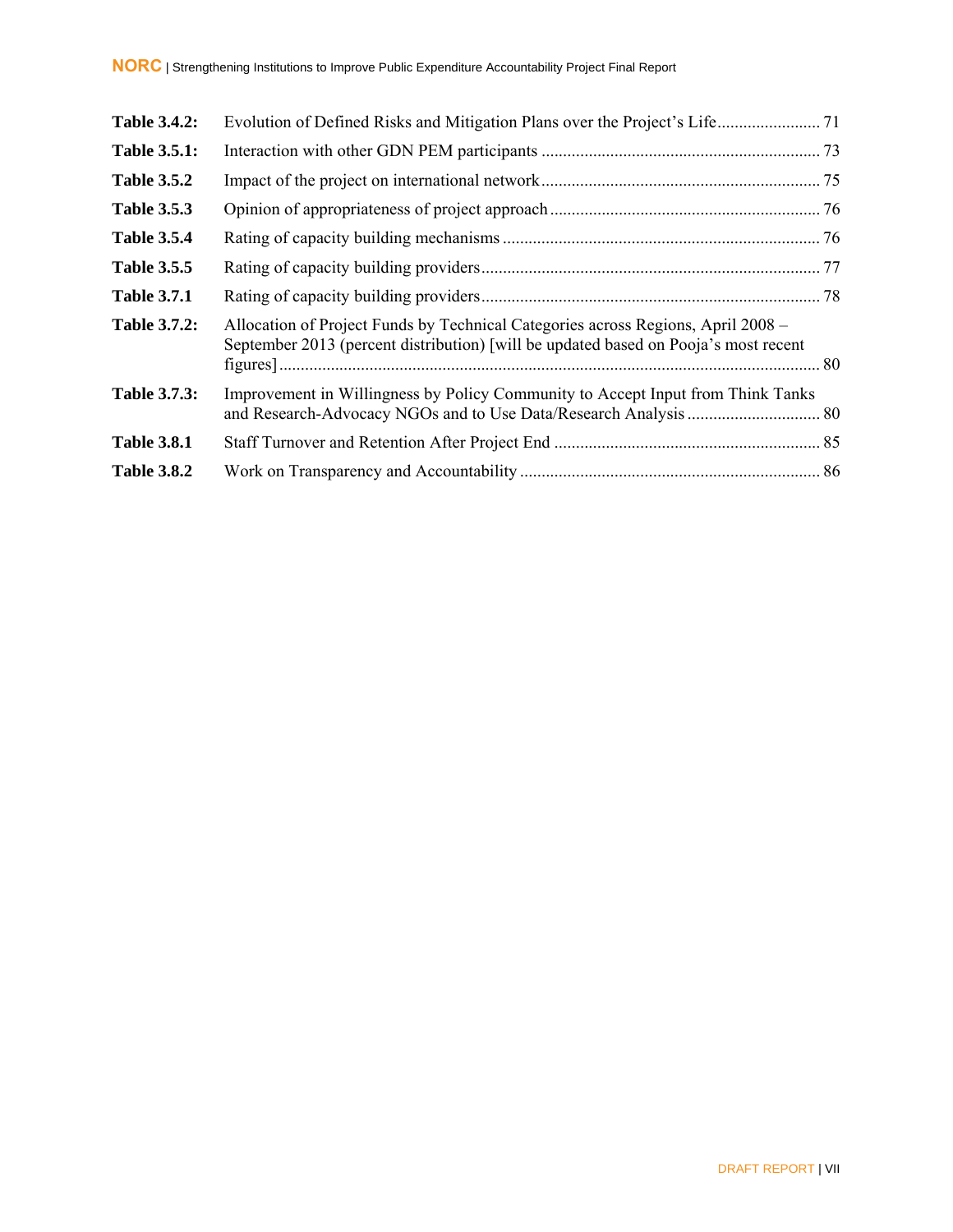## **List of Acronyms**

| <b>AST</b>     | Advanced Social Technologies, Armenia                                                 |
|----------------|---------------------------------------------------------------------------------------|
| <b>BIA</b>     | <b>Benefit Incidence Analysis</b>                                                     |
| <b>CBA</b>     | Cost Benefit Analysis                                                                 |
| <b>CBPS</b>    | Centre for Budget and Policy Studies, India                                           |
| <b>CEA</b>     | Cost Effectiveness Analysis                                                           |
| <b>CEDS</b>    | Center for Economics and Development Studies, Faculty of Economics, Padjadjaran       |
|                | University, Indonesia                                                                 |
| <b>CFP</b>     | Call for Proposals                                                                    |
| <b>CIPPEC</b>  | Center for the Implementation of Public Policies Promoting Equity and Growth,         |
|                | Argentina                                                                             |
| <b>CIUP</b>    | Research Center of the University of the Pacific (El Centro de Investigación de la    |
|                | Universidad del Pacífico), Peru                                                       |
| <b>CRC</b>     | Center for Research and Communication, University of Asia and the Pacific, The        |
|                | Philippines                                                                           |
| <b>CSEA</b>    | Center for the Study of the Economies of Africa, Nigeria                              |
| <b>DFID</b>    | Department for International Development, UK                                          |
| <b>EGAP</b>    | Graduate School of Public Administration and Public Policy, Tecnológico de Monterrey, |
|                | Mexico                                                                                |
| <b>EPRC</b>    | Economic Policy Research Centre, Uganda                                               |
| <b>ESRF</b>    | Economic and Social Research Foundation, Tanzania                                     |
| <b>FUNDESA</b> | Fundación para el Desarrollo de Guatemala, Guatemala                                  |
| <b>FY</b>      | Financial Year                                                                        |
| <b>GBP</b>     | <b>Great British Pound</b>                                                            |
| <b>GDN</b>     | Global Development Network                                                            |
| <b>GDP</b>     | <b>Gross Domestic Product</b>                                                         |
| <b>GTF</b>     | Governance and Transparency Fund                                                      |
| <b>IBP</b>     | <b>International Budget Project</b>                                                   |
| <b>IEA</b>     | Institute of Economic Affairs, Kenya                                                  |
| <b>ISODEC</b>  | Integrated Social Development Centre, Ghana                                           |
| M&E            | Monitoring & Evaluation                                                               |
| <b>MTEF</b>    | Medium Term Expenditure Framework                                                     |
| <b>MTR</b>     | Mid-Term Review                                                                       |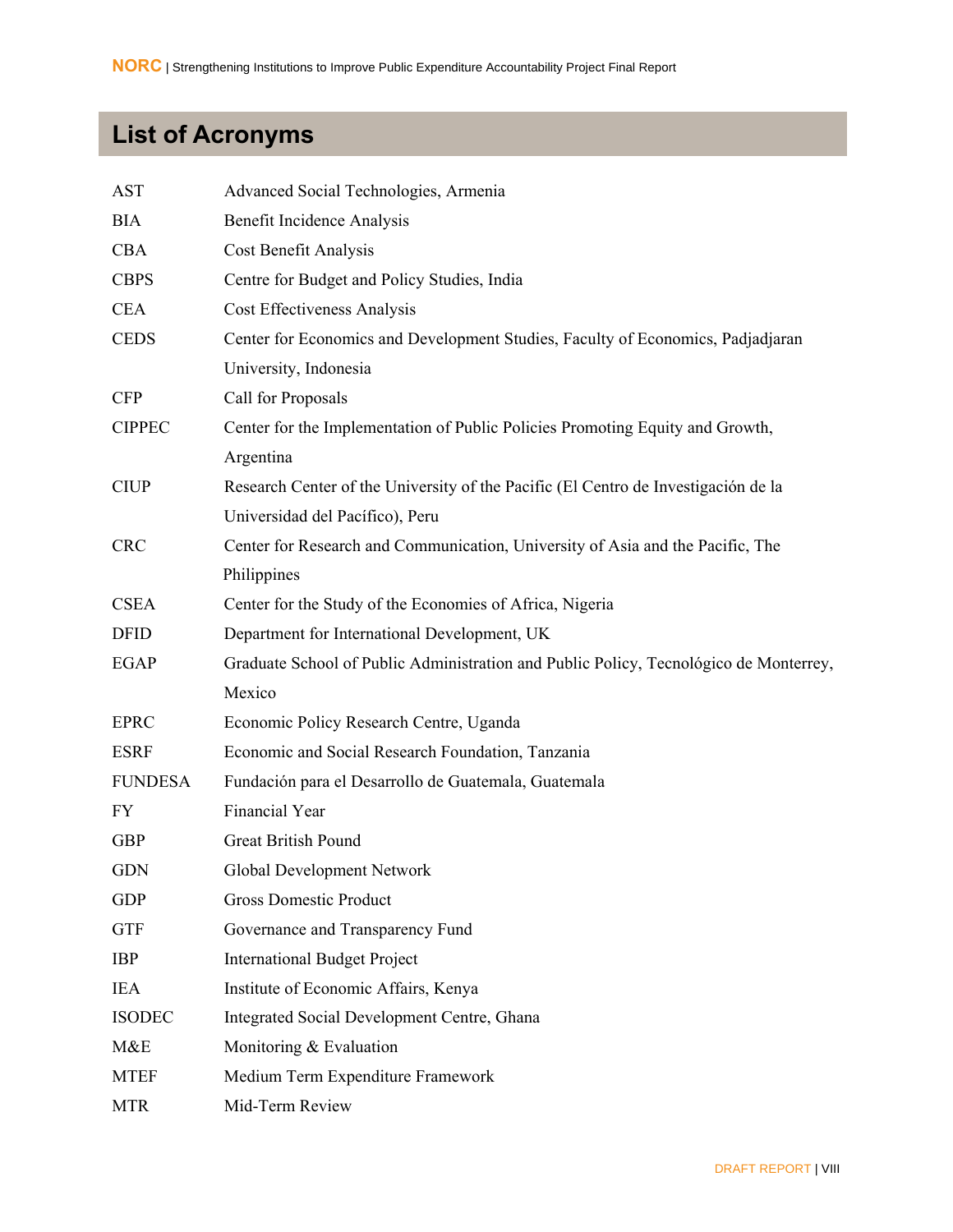| <b>NGOs</b>      | Non-Governmental Organizations               |
|------------------|----------------------------------------------|
| <b>NORC</b>      | NORC at the University of Chicago            |
| <b>PBA</b>       | <b>Program Budgeting Analysis</b>            |
| <b>PCS</b>       | <b>Policy Community Survey</b>               |
| <b>PEM</b>       | <b>Public Expenditure Management</b>         |
| P <sub>O</sub>   | Participating Organization                   |
| <b>PRAD</b>      | Policy Research and Development Nepal, Nepal |
| <b>PRO</b>       | Policy Research Organization                 |
| <b>PS</b>        | <b>Policy Simulation</b>                     |
| R <sub>4</sub> D | <b>Results for Development Institute</b>     |
| <b>RNPs</b>      | <b>Regional Network Partners</b>             |
| <b>RTI</b>       | Right to Information                         |
| <b>SC</b>        | <b>Steering Committee</b>                    |
| TI               | Transparency International                   |
| US               | Unnayan Shamannay, Bangladesh                |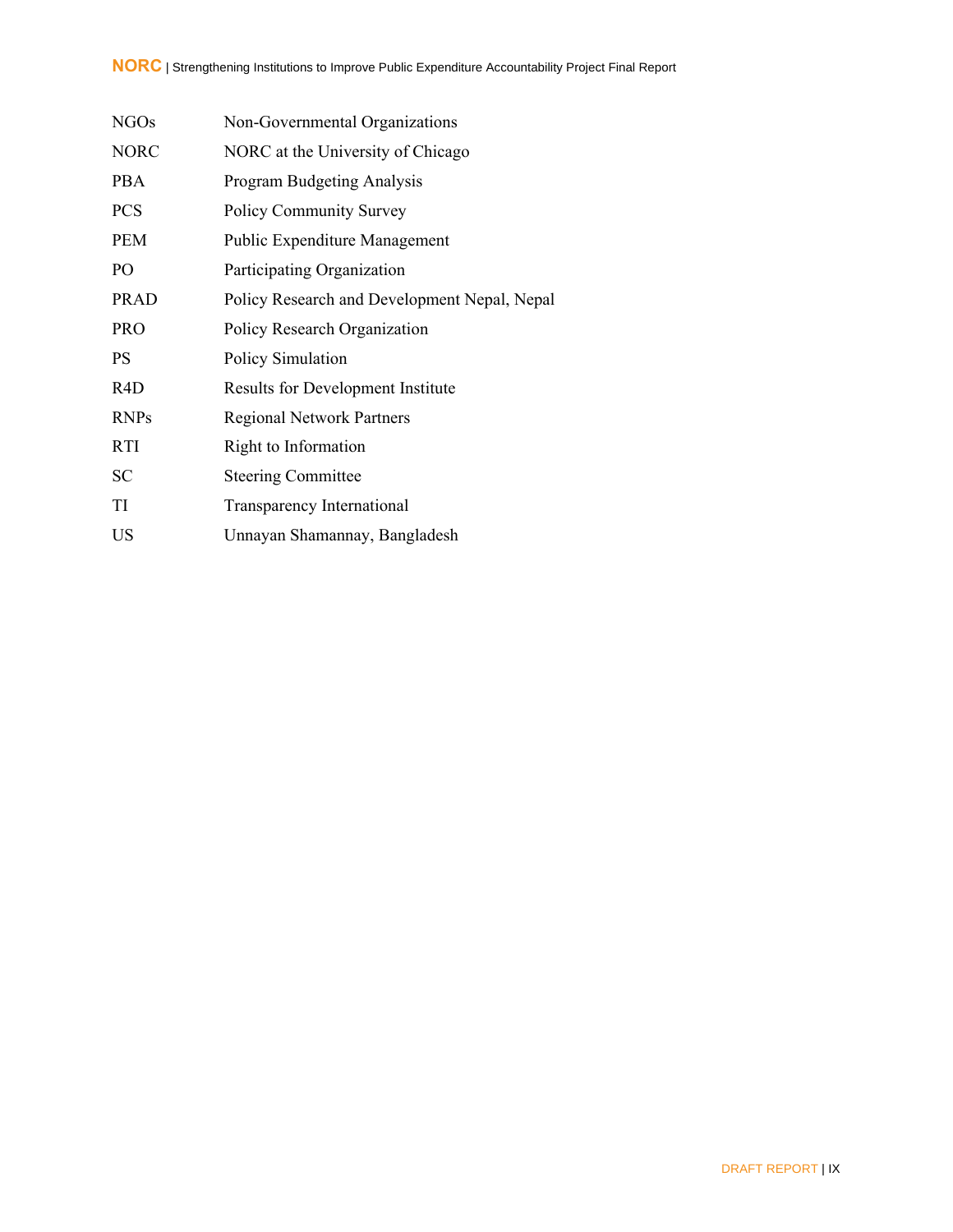### **Executive Summary**

The "Strengthening Institutions to Improve Public Expenditure Accountability" project aimed to strengthen the capacity of the 15 participating policy research organizations over a five-year period to monitor and analyze public expenditure choices, processes, and impacts and to engage constructively with policy officials to recommend improvements. The project's ultimate goal was more capable, accountable, and responsive governments in the countries where the project operated. Populations in the countries where partner organizations are located were anticipated to benefit tangibly in the mid-term from improved government performance. The project management team consists of representatives from the Global Development Network (GDN), the lead organization, and the Results for Development Institute (R4D), the technical partner.

Participating organizations (POs) were to, over the five-year project life, perform four distinct but related budget analysis activities in the health, education, and water services sectors—program budgeting analysis; cost effectiveness analysis; benefit incidence analysis; and, development of evidence-based policy options for improving the results of public expenditures. The project implementation team provided capacity building in the corresponding analytic methods and communications/dissemination through workshops, mentoring through technical advisors, peer-engagement and learning, and the development of a resource-rich, easy to access website that is open to POs and others. This was a "learning by doing" approach wherein POs were able to implement the analysis and communications techniques and approaches learned in the series of analyses and reports required by the project while receiving technical support from advisors and the project management team.

It was expected that POs would master new skills and acquire valuable human capital that would be of service to their organizations as well as equip them for future work in the area of public expenditure monitoring. The project also aimed to deliver timely analyses effectively into the policy process with the explicit goal of improving public services and improving peoples' lives.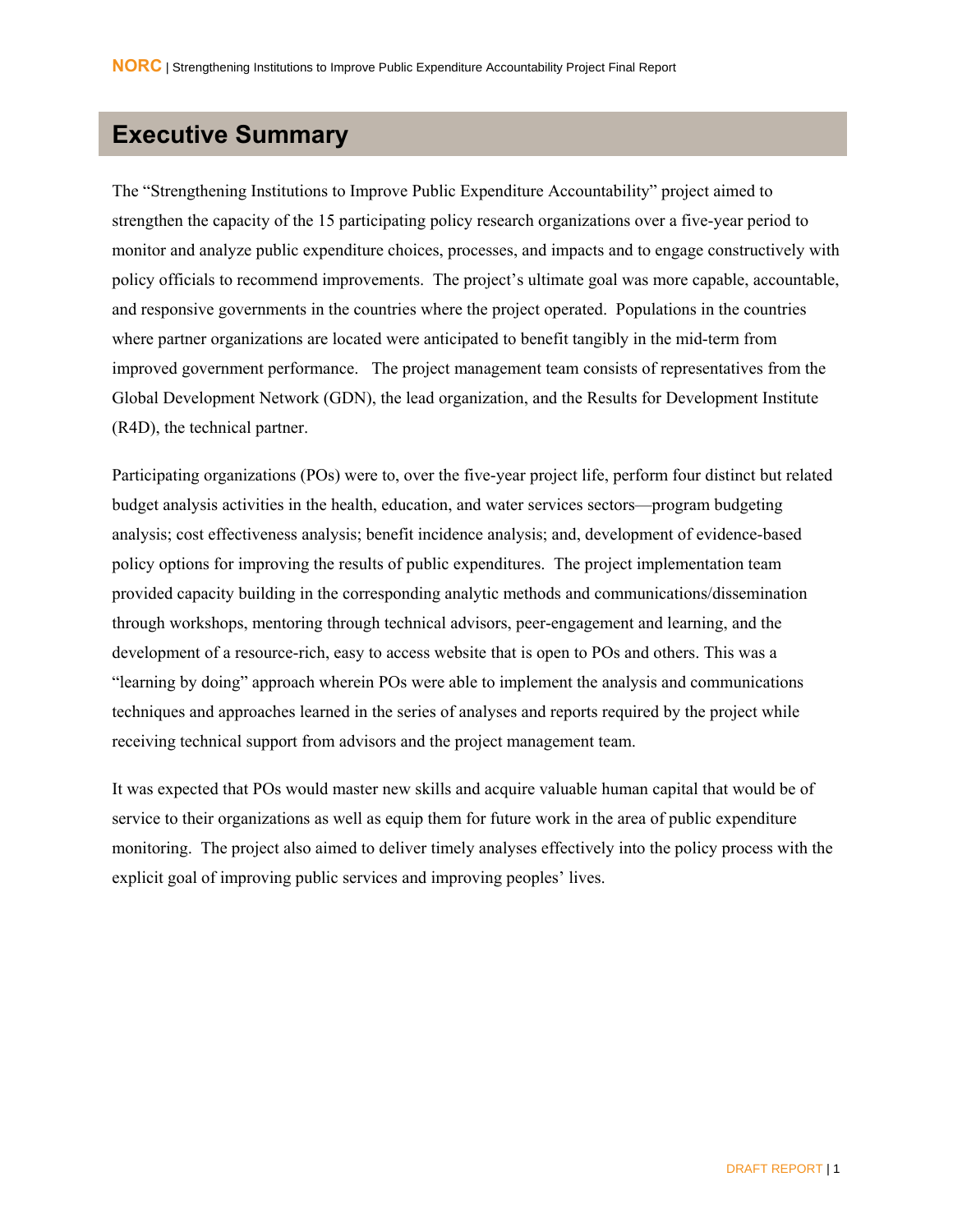The project included a robust monitoring and evaluation program to assess progress made in reaching the project's outcomes. This report builds off of five years of data collection and reporting for the impact evaluation and mid-term and final implementation evaluations.

#### **Relevance**

The project is relevant to increasing voice, accountability, and responsiveness. The countries targeted are ones in which voice and accountability were limited yet there was enough space for civil society to operate and constructively engage with the government to increase voice, accountability, and responsiveness.

The project was also aligned with national or local government priorities - all POs were to work in the health, education, and water sectors of their countries – key sectors of any country. They were to utilize research and analysis tools taught to them by the project to complete a program budgeting analysis (PBA) and benefit incidence analysis (BIA) at the general sector level before choosing a specific topic within each of the sectors for which to conduct a cost-effectiveness analysis (CEA) and then a "policy simulation" (PS) where-in they presented policy recommendations on the topic. All POs, except for two, considered government priorities in the selection of specific sector topics.

#### **Impact**

It is important to note that we cannot attribute direct causality to the project for the changes observed in the outcomes calculated using the survey data. Instead, we use anecdotal evidence and the opinions of respondents regarding the contribution of the project to observed changes in outcomes of interest over time.

#### **Overall Impact**

#### *Quality of research*

POs demonstrated an improvement in their report writing capabilities. Overall report scores increased by about seven percentage points over the observation period. Notably, the first reports produced by the project were on average of lower quality than non-project reports but by project end the project-produced reports were on average of higher quality than non-project reports, suggesting that POs at first struggled with the analysis and writing of project-proscribed reports but by project end had greatly improved.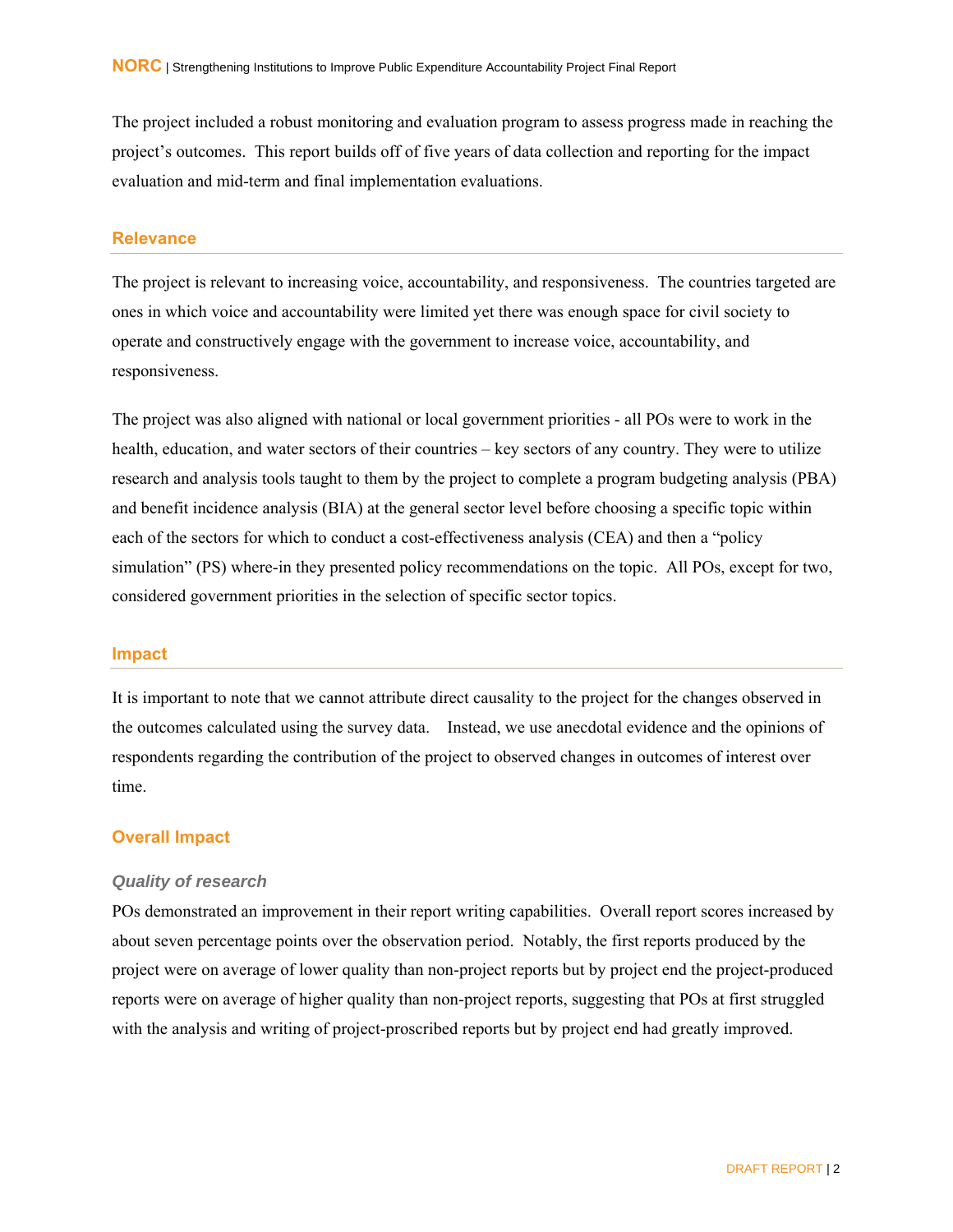#### *Communications effectiveness*

There was an increase in the policy community's contact with and awareness of POs. In particular, they were seeing greater mention of POs and their work in the media (newspapers, magazines, TV, radio). They had somewhat more frequent contact with POs through direct mail or email and had somewhat increased their use of POs' websites. This increase in contact and awareness was especially true for the second half of the project. GDN had responded to midterm evaluation findings that had showed a continued weakness in communications capabilities among POs and had hired a consultant to focus on improving communications training; this seems to have had an impact.

The policy community's perception of PO publications improved over the course of the project, particularly regarding how interesting and informative they were and their timeliness - areas where there were large statistically significant increases.

For those that attended the POs' events, the content and organization of events were perceived to improve greatly over the course of the project by the majority of respondents. Similarly, for those that use the POs websites, they were perceived as easier to use and containing more relevant information.

Despite these positive outcomes, there is room for improvement. A few POs mentioned limits in communication and dissemination skills and constructive engagement with the policy community that affected their ability to fully achieve their objectives regarding changing policy. The majority of policy community respondents met with POs only one or two times a year or less to discuss policy-related issues in 2013. Suggestions for enhancing policy impact from the policy community respondents included making research products more accessible to the public by utilizing media and in-country policy networks, producing deliverables that focused on specific policy issues, developing strategic partnerships with other organizations engaged in similar work for wider dissemination, and conducting consultations with concerned government officials and community organizations to better tailor their work to the specific contexts.

#### *Perceived effectiveness in the policy arena*

Our data show mixed results regarding POs' effectiveness in the policy arena over the project period. We find that POs are viewed as generally being more effective, with a large statistically significant increase in the perception that POs focus on issues that are of high priority and smaller statistically significant increases in the perception that they are valuable sources of research and provide helpful policy recommendations.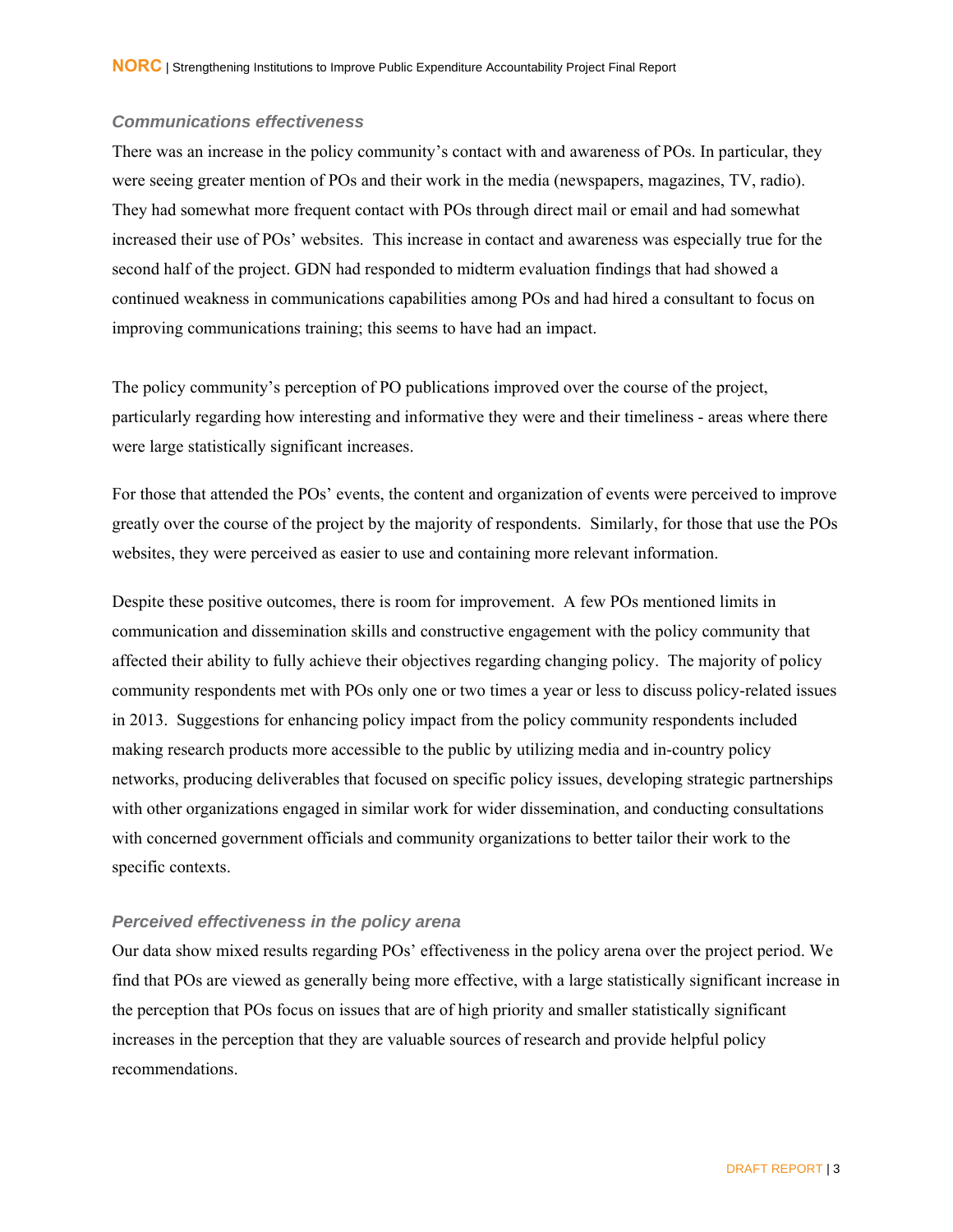When asked specifically about whether the POs have an impact on public policy or administration, public expenditure quality, and the budget making process, there is less of a clear picture of positive change and no change in regards to the budget making process. Over half of respondents felt there was an improvement in whether the POs positively impacted public policy or administration but we found no statistically significant increase in score for this question; less than half of the respondents thought the POs had an impact in holding the government accountable for public expenditure quality but we found a modest statistically significant increase in the score for this question. There is clearly no change in the POs' influence on the budget making process as there were only about a third who thought there was any change and we found no statistically significant change in score for this question.

#### **Individual Outcomes**

#### *Use of research produced by the project*

Members of the policy community found the project-produced research to be of interest and relevant. Of those from the policy community who interacted with the project-produced research, 78 percent used the information for policy or administration-related purposes. Of these 78 percent, a further 80 percent shared the information with others. Policy community respondents interacted more with health and education research than water research most probably due to the challenges faced by the water sector. They also interacted more with program budget analyses and benefit incidence analyses, produced during the first half of the project, than with the cost-effectiveness analyses and policy simulations that were only just completed at the end of the project.

#### *Policy impact outcomes of individual POs*

We found that the policy community that had interacted with the project-produced research generally believed that it had contributed to policy changes, although to a somewhat limited degree. On average across all the countries, the majority of respondents felt the project-produced research was somewhat responsible for a change in policy (34 percent) or that it made a small contribution (28 percent). The extent of this contribution was limited since only four countries had any respondents who felt the projectproduced research was mostly responsible for a change in policy – notably in India this was about one third of respondents.

Almost all POs spoke of having some sort of influence on policy; only two felt they were unsure of whether any of their project-produced research had a policy impact. Research produced in the health sector was the most frequently used with six POs mentioning their contribution to policy in this sector;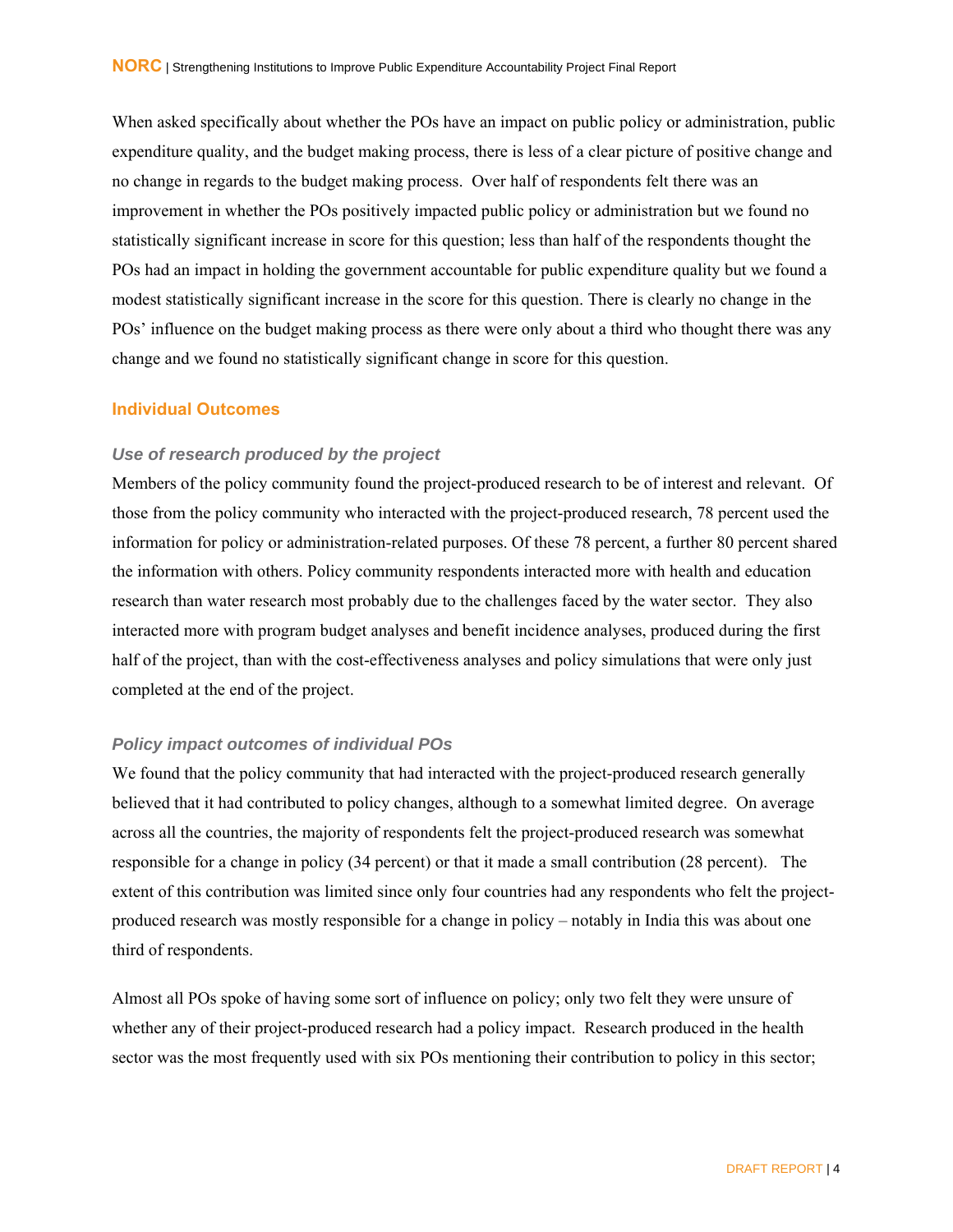this is followed by the education sector in which four POs mentioned their contribution to policy. The water sector had only one PO that mentioned that their research had any contribution to policy.

#### *Effect of the project on direct beneficiaries*

Overall, the project seems to have contributed to improving competence levels in communications and performing program budget analyses, benefit incidence analyses, cost effectiveness analyses, and policy simulations in POs. By project end the majority of POs felt they had reached a "normal" competence level and had made changes to their communications practices due to what they learned from the project.

#### **Economy**

An analysis of the allocation of funds across major areas of spending and unit costs found that expenditures were appropriate to the context. About half of all spending was on grants to participating organizations, about 11 percent went to indirect costs, and monitoring and evaluation costs were within the standard of three to ten percent of the total budget.

#### **Efficiency**

#### **Management and Coordination**

Overall, the project was well-managed and did not serve to hinder the attainment of objectives. Rather, POs spoke of GDN's flexibility in adapting to their particular circumstances, their responsiveness to feedback obtained from POs on project implementation, citing some changes the project made based on their recommendations. However, there were some management and communication challenges, particularly in negotiating responsibilities between GDN and R4D at the beginning of the project but these were handled by the project team and by project end all viewed the project management quite favorably.

#### **Dissemination of skills and knowledge among PO staff**

The project was focused on improving the capability of the PO institution, rather than individual researchers, which required dissemination of the knowledge gained from those involved with the project to the rest of the institution. Substantial sharing of knowledge gained on research techniques is evident at nearly all POs. Materials were shared with others and informal conversations were had in over 85 percent of the POs throughout the project duration.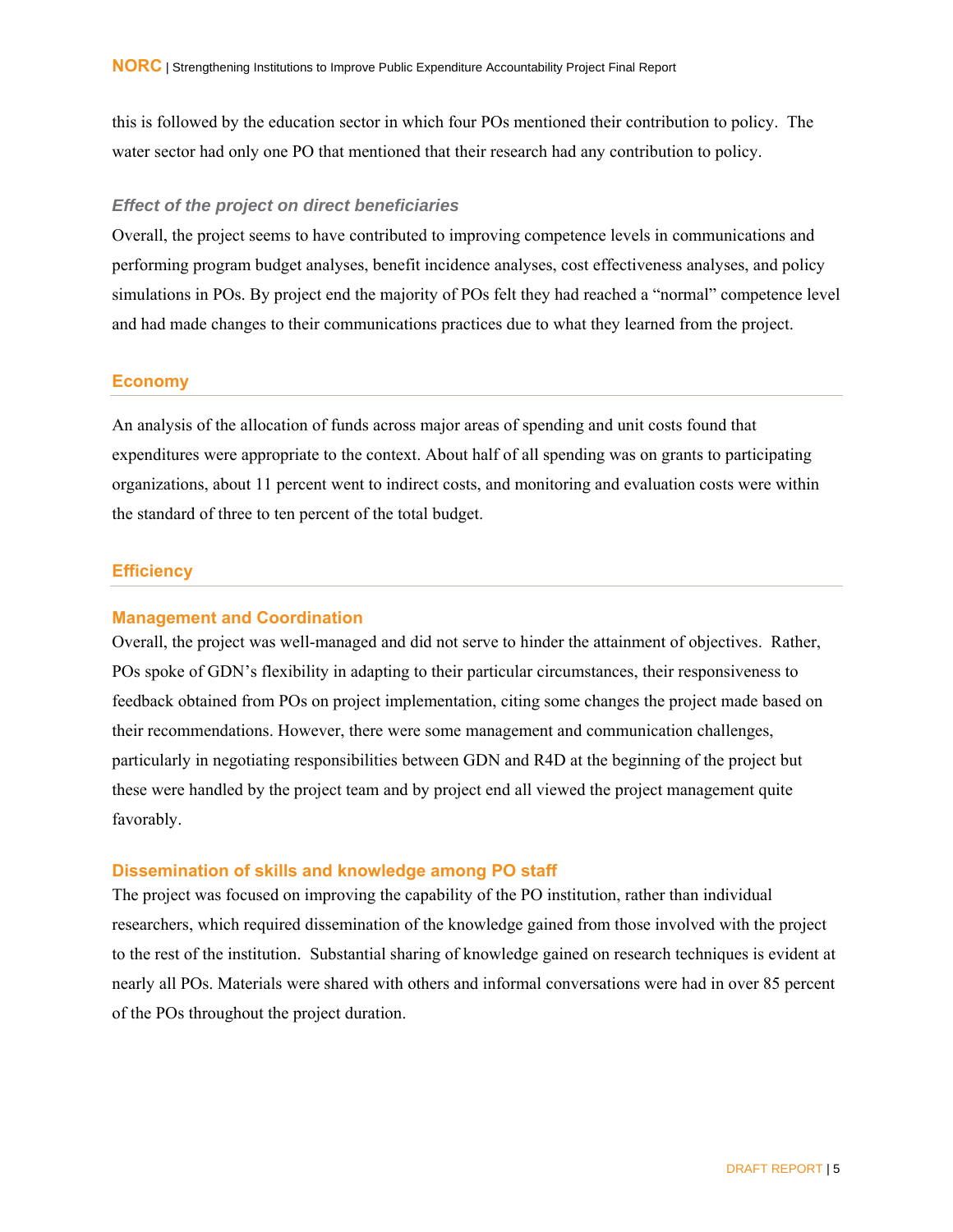Attrition of project staff at POs did create significant challenges to attaining project efficiency. New staff had not attended the previous project trainings, the working relationships developed with project partners were lost, and it took extra to bring new staff up to speed.

#### **Were the risks properly identified and well managed**

GDN has paid close attention to possible risks that could be faced by the project; defining risks annually and taking risk mitigation measures. Starting with the project concept note that identified 4 potential risks, each annual report revisited possible risks and rated the likelihood and impact of the risk and provided a mitigation plan. One of the main risks was staff attrition at the POs; GDN managed this by increasing the number of researchers they funded to attend each of the training workshops from one to three. To mitigate the risk of delays in deliverables, GDN added a full time project associate dedicated to frequent communication with POs and keeping track of deliverables.

#### **Effectiveness**

#### **Achievement of objectives**

The project has showed promising evidence of attainment of some results and limited success in attaining others. There was significant progress towards building the capacity of POs - the quality of report writing increased and communications practices have been somewhat improved. Most of those who had interacted with the project-produced research had used the research but there was limited impact of this research on policy. It is important to note that the DFID requirement for the timing of the final evaluation report did not allow enough time after the end of project activities to measure the full effect of the cost-effectiveness analyses and policy simulations. The development of benchmarks for the quality of public spending was only partially attained and activities are not yet complete for the development of a Knowledge Portal containing comparable data from the participating countries. The project was also not as successful in creating a strong network of institutions; communication and sharing of experiences and analysis results among POs outside of the global conferences could have been much more extensive.

#### **Program Approach**

The program approach was generally effective and appropriate to obtain the desired objectives. The majority of POs felt the project was mostly suited to their needs and the training workshops, mentoring program, and peer-to-peer reviews were good mechanisms for building capacity although the execution of the mentoring program faces some mixed reviews.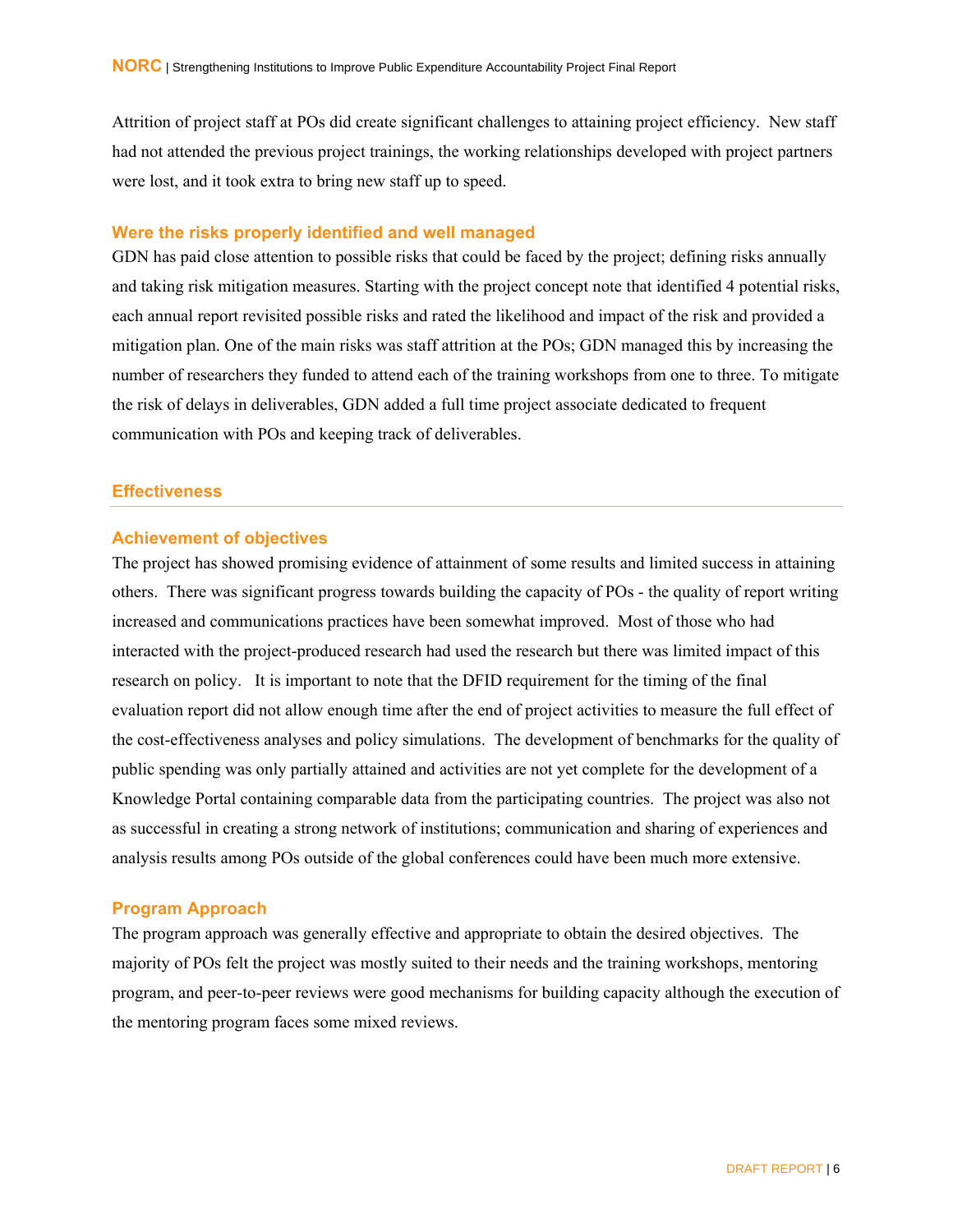#### **Equity**

While the direct beneficiaries of the project were the participating policy research organizations, one of the objectives of their research was to conduct a benefit incidence analysis and determine whether vulnerable groups were benefitting equally from government programs. In addition, some of the specific topics chosen by POs for their cost-effectiveness analyses and policy simulations target improving services for vulnerable populations. While it is difficult, not to mention too early, to conclude whether these analyses had a direct impact on disadvantaged groups, some initial impact on policies were reported.

#### **Value for Money**

The project represents value for money, especially with respect to economy and efficiency, and to limited extent effectiveness. In the evaluator's opinion, the benefits have outweighed the costs. With respect to effectiveness, shortcomings of the project were a lack of focus and support to POs on communication and dissemination of their results from the beginning of the project and sustained engagement with the policy community from project inception to ensure the uptake and direct use of research results in policy.

#### **Sustainability**

Based on our analysis of the capabilities of POs in the project impact and effectiveness sections of the report, there is evidence that POs have acquired sufficient skill levels in public expenditure analysis and dissemination of results to continue this type of research without the project technical support .

Retention of the staff with these skills by POs is a key issue for sustainability. Attrition during the project was high; only four organizations retained their original project teams, yet POs have managed to improve their capabilities based on our analysis. A promising sign is that all current project staff, with the exception of one PO, intend to remain at the POs beyond the end of the project.

All PO organizations indicated that they would like to continue research on transparency and accountability issues although four Asian POs and two Latin American POs mentioned that funding was a limiting factor for this continued research.

Although we determined that the creation of a network of POs involved in the project was only partially successful in our analysis in Section 3.5, all POs indicated they thought they would contact other POs in the project after project end, signally that the network would not disappear.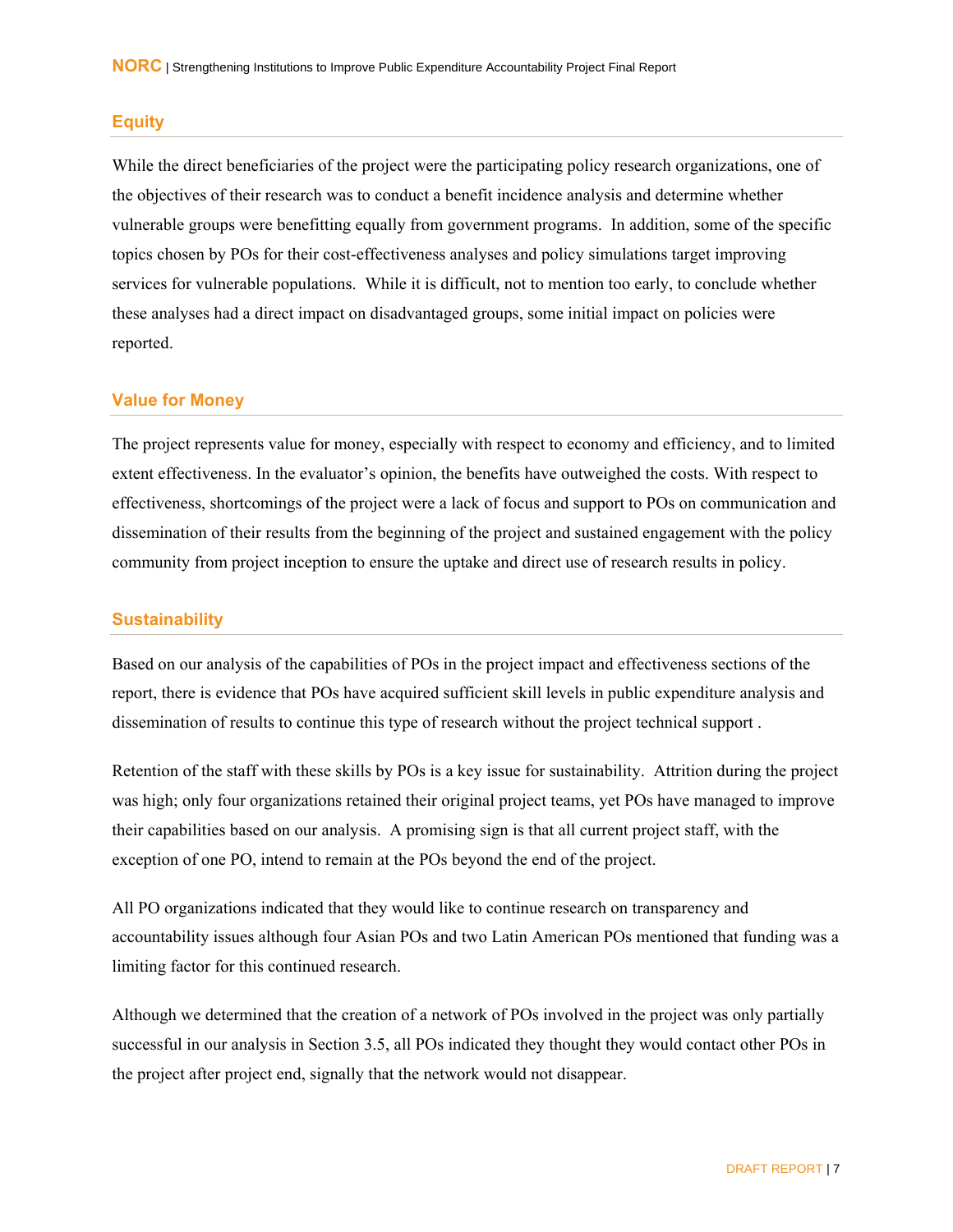#### **Replicability**

In the evaluator's opinion, the program can and should be replicated if all the innovative aspects of the project are maintained (as outlined in the innovation section), continuous support and feedback is provided to participants for the analytic work, the five-year project duration is maintained since it takes significant time to master the analysis techniques and disseminate results.

#### **Innovation**

What is innovative about the project is that it employs the following five elements together effectively: a solid conceptual framework supported by rigorous empirical evidence, recruitment of organizations with a clear interest in the approach, a highly structured "learning by doing" approach wherein the techniques learned are immediately applied, using a "constructive engagement" approach to effectively communicate results to policymakers, and a peer review and learning element.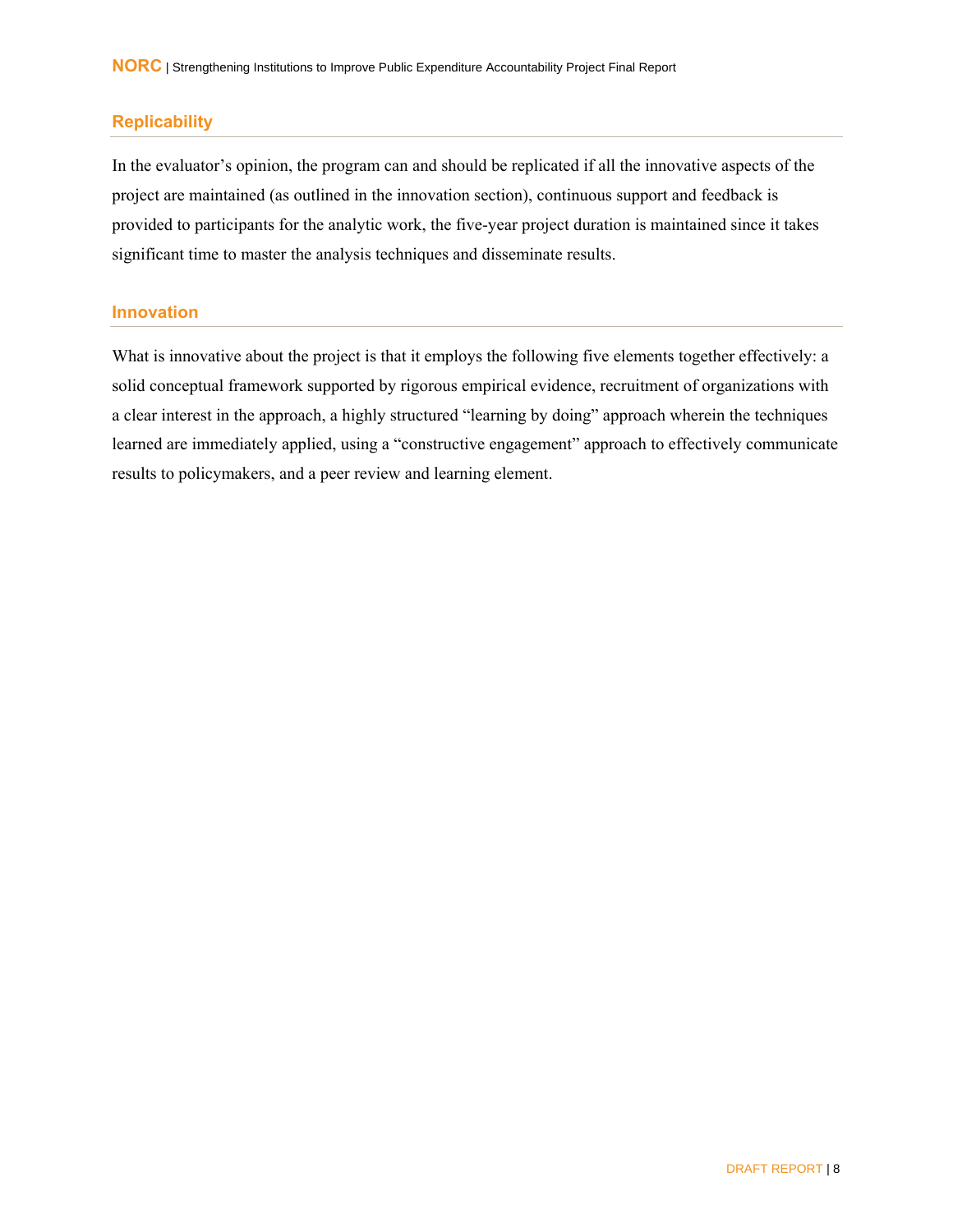### **Acknowledgements**

Many people have generously contributed to establishing a set of indicators that can be employed to determine if the capacity building paradigm being employed by this project is effective. First and foremost are the leaders and staff at the policy research organizations participating in the project. Unquestionably, the data requirements for this evaluation are significantly greater than those for most similar projects. Our partners have been wonderful overall in responding to the evaluation data needs. We sincerely appreciate their hard work.

We are also indebted to our colleagues at the Global Development Network and the Results for Development Institute for their guidance and support. In particular, we thank Savi Mull, Ramona Angelescu Naqvi, Pooja Sarin, Kaushik Ganguly, and Vasundhra Thakur from the Global Development Network and Courtney Tolmie and Courtney Heck from the Results for Development Institute for all they have contributed.

We would like to thank and acknowledge our colleague Ray Struyk who is fully responsible for the design of this evaluation and all reports through the mid-term evaluation. Dr. Struyk retired from NORC prior to completion of this evaluation.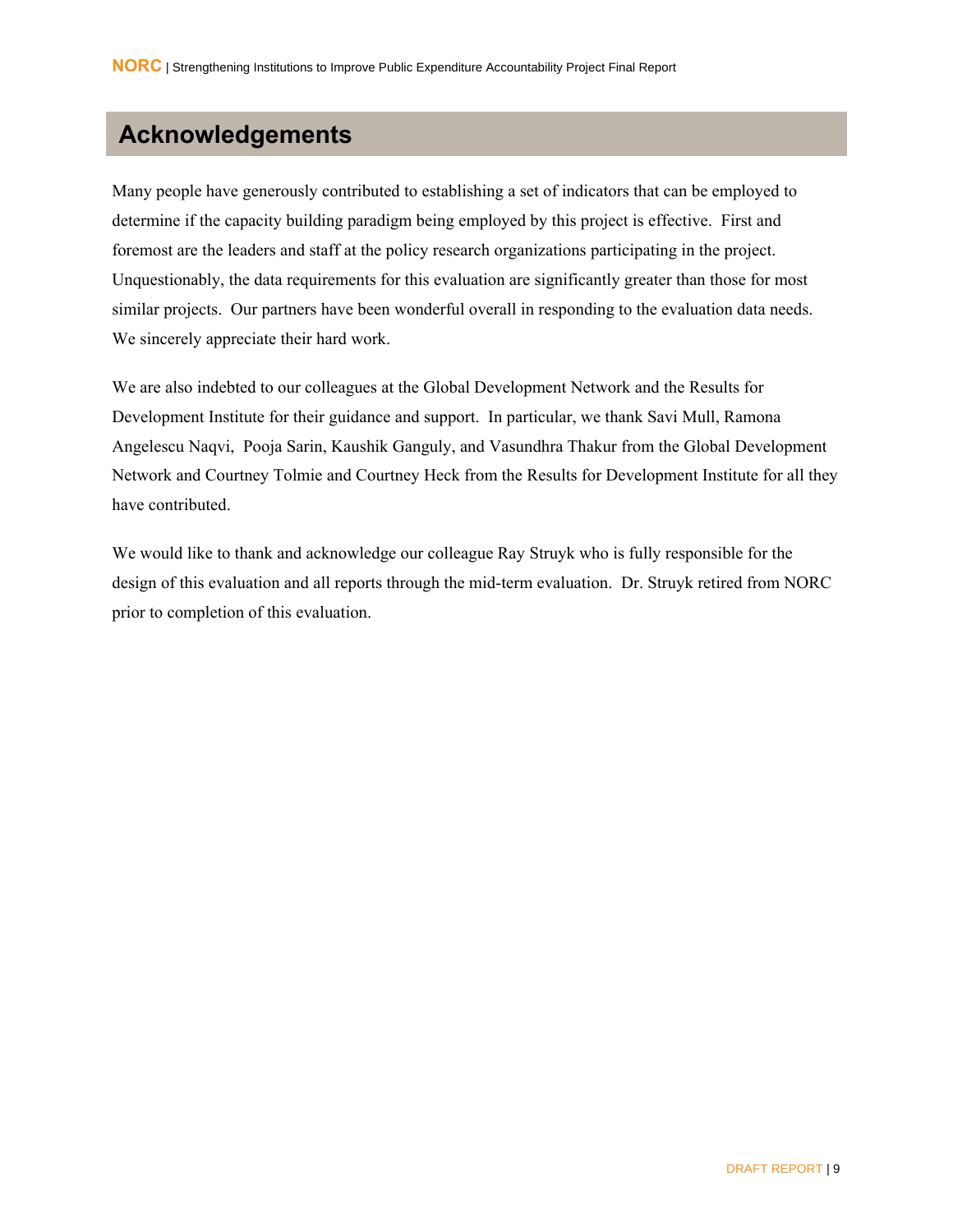### **1. Short Introduction to the Program**

The Strengthening Institutions to Improve Public Expenditure Accountability project (hereafter the "project") aimed to improve development outcomes by increasing the effectiveness with which governments allocate and use their resources. It was to strengthen analytical underpinnings of the policy debates around public expenditure priorities and their impact, thus improving the governance of public service delivery in 15 countries (Table 1.4). Through this approach the project intended to achieve four key outcomes:

- Expanded institutional and individual capacity for public expenditure monitoring and analysis, development of policy alternatives, and constructive engagement in a peer learning environment
- Increased use of evidence-based policy reforms in social services and infrastructure
- Internationally comparable information on public expenditures, incidence (who benefits), effectiveness, and policy alternatives that will begin to build benchmarks for the quality of public spending
- Creation of a strong network of institutions to share training materials, templates for analysis and communication.

On the analytic side, participating organizations (POs) were to, over the five-year project life, perform four distinct but related budget analysis activities in the health, education, and water services sectors program budgeting analysis; cost effectiveness analysis; benefit incidence analysis; and, development of evidence-based policy options for improving the results of public expenditures. The project implementation team provided capacity building in the corresponding analytic methods and communications/dissemination through workshops, mentoring through technical advisors, peerengagement and learning, and the development of a resource-rich, easy to access website that is open to POs and others. This was a "learning by doing" approach wherein POs were able to implement the analysis and communications techniques and approaches learned in the series of analyses and reports required by the project while receiving technical support from advisors and the project management team.

Over the five years of the project, numerous capacity building workshops were held and dissemination events were organized. These are listed in Tables 1.2 and 1.3.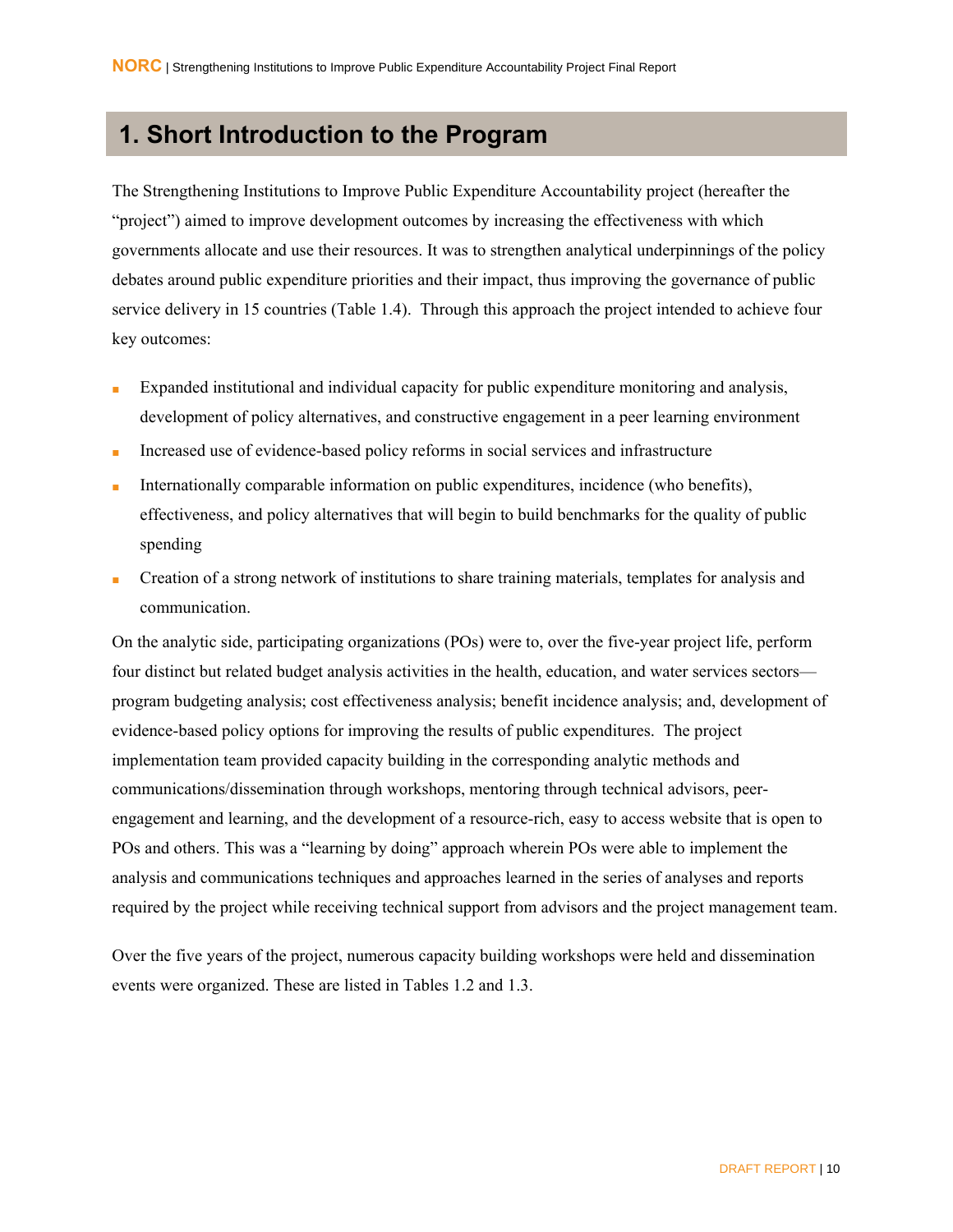| <b>Type of</b><br>activity | No. of<br>events | Date(s)                                                                                                                                                           | Location(s)                                                                                                                                       | <b>Partner</b><br><b>Attendees</b> | <b>Partners who did</b><br>not attend                                                                             |
|----------------------------|------------------|-------------------------------------------------------------------------------------------------------------------------------------------------------------------|---------------------------------------------------------------------------------------------------------------------------------------------------|------------------------------------|-------------------------------------------------------------------------------------------------------------------|
| PEM Launch<br>Meeting      |                  | $Dec-08$                                                                                                                                                          | New Delhi,<br>India                                                                                                                               | Ghana, India,<br>Kenya and<br>Peru | <b>Additional partners</b><br>were not selected<br>by then                                                        |
| Global<br>Workshops        | 5                | May 2009, January<br>2010, February-<br>March 2011, April<br>2012, April 2013                                                                                     | Washington<br>DC, Prague,<br>Bangkok,<br>Istanbul,<br>Jakarta                                                                                     | Global                             | Bangladesh due to<br>visa issues (May<br>2009), and Ghana<br>due to visa issues<br>(Feb-Mar 2011)                 |
| Regional<br>Workshops      | 11               | July 2009, April<br>2010, June 2010,<br>June 2010, July<br>2010, July 2010,<br>July 2011, Oct<br>2011, July - August<br>2012, September<br>2012, December<br>2012 | New Delhi,<br>Dhaka, New<br>Delhi,<br>Mombasa,<br>Buenos Aires,<br>Buenos Aires,<br>Nairobi, New<br>Delhi, New<br>Delhi, Buenos<br>Aires, Nairobi | Regional                           | Regional<br>workshop-only<br>partners from the<br>region invited;<br>Ghana due to<br>elections<br>(December 2012) |

### **Table 1.2:** Capacity Building Workshops

### **Table 1.3:** Dissemination Events

| <b>Title of Event</b>                                                                                                        | Date                         | Location               | <b>Partner Attendees</b>                                           |
|------------------------------------------------------------------------------------------------------------------------------|------------------------------|------------------------|--------------------------------------------------------------------|
| Presentations at the African<br>Economic<br>Research Consortium (AERC)<br><b>Bi-Annual Workshop</b>                          | 4 June, 2010                 | Mombasa,<br>Kenya      | Ghana, Kenya, Nigeria, and<br>Uganda                               |
| Presentation at the Economics<br><b>Education and Research</b><br>Consortium (EERC) Workshop                                 | 26-28 June, 2010             | L'viv, Ukraine         | Armenia                                                            |
| Presentations at the East<br>Asian Development Network<br>(EADN) Annual Forum                                                | 3-4 August, 2010             | Bangkok,<br>Thailand   | Indonesia and Philippines                                          |
| Presentation at the<br>International Society for Equity<br>and Health (ISEqH)<br>Conference                                  | $26 - 28$<br>September, 2011 | Cartagena,<br>Colombia | Guatemala, Peru and<br><b>Philippines</b>                          |
| Policy Dialogue: Regional<br><b>Policy Seminar on Effective</b><br>Public Service Delivery in<br><b>Health and Education</b> | 12 October 2011              | New Delhi,<br>India    | Armenia, Bangladesh, India,<br>Indonesia, Nepal and<br>Philippines |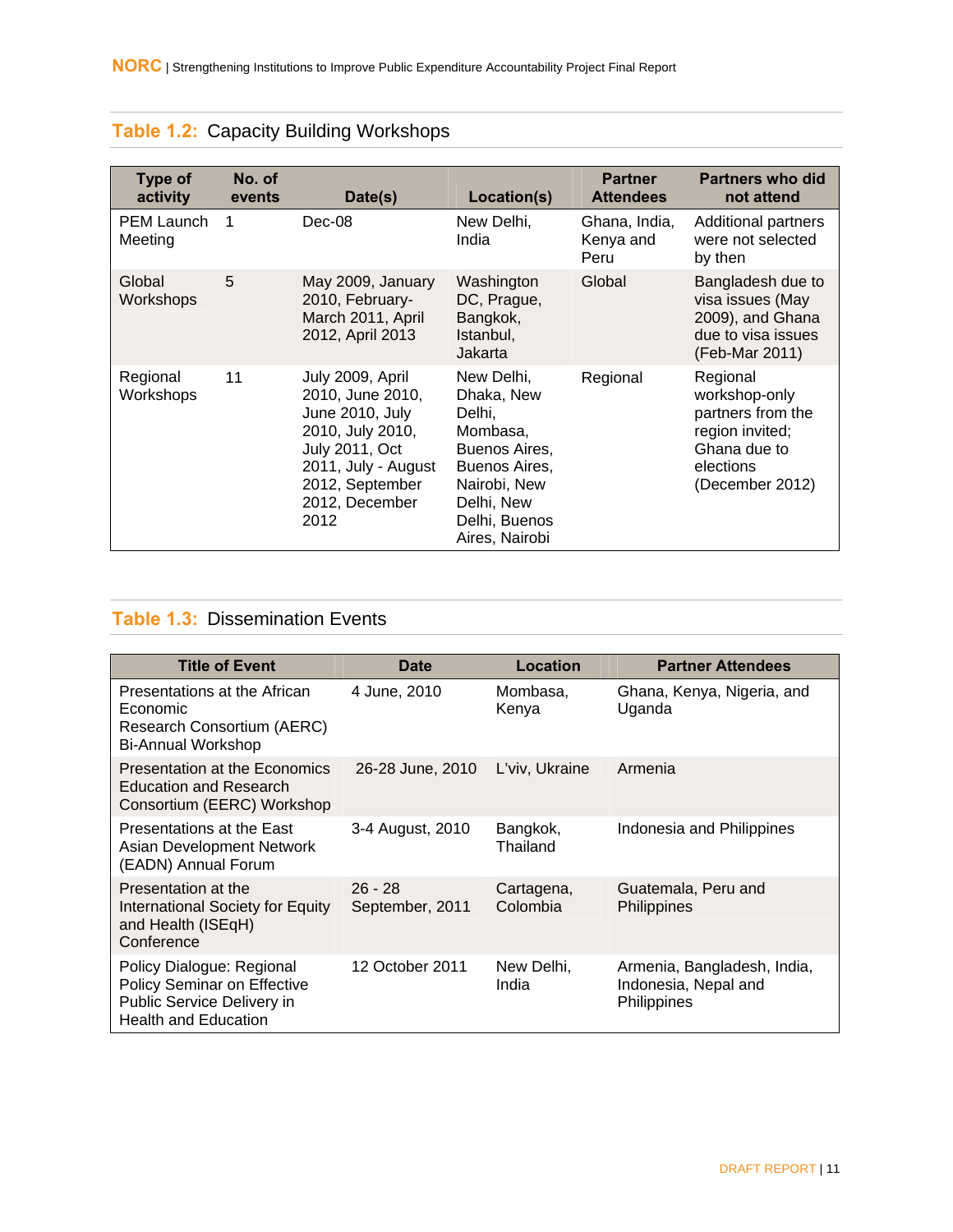| <b>Title of Event</b>                                                                                                                         | Date                   | Location               | <b>Partner Attendees</b>                                                                                                                       |
|-----------------------------------------------------------------------------------------------------------------------------------------------|------------------------|------------------------|------------------------------------------------------------------------------------------------------------------------------------------------|
| <b>Effective Public Service</b><br>Delivery in Education, Health<br>and Water: Evidence from<br>GDN's Study in India, Nepal<br>and Bangladesh | 21-22 December<br>2011 | Dhaka,<br>Bangladesh   | Bangladesh, India and Nepal                                                                                                                    |
| Governance and Public<br>Service Delivery in<br>Education, Health and Water                                                                   | 08-12 July, 2012       | Madrid, Spain          | Guatemala                                                                                                                                      |
| <b>Policy Dialogue: Promoting</b><br><b>Effective Public Expenditure</b><br>and Service<br>Delivery in Health, Education<br>and Water         | 9 April, 2013          | Jakarta,<br>Indonesia  | Armenia, Argentina,<br>Bangladesh, Ghana,<br>Guatemala, India, Indonesia,<br>Kenya, Mexico, Nepal,<br>Nigeria, Philippines, Peru and<br>Uganda |
| Policy Dialogue: Viabilidad de<br>las Finanzas Públicas en<br>América Latina                                                                  | 25 September,<br>2013  | Mexico City,<br>Mexico | Argentina, Guatemala,<br>Mexico, and Peru                                                                                                      |
| Policy Dialogue: Making<br><b>Smarter Policies - Improving</b><br><b>Health and Education</b><br>Outcomes in Africa                           | 4 November,<br>2013    | Abuja, Nigeria         | Ghana, Nigeria, Uganda and<br>Kenya                                                                                                            |

The project was focused at the institution level and it was expected that POs would master new skills and acquire valuable human capital that would be of service to their organizations as well as equip them for future work in the area of public expenditure monitoring. The project also aimed to deliver timely analyses effectively into the policy process with the explicit goal of improving public services and improving peoples' lives.

#### **Table 1.4:** Participating Organizations

| <b>Organization Name</b>                                                                      | <b>Abbreviation</b> | Country            |
|-----------------------------------------------------------------------------------------------|---------------------|--------------------|
| <b>Advanced Social Technologies</b>                                                           | AST                 | Armenia            |
| Centre for Budget and Policy Studies                                                          | <b>CBPS</b>         | India              |
| Center for Economics and Development Studies,<br>Faculty of Economics, Padjadjaran University | <b>CEDS</b>         | Indonesia          |
| Research Center of the University of the Pacific                                              | CIUP                | Peru               |
| Center for the Implementation of Public Policies<br>Promoting Equity and Growth               | <b>CIPPEC</b>       | Argentina          |
| Center for Research and Communication                                                         | <b>CRC</b>          | <b>Philippines</b> |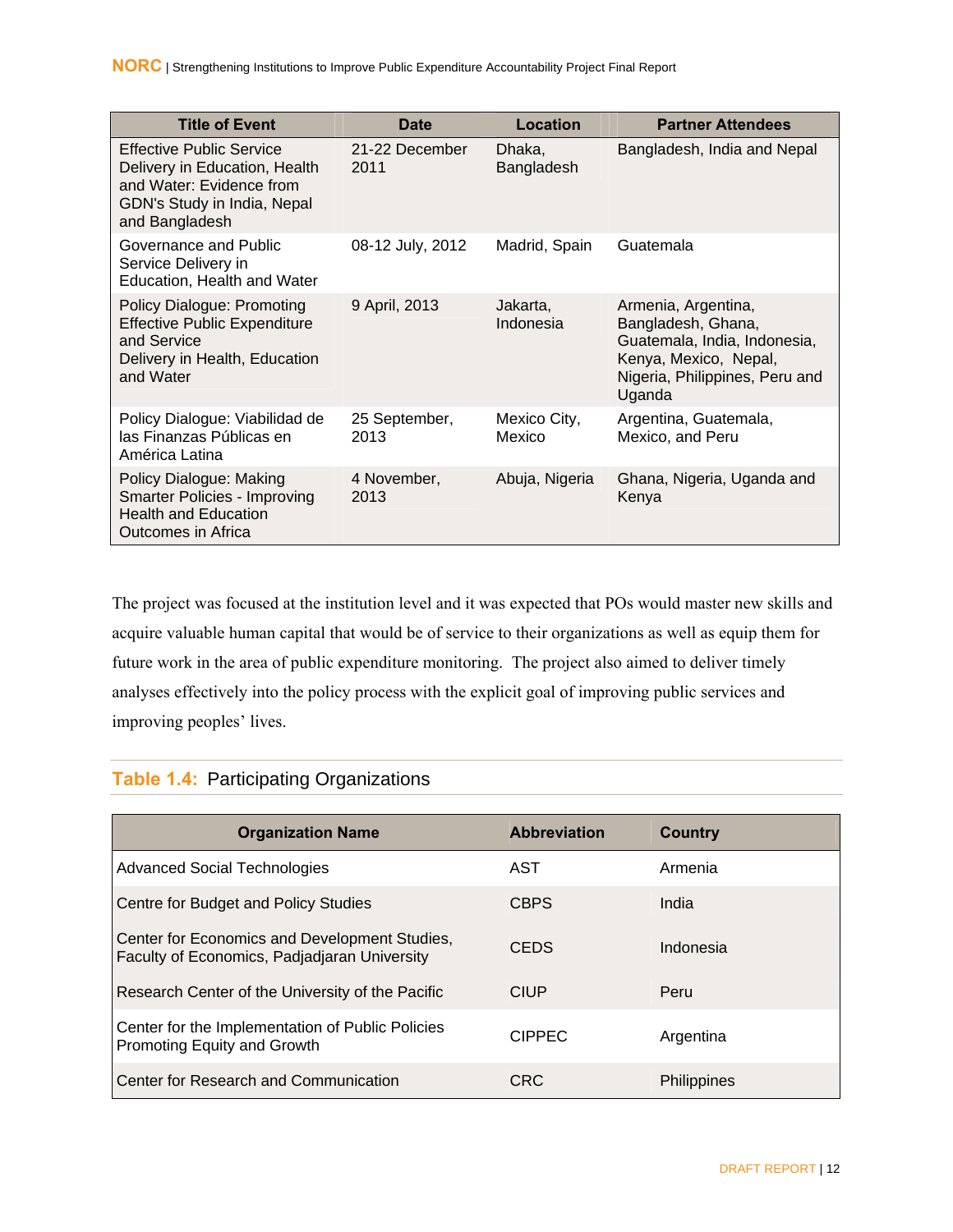| <b>Organization Name</b>                                                                | <b>Abbreviation</b> | <b>Country</b> |
|-----------------------------------------------------------------------------------------|---------------------|----------------|
| Center for the Study of the Economies of Africa                                         | <b>CSEA</b>         | Nigeria        |
| Graduate School of Public Administration and Public<br>Policy, Tecnológico de Monterrey | <b>EGAP</b>         | Mexico         |
| <b>Economic Policy Research Centre</b>                                                  | <b>EPRC</b>         | Uganda         |
| Economic and Social Research Foundation                                                 | <b>ESRF</b>         | Tanzania       |
| Fundación para el Desarrollo de Guatemala                                               | <b>FUNDESA</b>      | Guatemala      |
| Institute of Economic Affairs                                                           | IEA.                | Kenya          |
| Integrated Social Development Centre                                                    | <b>ISODEC</b>       | Ghana          |
| <b>Policy Research and Development</b>                                                  | <b>PRAD</b>         | Nepal          |
| Unnayan Shamannay                                                                       | US                  | Bangladesh     |

Using the knowledge gained from the project, GDN is expecting to produce four knowledge products: a course module on public expenditure analysis, a white paper on cost-effectiveness analysis versus costbenefit analysis, a data portal of public expenditure data with an interactive sharing program from the project participating countries, and a set of best practices and lessons learned for creating and disseminating research results in order to impact policy.

The project included a robust monitoring and evaluation  $(MAE)$  program to assess progress made in reaching the project's four projected outcomes listed above.

Eleven of the  $15<sup>2</sup>$  policy research organizations from as many countries were selected through a competitive process for project participation. Over 200 organizations applied. The remaining four were pre-selected at an earlier date and were included in the project proposal. Over the course of the project period over 100 staff at the participating organizations were involved in the project.

The project was led by the Global Development Network (GDN). GDN engaged the Results for Development Institute (R4D) to coordinate the development and delivery of the majority of the technical content on public expenditure analysis to the participant organizations.

-

<sup>&</sup>lt;sup>2</sup> One of the 15 organizations selected, ESRF in Tanzania, was dropped from the program in 2012 due to declining quality in deliverables, failure to sufficiently address feedback provided on final reports, and significant delays in submission. The rationale is further discussed in the Efficiency section of this report.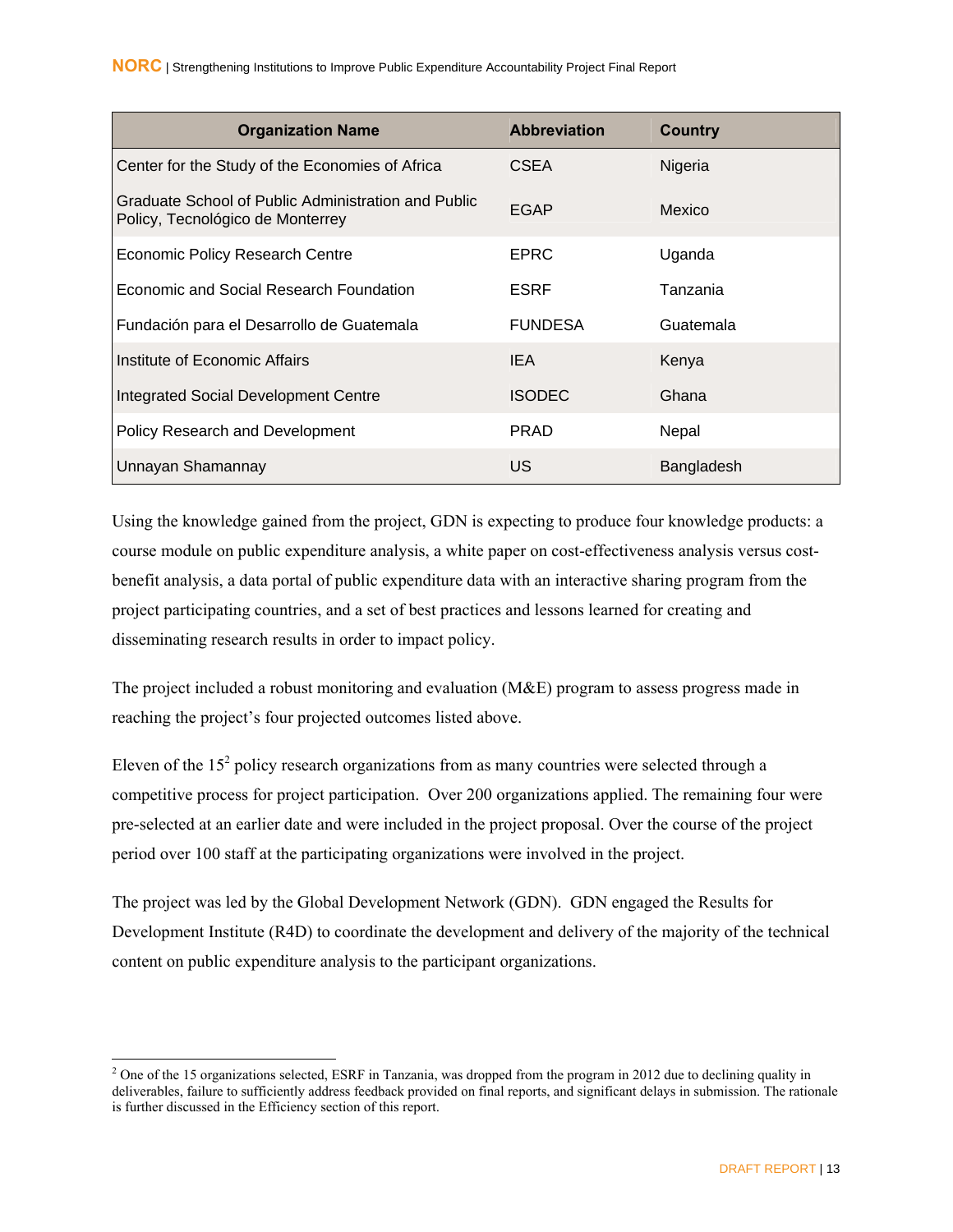### **2. Evaluation Methodology**

The final evaluation was organized in effect as two evaluations: an impact evaluation which is part of the Strengthening Institutions to Improve Public Expenditure Accountability Project's M&E program and an implementation evaluation that was organized specifically at only two points in time - once for the midterm review and again at the end of the project. The final evaluation covers the implementation period of the project from the first training workshop in mid-2009 until September 2013 whereas all project activities were completed by January 15, 2014<sup>3</sup>. It is important to note that this evaluation does not cover the full impact of the project because the DFID deadlines required a complete final evaluation at project end. This required data collection prior to the end of activities in order to allow enough time for analysis and report writing. Moreover, some of the higher level impacts of the dissemination of the last reports produced by the project are expected to occur beyond the formal end of project activities. The description below first outlines the impact evaluation and then turns to the implementation evaluation. The impact evaluation provides hard data on the project's outcomes while the implementation evaluation addresses the efficacy and efficiency of its operations.

#### **Impact Evaluation**

l

The fundamental objective is to determine if the capacity building model employed in this project is successful. To make this determination requires that certain participating organizations' activities and practices be monitored over time and that outcome indicators be defined and measured for at least two points in time. Over the five-year project period, baseline data was collected in mid-2009, a mid-term evaluation conducted in 2010-2011, and a final evaluation has been prepared in 2013 on the project's success in achieving its goals. In addition, activity monitoring was conducted in 2010 and 2012 through surveys of participating organizations.

In light of the paucity of rigorous evaluations of programs designed to strengthen the capacity of policy research and advocacy organizations, GDN sees this evaluation as providing high payoff for the donor community. As the importance of strong governance becomes better documented and the role of policy research organizations in helping governments improve their performance is more appreciated, more and

 $3$  The data for the final evaluation was collected between September and November 2013. This is prior to completion of all the project activities and was necessary in order to complete the final evaluation report by the deadline specified by GDN.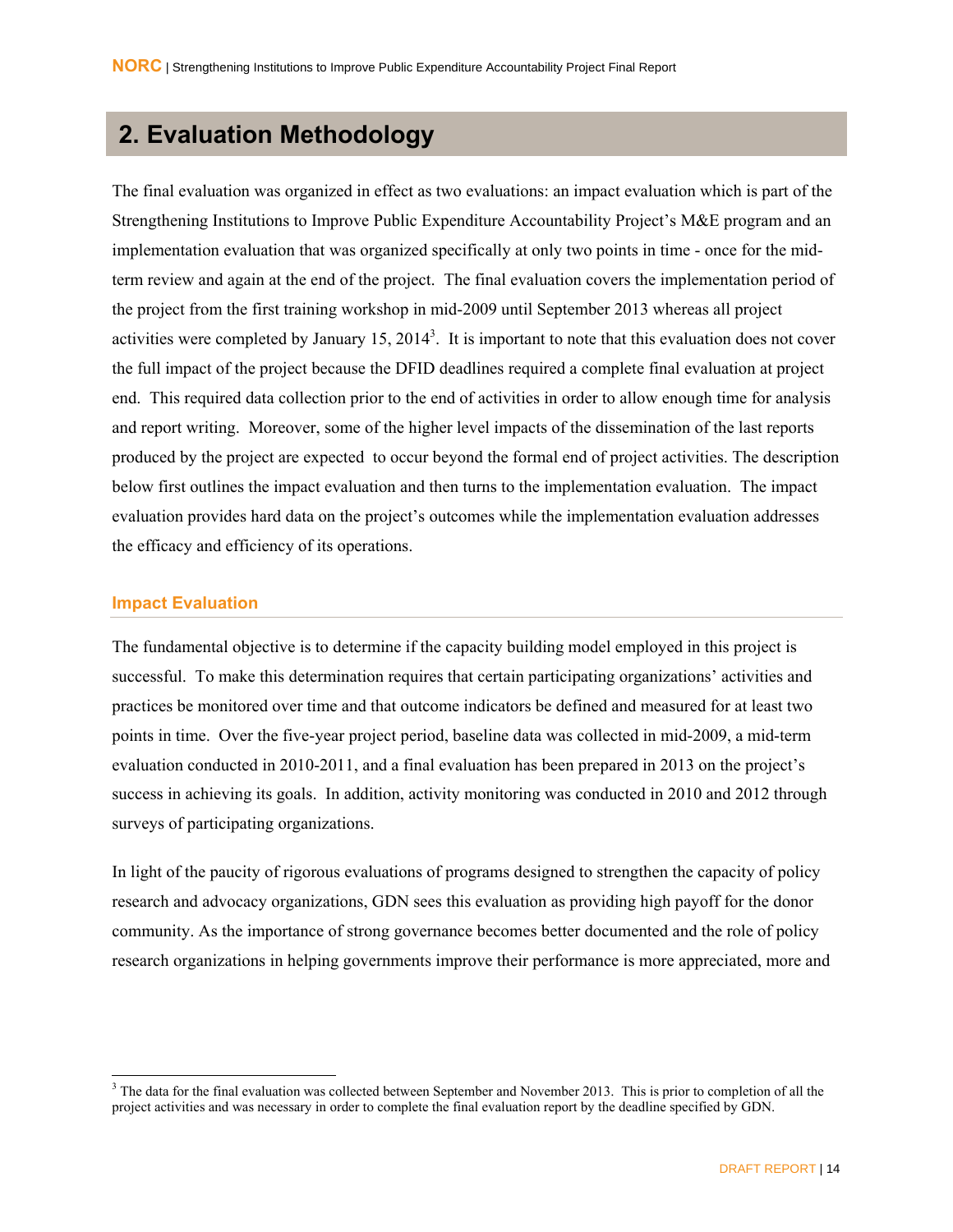larger capacity building programs are being launched. Yet there are few evaluation results from earlier efforts to inform these new undertakings.<sup>4</sup>

One can anticipate the project having five types of impact on organizations under the first and second project outcomes listed at the beginning of the Short Introduction to the Program section:

- 1. Improved skills and analytic rigor in conducting public expenditure monitoring projects,<sup>5</sup>
- 2. Some transference of these skills to an organization's other projects,

1

- 3. Increased incidence of shaping policy debates and evidence-based policy making due to improved communications and dissemination practices,
- 4. Increased effectiveness in shaping policy debates in the organization's focus areas, and
- 5. Increased grantee interest in public expenditure accountability projects, i.e. organizations find work in this area rewarding and devote more resources to it.

Because items 1 and 2 are so closely related and because some participants may not have previously carried out accountability projects, we examine evidence of an overall quality increase in analytic work. All five impacts are being measured by the evaluation.

**Structure.** The evaluation employs a before-and-after (reflexive) design, with comprehensive data obtained by the 2009 baseline survey and at two future points (2010 and 2013) over the span of the fiveyear project. The first follow-up round occurred about mid-way through the project in late fall-early winter 2010 and the second between September and November 2013.

**Indicators and data collection.** Below are statements explaining the basic measurement strategy for the objectives of improving analytic skills, increasing the incidence of evidence-based policy making, and organizations' perceived effectiveness in shaping policy debates.

<sup>&</sup>lt;sup>4</sup> The evaluation structure is informed by a recent review of past evaluations of projects aimed at strengthening the capacity of think tanks , which also laid out a conceptual framework for technically stronger future evaluations. R. Struyk, *Options for Supporting Independent Monitoring Organizations* (Washington, DC: NORC, paper prepared for the Brookings Institution Transparency and Accountability Project, 2008, processed)*.*

 ${}^5$ Accountability in this context is the acknowledgement and assumption of responsibility for actions, products, decisions and policies, including administration, governance and implementation within the scope or role of a particular position, be it civil servants, politicians or members of parliament. Hence, the project is supporting adjustments to policies and procedures that make it easier to identify what actions have been taken and who is responsible for them.

Transparency can be understood as the availability and accessibility of relevant information about the functioning of government policy making, procedures, and program implementation. Transparency as a concept covers event transparency (open information about inputs, outputs, and outcomes), process transparency (open information about transformations that take place between inputs, outputs and outcomes), real-time transparency (information released immediately) and retrospective transparency (information available only after time passes). C. Hood, "What Happens when Transparency Meets Blame-avoidance?" *Public Management Review*, vol.9, no.2, 2007, pp.191-210.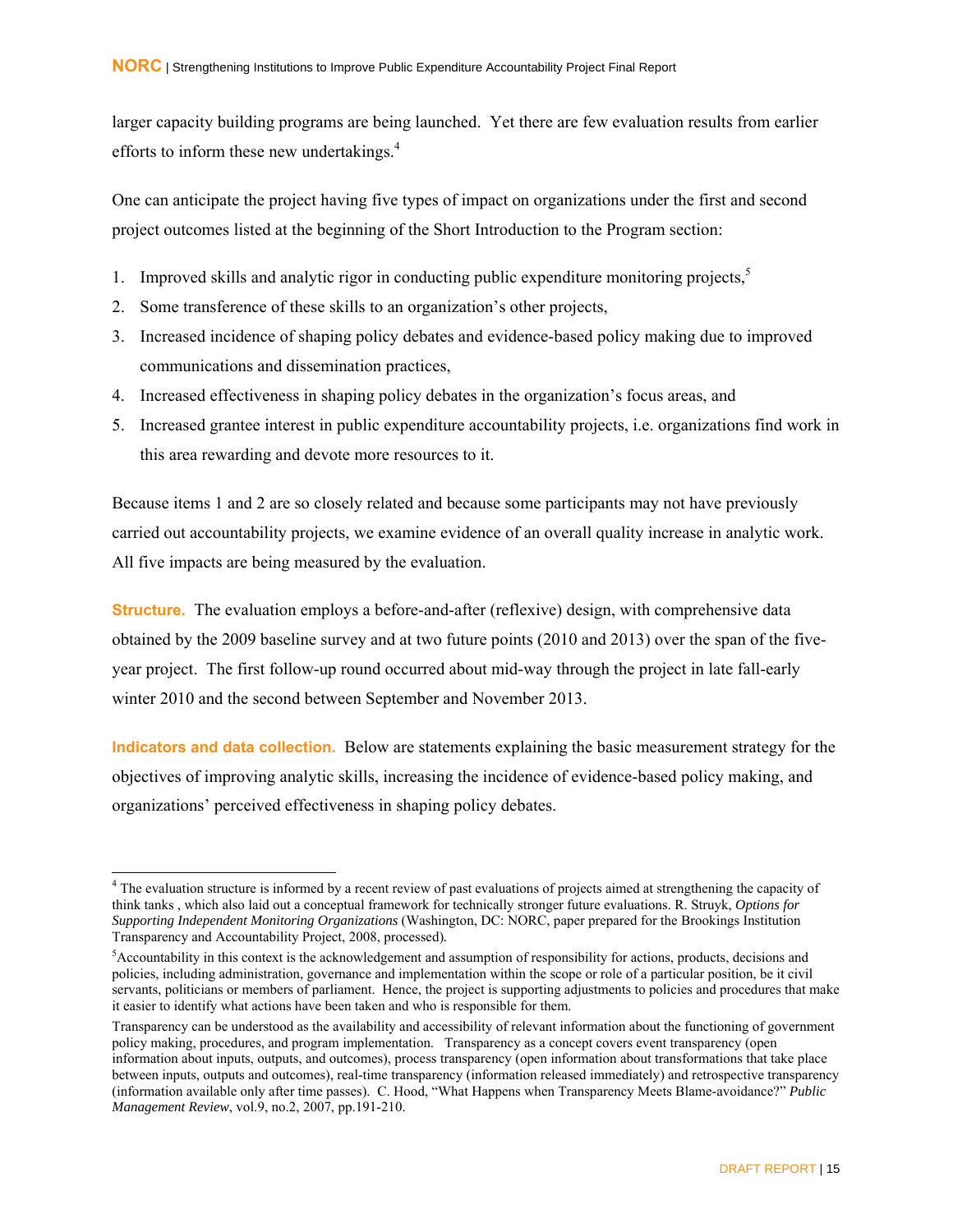Improved analytic rigor—review of organizations' analytic reports. A critical review of a sample of analytic policy research reports was conducted at baseline to ascertain the degree to which they meet usual standards for such work. Participating organizations were asked to provide for review six reports produced before the project's initiation. Six more reports produced from the beginning of the grant period to the time of the second evaluation wave were reviewed for the mid-term evaluation. Reviewers were experienced, policy-oriented social scientists.

At baseline a total 83 policy research reports were assessed by 14 external / independent reviewers. Nineteen of the reports were in Spanish and the rest in English. At mid-term an additional 80 reports were reviewed which included 26 produced by POs for this project. At endline 77 reports were reviewed with included 41 produced by POs for this project. Both project and non-project reports were reviewed for every organization.

Usefulness of organization-provided information on accountability and other issues to national and local decision makers and practitioners and contribution to evidence-based policy making.<sup>6</sup> The policy community survey (PCS), carried out to gather the necessary information, had two objectives: to measure (a) the perceived extent of evidence-based policy making and the role of organizationand other NGO-provided information in this process; and, (b) the extent to which a grantee organization's work, publications, events, and policy recommendations are viewed as valuable sources of information.

Respondents were identified by POs and comprised of (a) persons who occupy official positions at the national and local level with official responsibilities in the sector(s) where the organization is active (e.g., education and health); (b) leaders of NGOs in the topic areas on which they have been conducting accountability activities; and (c) other relevant professionals, such as journalists, educators, business leaders, and local members of the international community actively engaged in policy issues.

In July 2009 NORC sent a questionnaire for completion, either online through an eSurvey, via email or by the PO delivering a hard-copy questionnaire to targeted respondents. A similar mailing was made in November 2010 and September 2013. The method employed depended on the advice of the organization for each respondent on the approach more likely to result in questionnaire completion. NORC did initial follow-up with respondents via email but asked the PO to telephone and email as well if necessary. When response rates to the eSurvey in particular turned out to be lower than expected, the project offered those

l

<sup>&</sup>lt;sup>6</sup> The survey broadly follows the procedures used by John Hird in his study of the effectiveness U.S. non partisan policy research centers sponsored by state legislatures in which he surveyed state legislators by mail about effectiveness. J. Hird, "Policy Analysis for What? The Effectiveness of Nonpartisan Policy Research Organizations," *The Policy Studies Journal*, vol. 33, no.1, 2005, pp. 83-105.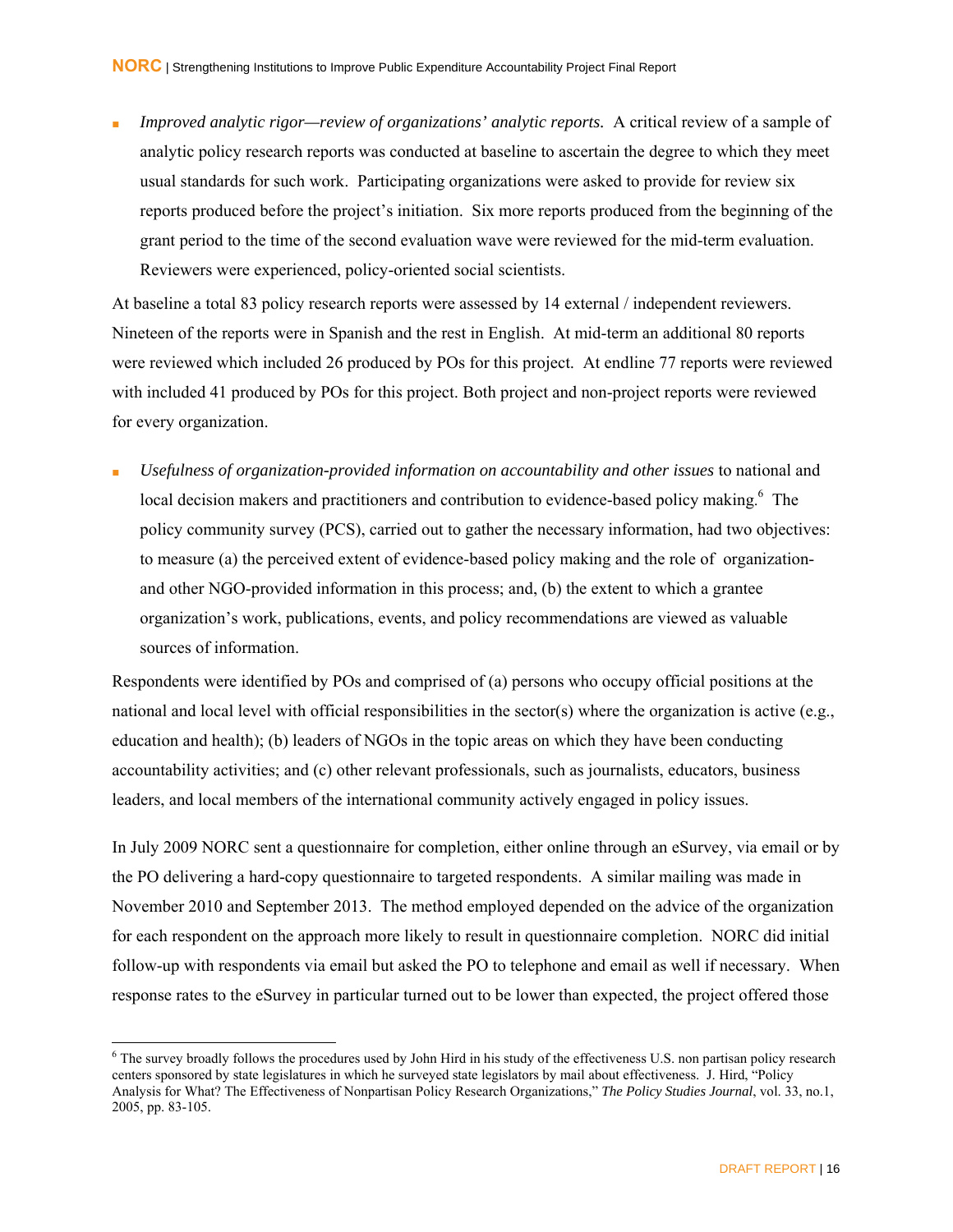POs a small incentive fee to additional assistance in contacting respondents and encouraging them to complete the survey. This increased the number of responses, although most organizations said they were not interested in the fee.

Altogether, 170 responses were received at baseline and of these 169 were usable in the analysis. In the second round 218 usable responses were received. At the endline, 234 responses were received, of which 231 were usable.

|                |                            |                             |                                       | <b>Panel Respondents</b> |                            |                     |                     |                |  |  |
|----------------|----------------------------|-----------------------------|---------------------------------------|--------------------------|----------------------------|---------------------|---------------------|----------------|--|--|
| <b>Country</b> | <b>Surveys</b><br>Sent (a) | <b>Surveys</b><br>Completed | <b>Percent</b><br>Completed 2013 only |                          | 2009,<br>2011, and<br>2013 | 2011<br>and<br>2013 | 2009<br>and<br>2013 | <b>Unknown</b> |  |  |
| Argentina      | 45                         | 15                          | 33%                                   | 47%                      | 7%                         | 7%                  | 0%                  | 40%            |  |  |
| Armenia        | 20                         | 14                          | 70%                                   | 43%                      | 7%                         | 14%                 | $0\%$               | 36%            |  |  |
| Bangladesh     | 43                         | 15                          | 35%                                   | 7%                       | 7%                         | 7%                  | 0%                  | 80%            |  |  |
| Ghana          | 34                         | 12                          | 35%                                   | 33%                      | 17%                        | 17%                 | $0\%$               | 33%            |  |  |
| Guatemala      | 137                        | 61                          | 45%                                   | 61%                      | 3%                         | 3%                  | 2%                  | 31%            |  |  |
| India          | 40                         | 24                          | 60%                                   | 33%                      | 4%                         | 4%                  | 4%                  | 54%            |  |  |
| Indonesia      | 35                         | 16                          | 46%                                   | 25%                      | 6%                         | 13%                 | 6%                  | 50%            |  |  |
| Kenya          | 38                         | 11                          | 29%                                   | 9%                       | 27%                        | 9%                  | $0\%$               | 55%            |  |  |
| Mexico         | 30                         | 7                           | 23%                                   | 57%                      | $0\%$                      | 0%                  | 0%                  | 43%            |  |  |
| Nepal          | 22                         | 9                           | 41%                                   | 22%                      | 11%                        | 11%                 | $0\%$               | 56%            |  |  |
| Nigeria        | 40                         | 8                           | 20%                                   | 25%                      | 25%                        | 0%                  | 0%                  | 50%            |  |  |
| Peru           | 63                         | 19                          | 30%                                   | 37%                      | $0\%$                      | 11%                 | 5%                  | 47%            |  |  |
| Philippines    | 33                         | 5                           | 15%                                   | 20%                      | 20%                        | 0%                  | 0%                  | 60%            |  |  |
| Uganda         | 35                         | 18                          | 51%                                   | 44%                      | 6%                         | 22%                 | $0\%$               | 28%            |  |  |
| <b>Total</b>   | 615                        | 234                         | 38%                                   | 39%                      | 7%                         | 8%                  | 2%                  | 44%            |  |  |

#### **Table 2.1:** PCS Survey Response Rates

*(a) This is the total number of surveys sent by mail and email, minus emails that bounced back due to bad addresses.* 

To understand whether the PCS respondents reflect the views of those targeted by the project, in Tables 2.2 and 2.3 we compare the target audience of the project and the occupations of the PCS respondents, respectively. From these two tables, one can see that generally the respondents in the PCS are the targets of the project produced reports--government officials, staff at NGOs, and academics. Staff at think tanks, members of parliament, and members of the media, notably, are targets of project products but are underrepresented in the pool of PCS respondents.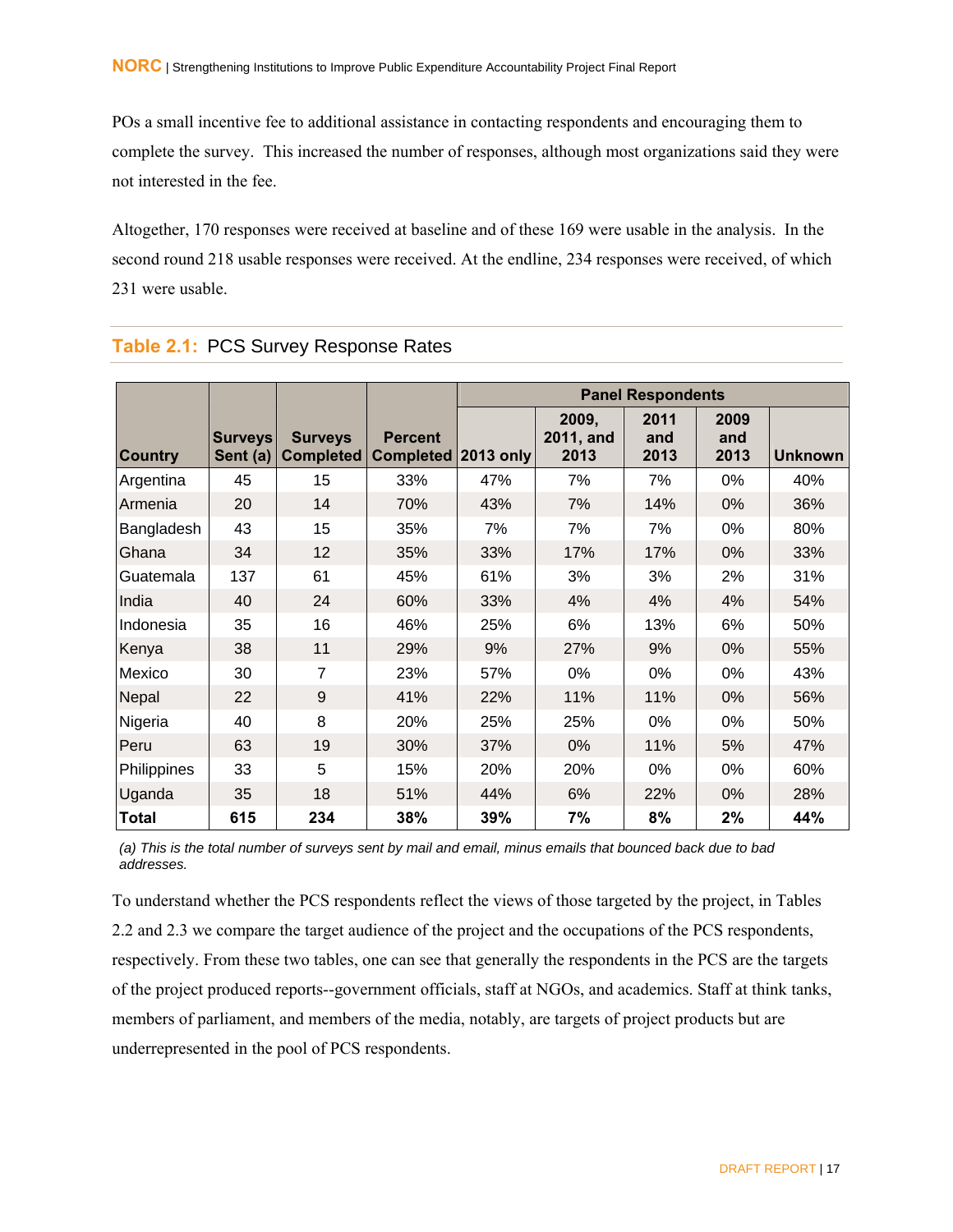|                                                                                                                                                          | <b>Percent</b><br>of POs | Argentina | Armenia | <b>Bangladesh</b> | Ghana | Guatemala | India | Indonesia | Kenya | Mexico | Nepal | Nigeria | Peru | Philippines | Uganda |
|----------------------------------------------------------------------------------------------------------------------------------------------------------|--------------------------|-----------|---------|-------------------|-------|-----------|-------|-----------|-------|--------|-------|---------|------|-------------|--------|
| National senior government officials (ministers, deputy<br>ministers, or equivalent)                                                                     | 93                       |           |         |                   |       |           |       |           |       |        |       |         |      |             |        |
| Think tanks                                                                                                                                              | 86                       |           |         |                   |       |           |       |           |       |        |       |         |      |             |        |
| Advisories to senior officials                                                                                                                           | 79                       |           |         |                   |       |           |       |           |       |        |       |         |      |             |        |
| National level non-elected bureaucrats (civil servant, technical<br>staff)                                                                               | 79                       |           |         |                   |       |           |       |           |       |        |       |         |      |             |        |
| Advocacy NGOs                                                                                                                                            | 79                       |           |         |                   |       |           |       |           |       |        |       |         |      |             |        |
| Academics                                                                                                                                                | 79                       |           |         |                   |       |           |       |           |       |        |       |         |      |             |        |
| Members of parliament                                                                                                                                    | 64                       |           |         |                   |       |           |       |           |       |        |       |         |      |             |        |
| Reporters/editors                                                                                                                                        | 57                       |           |         |                   |       |           |       |           |       |        |       |         |      |             |        |
| Sub-national senior government officials (minister, deputy<br>minister, or equivalent to minister or deputy minister in<br>regional or local government) | 50                       |           |         |                   |       |           |       |           |       |        |       |         |      |             |        |
| Sub-national level non-elected bureaucrats (civil servant,<br>technical staff)                                                                           | 50                       |           |         |                   |       |           |       |           |       |        |       |         |      |             |        |
| International aid organizations                                                                                                                          | 43                       |           |         |                   |       |           |       |           |       |        |       |         |      |             |        |
| Other types of NGOs                                                                                                                                      | 36                       |           |         |                   |       |           |       |           |       |        |       |         |      |             |        |
| Private consultants                                                                                                                                      | 29                       |           |         |                   |       |           |       |           |       |        |       |         |      |             |        |
| Other positions in the media                                                                                                                             | 21                       |           |         |                   |       |           |       |           |       |        |       |         |      |             |        |
| Other government officials                                                                                                                               | 14                       |           |         |                   |       |           |       |           |       |        |       |         |      |             |        |
| Other                                                                                                                                                    | 0                        |           |         |                   |       |           |       |           |       |        |       |         |      |             |        |
| <b>Number of Target Audiences Selected</b>                                                                                                               | $8.6*$                   | 8         | 6       | 9                 | 8     | 10        | 8     | 10        | 5     | 9      | 12    | 8       | 8    | 9           | 10     |

#### **Table 2.2:** Audiences targeted in dissemination of project products

*\*Mean of all countries.*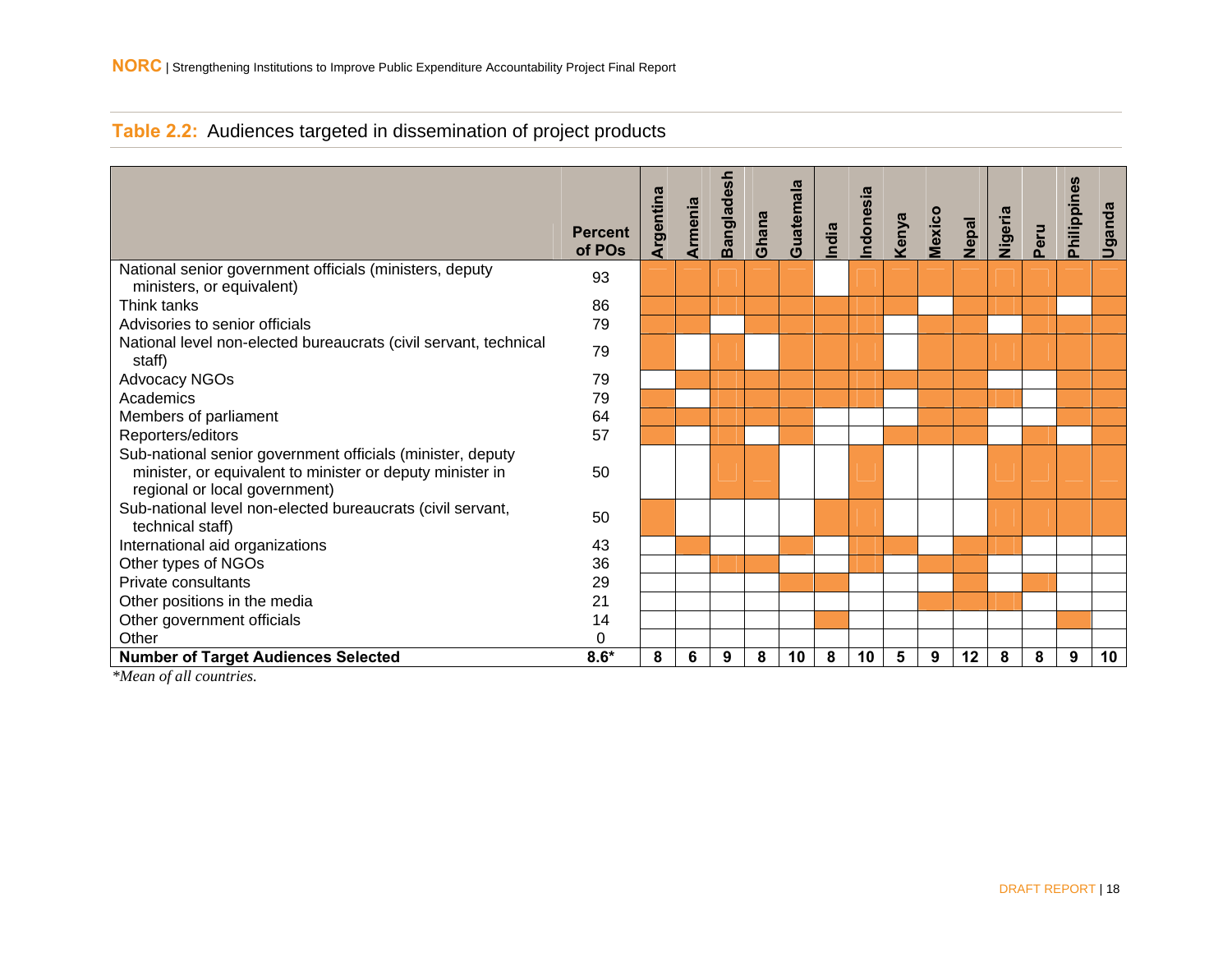#### **Table 2.3:** Occupations of PCS Respondents

|                                                                                                                                                         | 2009  | 2010-11 | 2013  |
|---------------------------------------------------------------------------------------------------------------------------------------------------------|-------|---------|-------|
| Which area and position best characterize your current professional life?                                                                               |       |         |       |
| Government official                                                                                                                                     | 23%   | 31%     | 27%   |
| Member of parliament                                                                                                                                    | 3%    | 6%      | 7%    |
| Leader or staff at an advocacy NGO                                                                                                                      | 14%   | 13%     | 10%   |
| Leader or staff at another type of NGO                                                                                                                  | 18%   | 7%      | 15%   |
| Leader or staff at a think tank                                                                                                                         | 8%    | 5%      | 4%    |
| Leader or staff at an international aid organization                                                                                                    | $0\%$ | 11%     | 7%    |
| Private consultant                                                                                                                                      | $0\%$ | 6%      | 7%    |
| Reporter/editor                                                                                                                                         | 2%    | 2%      | 4%    |
| Other position in the media                                                                                                                             | 1%    | 1%      | $0\%$ |
| Academic                                                                                                                                                | 10%   | 11%     | 8%    |
| Other                                                                                                                                                   | 21%   | 8%      | 10%   |
| If government official: Can you further define your position relative to the government?                                                                |       |         |       |
| National senior government official (minister, deputy minister, or<br>equivalent in regional or local government)                                       | 18%   | 27%     | 17%   |
| Sub-national senior government official (minister, deputy minister, or<br>equivalent to minister or deputy minister in regional or local<br>government) | 1%    | 9%      | 12%   |
| Advisory to senior official                                                                                                                             | 24%   | 36%     | 10%   |
| National level non-elected bureaucrat (civil servant, technical staff)                                                                                  | --    | --      | 39%   |
| Sub-national level non-elected bureaucrat (civil servant, technical staff)                                                                              |       |         | 10%   |
| Other                                                                                                                                                   | 57%   | 28%     | 12%   |

■ *Tracking organizations' volume of accountability analyses.* Information on the share of projects and resources devoted to such projects was gathered in the baseline survey and in the 2010 and 2013 monitoring surveys via a PO survey. Questions in this area were changed between the baseline and monitoring survey to improve response accuracy. The 2010 responses now serve as the project's baseline. The PO survey also examined the effect of the project on POs capacity as self-reported by the POs.

Lastly, note that NORC also gathered information for each country on the relevant trends in governance and other areas. The list of initial information sources considered includes indices such as Freedom House's Freedom of the Press report, the World Bank's Worldwide Governance Indicators, the Open Budget Index, and the World Bank's Doing Business Report among others. These country-level developments could be very important for interpreting the changes in the impact measures just discussed.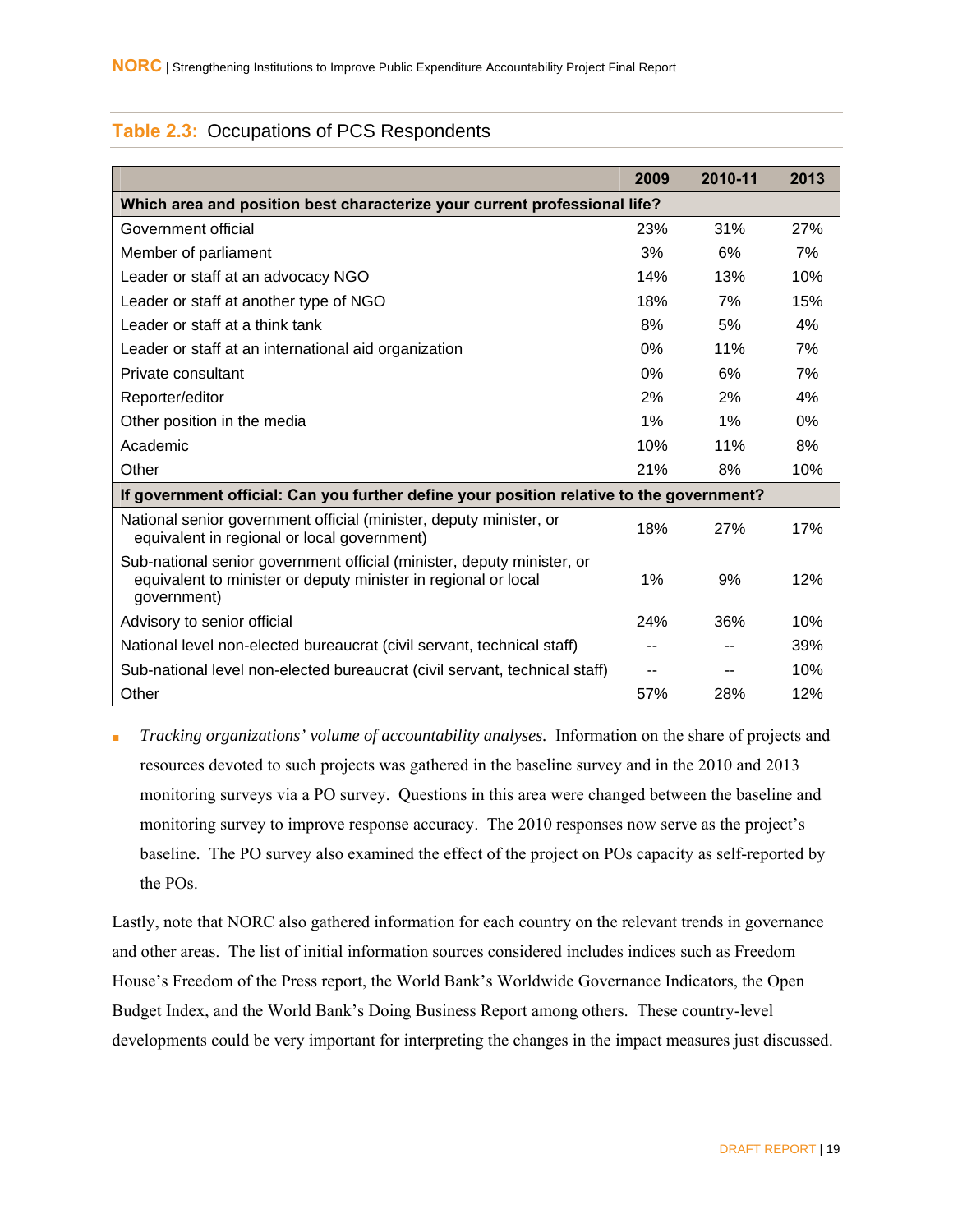#### **Causality**

It is important to note that we cannot attribute direct causality to the project for the changes observed in the outcomes calculated using the survey data. Instead, we use anecdotal evidence and the opinions of respondents regarding the impact of the project on perceived policy changes and research and communications capabilities of respondents.

It is also essential to remember that POs may have also received assistance from other organizations or programs over the monitoring period. We asked POs about this in the 2013 survey, and it was indeed the case. Half of the POs received technical assistance related to research or advocacy from sources other than GDN. In several cases the assistance covered similar topics as GDN (for example, PETS, budget tracking, public expenditure analysis). Furthermore, 62 percent of the POs received funding for research or advocacy work in transparency and accountability. Donor organizations included the International Budget Partnership (through the Inter-American Development Bank), United States Agency for International Development (USAID) and the World Bank. These additional forms of assistance should be considered when interpreting the results of this evaluation.

#### **Implementation Evaluation**

Implementation evaluations focus on how well a program operates: Is it efficiently managed? Are its activities well-structured and focused? Does it avoid wasteful expenditures? Are sufficient but not excessive resources provided to participants? This evaluation was organized to address the points set forth in GDN's TOR to the Evaluator, which substantially mirrors DFID's guidance for the final evaluation.<sup>7</sup>

The method followed was straightforward. Relevant project documents and reports were read and analyzed against the points raised in the guidance. These documents, i.e., individual documents or classes of documents, are listed in Table 2.4. Beyond those listed in the table, 163 policy research reports produced by the participating organizations have been critically reviewed for the impact evaluation, as noted above.

Project implementers were interviewed on project development and implementation and the leaders and key staff of all fourteen participant organizations were interviewed on the "services" they received, policy impacts they anticipated from their project-related work, and the quality of project administration from

 7 The Consultant's TOR is in Annex 2.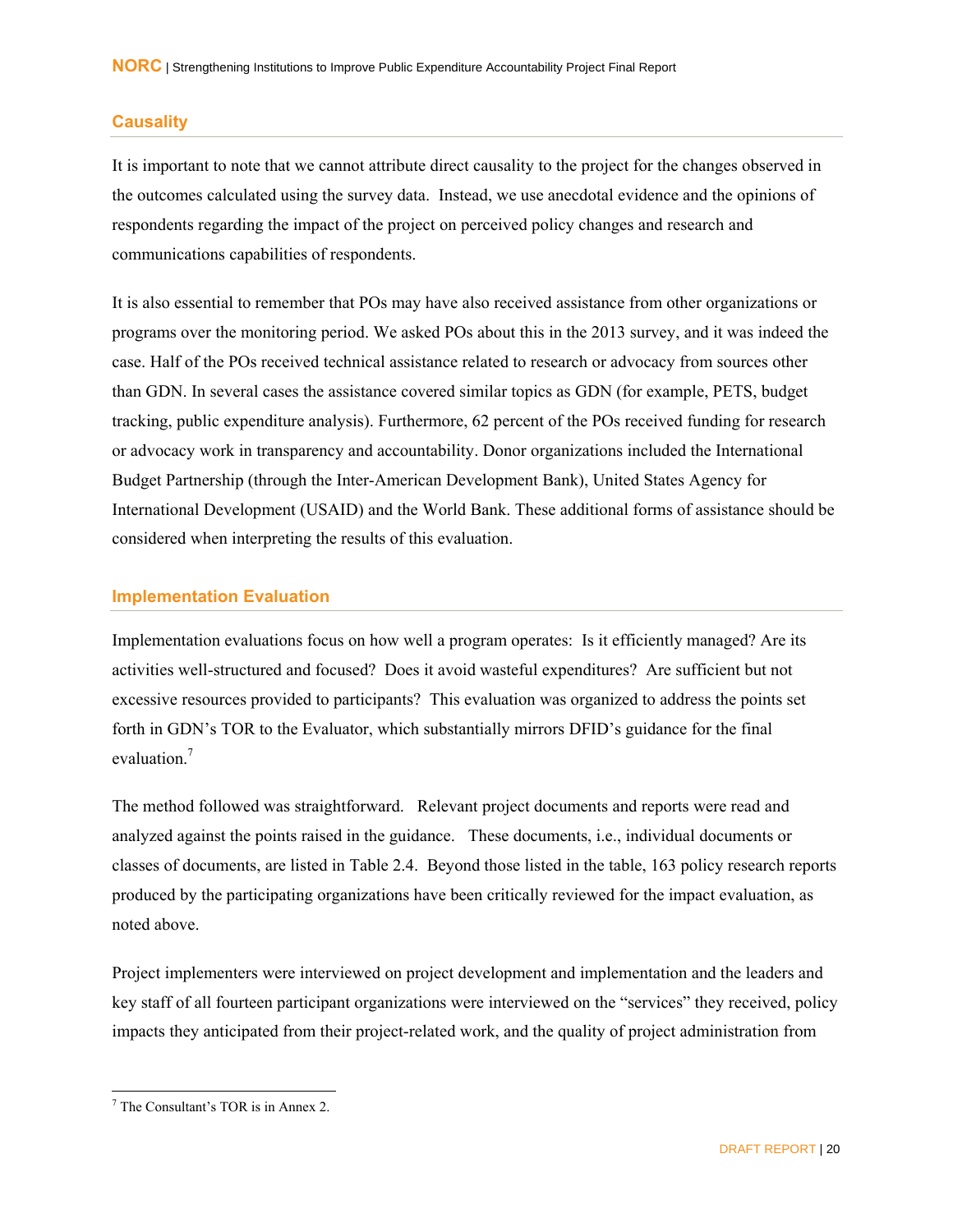their perspective. A separate interview guide was developed for each interviewee group. Those interviewed are listed in Table 2.5.

| <b>Source</b>      | Document or Document Type <sup>a</sup>                                                           |
|--------------------|--------------------------------------------------------------------------------------------------|
| <b>DFID</b>        | Guidance on Commissioning a Final Review and Final Evaluation                                    |
|                    | <b>Final Evaluation Guidelines</b>                                                               |
|                    | Additional Guidance for FERs and PCRs                                                            |
|                    | Making Governance Work for the Poor                                                              |
|                    | Measuring Change and Results in Voice and Accountability Work                                    |
|                    | GTF Learning and Impact Strategy                                                                 |
| <b>GDN and R4D</b> | Budget documents: proposal budget, cost-to-date distributions<br>prepared at evaluator's request |
|                    | Agendas for Project Workshops                                                                    |
|                    | 2013 Annual Report                                                                               |
|                    | Annex A2 - Approved Program Logframe                                                             |
|                    | Annex G1 - Activity to Outcome                                                                   |
|                    | Annex G2 - Policy Outcomes and Funding Opportunities                                             |
|                    | Stage 1 - Most Significant Results List                                                          |

#### **Table 2.4:** Documents Reviewed

a. These are "short titles" to convey the substance of the report. Full titles are available if needed.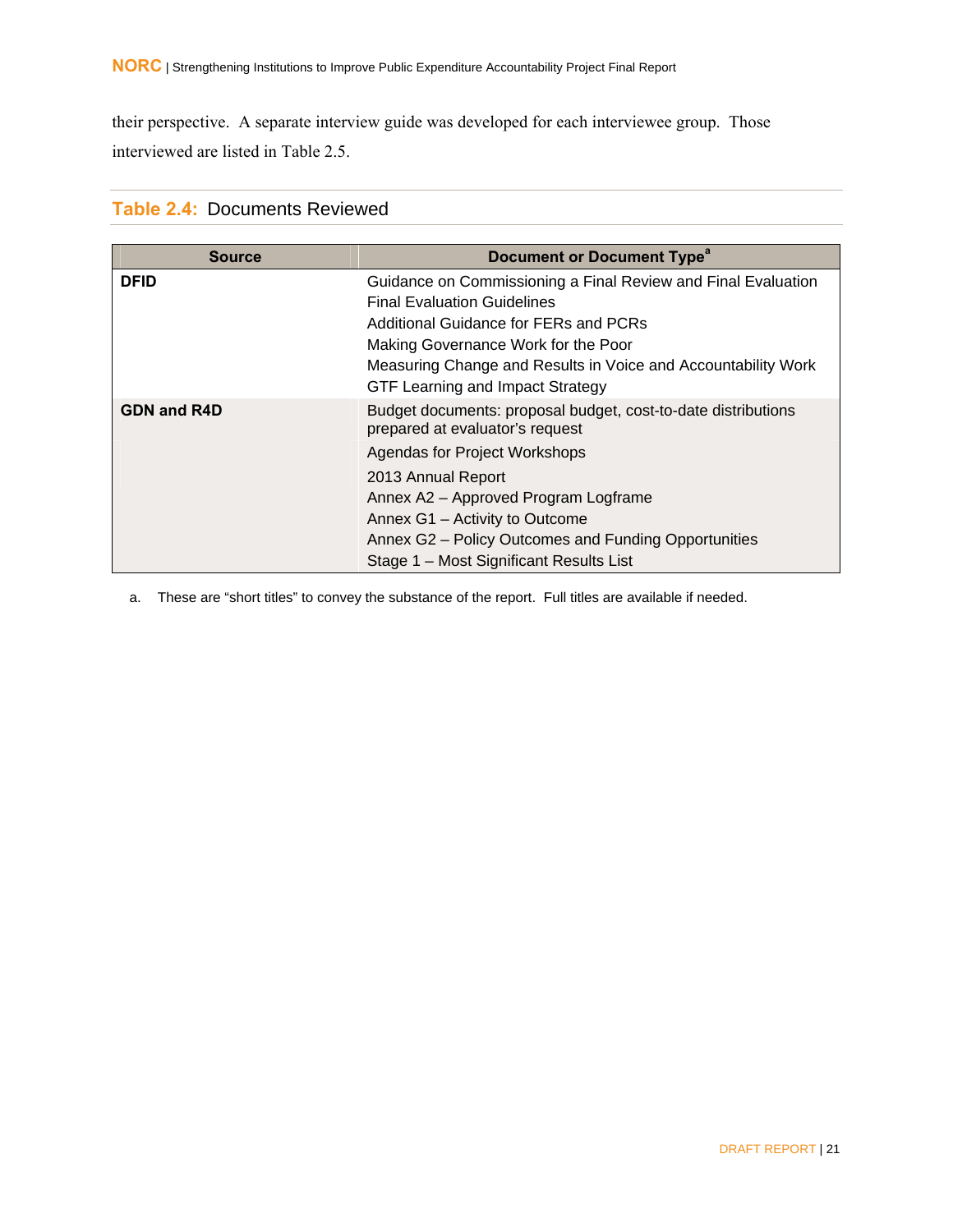#### **Table 2.5:** Persons Interviewed

| <b>Category</b>                    | Organization                                                                                                                                                                                                                                                                                                              |
|------------------------------------|---------------------------------------------------------------------------------------------------------------------------------------------------------------------------------------------------------------------------------------------------------------------------------------------------------------------------|
| <b>Project Management</b>          | R <sub>4</sub> D<br><b>GDN</b>                                                                                                                                                                                                                                                                                            |
| <b>Participating Organizations</b> | <b>AST Armenia</b><br><b>CBPS India</b><br><b>CEDS</b> Indonesia<br><b>CIPPEC Argentina</b><br><b>CIUP Peru</b><br><b>CRC Philippines</b><br><b>CSEA Nigeria</b><br><b>EGAP Mexico</b><br><b>EPRC Uganda</b><br><b>FUNDESA Guatemala</b><br><b>IEA Kenya</b><br><b>ISODEC Ghana</b><br><b>PRAD Nepal</b><br>US Bangladesh |

Key management and research staff from the organizations listed above were interviewed for the final evaluation. The information gathered from these various sources was analyzed to address the various points in the TOR given to the consultant by GDN. The names of persons interviewed are not provided to maintain confidentiality.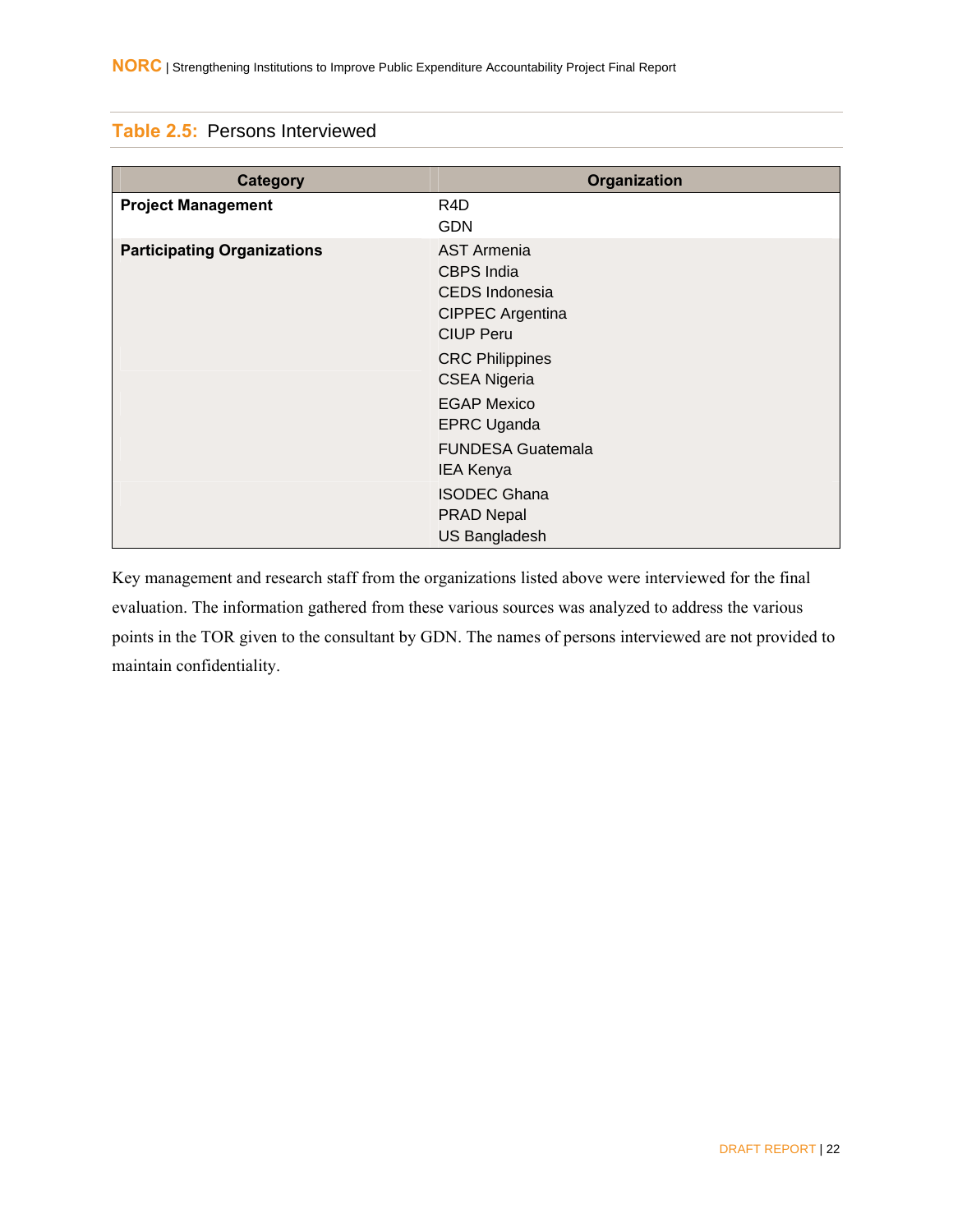### **3. Findings in Relation to Standard Review Criteria**

#### **3.1 Relevance**

Good governance requires not only top-down 'supply side' improvements such as policy and institutional reforms by the government, but also sustained domestic demand for good governance from civil society. This project is designed to help realize that principle by strengthening the demand side - the mechanisms by which the public can hold governments accountable in developing countries. It does this by focusing on developing the capabilities of policy research organizations (PROs) to conduct research in tracking budget expenditures, measuring the quality of service delivery, and proposing policy or administrative changes.

In this section we demonstrate that the project is relevant to increasing voice, accountability, and responsiveness. The countries chosen are ones in which voice and accountability were limited, as evidenced in Table 3.1.1 where none of the countries are above the  $60<sup>th</sup>$  percentile and most are below the 50<sup>th</sup> percentile on the Voice and Accountability indicator of the Worldwide Governance Indicators from 2009, the year the project started. Yet , for this type of project to succeed, there must be a minimum level of freedom for civil society to operate without suppression and there must be access to budget information for an organization to analyze. We start by examining the civil society and policy environments in the selected countries and then look at the specific selection criteria for participating organizations within these countries to determine whether the choice of country and PRO were relevant to the objectives of the project.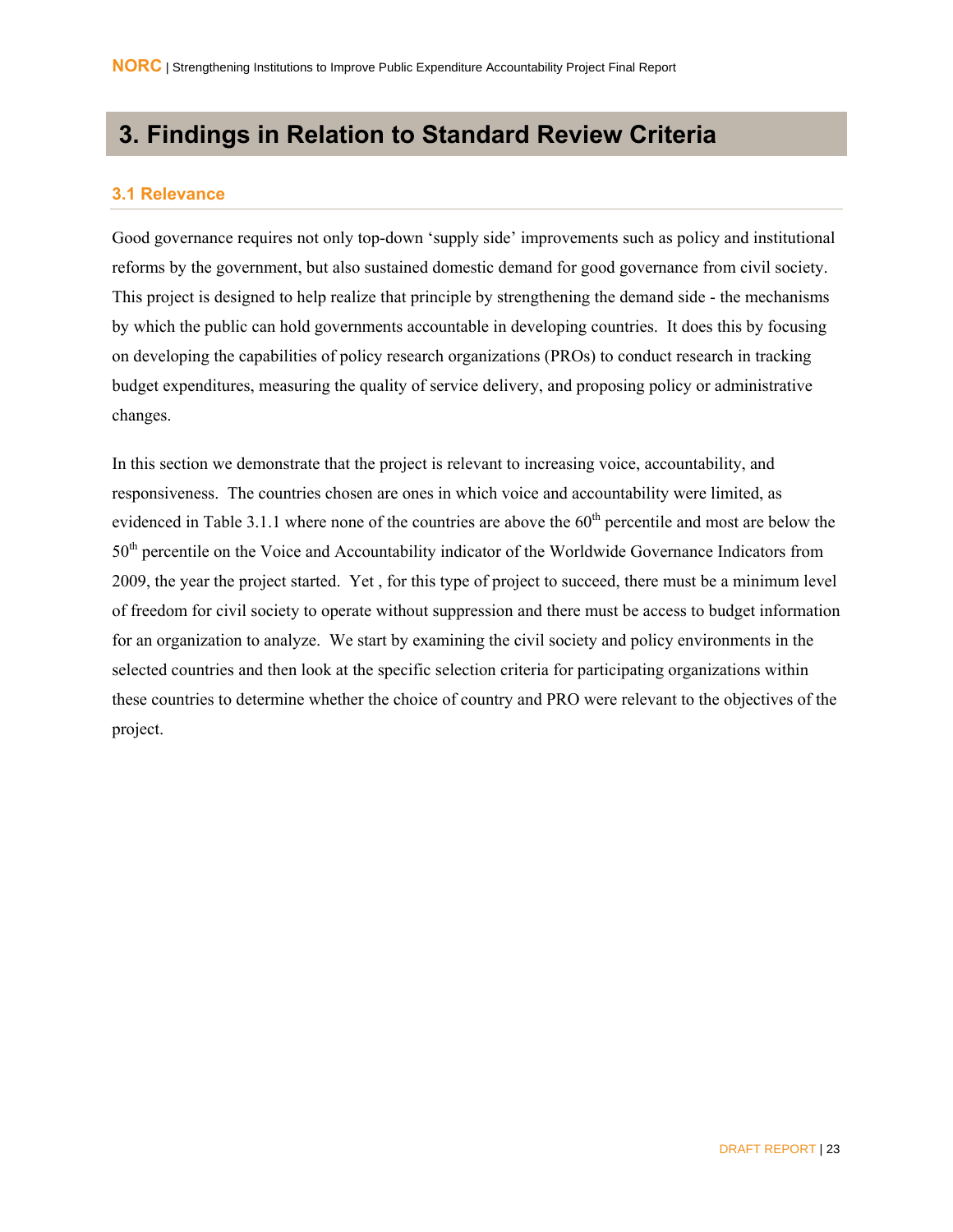|                    |                        | <b>Score</b>             |
|--------------------|------------------------|--------------------------|
|                    | <b>Percentile rank</b> | $(-2.5 \text{ to } 2.5)$ |
| Argentina          | 55.9                   | 0.25                     |
| <b>Armenia</b>     | 25.6                   | $-0.82$                  |
| <b>Bangladesh</b>  | 35.1                   | $-0.37$                  |
| Ghana              | 60.7                   | 0.50                     |
| <b>Guatemala</b>   | 37.0                   | $-0.33$                  |
| India              | 60.2                   | 0.47                     |
| <b>Indonesia</b>   | 48.3                   | $-0.05$                  |
| Kenya              | 37.4                   | $-0.32$                  |
| <b>Mexico</b>      | 53.6                   | 0.13                     |
| <b>Nepal</b>       | 30.8                   | $-0.58$                  |
| Nigeria            | 24.2                   | $-0.85$                  |
| Peru               | 50.2                   | 0.04                     |
| <b>Philippines</b> | 45.5                   | $-0.12$                  |
| <b>Tanzania</b>    | 43.6                   | $-0.14$                  |
| Uganda             | 33.2                   | $-0.49$                  |

#### Table 3.1.1: Worldwide Governance Indicators: Voice and Accountability 2009<sup>8</sup>

#### **Operating environment**

l

The operating environment in the project countries allowed enough space for PROs to operate while also presenting an opportunity to increase the use of evidence (data, research, and analysis) in policy making. At the start of the project, there was moderate use of evidence from research in policymaking, as shown in the data from the baseline survey in 2009 in Table 3.1.2. Looking at frequency of use of data, research, or analysis, it is of note that no country scores a three "this is standard procedure now," most government ministries are closer to two "this happens sometimes but is rather exceptional," and most parliaments are below two. There was little significant change in these ratings over the period of the project with the exception of India that saw an improvement in 2003 and Peru where the government rating improved significantly the last year but the parliament fell to a very low rating of almost no use at all.

Similarly, there was a moderate level of government and parliament willingness to accept input from thinks tanks or NGOs at the start of the project. Most scores are just about in the middle, a rating of around 2.5; of note is that African countries scored higher than other regions in this respect (they all score

<sup>&</sup>lt;sup>8</sup> The Worldwide Governance Indicators consist of an aggregation of data sources drawn from a diverse variety of survey institutes, think tanks, non-governmental organizations, and international organizations. These sources are aggregated to provide a rating of -2.5 to 2.5 and countries' percentile ranking is provided for easy comparison. The Voice and Accountability indicator measures the extent to which a country's citizens are able to participate in selecting their government, as well as freedom of expression, freedom of association, and a free media.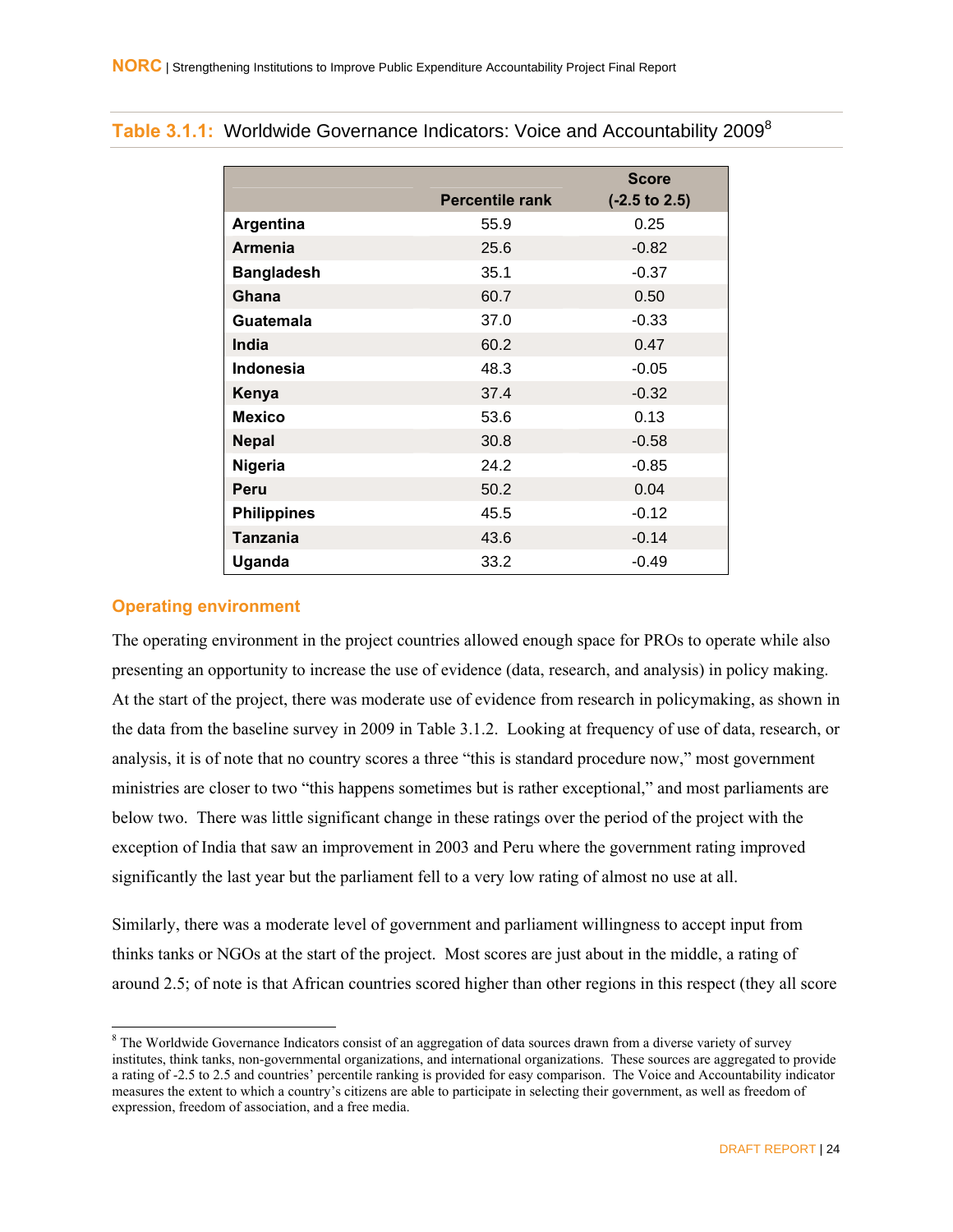above 2.5 with the exception of the Ugandan parliament). Over time about half the countries signaled more openness to receiving input, showing some level of statistically significant positive change. The exception here is Argentina where government officials seem to have reverted back to baseline levels of openness after a relatively large increase at the midterm.

There also appears to be adequate access to budget information at the start of the project, with the exception of Nigeria. We assess the level of access to budget information by using the Open Budget Index<sup>9</sup>. Table 3.1.3 presents the scores for data collected from June to September 2009, at the start of the project, and in August to December 2011, the most recent data available. All countries show a score of 45 out of 100 or above. Four countries show increases of over five points from 2009 to 2011: Bangladesh, Indonesia, Mexico, and Uganda. However, three countries show a decline of over five points: Argentina, Peru, and the Philippines.

-

<sup>&</sup>lt;sup>9</sup> The Open Budget Index measures public access to budget information. Civil society researchers rate countries on 92 questions; 58 of these questions focus on the public availability and comprehensiveness of the Executive's Budget Proposal. Each of the answers to the questions is given a score from 0-100 and all the answers are averaged to produce the final rating. The index was first published in 2006, and again in 2008, 2010, and 2012. More information can be found at http://internationalbudget.org/whatwe-do/open-budget-survey/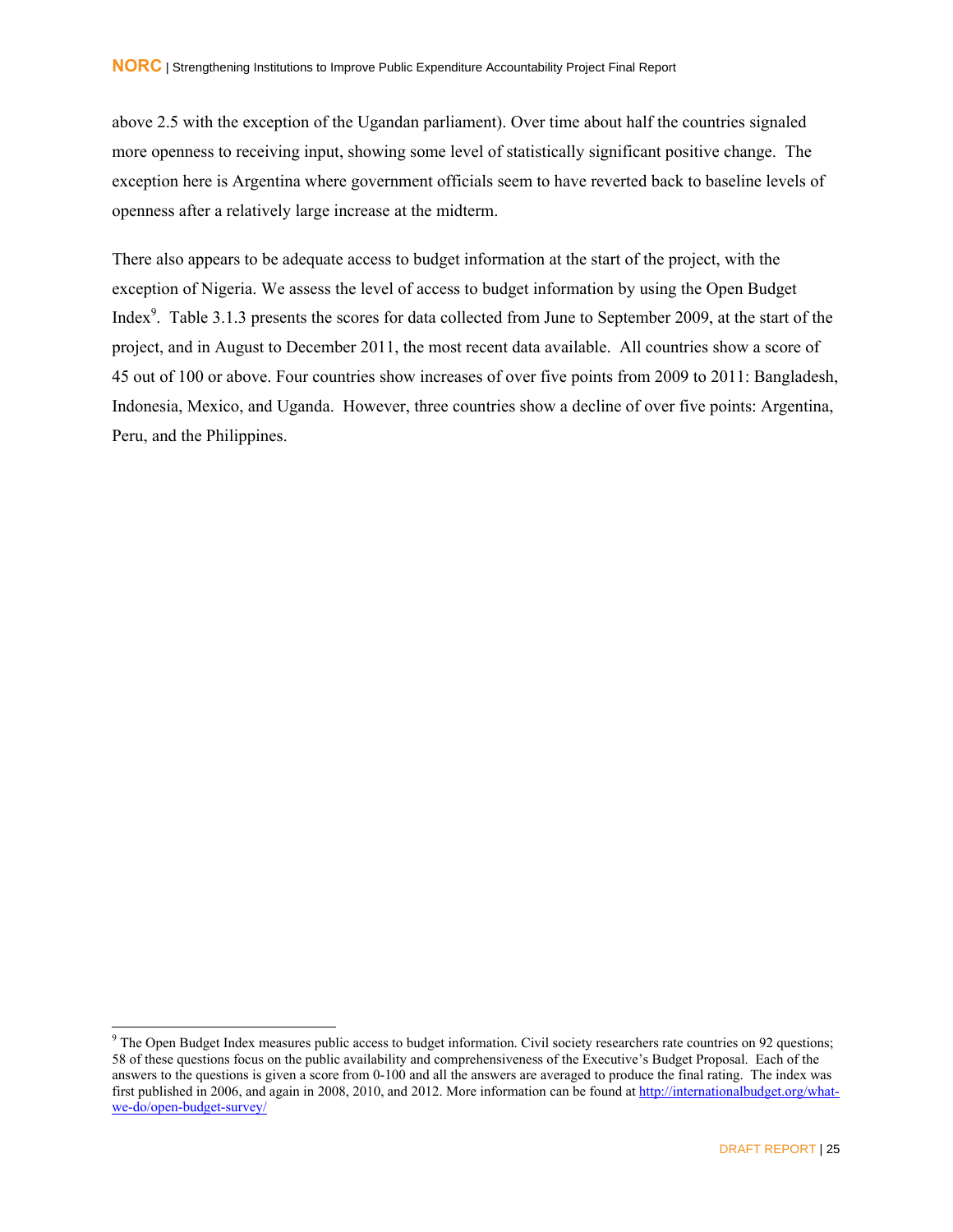|             |                                                |                        |          |      |                   |           | <b>Willingness to Accept Input from Think Tanks and</b> |                       |           |                           |                   |         |  |  |  |  |
|-------------|------------------------------------------------|------------------------|----------|------|-------------------|-----------|---------------------------------------------------------|-----------------------|-----------|---------------------------|-------------------|---------|--|--|--|--|
|             | Frequency of Use of Data/Research/Analysis (a) |                        |          |      |                   |           | NGOs (b)                                                |                       |           |                           |                   |         |  |  |  |  |
|             |                                                | <b>Govt Ministries</b> |          |      | <b>Parliament</b> |           |                                                         | <b>Govt Officials</b> |           | <b>Parliament Members</b> |                   |         |  |  |  |  |
|             |                                                | 2010-11                |          |      |                   |           |                                                         | 2010-                 | 2013      |                           | 2010-             | 2013    |  |  |  |  |
|             | 2009                                           | (c)                    | 2013(c)  | 2009 | (c)               | 2013(c)   | 2009                                                    | 11 $(c)$              | (c)       | 2009                      | 11 <sub>(c)</sub> | (c)     |  |  |  |  |
| Argentina   | 1.60                                           | 2.33                   | 1.58     | 1.75 | 1.60              | 1.77      | 1.60                                                    | $3.00***$             | $1.64***$ | 3.00                      | 3.14              | 2.64    |  |  |  |  |
| Armenia     | 2.00                                           | 2.00                   | 1.92     | 1.50 | 1.73              | 1.73      | 2.25                                                    | $3.44***$             | 2.92      | 1.92                      | 2.50              | 2.36    |  |  |  |  |
| Bangladesh  | 1.73                                           | 2.13                   | 1.85     | 1.10 | $1.79*$           | 1.77      | 2.36                                                    | 2.13                  | $2.75***$ | 2.00                      | 2.45              | 2.58    |  |  |  |  |
| Ghana       | 2.29                                           | 2.00                   | 2.09     | 1.64 | 2.10              | 2.00      | 2.73                                                    | 2.63                  | 3.00      | 3.13                      | 2.91              | 2.90    |  |  |  |  |
| Guatemala   | 1.91                                           | 1.82                   | 1.85     | 0.91 | 1.22              | 1.45      | 2.46                                                    | 2.35                  | 2.34      | 2.31                      | 2.11              | $2.40*$ |  |  |  |  |
| India       | 1.50                                           | 1.63                   | $2.24*$  | 1.75 | 1.44              | $2.28**$  | 2.45                                                    | 2.38                  | $2.95**$  | 2.00                      | 2.07              | 2.53    |  |  |  |  |
| Indonesia   | 2.00                                           | 2.25                   | 2.53     | 1.36 | 1.53              | 1.77      | 3.11                                                    | 3.00                  | 2.86      | 2.33                      | 2.64              | 2.69    |  |  |  |  |
| Kenya       | 2.33                                           | 2.00                   | 2.11     | 1.89 | 2.00              | 2.11      | 2.83                                                    | 3.29                  | 3.30      | 2.89                      | $3.50*$           | 3.20    |  |  |  |  |
| Mexico      | 2.20                                           | 2.14                   | 1.00     | 1.40 | 1.67              | 1.67      | 2.20                                                    | $2.73*$               | 2.75      | 2.40                      | 2.67              | 2.67    |  |  |  |  |
| Nepal       | 2.00                                           | 2.20                   | 2.33     | 1.67 | 1.20              | 1.86      | 2.33                                                    | 3.00                  | 2.71      | 2.44                      | 2.60              | 2.29    |  |  |  |  |
| Nigeria     | 1.92                                           | 2.00                   | 2.50     | 1.78 | 1.86              | 1.83      | 2.91                                                    | 2.57                  | 3.17      | 3.00                      | 2.71              | 3.17    |  |  |  |  |
| Peru        | 1.71                                           | 1.78                   | $2.27**$ | 1.37 | 1.35              | $0.50***$ | 2.55                                                    | 2.47                  | 2.60      | 2.24                      | 2.13              | 2.00    |  |  |  |  |
| Philippines | 2.63                                           | 2.67                   | 2.75     | 2.17 | 2.67              | 2.00      | 2.71                                                    | 3.33                  | 3.25      | 2.43                      | 3.33              | 2.75    |  |  |  |  |
| Uganda      | 2.75                                           | 2.35                   | 2.40     | 2.00 | 1.93              | 2.25      | 3.25                                                    | 2.71                  | 2.82      | 2.33                      | 2.81              | $3.29*$ |  |  |  |  |

**Table 3.1.2:** Policy Community's View on Government Agencies' and MPs' Use of Data and Analysis and the Willingness to Accept Input from Think Tanks by Country

(a) Four point scale from 0 to 3, where  $0=$  Essentially never;  $1 =$  This practice is still quite rare with us;  $2 =$  This happens sometimes but is rather exceptional; and  $3$  = This is standard procedure now.

(b) Four point scale from 1 to 4, where  $1 =$  not willing at all and  $4 =$  very willing.

(c) T-tests have been performed to test whether the average score was significantly different from the average of the previous survey round.  $* =$  $P \le 0.10$ , \*\* = P $\le 0.05$ , and \*\*\* = P $\le 0.01$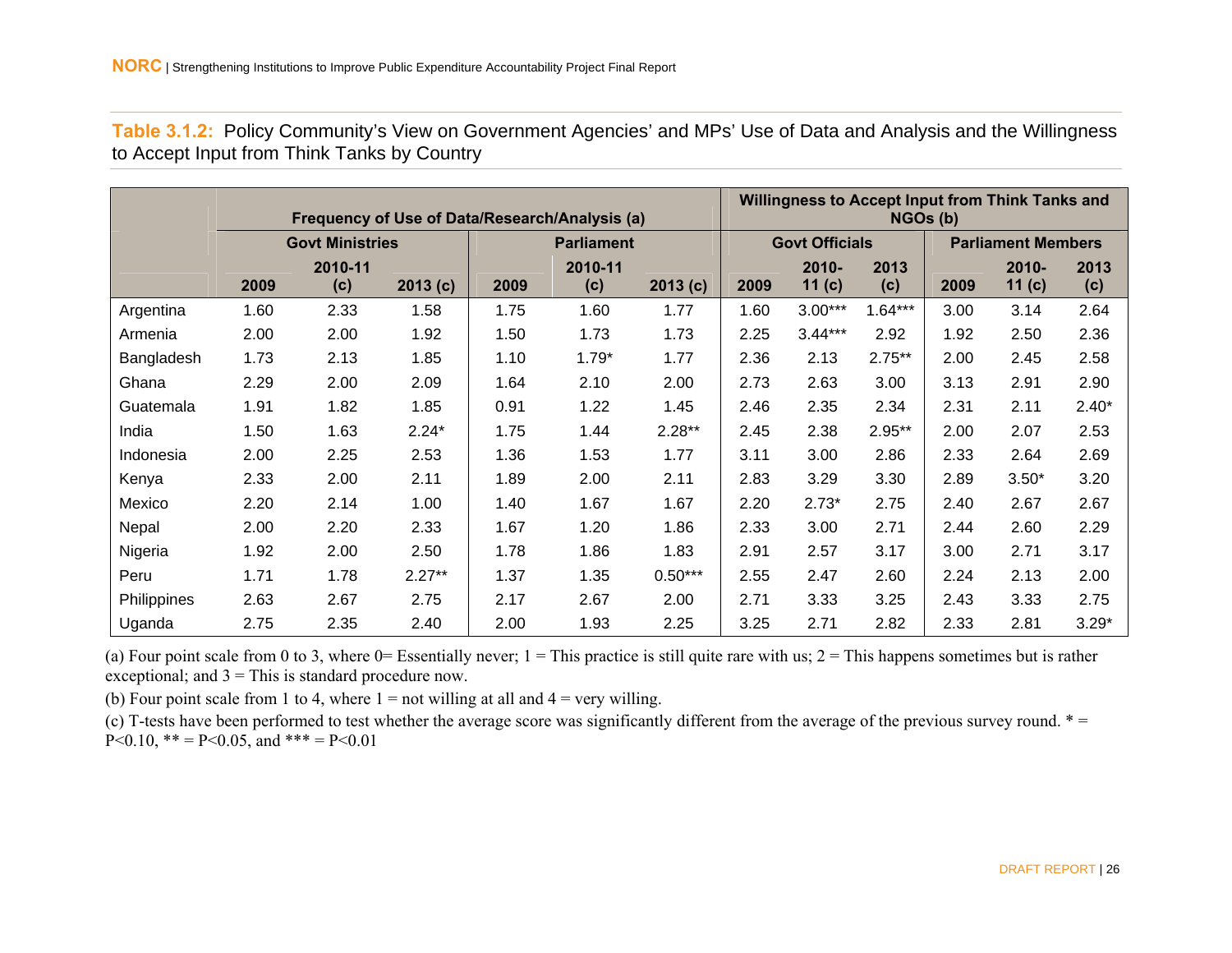|                    |               | Score (0 -100; 100 the highest) |  |  |  |  |  |
|--------------------|---------------|---------------------------------|--|--|--|--|--|
|                    | 2009          | 2011                            |  |  |  |  |  |
| Argentina          | 56            | 50                              |  |  |  |  |  |
| <b>Armenia</b>     | Not available |                                 |  |  |  |  |  |
| <b>Bangladesh</b>  | 48            | 58                              |  |  |  |  |  |
| Ghana              | 54            | 50                              |  |  |  |  |  |
| <b>Guatemala</b>   | 50            | 51                              |  |  |  |  |  |
| India              | 67            | 68                              |  |  |  |  |  |
| <b>Indonesia</b>   | 51            | 62                              |  |  |  |  |  |
| Kenya              | 49            | 49                              |  |  |  |  |  |
| <b>Mexico</b>      | 52            | 61                              |  |  |  |  |  |
| <b>Nepal</b>       | 45            | 44                              |  |  |  |  |  |
| Nigeria            | 18            | 16                              |  |  |  |  |  |
| <b>Peru</b>        | 65            | 57                              |  |  |  |  |  |
| <b>Philippines</b> | 55            | 48                              |  |  |  |  |  |
| <b>Tanzania</b>    | 45            | 47                              |  |  |  |  |  |
| Uganda             | 55            | 65                              |  |  |  |  |  |

## **Table 3.1.3:** Open Budget Index 2009 and 2011

**Selection Criteria for Participating Organizations.** The selection criteria also helped ensure that the environment in which POs work is at least somewhat conducive to project success. To be eligible, applicants had to be from countries ranked as politically free or partially free by the Freedom House index. Selection criteria, shown in Table 3.1.4, included several points that also spoke to the transparency-accountability environment: whether the applicant had the likely ability to access necessary and quality data for the study proposed; whether the applicant had a plan to overcome country governance/transparency obstacles; and the value of previous public expenditure management studies in the applicant's country and the applicant's apparent knowledge and understanding of the studies. Finally, selection was dependent upon the feedback received on shortlisted applicants from both GDN's Regional Network Partners and DFID local country offices or British High Commissions.

Overall, the selection criteria and the way in which applicant organizations were rated were thorough and thoughtfully designed to select POs with a strong likelihood of contributing to and benefitting from the project.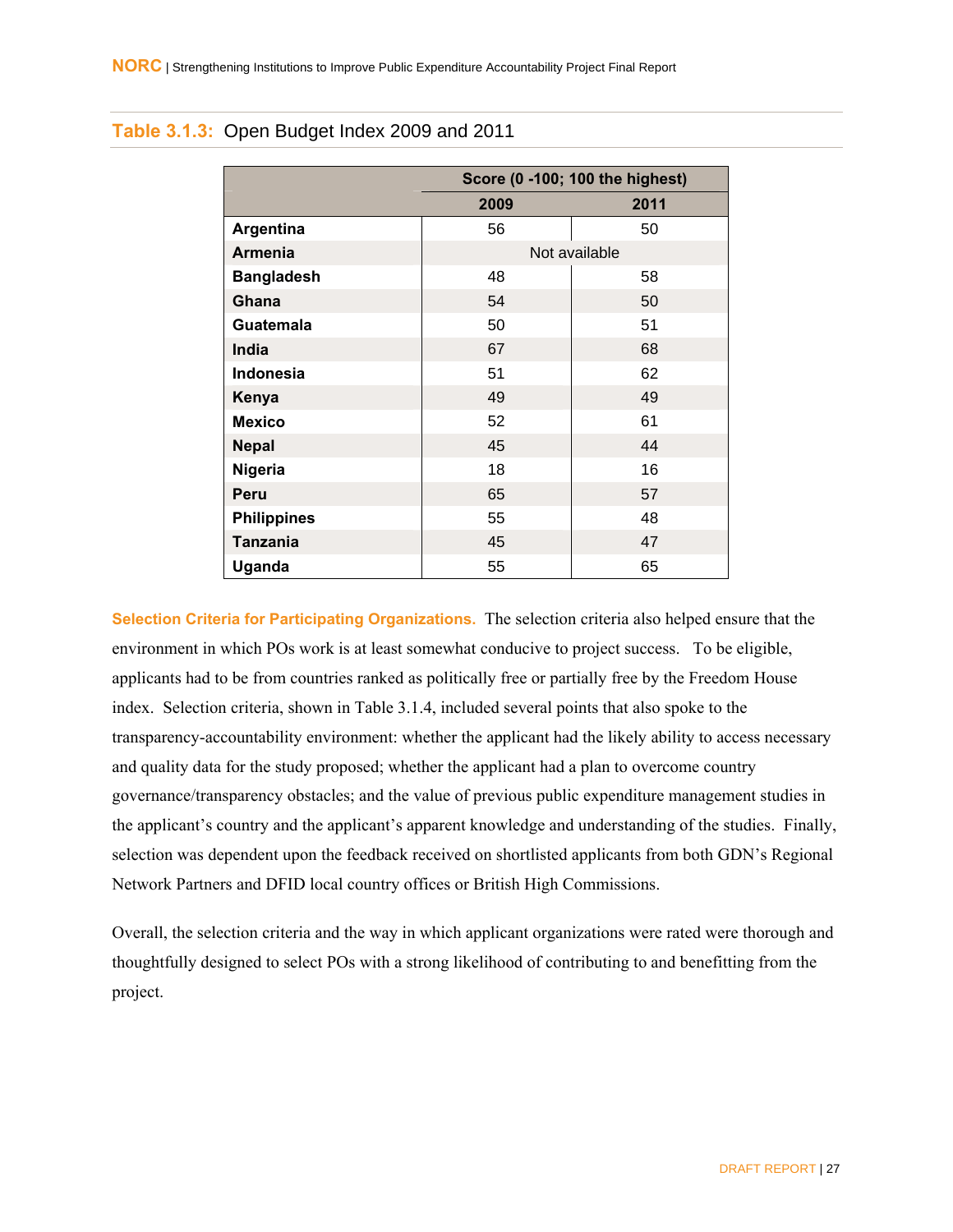|  |  |  |  | Table 3.1.4: Criteria for Selecting Partner Organizations |
|--|--|--|--|-----------------------------------------------------------|
|--|--|--|--|-----------------------------------------------------------|

| No.            | <b>Criteria</b>                            | <b>Indicator</b>                                                                                             |
|----------------|--------------------------------------------|--------------------------------------------------------------------------------------------------------------|
| $\mathbf 1$ .  | <b>Quality of Application</b>              | Quality of proposed methodology                                                                              |
|                |                                            | Quality of proposed initial work plan                                                                        |
|                |                                            | Well-defined project budget in line with project scope                                                       |
|                |                                            | How well project fits into organization's institutional strategy                                             |
| 2.             | Capacity of Applying<br>Organization       | Level (quantity and quality) of past experience in conducting<br>quantitative policy analysis                |
|                |                                            | Level (quantity and quality) of past experience working with<br>policymakers                                 |
|                |                                            | Presence and expertise of analytical staff (strength)                                                        |
|                |                                            | Perceived ability to access necessary and quality data to complete<br>study                                  |
|                |                                            | Organization's potential for expansion in the research area                                                  |
| 3.             | Feasibility and Value<br>of Proposed Study | Quality of plan to overcome country governance/transparency<br>obstacles for country's below a certain score |
|                |                                            | Demonstrated understanding of the national budget processes                                                  |
|                |                                            | Value of previous studies on PEM in the applicant-specific country                                           |
| $\mathbf{4}$ . | Proposed                                   | Quality and likely impact of communication and dissemination plan                                            |
|                | <b>Dissemination</b><br>Activities         | Responses of policymakers to applicant's past<br>research/dissemination                                      |
|                |                                            | Presence of communications expertise on staff                                                                |

While it seems that countries and POs were appropriately selected, there were several risks in initiating a project with a PEM focus, given the uncertain context in some of the partner countries. Attempts were made by the project implementation and management team to deal with these issues; but risks external to the project could only be mitigated to a limited extent. These issues included:

- Location of a few partners in politically unstable countries like Nepal and Bangladesh which sometimes restricted the extent of constructive engagement with the policy community to improve accountability.
- Poor governance arrangements, resistance to change, and general difficultly in assigning private property rights to water services burdened the management of water systems, and made policy reform in this sector controversial and challenging in some countries.
- In some countries, lack of political commitment limited some public officials' willingness to interact with or listen to recommendations by partners supported by the program.
- Since the project had a five-year duration, election cycles, turnover in political office and new public officials posed problems of continuity of contact with government departments for policy traction.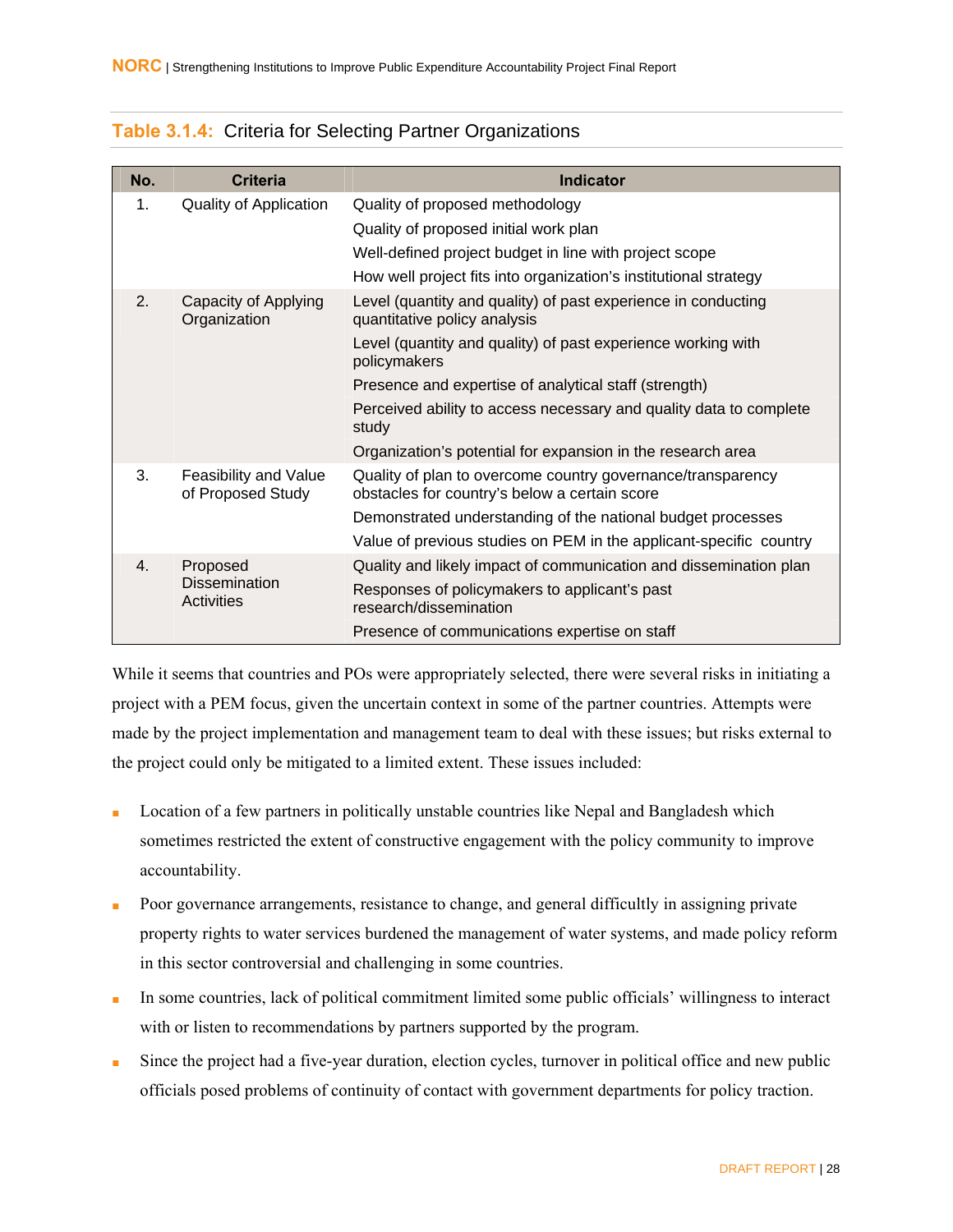In low and middle income countries, good high quality information and accurate data on public expenditures, usage and benefits was difficult to access and published with considerable lags. At times data was available in formats not amenable to policy or academic research on social issues.

Despite most of the above issues being external to the project and beyond the control of management and implementation two issues were resolved to some extent. To overcome data problems, partners used either secondary data or initiated their own independent surveys to obtain relevant information. To evoke interest from the policy community, creative communication strategies, citizens' forums, research competitions, and social media were used by the partners.

#### **Governance priorities**

The project was closely aligned with national or local governance priorities as is demonstrated by the project approach and the approach of the POs in selecting their research topics. The project approach was that all POs were to work in the health, education, and water sectors of their countries – key sectors of any country. They were to utilize research and analysis tools taught to them by the project to complete a program budgeting analysis (PBA) and benefit incidence analysis (BIA) at the general sector level before choosing a specific topic within each of the sectors for which to conduct a cost-effectiveness analysis (CEA) and then a "policy simulation" (PS) where-in they presented policy recommendations on the topic.

Half of the POs chose their sector topics primarily based on government priorities, the other POs considered other factors first such as data availability or researcher interest. Only two POs did not consider government priorities at all in the selection of some of their sector topics. An African PO met with policymakers to determine which topics were of the greatest policy significance while a Latin American PO was already operating according to government priorities, which determine their institutional objectives. Another Latin American PO chose a topic because it was widely debated in public discourse and was related to a segment of the population that had been neglected by policymakers. An Asian PO reviewed recent legislation to determine which topics were relevant to policy discourse.

- "One of the requirements of GDN [is] to be able to make a difference in terms of politics, so I wanted *to consider questions in terms of research but also that has impact on policy." (Latin America)*
- *"The other issue is we did consult within the policy community of what were the ongoing activities. This was mainly through the Department of Planning and Education and Health, that's where we mainly made these consultations. And these helped us to tell us these are the three or four things that are important now. Then we say let's choose this. Is the data there? No. Then let's look at the second option." (Africa)*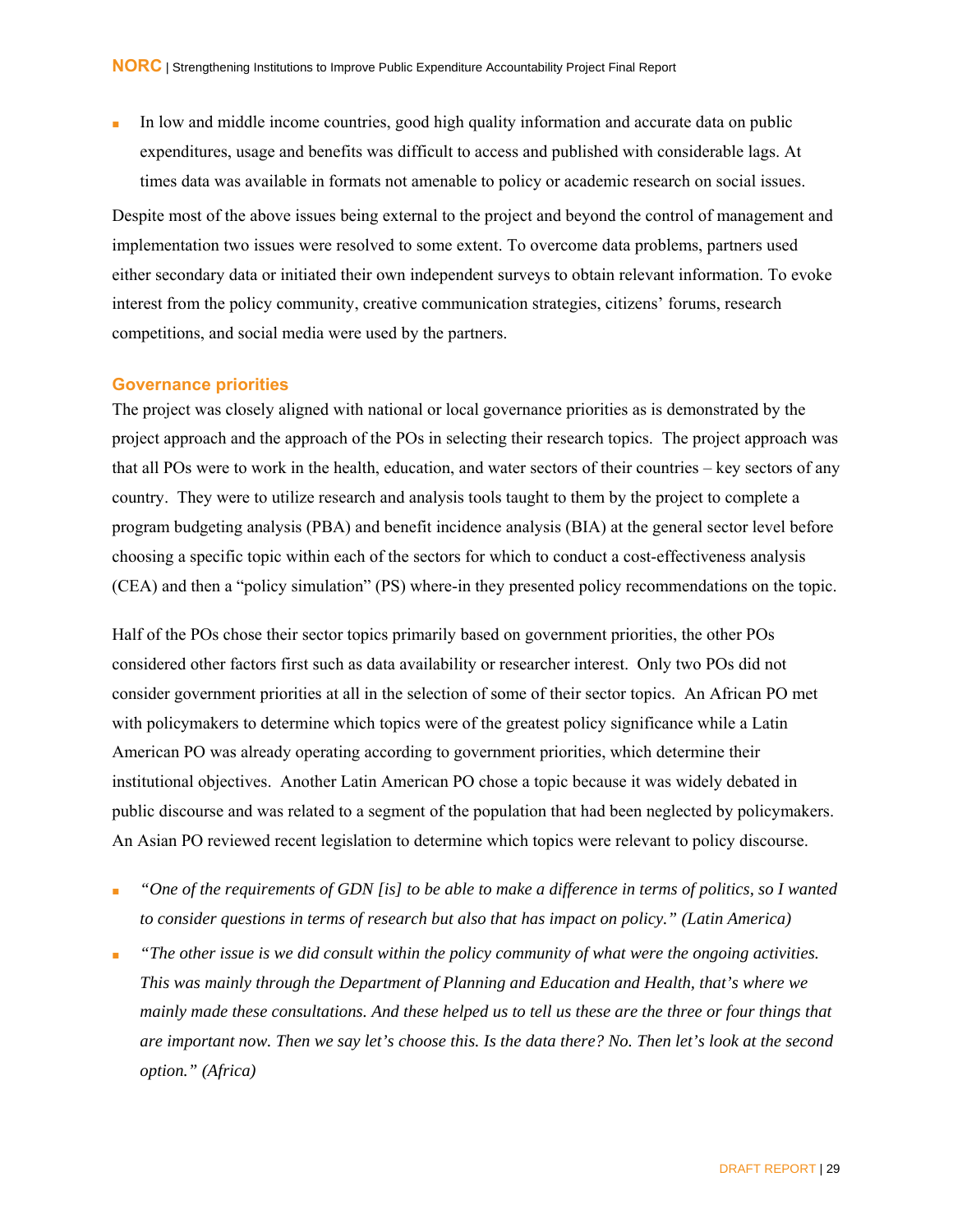- *"Our country stresses education, health and water provision for dealing with poverty; to that extent, the requirements of the project, particularly the sectors, are consistent with the priorities of the national plan… The choice of the topic was based on the challenges that we face in the country – it's an issue that is being addressed at the national level. There's also the issue of interest of the researcher, but the main one was the country priorities." (Africa)*
- *"In the education sector we went to the website of the Department of Education and went to the website of Congress; they have a list of laws on education. We look at what are the pressing issues tackled by Department of Education and Congress; we try to bring down to three to five. We then met with the team to decide which are the more pressing issues." (Asia)*

Two other POs chose their topic based on the results of the PBA and BIA analysis that revealed an important issue.

■ *"For the policy simulation for water sector initially we were thinking about difference in access to water. But when we saw that benefit incidence analysis after the first year proved that access to water is more or less equal, almost ideal physical access, but when we look at affordability we had to change our whole perspective on research. We understood that we must not do research on access but on affordability. The same idea came up after the very first meeting with the Water Committee. They said they are not that interested in our research on access, because we see more issue in tariff formulation. It was a two-stage approach." (Asia)* 

The project is also aligned with DFID's Governance and Transparency Fund whose Theory of Change is modelled on the Capability, Accountability and Responsiveness (CAR) framework. The project fits most directly into the accountability element of the framework, which is defined as "the ability of citizens to hold leaders, governments and public organizations to account<sup>"10</sup>. The DFID white paper on Measuring Change and Results in Voice and Accountability highlights that interventions that strengthen civil society should consider the importance of a transition from voice to accountability, i.e. effectively engaging with the government to secure rights or transform relationships.<sup>11</sup> The project focuses on doing just that by not only strengthening the capabilities of POs to have a strong evidence-backed voice on key policy issues but by also helping them constructively engage with policymakers to use the evidence they generate to improve policies and secure the rights of citizens. The project also addresses the capability and responsiveness elements through its program logic that project financial and technical support to POs to develop strong and relevant research in the health, education, and water sectors will lead to an increased

l

<sup>10</sup> DFID, 2009. *Measuring Change and Results in Voice and Accountability Work*, London, DFID, p4.  $11$  Ibid.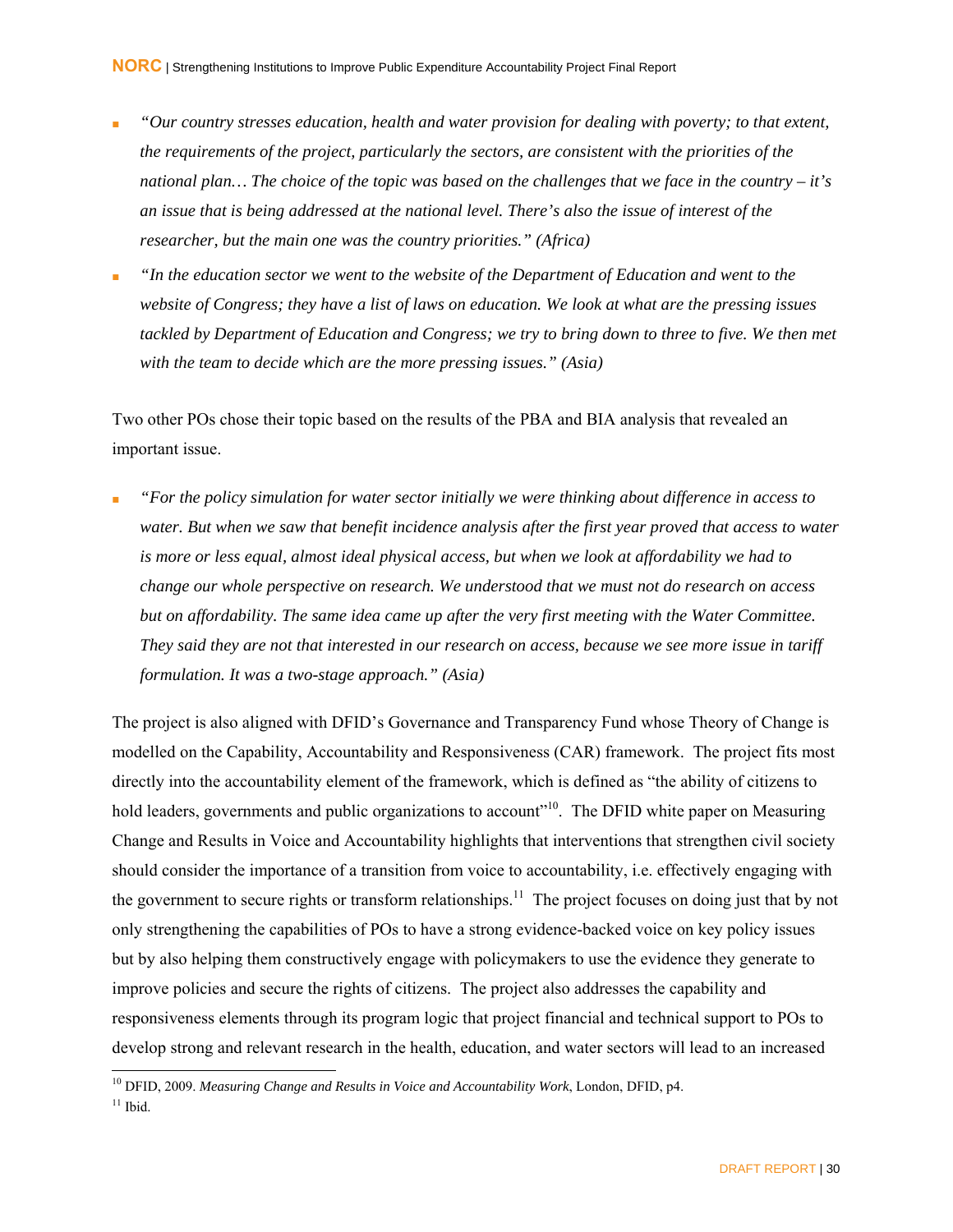incidence of evidence-based policy (improving the capabilities of the government in making sound policies) that result in a government that is more responsive to the needs of its citizens.

#### **3.2 Impact**

This section measures the impact of the project by first giving an overview of overall project impact on the PO institutions capabilities and effectiveness in the policy community and then focuses on the impact of the research produced specifically for the project, achievement of individual PO objectives, and the effect of the project direct beneficiaries. We do this by drawing on the results of the external review of research reports, the PC survey, PO survey and in-depth interviews with the POs.

The project intended to achieve four key outcomes: expanded capacity for PEM; increased use of evidence-based policy reforms; internationally comparable information or benchmarks on public expenditures; and, creation of a strong network of institutions. Impacts discussed here relate to the first two outcomes, which were the focus of the impact evaluation; benchmarking and networking are presented in Section 3.5 on effectiveness. The indicators examined in this section include:

#### Overall Project Impact

- Quality of policy research,
- Communication effectiveness by POs,
- Policy communities' use of evidence to inform policymaking, and
- Perceived effectiveness of POs in the policy arena.

#### Individual Outcomes

- Use of research produced by the project,
- Policy impact outcomes of individual POs, and
- Effect of the project on direct beneficiaries

#### **Overall Project Impact**

It was expected that project support would increase institutional capacity of POs for public expenditure monitoring (PEM) and analysis, development of policy alternatives, and constructive engagement with the policy community in an effort to increase the incidence of evidence-based policy making, thus improving the governance of public service delivery. Overall, the project improved the research capacity, quality of research reports and dissemination of results by the POs. As of now it has had limited results on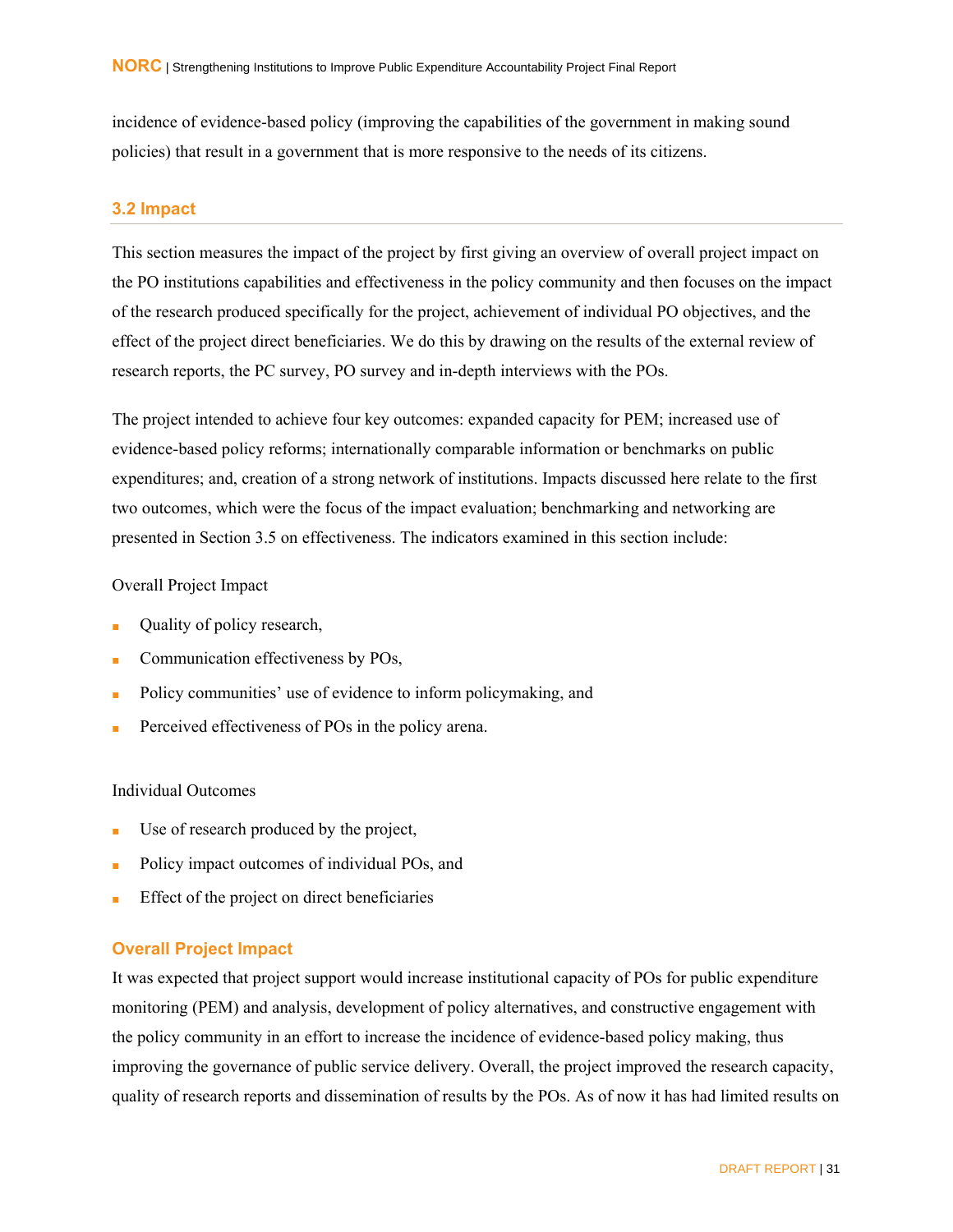impacting policy and increasing the interest and use of research by the policy community. It is important to note that POs have only just completed the policy simulation reports and therefore constructive engagement with policymakers using these reports is currently under way at the time of this report writing. Therefore, this evaluation does not capture the full impact of all communication efforts.

*Quality of research.* We found that on average the quality of reports produced by POs increased by seven percentage points over the project period. Notably, the first reports produced by the project were on average of lower quality than non-project reports but by project end the project-produced reports were on average of higher quality than non-project reports, suggesting that POs at first struggled with the analysis and writing of project-proscribed reports but by project end had greatly improved.

At baseline (2009), midline (2011), and endline (2013), each PO was asked to provide six policy research reports for assessment by outside reviewers. At midline and endline, we allowed for a subset of reports to be those produced as part of the project.

The evaluation team, based on prior experience in working with a range of think tanks, believed that six reports selected by the organization as demonstrating its analytic and policy capabilities constituted a sufficient sample to give a valid assessment of an organization's written work. An examination of the score variance for individual POs at baseline shows the variance is generally small, increasing our confidence that we obtained a reasonable mean score from six reports.<sup>12</sup> Worth noting is that expanding the number of reports reviewed would be difficult because some of the more advocacy-oriented POs do not produce many policy research reports. For example, three POs were unable to supply six reports for review at baseline; one was only able to submit two.

The reviewers used a common scoring form that rated eight areas for problem definition and analysis performed and five areas for the conclusions drawn and policy recommendations made. These rating criteria are listed in Table 3.2.1 below. The same scoring form was used in all three rounds.

At baseline 77 reports were reviewed; for midline, 74; and for endline, 77.<sup>13</sup> Of the 74 reports reviewed at midline, 24 were prepared as part of the POs' work on the project (specifically, the reports were on program budgeting and benefit incidence analysis); of the 77 reports reviewed at endline, 41 were

1

<sup>&</sup>lt;sup>12</sup> A standard variance measure is the coefficient of variation (COV), i.e., the standard deviation of a set of numbers divided by the mean value of the numbers, with the product multiplied by 100. Values of 50 and below are generally considered to indicate limited variance. Among the 14 organizations, at baseline only two had COVs greater than 50; 3 were under 20 and 5 in the 21- 40 range.

<sup>&</sup>lt;sup>13</sup> Note that these numbers differ from the numbers in the Mid-Term Review because here we dropped the observations from Tanzania.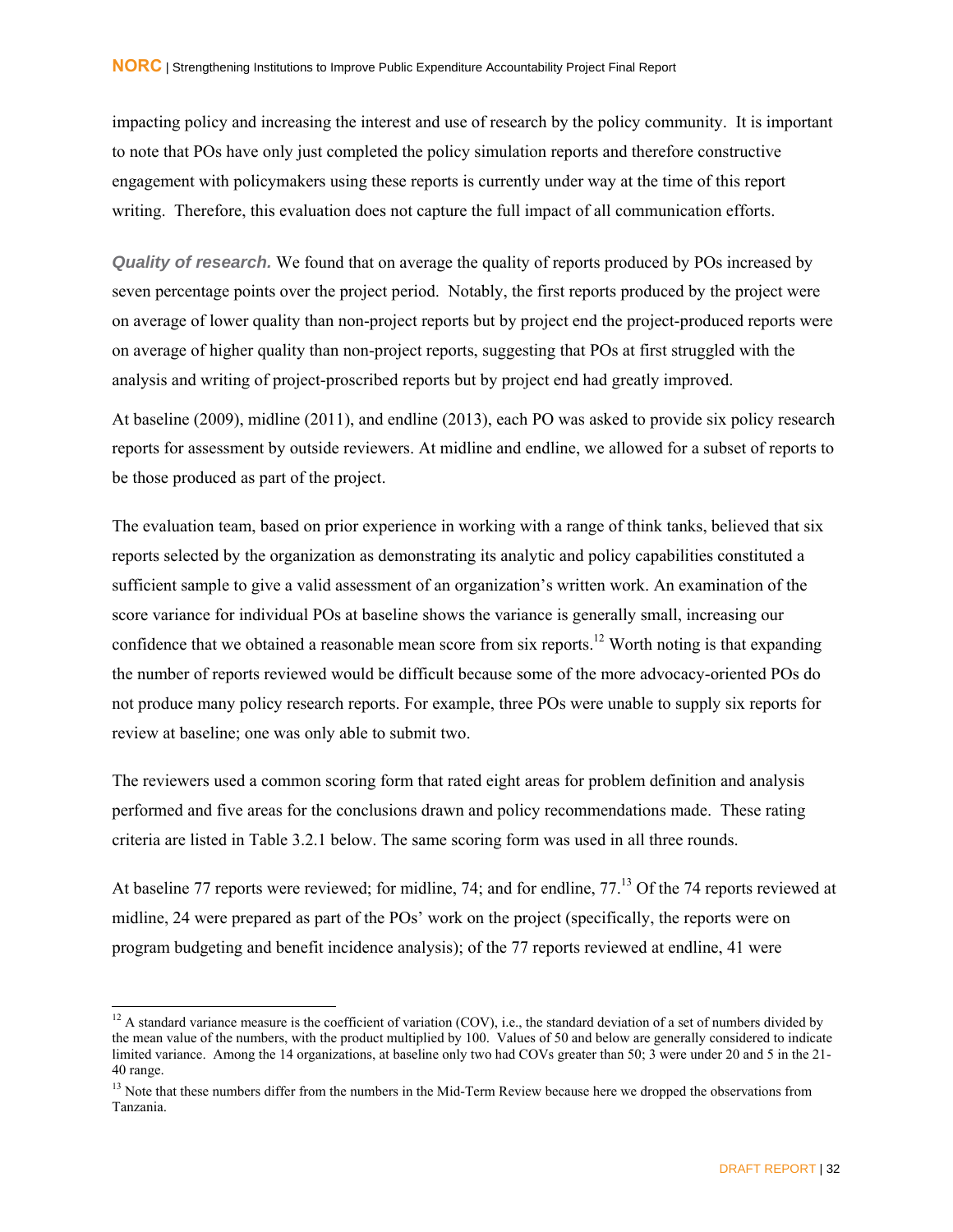prepared as part of the project.<sup>14</sup> An initially-formulated hypothesis was that these reports are stronger than others because of the project participants' close interaction with highly qualified project staff in preparing them. However, some POs did not have access to strong data sets for such analyses and all were constrained to using standard table templates and report outlines—factors which could weaken report quality.<sup>15</sup> Thus, we have no firm expectation as to how these reports compare to others under review.

Before turning to the findings, it is wise to recall that local analysis and report standards vary from country to country, and not all are consistent with "international standards." Therefore, it is possible for POs to produce reports that are accepted as providing a strong policy development basis while they are at the same time not consistent with policy research standards of multilateral donors and peer-reviewed journals. Reviewers were instructed to score the reports against international standards rather than local ones. It is important to note that the reports were not edited or revised for publishing therefore, we focus on changes in scores over the course of the project period rather than the average scores themselves.

We also note that while reviewers are published authors in peer-reviewed journals and they were given extensive guidance on scoring the reports, it is possible that some difference in the scores depends on who did the rating. Unfortunately, we did not have the resources for more than one reviewer to rate each report. To minimize the variance in report scores associated with reviewer-specific idiosyncrasies to the maximum extent possible we engaged the same reviewers to review reports from the same organizations in each round of reviews. However, two of the 14 baseline reviewers were not available at midline, and other baseline reviewers took their place. At endline, only 8 of the original 14 baseline reviewers were available, and we employed four new reviewers. Finally, organizations differ in their missions and in the type of work they do. Hence, a significant range of scores is expected. The descriptive results of the report reviews are in Table 3.2.1 below. Each of the 13 areas is rated from 1 to 10, with 10 indicating the highest score. Note that a subset of the 13 areas may not have been applicable to each report, so the N values vary.

Generally, the mean scores at all three rounds are within a range of 0.5 points. A3, A5, B1, and B2 are the only exceptions to this rule; A5 and B2 are the only questions with a range greater than one. Additionally, the trend in scores is not consistent – some areas increase from one round to the next, others decrease, and

 $\overline{\phantom{a}}$ 

<sup>&</sup>lt;sup>14</sup> During the observation period POs were to prepare reports on program budgeting and benefit incidence analysis for the three sectors that are the program's focus. In principle, 90 reports could have been available for review, i.e., 3 sectors x 15 POs x 3 types of analysis. However, most POs consolidated reports in various ways. The 26 reports were essentially selected at random. Of those reviewed only one was for a single sector and one type of analysis. Seven POs combined analysis for all three sectors in a single report for program budget analysis and another consolidated report for benefit incidence analysis. POs from Argentina, Mexico and Nepal submitted a single comprehensive report for all analyses and all sectors.

<sup>&</sup>lt;sup>15</sup> Moreover, GDN informed the NORC team organizing the reviews after the reviews were completed that these reports were not envisioned to be polished reports. The NORC team had mistakenly assumed the reports would be more finished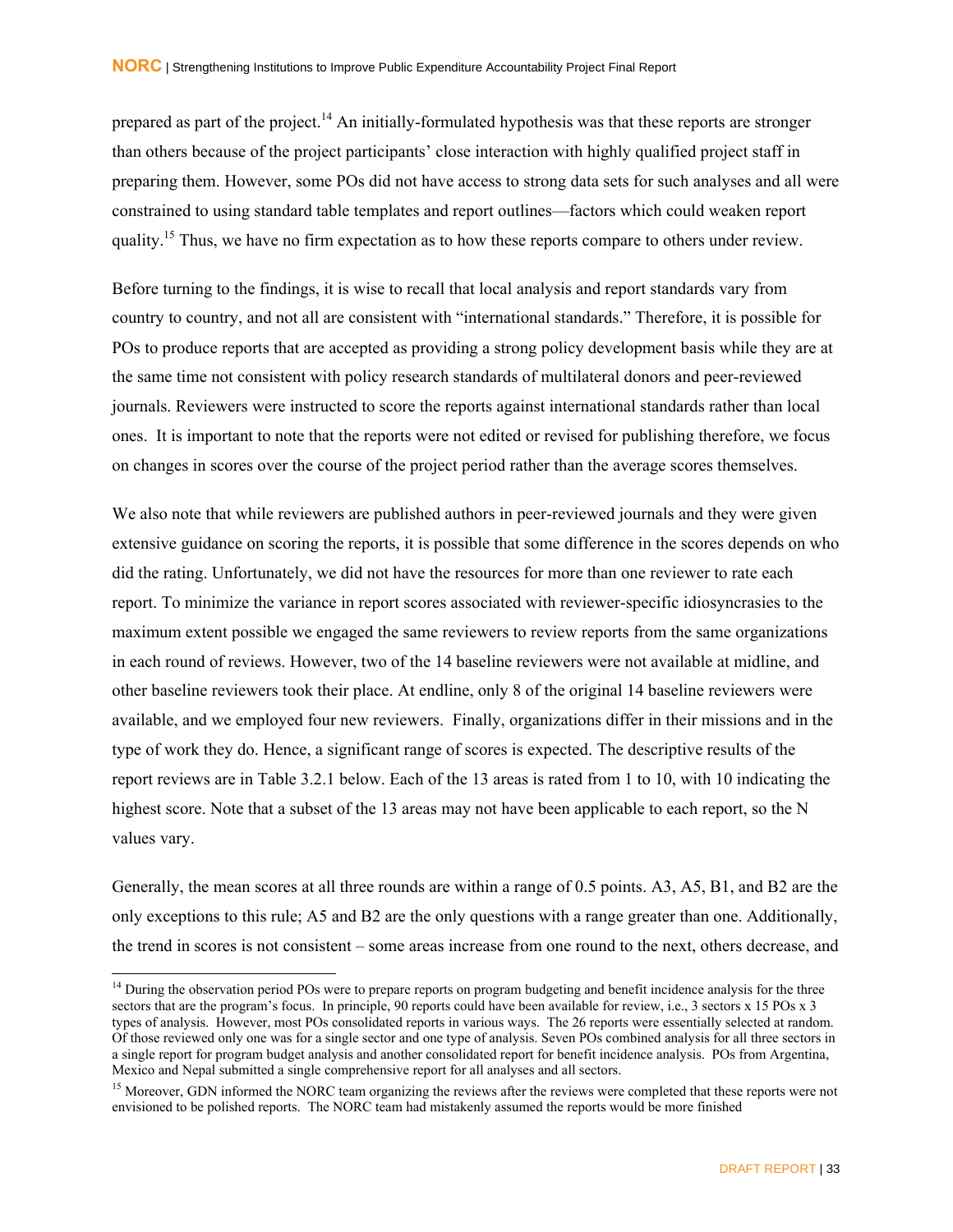still others waffle back and forth with peaks and valleys at the midline. These results are overall fairly inconclusive, so we turned to more rigorous methods of analysis.

## **Table 3.2.1:** Mean Scores of Report Reviews

|                  |                                                                                                                                                                                                                                                                                               | 2009                        |    | 2011                        |    | 2013                        |    |
|------------------|-----------------------------------------------------------------------------------------------------------------------------------------------------------------------------------------------------------------------------------------------------------------------------------------------|-----------------------------|----|-----------------------------|----|-----------------------------|----|
|                  |                                                                                                                                                                                                                                                                                               | <b>Mean</b><br><b>Score</b> | N  | <b>Mean</b><br><b>Score</b> | N  | <b>Mean</b><br><b>Score</b> | N  |
| $\blacktriangle$ | <b>Organization and analysis</b>                                                                                                                                                                                                                                                              |                             |    |                             |    |                             |    |
| A.1              | Is the issue well-defined and the case for its<br>policy importance effectively made?                                                                                                                                                                                                         | 7.2                         | 77 | 7.0                         | 74 | 7.0                         | 76 |
| A.2              | Is the issue defined or structured in such a way<br>that a clear hypothesis or researchable question<br>is stated?                                                                                                                                                                            | 6.4                         | 77 | 6.3                         | 73 | 6.7                         | 76 |
| A.3              | Are all the relevant aspects of the issue included<br>for analysis?                                                                                                                                                                                                                           | 6.6                         | 76 | 6.0                         | 73 | 6.1                         | 76 |
| A.4              | Are relevant previous studies on the issue in the<br>country cited and built on?                                                                                                                                                                                                              | 5.8                         | 75 | 5.2                         | 74 | 5.4                         | 76 |
| A.5              | Do the authors show knowledge of the relevant<br>international studies on this topic?                                                                                                                                                                                                         | 5.4                         | 77 | 4.3                         | 74 | 5.7                         | 76 |
| A.6              | Has the right type of information and data been<br>assembled to address the issue? If not, what was<br>omitted that should have been included? Where<br>sample data are employed, is the sample<br>correctly drawn to be representative? Is it<br>sufficiently large for the necessary tests? | 6.3                         | 76 | 6.1                         | 74 | 5.8                         | 76 |
| A.7              | Are the methods employed appropriate? Are<br>statistical tests used where needed?                                                                                                                                                                                                             | 6.2                         | 76 | 5.7                         | 73 | 6.1                         | 76 |
| A.8              | Is the report well-organized and clearly and<br>succinctly written?                                                                                                                                                                                                                           | 6.5                         | 77 | 6.3                         | 74 | 6.2                         | 76 |
| B                | <b>Conclusions</b>                                                                                                                                                                                                                                                                            |                             |    |                             |    |                             |    |
| B.1              | Are the conclusions based squarely on the<br>paper's findings? (or do the authors go beyond<br>the findings in effect expressing personal views or<br>political opinions?)                                                                                                                    | 6.6                         | 77 | 7.2                         | 74 | 6.2                         | 76 |
| B.2              | If the conclusions call for action through<br>government programs, is the cost realistically<br>estimated? Is the administrative feasibility and<br>complexity of the program considered?                                                                                                     | 4.5                         | 64 | 3.8                         | 56 | 5.2                         | 64 |
| <b>B.3</b>       | Do the authors consider various options for<br>addressing the issue and the merits of each, or<br>focus exclusively on a single approach?                                                                                                                                                     | 5.2                         | 70 | 4.8                         | 72 | 5.2                         | 75 |
| <b>B.4</b>       | In general, do the authors draw out the full policy<br>implications of the findings and make realistic<br>suggestions for their use in changing current<br>policies?                                                                                                                          | 5.3                         | 70 | 4.8                         | 71 | 5.0                         | 76 |
| B.5              | Where appropriate, do the authors suggest what                                                                                                                                                                                                                                                | 4.5                         | 59 | 4.3                         | 62 | 4.5                         | 76 |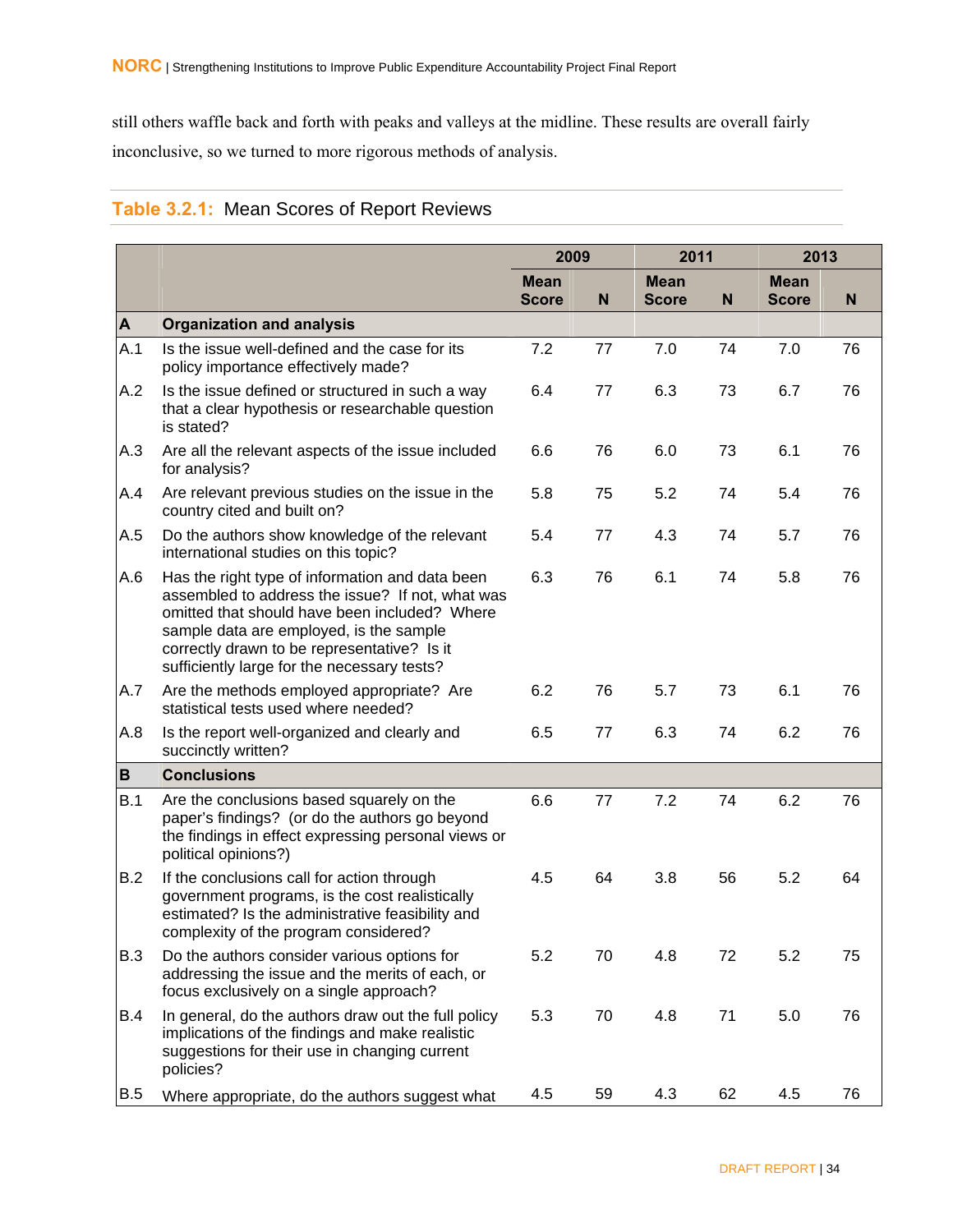additional data could be collected and/or analysis undertaken to better answer the question posed or to answer additional questions the study raised?

We had to address two issues that prevented us from using a simple t-test to establish whether there is a statistically significant difference between the baseline and mid-term report scores. One is that the number of reports provided by some POs changed which can affect the difference between the mean score values of the three rounds. To see this consider that at baseline three missing reports were from a comparatively weak organization and had low scores. Now consider that at midline the missing reports were from an organization that had very high scores at baseline, with the weak organization submitting all six. The difference in mean scores would be artificially low because of this substitution.

The second issue arises from individual reviewers scoring on different scales despite the guidance given, e.g., different reviewers give higher or lower scores to the same reports. Some may score systematically higher or lower than the baseline reviewers they replaced. A related issue is the change of some reviewers between the rounds of reviews.

We addressed these issues by testing for a significant difference in scores between rounds by estimating a regression model in which the dependent variable is the report score (scaled to a percentage of possible points, so scores range from 0-100). The independent variables include dummy variables for the report round, dummy variables for each of the report reviewers,<sup>16</sup> dummy variables for each of the POs, two dummy variables indicating whether the report was produced as part of the project during the second and third round of report reviews, and a dummy variable indicating that a report submitted at baseline was completed earlier than the three year period specified.<sup>17,18</sup>

The results of greatest interest are the coefficients for the dummy variables indicating round and whether the report was part of the project (Table 3.2.2). "Round 2" indicates that a report was submitted at midline, "Round 3" indicates that it was submitted at endline, "GDN Round 2" indicates that it was a

l

 $16$  The coefficients of these variables show the mean difference in the scores awarded by the reviewer indicated by the dummy variable coefficient compared with those of the omitted reviewer. i.e., the PO for which no dummy is included in the model.

<sup>&</sup>lt;sup>17</sup> POs were asked to submit reports from within a three year period prior to the project (2007-2009). It is possible that earlier reports were "cherry picked," i.e., stronger but older reports were submitted. On the other hand, POs submitting older reports may have done so just to reach the six report "quota."

 $18$  If the coefficient for a dummy variable indicating the round of reviews is statistically significant, then there has been a significant change in the scores from baseline to that round. Similarly, if the dummy variable indicating the report was produced as part of the project is statistically significant, then the project can be said to be raising the quality of analysis done for it compared to others.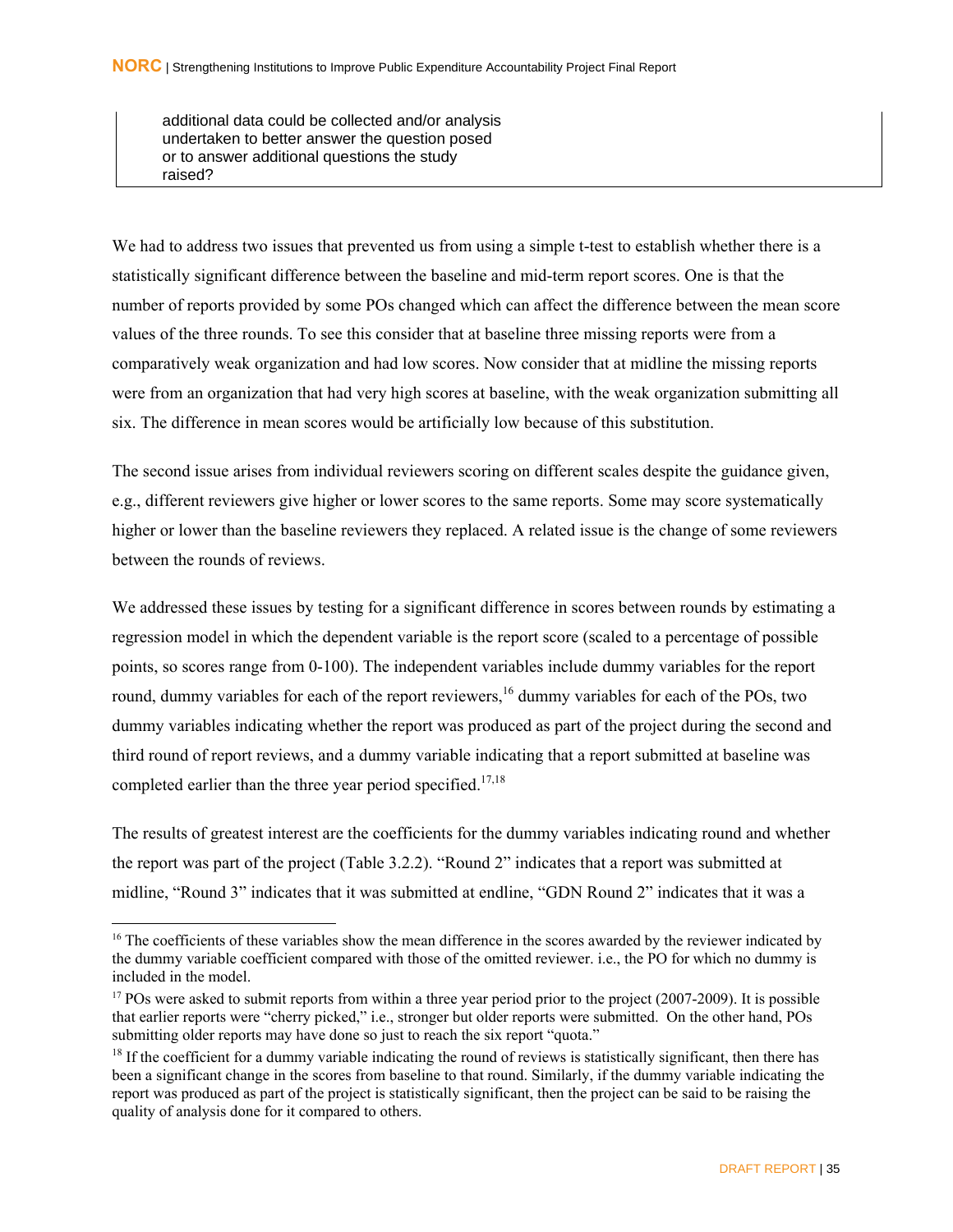project report submitted at midline, and "GDN Round 3" indicates that it was a project report submitted at endline. Note that our "base" is the Round 1 report scores and an individual report can fall in both the generic round variable and the GDN round variable.

After controlling for other factors, including the difference between project reports and non-GDN reports, Round 2 is positive and statistically significant in all three models, and Round 3 is positive and statistically significant in the models for Part A and the Overall Score. Overall report scores increased by about 7 percentage points over the observation period; this is a substantial accomplishment. Interestingly, the reports produced as part of the project at midline received significantly lower scores, on average, than other reports. This negative effect disappears in the GDN reports produced at endline for the overall score and Part B, suggesting that there was a steep learning curve for POs in producing GDN-quality reports which they collectively overcame by the end of the program, most notably in the conclusions and recommendations of the reports. By project end, on average a project-produced report's overall score was more than 7 percentage points higher than a baseline report, representing a very large improvement by POs in the analysis and writing of project reports.

| <b>TRULE DIALE.</b> They Openforched of the hegression Antarysis of Ontarige in helport Occites |          |          |                    |                    |
|-------------------------------------------------------------------------------------------------|----------|----------|--------------------|--------------------|
| <b>Model</b>                                                                                    | Round 2  | Round 3  | <b>GDN Round 2</b> | <b>GDN Round 3</b> |
| <b>Overall Score</b>                                                                            | $6.91**$ | $7.00*$  | $-14.87***$        | 1.11               |
| Part A: Problem Definition and Analysis                                                         | $5.39*$  | $8.24**$ | $-16.37***$        | $-2.90$            |
| Part B: Conclusions and<br>Recommendations                                                      | 8.68**   | 4.19     | $-10.59**$         | 7.91               |
| * = P<0.10, ** = P<0.05, and *** = P<0.01                                                       |          |          |                    |                    |

**Table 3.2.2:** Key Coefficients of the Regression Analysis of Change in Report Scores

**Communications effectiveness.** There has been a statistically significant somewhat large increase in the level of contact and awareness of POs among the policy community. The PO's communications with the policy community, including both events and publications is shown in Table 3.2.3. The top panel of the table, "Contact and Awareness", displays information on the frequency with which policy community members had interacted with information from the PO in various forms, ranging from face-to-face meetings to visiting its website. The mode was either "every couple of months" or "1-2 times a year" for all contact types. While self-reported increases over time in the frequency of interactions were never above 48 percent of respondents, the average score for all but one question had significant increases in ratings from baseline to endline. Moreover, for almost all questions, there was a large jump from midline to endline in the percentage of respondents answering "once a month or more often." This is perhaps due to the fact that NORC's midterm review highlighted a weakness in communication and resulted in the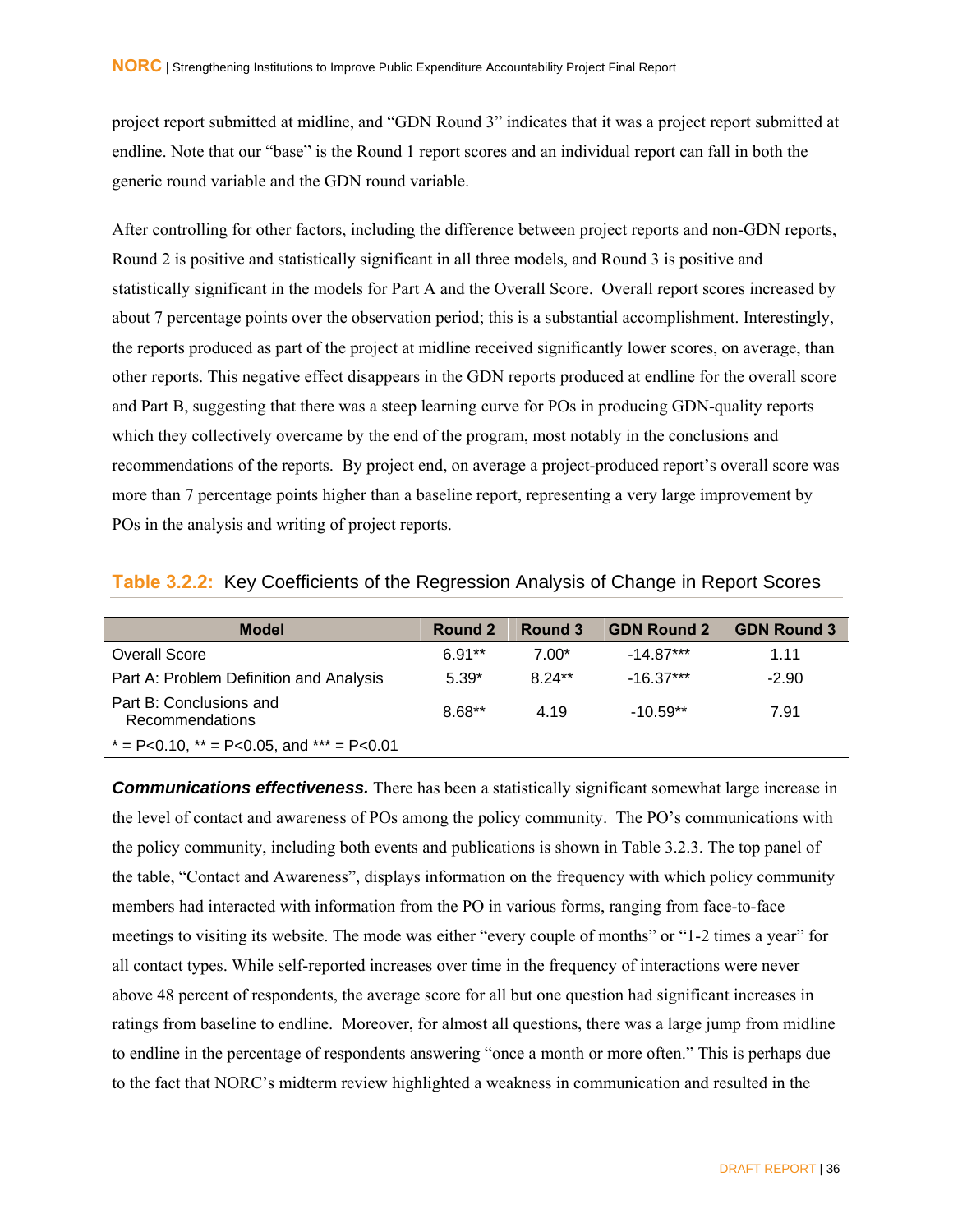project engaging a consultant to focus on increased communication training. Between midline and endline In addition, the POs were likely near the peak of their advocacy activities for the project when the endline survey was fielded.

Somewhat surprising is the high frequency with which policy community members reported meeting with PO staff—16 percent said monthly and another 30 percent said every couple of months at midline, and for endline the parallel figures are 24 percent and 28 percent. We do not know the share of these meetings that were initiated by PO staff.

Whereas website usage and attendance at events were the least popular means of contact with POs, given that by project end about 20 percent of respondents had never visited the PO website or attended a PO event, those that did use the website or attended an event felt they had very significantly improved over the course of the project. Those using PO websites gave them high marks for being easy to use (in the panel labeled "Website") and perceived substantial improvement – the ratings increased significantly at midline and endline, and all improvements were large in magnitude.

Policy community ratings of POs' events were strong. In the endline survey, 49 percent of respondents or more gave the highest ratings for the POs' ability to attract the "right people" to events, organize events, and provide high quality content, improving from 44 percent in the baseline. In some countries it is difficult to get responsible government officials or MPs to participate in roundtables and similar events which undermines the events' usefulness. The problem does not appear to be widespread. Substantial improvements are seen in the questions: "Were the events well organized in terms of logistics?" which increased from 36 to 57 percent in its rating of "very well done;" while the question "How do you rate the contents of these events?" was given a rating of "very well done" by 35 percent in 2009 and improved to 51 percent in 2013.

We also note that the percent of respondents noting improvements increased significantly for all aspects of events both from baseline to midline and from midline to endline, and the magnitudes of these effects are very large.

The policy community's perception of PO publications is quite positive. In the first three topics under "Publications" more than 90 percent rated POs in the top two categories, while in the fourth about 75 percent did so. For each topic, about half of respondents expressed that publications had improved, and the mean ratings on each improved significantly from either baseline to midline, baseline to endline, or both.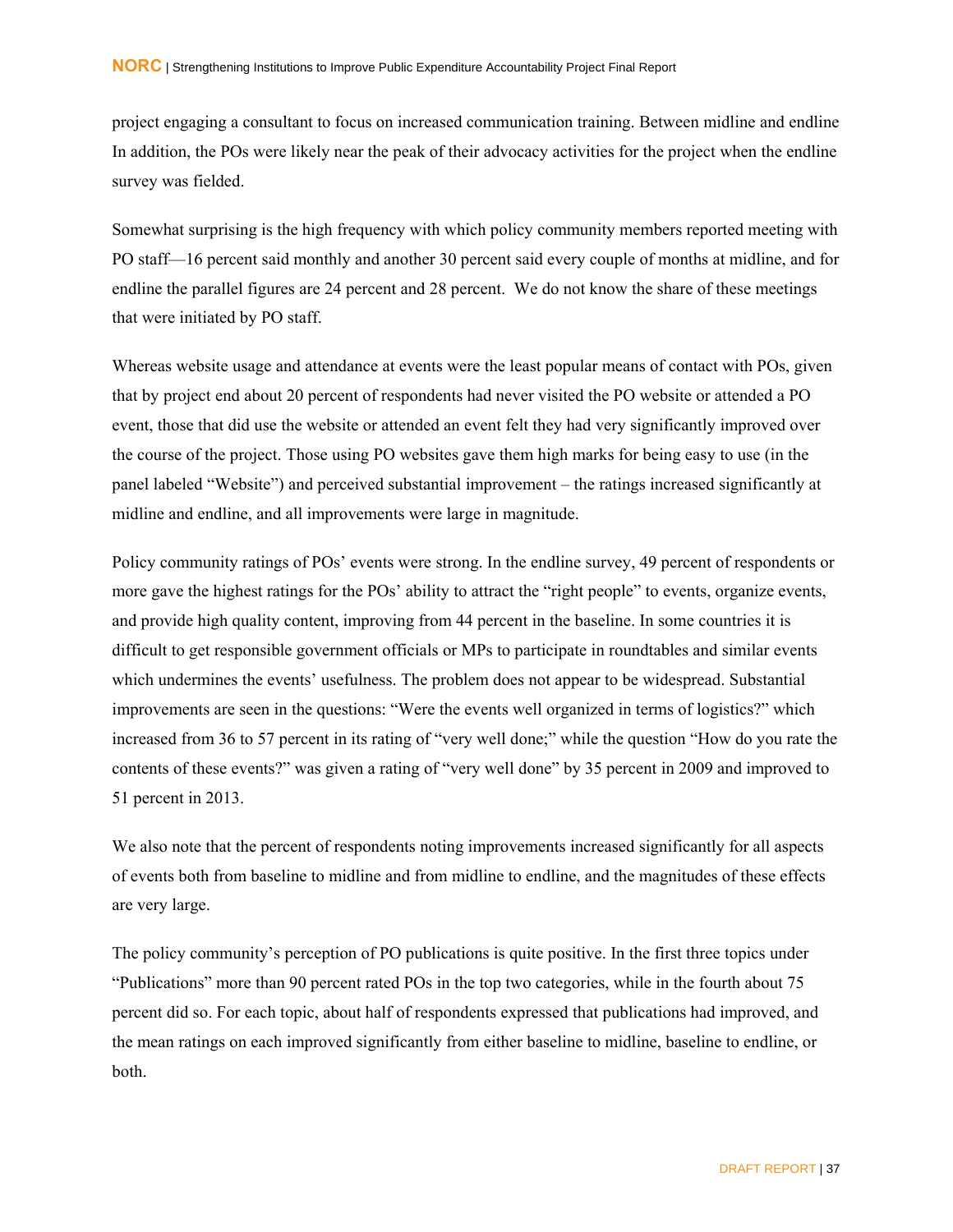Two observations are in order in assessing the information just presented on changes in research quality and communications. First, the detailed questions on events, publications, and website use were only asked to those who attended events or visited the websites, and therefore some of the sample sizes are small. Second, we cannot attribute direct causality to the GDN project for the changes observed since there is no comparison group to indicate or disprove if the improvement is just a natural progression in absence of the program.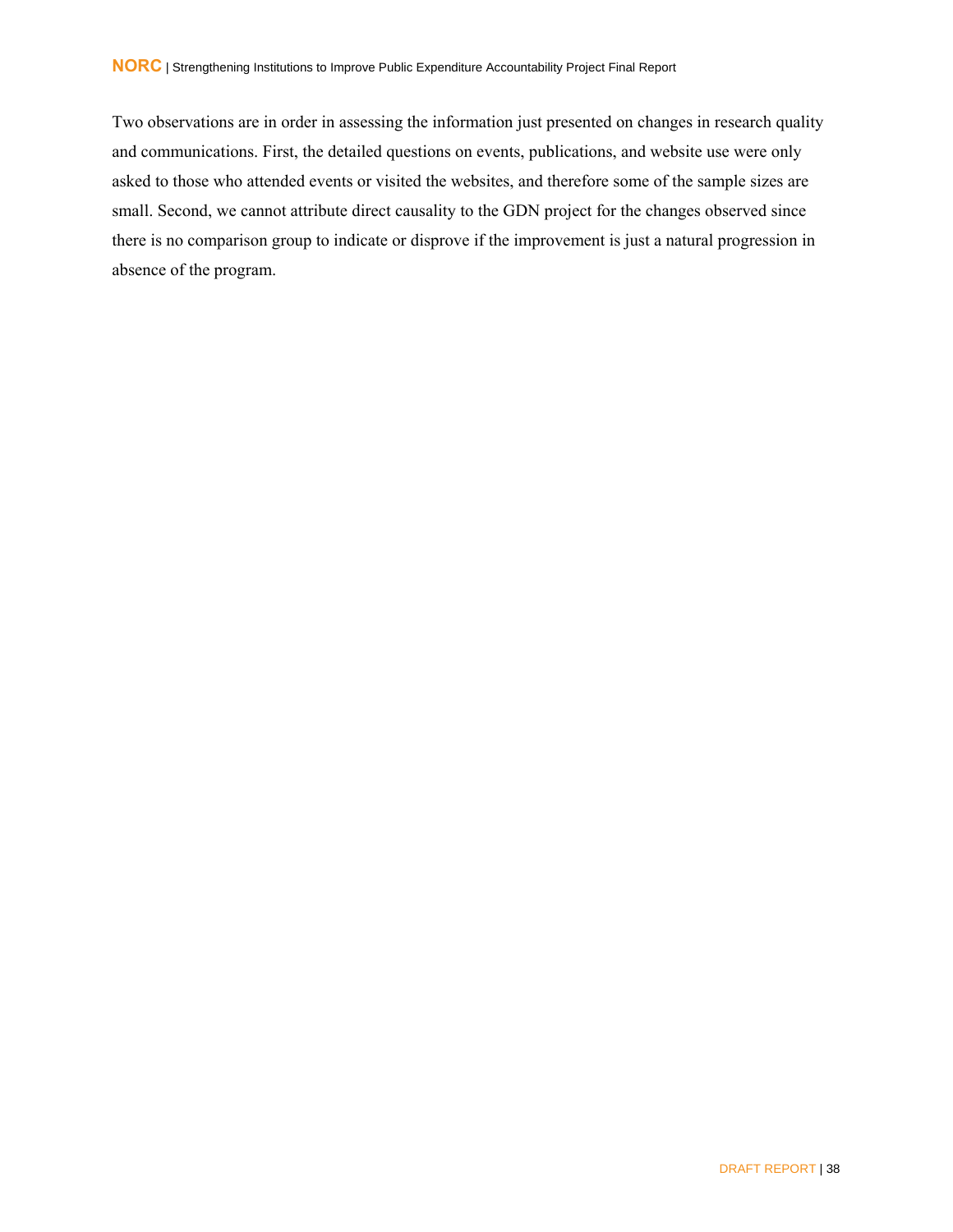## **Table 3.2.3:** Communications Ratings

|                                             |         |     |                               | % of Respondents Answering:      | % of Respondents    |                |                              |                            |
|---------------------------------------------|---------|-----|-------------------------------|----------------------------------|---------------------|----------------|------------------------------|----------------------------|
| <b>Contact and Awareness</b>                | Year    | N   | Once a month<br>or more often | <b>Every couple</b><br>of months | 1-2 times a<br>vear | <b>Never</b>   | Rating as an<br>Increase (b) | <b>Significance</b><br>(c) |
| How often do you receive letters,           | 2009    | 139 | 19                            | 32                               | 32                  | 17             |                              |                            |
| memos, reports or publications              | 2010-11 | 189 | 14                            | 28                               | 37                  | 21             | 27                           | 0.103                      |
| or correspondence from the<br>organization? | 2013    | 173 | 29                            | 32                               | 25                  | 14             | 48                           | $0.658***$                 |
| In general, how often do you see            | 2009    | 129 | 19                            | 45                               | 30                  | 6              | $\overline{\phantom{a}}$     |                            |
| the organization or its work                | 2010-11 | 172 | 18                            | 40                               | 37                  | 5              | 36                           | $0.802***$                 |
| mentioned in newspapers or<br>magazines?    | 2013    | 164 | 30                            | 37                               | 27                  | 5              | 48                           | $0.971***$                 |
| How often do you have face-to-              | 2009    | 142 | 14                            | 27                               | 47                  | 11             | $\overline{\phantom{a}}$     | $\sim$                     |
| face meetings with staff from the           | 2010-11 | 193 | 16                            | 30                               | 40                  | 15             | 31                           | 0.252                      |
| organization?                               | 2013    | 179 | 24                            | 28                               | 31                  | 17             | 45                           | 0.333                      |
| How often do you use the                    | 2009    | 138 | 12                            | 36                               | 32                  | 30             | $\qquad \qquad -$            |                            |
| organization's website?                     | 2010-11 | 189 | 10                            | 28                               | 31                  | 32             | 25                           | $0.401**$                  |
|                                             | 2013    | 174 | 20                            | 31                               | 26                  | 23             | 36                           | $0.774***$                 |
| How often do you see or hear                | 2009    | 118 | 11                            | 38                               | 36                  | 15             | $\qquad \qquad -$            |                            |
| the organization or its work                | 2010-11 | 164 | 10                            | 28                               | 41                  | 21             | 33                           | $0.921***$                 |
| Imentioned on television or<br>radio?       | 2013    | 151 | 20                            | 32                               | 32                  | 16             | 40                           | $1.244***$                 |
| In the past year how often have             | 2009    | 142 | 6                             | 20                               | 46                  | 27             | $\mathbf{u}$                 | $\overline{a}$             |
| you participated in events that             | 2010-11 | 188 | 11                            | 15                               | 45                  | 28             | 31                           | $0.361*$                   |
| the organization arranged?                  | 2013    | 173 | 11                            | 21                               | 49                  | 19             | 33                           | $0.359*$                   |
| Is the website easy to use?                 | 2009    | 102 | 33                            | 53                               | 12                  | $\overline{2}$ | $\overline{\phantom{a}}$     | --                         |
|                                             | 2010-11 | 134 | 48                            | 44                               | 6                   | $\overline{2}$ | 42                           | $2.203***$                 |
|                                             | 2013    | 137 | 55                            | 36                               | 4                   | 4              | 56                           | $1.782***$                 |
| Does its website provide the                | 2009    | 107 | 11                            | 67                               | 18                  | $\overline{4}$ | $\overline{\phantom{a}}$     |                            |
| information you need?                       | 2010-11 | 142 | 31                            | 46                               | 17                  | 6              | 42                           | $1.971***$                 |
|                                             | 2013    | 140 | 37                            | 47                               | 10                  | 6              | 51                           | $1.694***$                 |

*See notes at the end of the table.*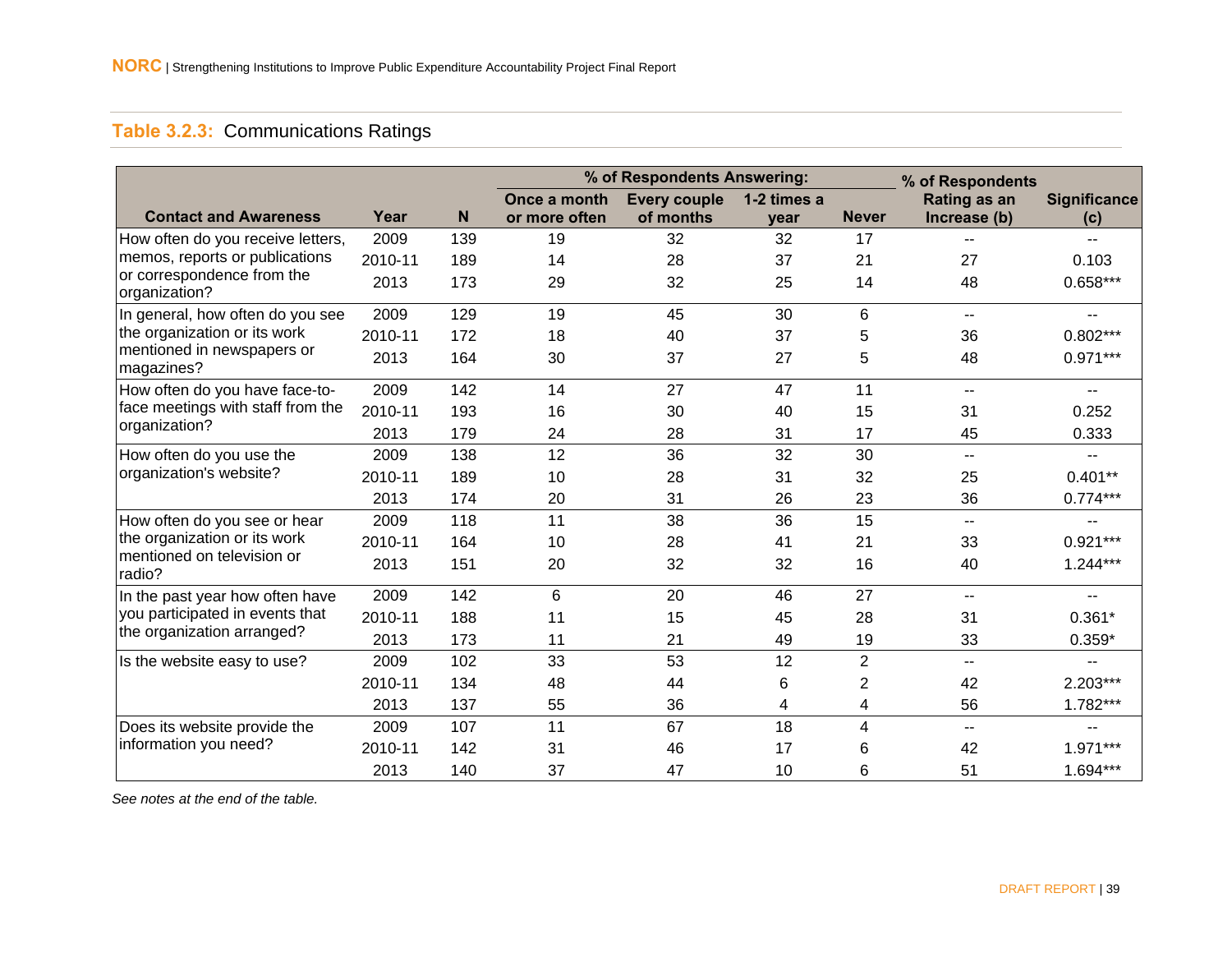| <b>Events</b>                                |         |     | <b>Very well</b><br>done | Above the<br>usual level | <b>Typical</b> | <b>Below the</b> | % of Respondents Rating<br>as an Improvement (b) | <b>Significance</b>      |
|----------------------------------------------|---------|-----|--------------------------|--------------------------|----------------|------------------|--------------------------------------------------|--------------------------|
|                                              |         |     |                          |                          |                | average          |                                                  | (c)                      |
| Did the events include the right             | 2009    | 106 | 44                       | 43                       | 11             |                  |                                                  | $-$                      |
| people, i.e., those most                     | 2010-11 | 138 | 49                       | 30                       | 20             |                  | 50                                               | 1.795***                 |
| concerned and knowledgeable<br>on the issue? | 2013    | 143 | 49                       | 32                       | 17             | 2                | 55                                               | $1.114***$               |
| Were the events well organized               | 2009    | 103 | 36                       | 44                       | 20             | 0                | $- -$                                            | $\overline{\phantom{a}}$ |
| in terms of logistics?                       | 2010-11 | 136 | 46                       | 31                       | 19             | 4                | 47                                               | 1.927***                 |
|                                              | 2013    | 144 | 57                       | 22                       | 20             |                  | 61                                               | $1.347***$               |
| How do you rate the content of               | 2009    | 105 | 35                       | 46                       | 19             | 0                |                                                  |                          |
| these events?                                | 2010-11 | 138 | 38                       | 42                       | 19             |                  | 51                                               | 1.859***                 |
|                                              | 2013    | 144 | 51                       | 28                       | 19             |                  | 62                                               | $1.340***$               |
|                                              |         |     | Very well                | Above the                |                | <b>Below the</b> | % of Respondents Rating                          | <b>Significance</b>      |
| <b>Publications</b>                          |         |     | done                     | usual level              | <b>Typical</b> | average          | as an Improvement (b)                            | (c)                      |
| Is the information contained in              | 2009    | 117 | 66                       | 32                       | 3              | 0                |                                                  |                          |
| them reliable?                               | 2010-11 | 140 | 75                       | 24                       |                | 0                | 52                                               | $0.583**$                |
|                                              | 2013    | 143 | 71                       | 29                       | 0              | 0                | 63                                               | 0.141                    |
| Are they interesting and                     | 2009    | 117 | 60                       | 35                       | 5              | 0                | $\sim$                                           |                          |
| informative to read?                         | 2010-11 | 141 | 66                       | 33                       |                | 0                | 52                                               | 0.348                    |
|                                              | 2013    | 142 | 78                       | 20                       |                | 0                | 71                                               | $0.720**$                |
| Are they timely?                             | 2009    | 112 | 29                       | 63                       | 8              | $\Omega$         | $- -$                                            | $-$                      |
|                                              | 2010-11 | 134 | 47                       | 45                       | 8              | 0                | 45                                               | $0.935***$               |
|                                              | 2013    | 137 | 48                       | 47                       | 4              |                  | 55                                               | $0.921***$               |
| Have they changed the way                    | 2009    | 114 | 19                       | 58                       | 18             | 4                | $- -$                                            |                          |
| you think about certain                      | 2010-11 | 133 | 27                       | 50                       | 14             | 9                | 53                                               | $0.529**$                |
| economic, policy or social<br>issues?        | 2013    | 140 | 26                       | 51                       | 17             | 6                | 55                                               | 0.383                    |

#### **Table 3.2.3:** Communications Ratings (continued)

(a) All questions used a four-level response pattern. The specific wording varied among questions. Net of respondents who said they did not know or did not want to answer.

(b) Percent of respondents who said in the follow-up survey there had been an increase or an improvement in this area over the past 18 months.

(c) Displays results of a statistical test of significance of the change between responses conducted ordered logit regression analysis with the rating as the dependent variable and independent dummy variables for each PO and survey round. The entry is the coefficient in the model for the rating being from the 2010- 11 survey or 2013 survey. It shows the mean points of improvement or decline in the mean score relative to baseline, e.g., a coefficient of 0.3 for 2013 indicates that the average 2013 survey score is 0.3 higher than the average baseline survey score. \* = P<0.10, \*\* = P<0.05, and \*\*\* = P<0.01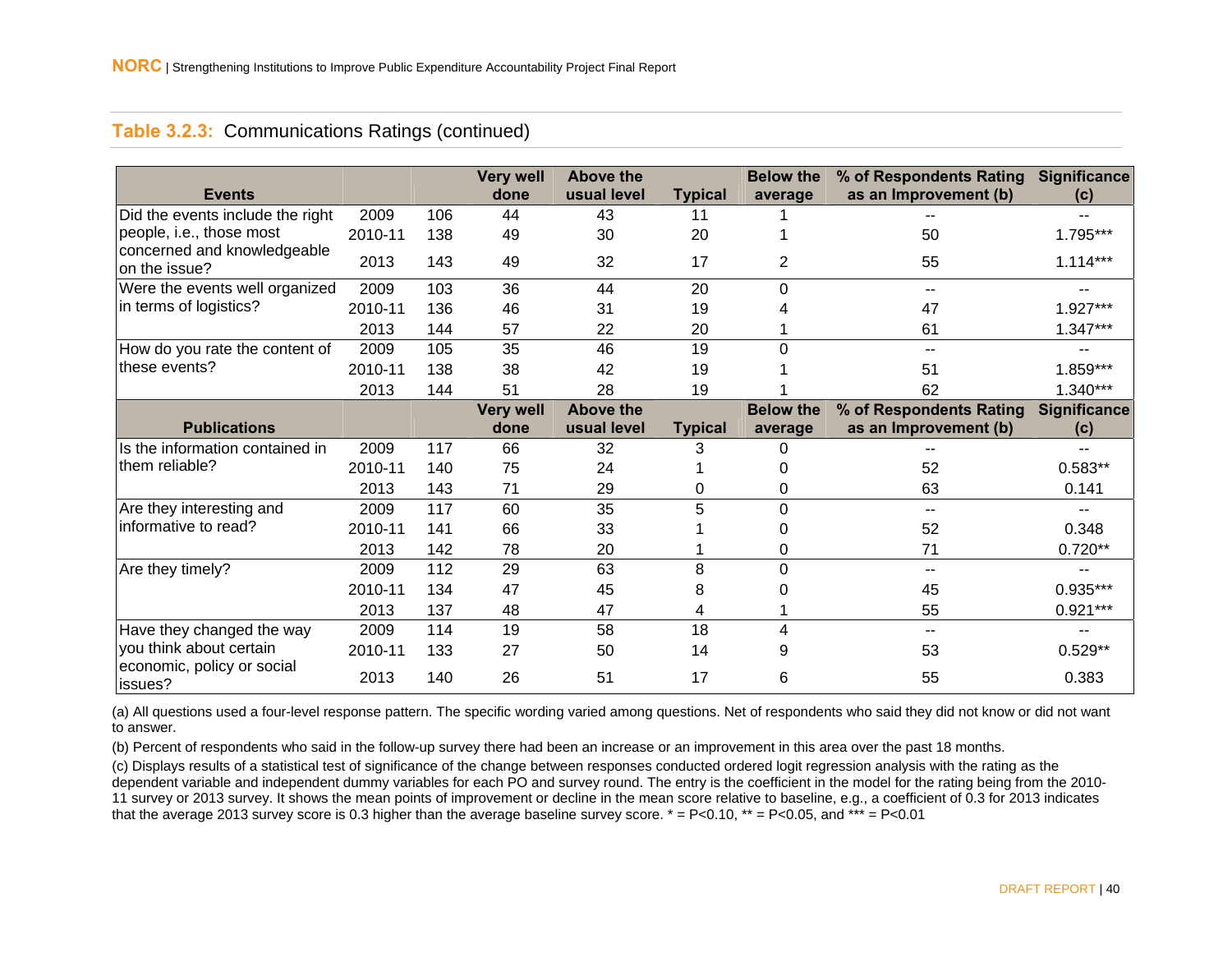Despite the findings that there have been improvements in communications effectiveness, there is continued room for advancement. Interviews with POs highlighted that for a few, limits in communication and dissemination skills and constructive engagement with the policy community affected POs' ability to fully achieve their objectives regarding changing policy. An Asian PO remarked that lack of experience liaising with policymakers was a limiting factor, but included mention of ties with a few concerned government officials. Although commenting that its advocacy goals had not been achieved, another Asian PO mentioned that it had been progressively building a network of policy stakeholders, some of whom had solicited the PO for technical input.

- *"[Our goal is ]To increase capacity of research output, and contribute to social change through policy improvement in development sectors. We have achieved to a large extent the first one, but only to a limited extent the second one. We did have improvement in capacity of research. This was a good opportunity for us to learn from global network. We don't have the experience of communicating with policy makers; that's why the first one is achieved but not the second one. (Asia)*
- *"… we realized there is a very big gap in putting together water sector advocacy…When we started it was a difficult climb. But as we move along we built up expertise because of our networking with people who work in the sector." (Asia)*

The results of our PCS survey suggest that PO outreach to the policy community could be improved. Over half the policy community respondents either have not met with POs or only sought out POs one to two times a year to obtain information for policy purposes over the last year although results vary widely by country. In the endline survey, we added a question asking PCS respondents whether they had met or called a PO within the last year to obtain information for policy purposes or to learn about the results of the organization's work. Overall, as shown in Table 3.2.4, just over half of the PCS respondents had met with the PO two times or fewer in 2013<sup>19</sup>, while the remainder met with them at least every couple of months. The results for the individual organizations are extremely varied – for two POs, all policy community members had met with them in the last year, while for others, over half had not done so.<sup>20</sup>

 $\overline{\phantom{a}}$ 

<sup>&</sup>lt;sup>19</sup> The survey question asks about frequency of contact "in the past year". The survey was fielded from Sept.-Nov. 2013 the time frame roughly corresponds to 2013.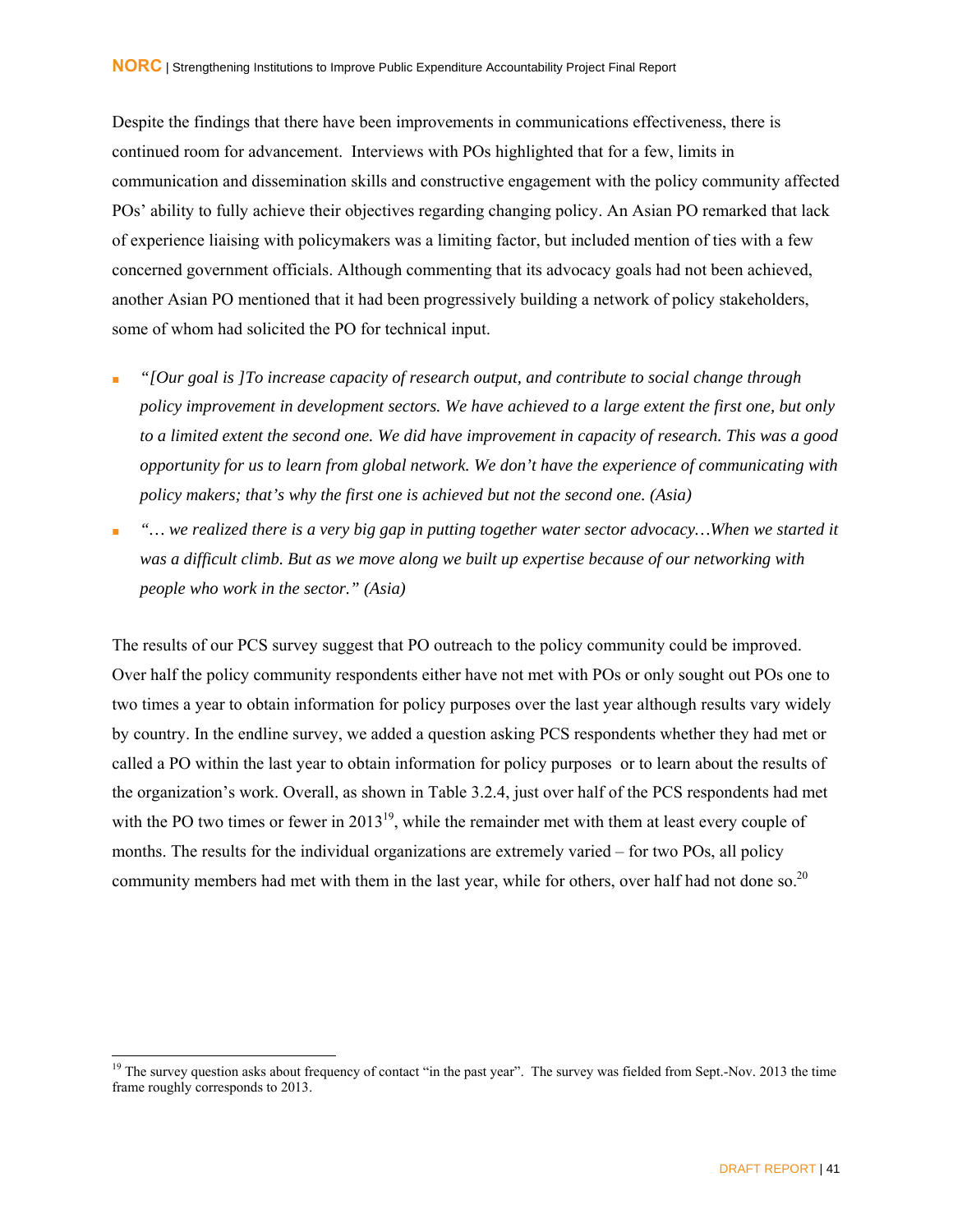| In the past year, how often have you met in person or talked by phone with [PO name] to get<br>information for a general policy discussion or to learn of the results of the organization's work? |                                      |                                  |                            |                        |                |  |  |  |  |  |  |
|---------------------------------------------------------------------------------------------------------------------------------------------------------------------------------------------------|--------------------------------------|----------------------------------|----------------------------|------------------------|----------------|--|--|--|--|--|--|
|                                                                                                                                                                                                   | Once a month or<br>more often $(\%)$ | Every couple of<br>months $(\%)$ | 1-2 times a<br>year $(\%)$ | <b>Never</b><br>$(\%)$ | N <sub>1</sub> |  |  |  |  |  |  |
| <b>All countries</b>                                                                                                                                                                              | 17                                   | 26                               | 35                         | 22                     | 174            |  |  |  |  |  |  |
| Argentina                                                                                                                                                                                         | 15                                   | 31                               | 23                         | 31                     | 13             |  |  |  |  |  |  |
| Armenia                                                                                                                                                                                           | 0                                    | 18                               | 73                         | 9                      | 11             |  |  |  |  |  |  |
| Bangladesh                                                                                                                                                                                        | $\Omega$                             | 40                               | 60                         | $\Omega$               | 10             |  |  |  |  |  |  |
| Ghana                                                                                                                                                                                             | 20                                   | 40                               | 30                         | 10                     | 10             |  |  |  |  |  |  |
| Guatemala                                                                                                                                                                                         | 25                                   | 23                               | 36                         | 16                     | 44             |  |  |  |  |  |  |
| India                                                                                                                                                                                             | 14                                   | 19                               | 52                         | 14                     | 21             |  |  |  |  |  |  |
| Indonesia                                                                                                                                                                                         | 45                                   | $\Omega$                         | 18                         | 36                     | 11             |  |  |  |  |  |  |
| Kenya                                                                                                                                                                                             | 38                                   | 63                               | $\Omega$                   | $\Omega$               | 8              |  |  |  |  |  |  |
| Mexico                                                                                                                                                                                            | 0                                    | $\Omega$                         | 25                         | 75                     | 4              |  |  |  |  |  |  |
| Nepal                                                                                                                                                                                             | 0                                    | 20                               | 40                         | 40                     | 5              |  |  |  |  |  |  |
| Nigeria                                                                                                                                                                                           | 0                                    | 67                               | $\Omega$                   | 33                     | 6              |  |  |  |  |  |  |
| Peru                                                                                                                                                                                              | 7                                    | 14                               | 29                         | 50                     | 14             |  |  |  |  |  |  |
| Philippines                                                                                                                                                                                       | 33                                   | $\Omega$                         | $\Omega$                   | 67                     | 3              |  |  |  |  |  |  |
| Uganda                                                                                                                                                                                            | 14                                   | 36                               | 36                         | 14                     | 14             |  |  |  |  |  |  |

## **Table 3.2.4:** PCS Respondents' Meetings with POs

NOTE: This question was only asked in the 2013 survey.

Lastly, members of the policy community were allowed the opportunity to provide additional feedback on the POs as part of the PCS survey. Respondents' suggestions on enhancing policy impact included making research products more accessible to the public by utilizing media and in-country policy networks. POs were encouraged to produce deliverables that focused on specific policy issues, and develop strategic partnerships with other organizations engaged in similar work for wider dissemination. Additionally, POs were asked to conduct consultations with concerned government officials and community organizations to better contextualize their work.

*Policy communities' use of evidence to inform policymaking***.** As demonstrated in Table 3.1.2 in Section 3.1, the results of the PCS do not show much significant change in the use of research, data, and analysis to inform policy making. We also do not find much change in sources of information consulted to inform policy discussions, presented in Table 3.2.5. In the baseline, midline and endline survey the policy community was asked the average number of times they consulted with various information sources in the year prior to the survey. The overall breakdown between the different types of information sources remains the same over time. Searches on the internet are by far the highest with average consultations at 45.6 times on average over all three years combined. Consultation with local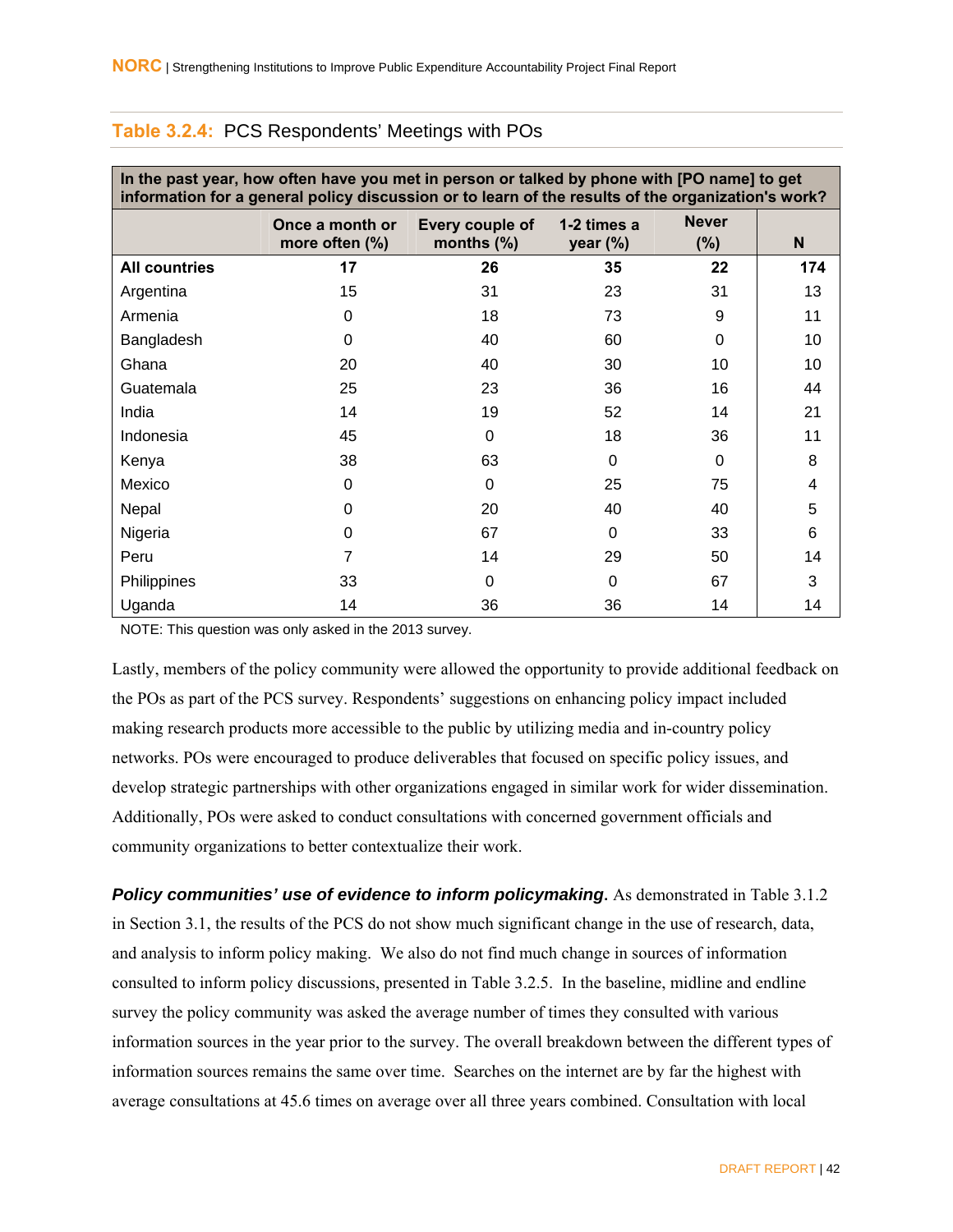think tanks or policy research NGOs does show a slight improvement over the three years; starting at 6.1 on average in 2009, and increasing to 7.8 and 7.7 in 2010-11 and 2013 respectively although none of these were statistically significant changes.

|                                                       | <b>Average Number of Times Consulted in</b><br><b>Year Prior to Survey</b> |                |         |                                     |  |  |  |  |
|-------------------------------------------------------|----------------------------------------------------------------------------|----------------|---------|-------------------------------------|--|--|--|--|
| <b>Information Source</b>                             | 2009                                                                       | 2010-11<br>(a) | 2013(a) | <b>All Years</b><br><b>Combined</b> |  |  |  |  |
| Relevant government ministry or agency                | 12.4                                                                       | 12.5           | 14.6    | 13.2                                |  |  |  |  |
| Government research institutes                        | 4.6                                                                        | 6.2            | 3.5     | 4.8                                 |  |  |  |  |
| International agencies such as World Bank, UNDP, etc. | 7.4                                                                        | 6.4            | 8.3     | 7.3                                 |  |  |  |  |
| Local think tanks or policy research NGOs             | 6.1                                                                        | 7.8            | 7.7     | 7.3                                 |  |  |  |  |
| Local advocacy NGOs                                   | 4.4                                                                        | 4.2            | 5.4     | 4.7                                 |  |  |  |  |
| Professors and university institutes                  | 5.6                                                                        | 7.7            | 5.4     | 6.3                                 |  |  |  |  |
| Search the internet <sup>a</sup>                      | 41.6                                                                       | 50.9           | 42.8    | 45.6                                |  |  |  |  |
| <b>Others</b>                                         | 31.9                                                                       | 9.1            | 13.6    | 13.8                                |  |  |  |  |

|  | Table 3.2.5: Consultation by Policy Community of Various Information Sources |  |  |  |  |  |  |
|--|------------------------------------------------------------------------------|--|--|--|--|--|--|
|--|------------------------------------------------------------------------------|--|--|--|--|--|--|

<sup>a</sup> All responses greater than 500 were recoded to 500.

(a) T-tests were performed to test whether the average number of times consulted was significantly different from the average of the previous survey round, but no statistically significant differences were found.

**Perceived effectiveness in the policy arena.** Our data show mixed results regarding POs' increased effectiveness in the policy arena over the project period. We find that POs are viewed as generally being more effective but when asked specifically about the POs having an impact on public policy or administration, public expenditure quality, and the budget-making process, we see less of a change over time, particularly on the budget-making process. Based on data from the PCS, Table 3.2.6 displays the distribution of answers across the four response categories for questions in two areas general effectiveness and effectiveness on transparency and accountability issues. There are sharp distinctions in the ratings and in their progress over time. POs were seen as focusing on issues of high priority, being valuable sources of information and providing helpful policy recommendations; within the general effectiveness group, the ratings on the first, second, and fourth questions were indeed strong, with 50 percent or more of respondents giving the highest score and nearly no one giving the two lower ratings. The fourth question also shows improvement over time, with the percent of respondents answering "very much" increasing from 51 percent to 60 percent to 71 percent. These three questions are on the very heart of policy research organizations' work and speak well for the POs.

In contrast, the ratings for the third question in this group - on whether POs actually have a positive impact on public policy or administration - were lower and they did not change much over time. Only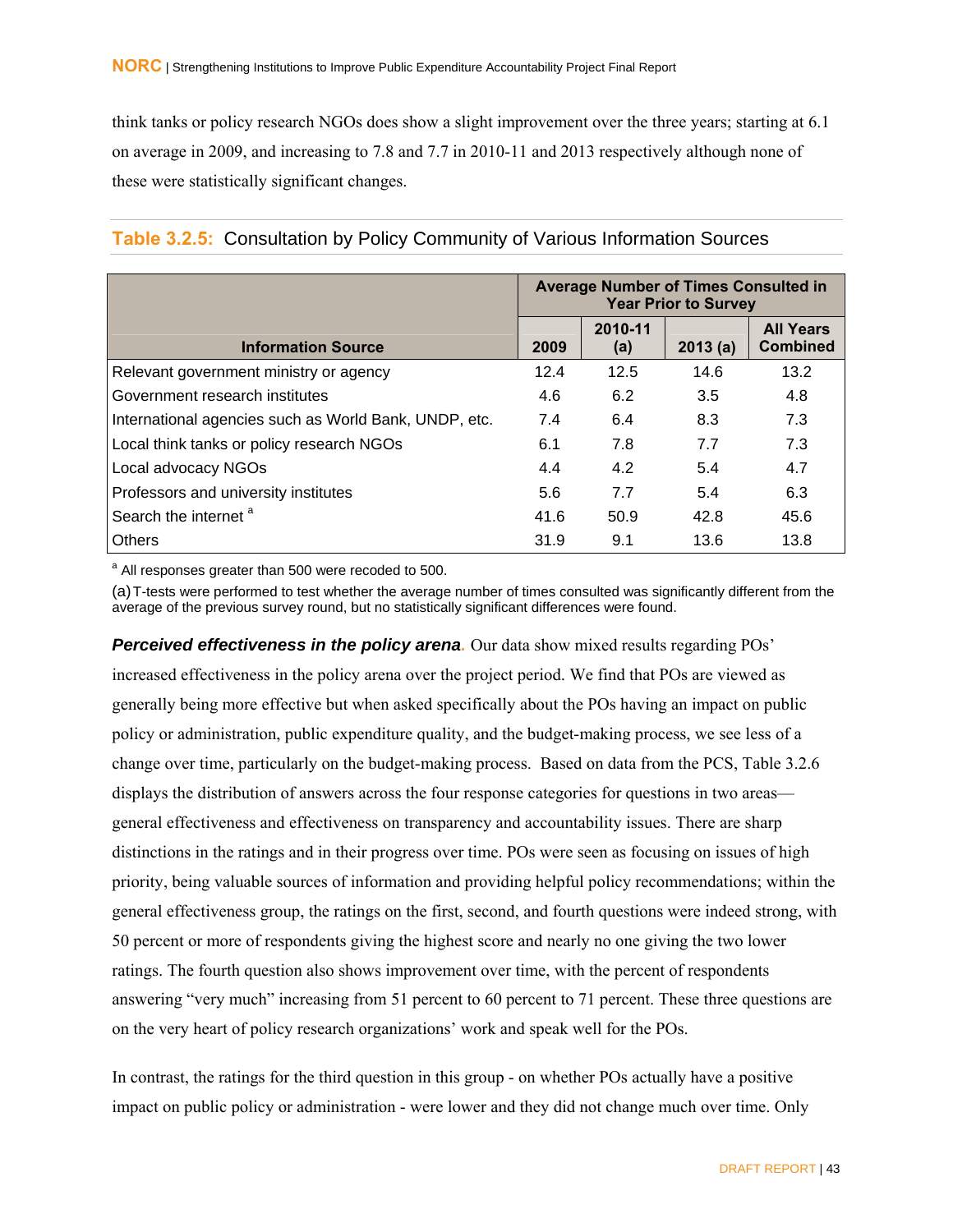about 30 percent of respondents gave ratings in the highest category in each year, a distinctly lower share than for the other three questions. Between 14 percent and 19 percent also rated POs in the lowest two categories, which is a higher share than for the other three questions.

Did the policy communities' perceptions of the POs change over time? We employed two approaches to measure this. The questionnaire asked respondents both (1) to provide a rating on the 4-point scale for each performance area, e.g., "Does the organization focus on high priority issues?" and (2) to score whether the organization's performance in an area had improved, stayed the same, or declined over the period. The second question was asked at midline and endline because we were concerned that respondents included in multiple survey rounds could be inconsistent in their ratings. For example, while implicitly meaning to indicate an improvement a respondent could actually record a lower value for an area in the midline survey than he did in the baseline survey, i.e., a decline. Additionally, the second and third rounds of the survey included a number of persons not surveyed at baseline. For these reasons one might prefer this measure over the comparison of baseline and post project survey ratings.<sup>21</sup>

We performed Chi-square tests to check whether the proportions of respondents answering "increase," "decrease," or "no change" were equal. In all cases, the null hypothesis of equality was rejected. Since all results are the same, indicators of significance for this test are not included in the tables.

As shown in Table 3.2.6, the proportion answering "improvement" was generally a majority. Note that in reading the tables if the percentage of responses is under 50 percent, a majority believed that there was no improvement, i.e., performance declined or stayed the same.

To determine whether a score changed over time, i.e., comparing the 4-point scale ratings at baseline and follow-up, is statistically significant it is not appropriate to employ a simple t-test using individual response data. The reason is that the number of respondents from each of the sample countries can vary between the survey rounds. If the response numbers are higher from countries with lower scores on average, the overall mean would be lower even though the mean for most countries could have increased. Using country means is problematic for two reasons: (a) the reduction in the number of observations from several hundred to 42 (14 POs for 3 rounds) makes it more difficult to detect significant differences; and, (b) the small number of observations used in computing the mean values for some POs makes the values less accurate.

1

<sup>&</sup>lt;sup>21</sup> Because of the way confidentiality controls were structured for the surveys, we are not able to identify all those who participated in both survey rounds.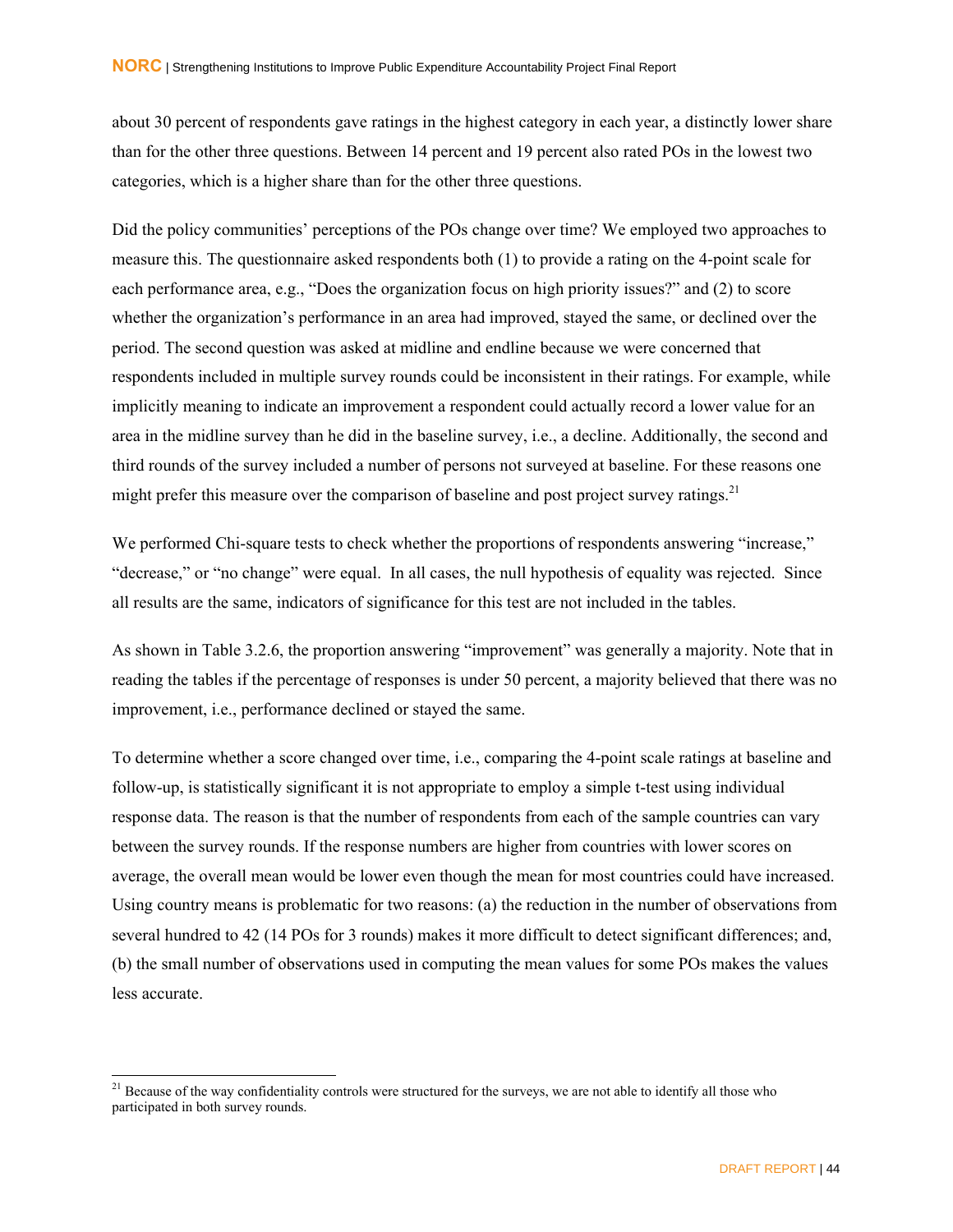This issue was addressed by estimating a regression model in which the dependent variable is the rating given for the question. Independent variables include a dummy variable for each PO (except one that must be omitted to permit model estimation) and a dummy variable for each of the follow-up survey rounds. The dummies for organizations control for variations in the number of responses from each organization in the three survey rounds.

Returning to Table 3.2.6, one sees in the final two columns the conundrum of change ratings pervasive in the results. On the one hand, respondents indicated that POs' general effectiveness improved since the previous survey round (next to last column). Around 50-60 percent indicated an improvement in this area for the indicators in the first group. Smaller percentages of respondents, only around 35 percent, said POs performed better in having an impact on transparency and accountability issues.

On the other hand, we did find statistically significant and positive differences between baseline and midline ratings (one question) and baseline and endline ratings (four questions) on the four point scale (last column). The area with the most drastic increase is the perception that POs are focusing on high priority areas – this rose by an average of 0.931 points from baseline to endline. The other increase larger than 0.5 is in the rating of holding governments accountable for public expenditure quality from baseline to endline, which rose by 0.566 points. Other statistically significant increases – on the helpfulness of policy recommendations from baseline to endline, the rating of the PO as a valuable source of research and statistics from baseline to endline, and the focus on high priority issues from baseline to midline – are all between 0.4 and 0.5.

The increase in the ratings of the PO agendas appears to be a major improvement. The remaining results generally indicate a positive (but more modest) change in policy communities' perceptions of POs' performance. Notably, the ratings of the POs' influence on the budget making process remained quite poor throughout the program.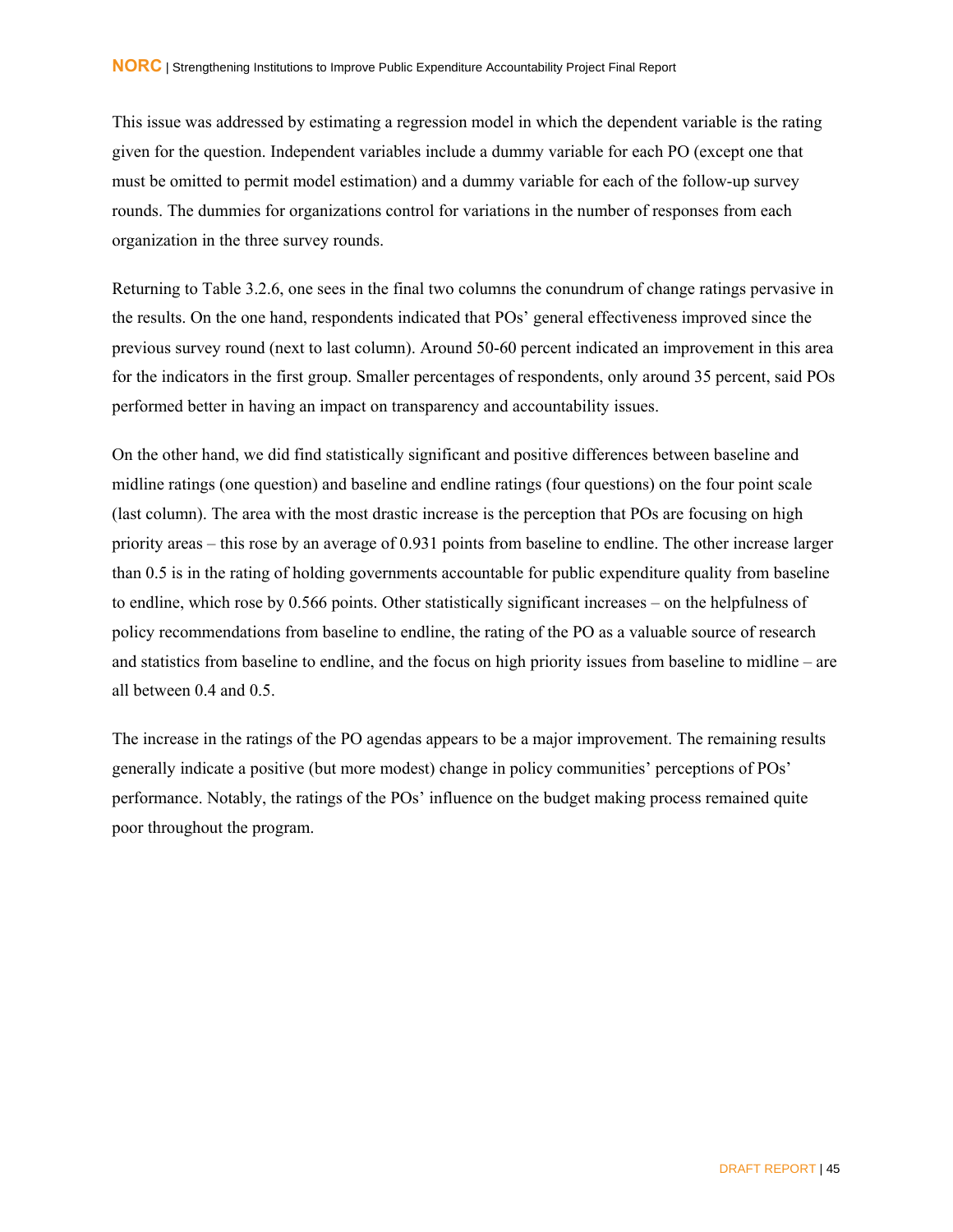## **Table 3.2.6:** Rating for Policy Process Roles

|                                                                 |         |                     | % of Respondents Answering: (a) |                    |                | % of Respondents                    |                  |
|-----------------------------------------------------------------|---------|---------------------|---------------------------------|--------------------|----------------|-------------------------------------|------------------|
|                                                                 | Year    | <b>Very</b><br>much | Some-<br>what                   | <b>Not</b><br>much | Not at<br>all  | <b>Rating as</b><br>Improvement (b) | Significance (c) |
| <b>General Effectiveness</b>                                    |         |                     |                                 |                    |                |                                     |                  |
| Are the organization's policy recommendations                   | 2009    | 53                  | 43                              | 5                  | 0              | $- -$                               |                  |
| helpful?                                                        | 2010-11 | 48                  | 45                              |                    |                | 63                                  | $-0.104$         |
|                                                                 | 2013    | 59                  | 36                              | 5                  | 0              | 68                                  | $0.436*$         |
| Is the organization a valuable source of research,              | 2009    | 56                  | 39                              | 5                  | $\Omega$       | $- -$                               |                  |
| including data and statistics?                                  | 2010-11 | 54                  | 36                              | 9                  |                | 62                                  | 0.050            |
|                                                                 | 2013    | 61                  | 31                              | 9                  | 0              | 57                                  | $0.410*$         |
| Does the organization's work positively impact public           | 2009    | 31                  | 54                              | 12                 | $\overline{2}$ | $-$                                 |                  |
| policy or administration?                                       | 2010-11 | 28                  | 52                              | 17                 | $\overline{2}$ | 50                                  | $-0.044$         |
|                                                                 | 2013    | 32                  | 53                              | 14                 |                | 60                                  | 0.344            |
| Agenda: Does the organization focus on issues that              | 2009    | 51                  | 49                              | $\mathbf 1$        | $\Omega$       | $\overline{\phantom{a}}$            |                  |
| are of high priority?                                           | 2010-11 | 60                  | 36                              | 3                  |                | 51                                  | $0.454*$         |
|                                                                 | 2013    | 71                  | 27                              | $\overline{2}$     | 0              | 61                                  | $0.931***$       |
| On Transparency and Accountability Issues                       |         |                     |                                 |                    |                |                                     |                  |
| Does the organization have an impact in holding the             | 2009    | 13                  | 50                              | 29                 | 8              | --                                  |                  |
| government accountable for public expenditure                   | 2010-11 | 19                  | 39                              | 33                 | 9              | 35                                  | 0.353            |
| quality, i.e., efficient and honest use of public<br>resources? | 2013    | 19                  | 48                              | 24                 | 9              | 46                                  | $0.566**$        |
| Does the organization have an influence on the                  | 2009    | 15                  | 50                              | 24                 | 11             | $- -$                               |                  |
| budget making process in terms of openness, quality,            | 2010-11 | 18                  | 42                              | 26                 | 13             | 36                                  | 0.331            |
| or equity of budget choices?                                    | 2013    | 21                  | 35                              | 26                 | 17             | 4                                   | 0.336            |

(a) All questions used a four-level response pattern. The specific wording varied among questions. Net of respondents who said they did not know or did not want to answer.

(b) Percent of respondents who said in the follow-up survey there had been an improvement in this area over the past 18 months.

(c) Displays results of a statistical test of significance of the change between responses conducted ordered logit regression analysis with the rating as the dependent variable and independent dummy variables for each PO and survey round. The entry is the coefficient in the model for the rating being from the 2010-11 survey or 2013 survey. It shows the mean points of improvement or decline in the mean score relative to baseline, e.g., a coefficient of 0.3 for 2013 indicates that the average 2013 survey score is 0.3 higher than the average baseline survey score.  $* = P < 0.10$ ,  $** = P < 0.05$ , and  $** = P < 0.01$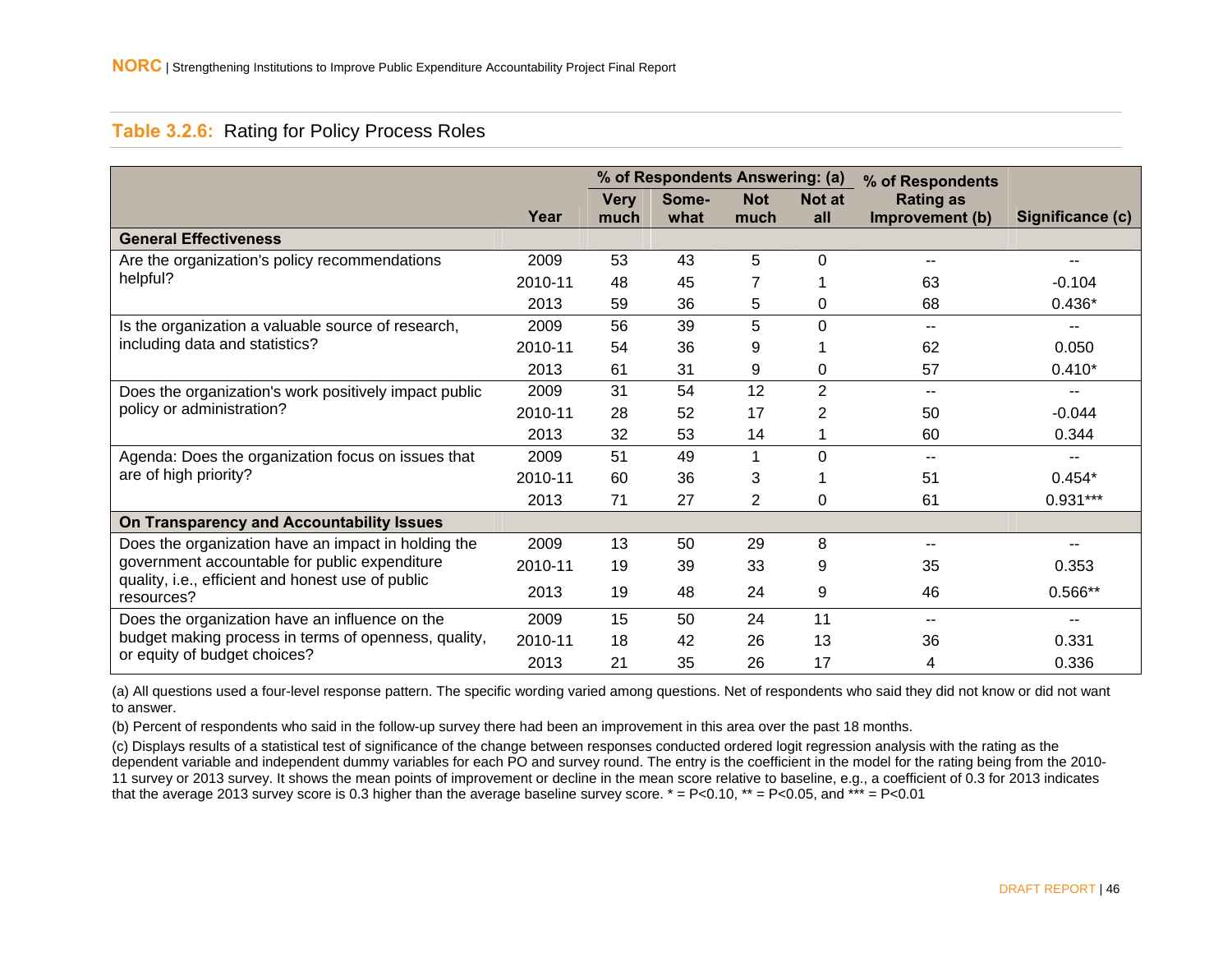#### **Individual Outcomes**

In this section we focus in on the use of the particular research reports produced by the POs for the project and the reported uptake and use of the report findings by the policy community.

**Use of research produced by the project**. We found that members of the policy community found the project-produced research to be of interest and relevant. Of those from the policy community who interacted with the project-produced research, 78 percent used the information for policy or administration-related purposes. Of these 78 percent, a further 80 percent shared the information with others.

The use of research produced by the project first requires it to be publicized and available to the policy community via event and reports/policy briefs/memos. In the endline survey we asked PCS respondents if they had attended events or read publications resulting from the PO's participation in the project. Table 3.2.8 shows that more respondents had interacted with the health- and education-related research than in the water-related research, and that more respondents were involved in program budget analysis and benefit incidence analysis than in cost effectiveness analysis and policy simulations/recommendations. This can be explained by the fact that (i) there were many issues with implementation of water sector research due to problems with obtaining data (this is discussed in further detail in Section 3.4); (ii) that PBA and BIA analyses were mostly completed by the third year of the project and had greater opportunity for dissemination, and (iii) the CEA were only just completed and many PS reports had not yet been submitted at the time of data collection for this report.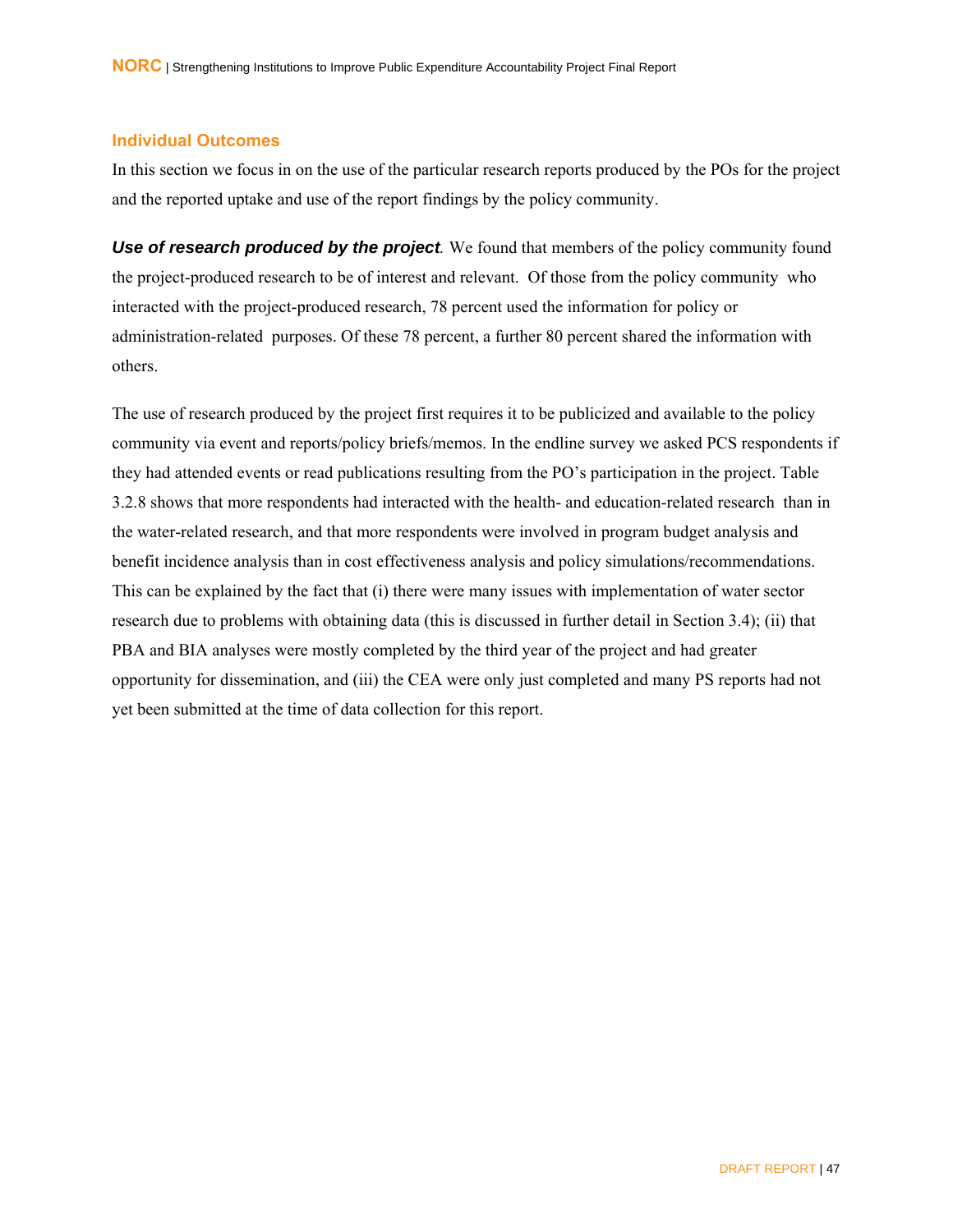#### **Table 3.2.7:** Use of GDN PEM Research

|                      | Have you attended any events or read any publications (reports, policy briefs, or memos) that presented the results of any of the<br>following research and analysis produced by [PO Name] between 2010 and the present? Percent answering "Yes" |                |              |                                             |                |                                              |         |    |                                                      |    |          |       |             |     |
|----------------------|--------------------------------------------------------------------------------------------------------------------------------------------------------------------------------------------------------------------------------------------------|----------------|--------------|---------------------------------------------|----------------|----------------------------------------------|---------|----|------------------------------------------------------|----|----------|-------|-------------|-----|
|                      | <b>Program Budget Analysis</b>                                                                                                                                                                                                                   |                |              | <b>Benefit Incidence</b><br><b>Analysis</b> |                | <b>Cost Effectiveness</b><br><b>Analysis</b> |         |    | <b>Policy Simulations/</b><br><b>Recommendations</b> |    |          |       |             |     |
|                      | <b>Health</b>                                                                                                                                                                                                                                    | Edu-<br>cation | <b>Water</b> | <b>Health</b>                               | Edu-<br>cation | <b>Water</b>                                 | Topic 1 |    | Topic 2 Topic 3   Topic 1 Topic 2 Topic 3            |    |          |       | <b>None</b> | N.  |
| <b>All Countries</b> | 48                                                                                                                                                                                                                                               | 48             | 26           | 42                                          | 44             | 20                                           | 31      | 22 | 15                                                   | 30 | 25       | 12    | 23          | 172 |
| Argentina            | 38                                                                                                                                                                                                                                               | 46             | 8            | 46                                          | 38             | 8                                            | 15      | 23 | 8                                                    | 31 | 23       | 8     | 23          | 13  |
| Armenia              | 64                                                                                                                                                                                                                                               | 45             | 36           | 45                                          | 36             | 27                                           | 55      | 36 | 27                                                   | 36 | 18       | 9     | 9           | 11  |
| Bangladesh           | 55                                                                                                                                                                                                                                               | 64             | 45           | 45                                          | 55             | 18                                           | 9       | 0  | 36                                                   | 18 | 0        | 0     | 9           | 11  |
| Ghana                | 50                                                                                                                                                                                                                                               | 50             | 40           | 50                                          | 50             | 50                                           | 40      | 20 | 20                                                   | 30 | 20       | 20    | 30          | 10  |
| Guatemala            | 40                                                                                                                                                                                                                                               | 51             | 11           | 38                                          | 56             | 9                                            | 40      | 18 | 0                                                    | 42 | 38       | 7     | 22          | 45  |
| India                | 74                                                                                                                                                                                                                                               | 74             | 58           | 63                                          | 47             | 37                                           | 32      | 47 | 42                                                   | 26 | 42       | 11    | 11          | 19  |
| Indonesia            | 55                                                                                                                                                                                                                                               | 36             | 27           | 55                                          | 36             | 36                                           | 27      | 0  | 9                                                    | 36 | 9        | 36    | 27          | 11  |
| Kenya                | 75                                                                                                                                                                                                                                               | 63             | 63           | 50                                          | 63             | 38                                           | 25      | 25 | --                                                   | ۰. | 13       | --    | 13          | 8   |
| Mexico               | 0                                                                                                                                                                                                                                                | 0              | 0            | 0                                           | 25             | 0                                            | 0       | 0  | 0                                                    | 0  | 0        | $- -$ | 75          |     |
| Nepal                | 0                                                                                                                                                                                                                                                | 25             | 0            | 0                                           | 25             | 0                                            | 25      | 0  | 25                                                   | 50 | 25       | 25    | 50          | 4   |
| Nigeria              | 33                                                                                                                                                                                                                                               | 33             | 0            | 50                                          | 50             | 0                                            | 50      | 17 | 0                                                    | 33 | $\Omega$ | 0     | 50          | 6   |
| Peru                 | 50                                                                                                                                                                                                                                               | 25             | 8            | 42                                          | 25             | 8                                            | 17      | 33 | 17                                                   | 8  | 42       | 0     | 25          | 12  |
| Philippines          | $\Omega$                                                                                                                                                                                                                                         | $\Omega$       | $\Omega$     | 0                                           | $\Omega$       | 25                                           | 0       | 0  | 0                                                    | 0  | 0        | 0     | 75          | 4   |
| Uganda               | 50                                                                                                                                                                                                                                               | 50             | 36           | 29                                          | 36             | 21                                           | 36      | 36 | 29                                                   | 36 | 21       | 50    | 7           | 14  |

NOTE: This question was only asked in the 2013 survey. "Topic 1", "Topic 2", and "Topic 3" were all personalized for each organization and are within the health, education, and water sectors, respectively. Two organizations did not have relevant topics to ask about for all analysis types.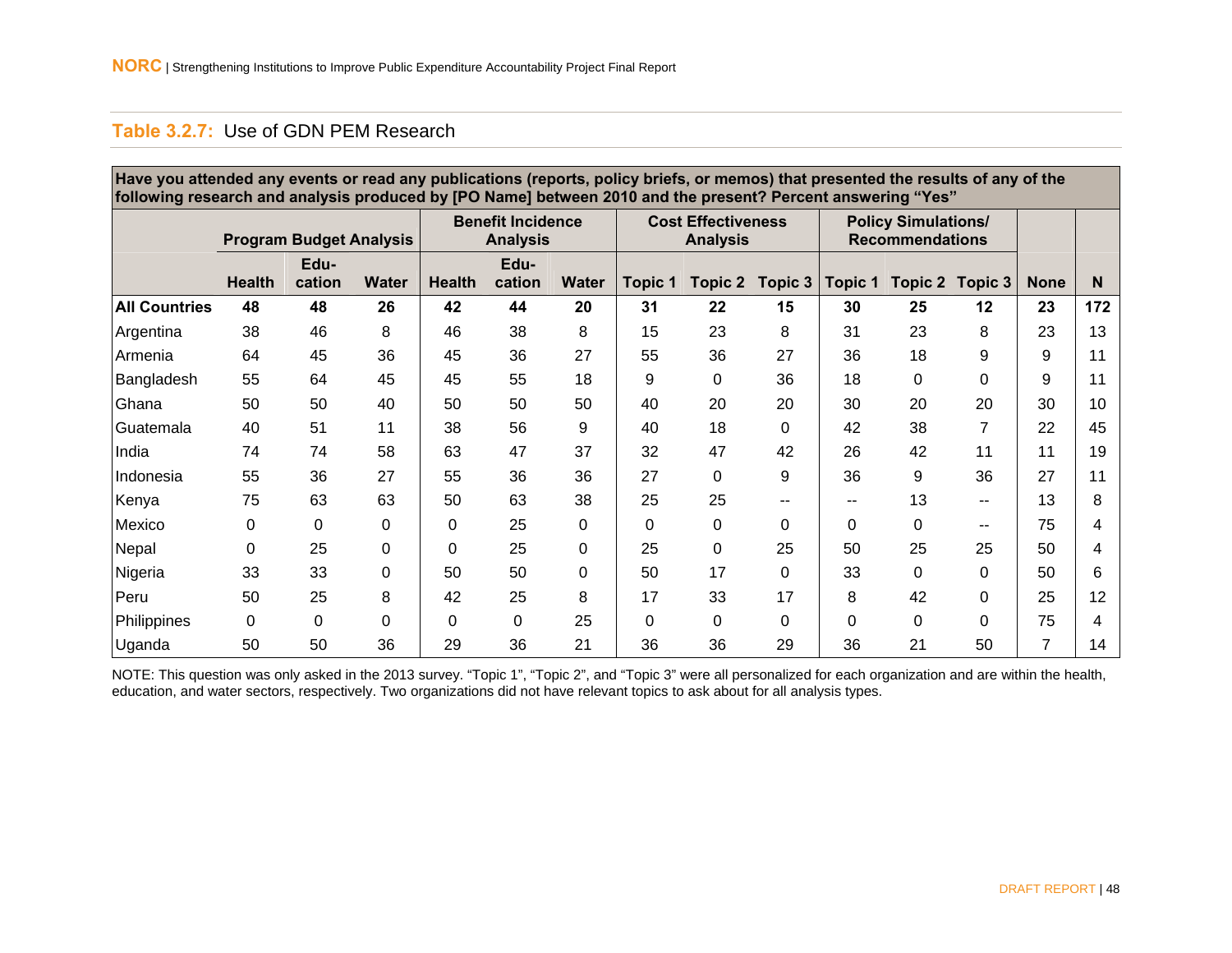Table 3.2.9 presents further details about the use of the project research and analysis used by the policy community. Of those who attended events or read publications listed in Table 3.2.8, a respectable 78 percent used the information from the reports in a wide variety of ways. Of those who did not find it useful, fully half said the reason was that the topic was not of personal interest, and few cited reasons related to the quality of research. This speaks highly to the quality of work done within the project. In Table 3.2.10, we explore the sharing of the GDN PEM research results by the policy community. Over 80 percent of respondents who used the research results also shared it with others. Most often, they shared with people inside their own organization, but also frequently with friends (48 percent), academics (40 percent), and government departments/ministries (37 percent). This, too, suggests that the policy community found the research results very useful and well-executed. Most respondents – 63 percent - said that they were very likely to use the information within the next year, and none said they were not at all likely to do so.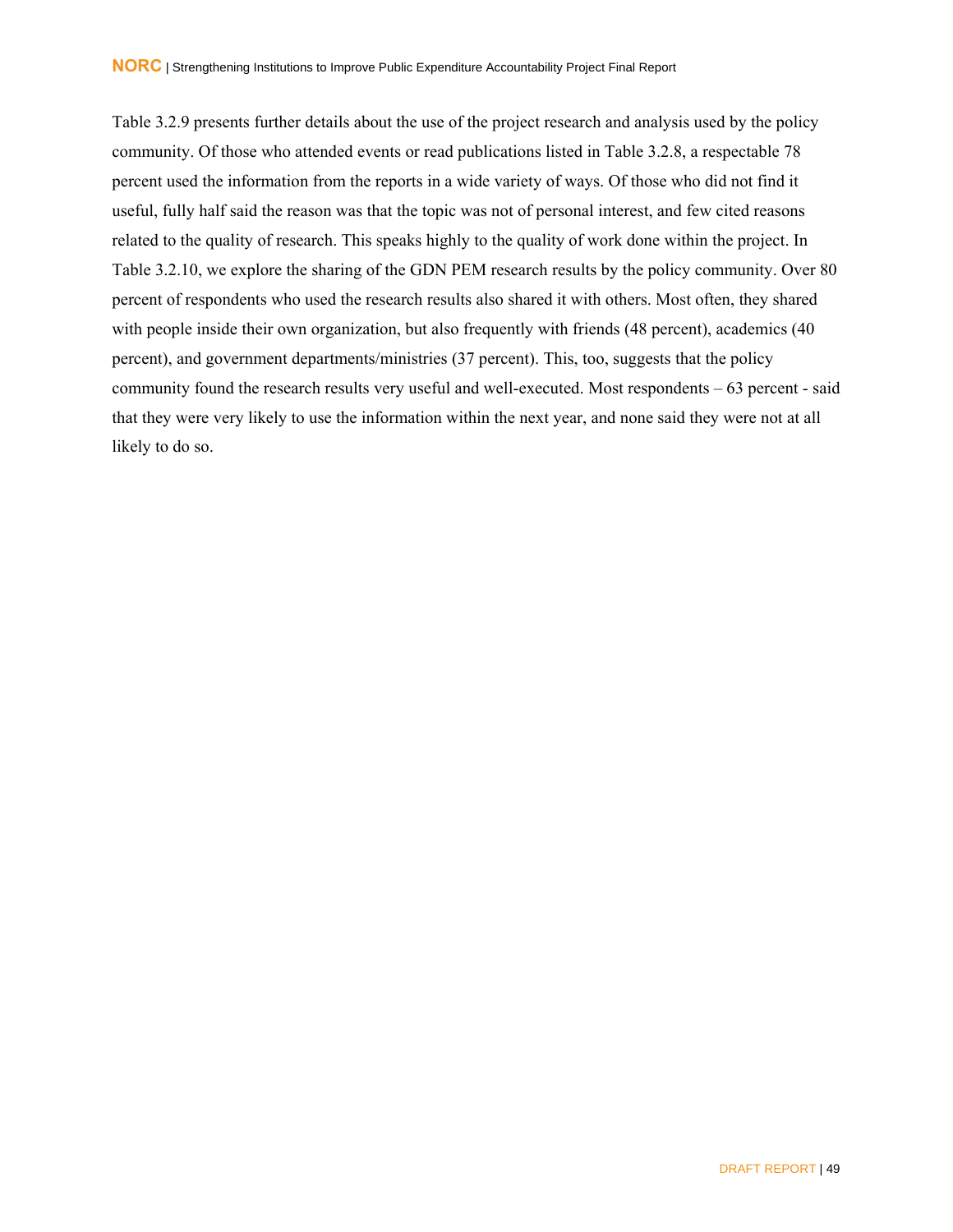|                                                                                         |       | Why did you not use this information? |                                                                                                            |                  |                                                  |                                              |                      |
|-----------------------------------------------------------------------------------------|-------|---------------------------------------|------------------------------------------------------------------------------------------------------------|------------------|--------------------------------------------------|----------------------------------------------|----------------------|
| Did you use any of the information contained in these research<br>and analysis reports? |       |                                       | Lacking in<br>data                                                                                         | Weak<br>analysis | <b>Topics were</b><br>not national<br>priorities | <b>Topics not</b><br>of personal<br>interest | <b>Not</b><br>timely |
| No                                                                                      | 22    | $\rightarrow$                         | 9                                                                                                          | 22               | 22                                               | 52                                           | 17                   |
| Yes                                                                                     | 78    |                                       |                                                                                                            |                  |                                                  |                                              |                      |
|                                                                                         | $\%$  |                                       | To what degree did you use the research and analysis<br>information in the activity or to make the change? |                  |                                                  |                                              |                      |
| How did you use this information?                                                       | "Yes" |                                       | <b>Exclusively</b>                                                                                         | <b>Mostly</b>    | Somewhat                                         | <b>Very little</b>                           |                      |
| As evidence in policy debates                                                           | 58    | $\rightarrow$                         | 5                                                                                                          | 54               | 38                                               |                                              |                      |
| As evidence in advocacy efforts                                                         | 42    | $\rightarrow$                         | 5                                                                                                          | 55               | 36                                               |                                              |                      |
| To raise public awareness of an issue                                                   | 60    | $\longrightarrow$                     | 8                                                                                                          | 56               | 33                                               |                                              |                      |
| To make changes in policy                                                               | 32    | $\longrightarrow$                     | 3                                                                                                          | 45               | 42                                               | 9                                            |                      |
| To make changes in legislation                                                          | 19    | $\rightarrow$                         |                                                                                                            | 50               | 30                                               | 20                                           |                      |
| To make changes in budget allocation                                                    | 31    | $\rightarrow$                         | 9                                                                                                          | 44               | 38                                               | 9                                            |                      |
| To make changes in implementing current policies                                        | 30    | $\longrightarrow$                     | 6                                                                                                          | 42               | 42                                               | 10                                           |                      |
| To provide access to information                                                        | 55    | $\longrightarrow$                     | 8                                                                                                          | 42               | 42                                               |                                              |                      |
| Other                                                                                   | 12    | $\rightarrow$                         | 8                                                                                                          | 25               | 58                                               |                                              |                      |

## **Table 3.2.8:** Reasons for Using POs' Research and Analysis

NOTE: This question was only asked in the 2013 survey.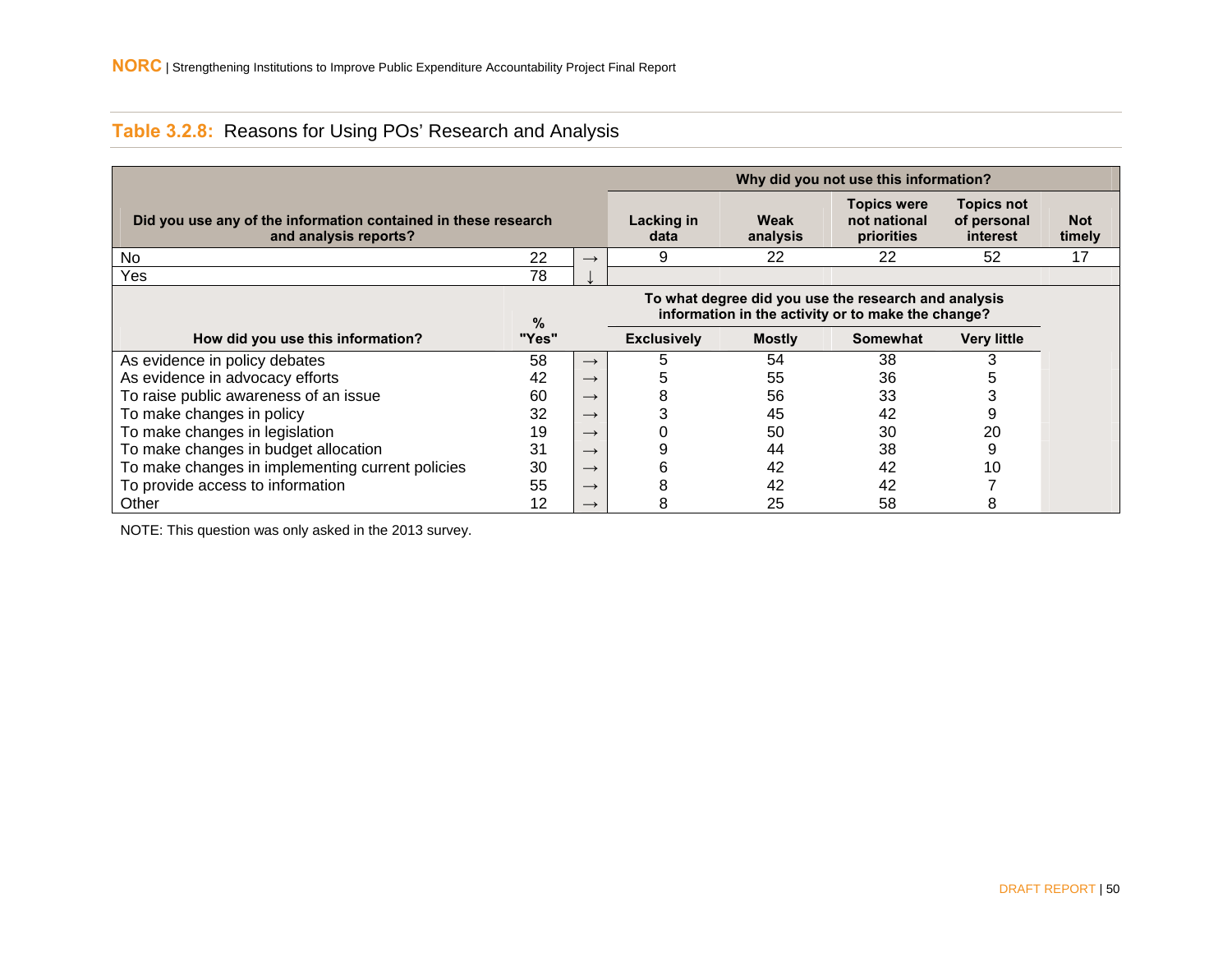## **Table 3.2.9:** Use and Sharing of POs' Research and Analysis

| Did you share any of the information contained in these research and analysis reports with anyone else? |    |  |  |
|---------------------------------------------------------------------------------------------------------|----|--|--|
| Yes                                                                                                     | 81 |  |  |
| <b>No</b>                                                                                               | 19 |  |  |
| With whom did you share this information?                                                               |    |  |  |
| Inside my organization:                                                                                 |    |  |  |
| Within my department                                                                                    | 77 |  |  |
| With another department                                                                                 | 46 |  |  |
| Outside my organization:                                                                                |    |  |  |
| A government department/ministry                                                                        | 37 |  |  |
| Parliament                                                                                              | 18 |  |  |
| Research organization                                                                                   | 30 |  |  |
| Advocacy organization                                                                                   | 26 |  |  |
| Other NGO                                                                                               | 32 |  |  |
| Multilateral/Bilateral organization                                                                     | 23 |  |  |
| Academics                                                                                               | 40 |  |  |
| Media                                                                                                   | 26 |  |  |
| Private sector                                                                                          | 28 |  |  |
| Personal friends                                                                                        | 48 |  |  |
| Do you anticipate using this information within the next year?                                          |    |  |  |
| Very likely                                                                                             | 63 |  |  |
| Somewhat likely                                                                                         | 28 |  |  |
| Marginally likely                                                                                       | 9  |  |  |
| Not at all likely                                                                                       | 0  |  |  |

NOTE: This series of questions was only asked in the 2013 survey.

**Policy impact outcomes of individual POs.** In this section we attempt to understand whether the research produced by the project had an impact on policy. We found that the policy community that had interacted with the project-produced research generally believed that it had a contributed to policy changes, although to a somewhat limited degree . Almost all POs spoke of having some sort of influence on policy; only two felt they were unsure of their policy impact.

The PCS survey asked respondents who had interacted with the project-produced research whether they thought it had contributed to any policy changes in the health, education, or water sectors. As we see in Table 3.2.11, on average across all the countries, the majority of respondents felt the project-produced research was somewhat responsible for a change in policy (34 percent) or that it made a small contribution (28 percent). Looking at each country individually (ignoring those with less than five responses and those that said they didn't know) we see in all cases that the majority felt there was at least some sort of contribution of the project-produced research to policy change. The extent of this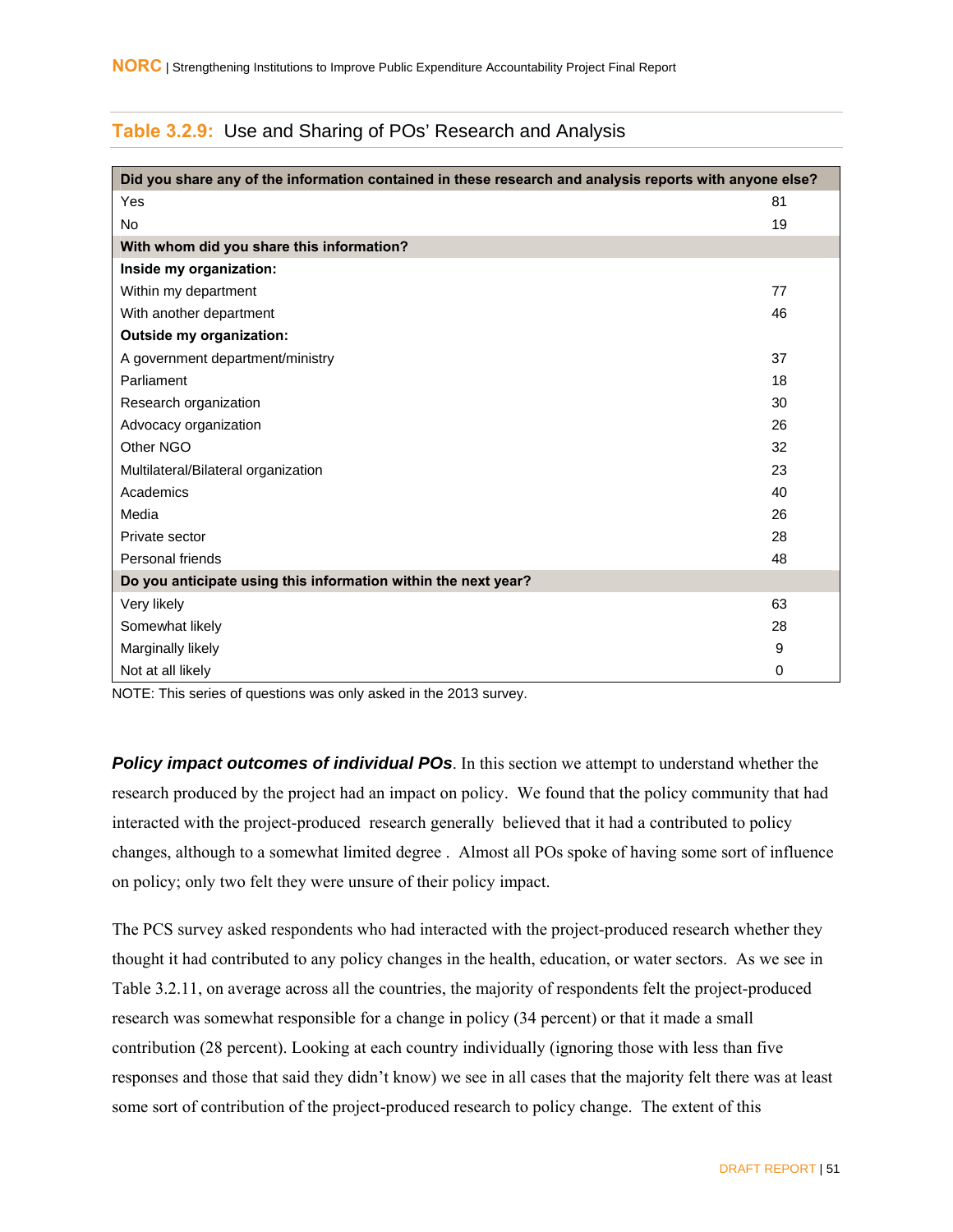contribution was limited since only four countries had any respondents who felt the project-produced research was mostly responsible for a change in policy – notably in India this was about one third of respondents. A fair share of respondents, including 4 of 7 in Bangladesh and more than 20 percent in 7 other countries, reported that they did not know whether the PO's project-produced research had contributed to a policy change.

| Has the research and analysis in these reports contributed to any policy changes in the health, education,<br>or water sectors in your country? |                                                                  |                                                                    |                                                                 |                                   |                      |     |  |
|-------------------------------------------------------------------------------------------------------------------------------------------------|------------------------------------------------------------------|--------------------------------------------------------------------|-----------------------------------------------------------------|-----------------------------------|----------------------|-----|--|
|                                                                                                                                                 | <b>Mostly</b><br>responsible for a<br>change in policy<br>$(\%)$ | <b>Somewhat</b><br>responsible for a<br>change in policy<br>$(\%)$ | Made a small<br>contribution to a<br>change in policy<br>$(\%)$ | Had no<br>effect on<br>policy (%) | Don't<br>know<br>(%) | N   |  |
| All countries                                                                                                                                   | 8                                                                | 34                                                                 | 28                                                              | 7                                 | 24                   | 137 |  |
| Argentina                                                                                                                                       | 0                                                                | 10                                                                 | 40                                                              | 20                                | 30                   | 10  |  |
| Armenia                                                                                                                                         | 0                                                                | 30                                                                 | 50                                                              | 20                                | $\Omega$             | 10  |  |
| Bangladesh                                                                                                                                      | 0                                                                | 14                                                                 | 29                                                              | 0                                 | 57                   | 7   |  |
| Ghana                                                                                                                                           | 0                                                                | 43                                                                 | 14                                                              | 14                                | 29                   |     |  |
| Guatemala                                                                                                                                       | 8                                                                | 24                                                                 | 49                                                              | 5                                 | 14                   | 37  |  |
| India                                                                                                                                           | 32                                                               | 26                                                                 | 11                                                              | 0                                 | 32                   | 19  |  |
| Indonesia                                                                                                                                       | 11                                                               | 33                                                                 | 22                                                              | 0                                 | 33                   | 9   |  |
| Kenya                                                                                                                                           | 0                                                                | 86                                                                 | $\Omega$                                                        | 0                                 | 14                   |     |  |
| Mexico                                                                                                                                          | 0                                                                | $\Omega$                                                           | 0                                                               | 100                               | $\Omega$             |     |  |
| Nepal                                                                                                                                           | 0                                                                | 33                                                                 | 33                                                              | 0                                 | 33                   | 3   |  |
| Nigeria                                                                                                                                         | 0                                                                | 67                                                                 | $\Omega$                                                        | 0                                 | 33                   | 3   |  |
| Peru                                                                                                                                            | 0                                                                | 40                                                                 | 30                                                              | 10                                | 20                   | 10  |  |
| Philippines                                                                                                                                     | 0                                                                | 0                                                                  | 0                                                               | 0                                 | 100                  |     |  |
| Uganda                                                                                                                                          | 8                                                                | 62                                                                 | 0                                                               | 0                                 | 31                   | 13  |  |

## **Table 3.2.10:** Perception of POs' Direct Impact on Policy

NOTE: This question was only asked in the 2013 survey. 93 of 237 respondents skipped this question due to survey skip patterns.

The POs were also interviewed on whether PEM-produced research had been used by policy community stakeholders, and if so, by whom. Table 3.2.1X summarizes these comments by region and sector.

#### **Table 3.2.11:** Number of POs that mentioned specific contribution to policy

| <b>Sector</b> |               |                  |              |              |  |  |
|---------------|---------------|------------------|--------------|--------------|--|--|
|               | <b>Health</b> | <b>Education</b> | <b>Water</b> | <b>Total</b> |  |  |
| Latin America |               |                  |              |              |  |  |
| Asia          |               |                  |              |              |  |  |
| Africa        |               |                  | U            | J.           |  |  |
| <b>Total</b>  | О             |                  |              |              |  |  |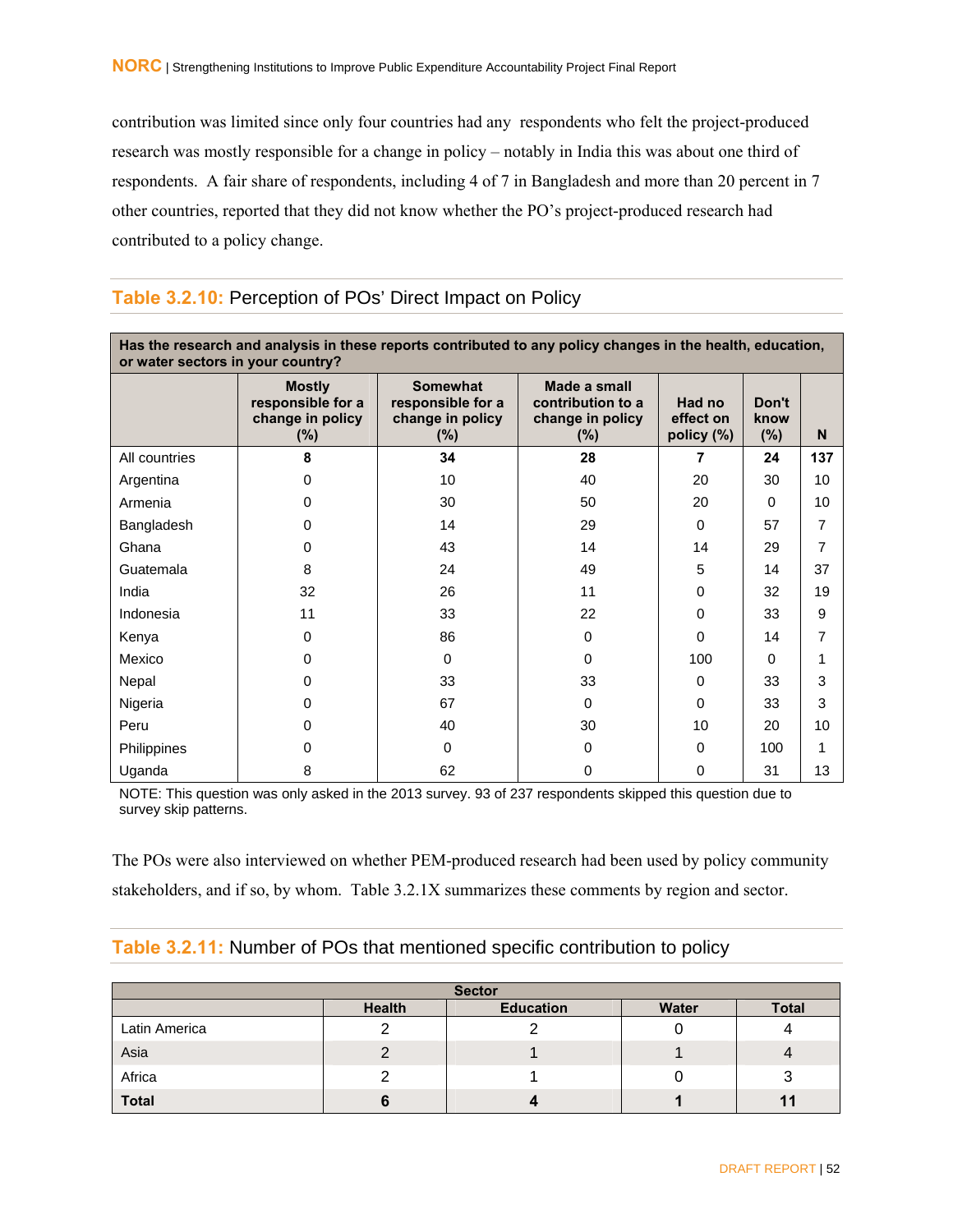Among the three sectors, research produced in the health sector was most frequently utilized by policy stakeholders. Six POs mentioned specific uses of their work. An Asian PO's BIA helped expand the Ministry of Health's understanding of health service access, though the PO could not definitely state that its recommendations had also been utilized. Another Asian PO's recommendations improved state-level program planning; this PO attributed its success in influencing policy to a strong partnership with government counterparts. A Latin American PO achieved similar success, as its research was utilized by multiple government entities to enhance conditional cash transfer programs. Another Latin American PO's work in catastrophic diseases helped inform policy discussions among government officials, media and academics. Some of the key findings of an African PO's CEA recommending use of long-lasting insecticidal mosquito nets were utilized by government stakeholders. Another African PO engaged in a similar CEA study was able to use the results to convince government officials that the public needed to be better informed about this measure in order to allay fears about safety. In contrast to these six POs, an additional PO indicated that while the findings of their health sector analysis had been presented to senior officials in the Ministry of Health, they were unsure of policy impact.

- *"Some of the results of benefit incidence analysis for health sector were even more detailed and more informative than Demographic and Health Survey (DHS), which is done every fifth year in the country and one of the major reference points for the Health Ministry. We could provide additional*  data for them, in some of the aspects, because there was more deep analysis to them. We found *confirmation of the recent BIA data on health services utilized in rural versus urban areas, which was a total surprise to the Ministry of Health. These types of deep analysis are being utilized. Unfortunately, I cannot say that for the entire paper, especially the recommendations." (Asia)*
- *"For the health insurance, since you're in continuous touch with them for data and support, for next year planning phase they have asked us to come and present some of the findings based on that they tried to redesign their planning. We have recommended something to [state] government; few recommendations they had adopted ...." (Asia)*
- ■ *"Yes, in terms of the health sector…this is where we have got most of the feedback. It is being used. In one of our results we showed that using of indoor residual spraying was the most cost effective as compared to net, but the government had not taken up the initiative to allay people's fears on what chemicals are being used in sprays…We did the research and tried to find out why it was not being used. And what we got from those who had failed to take it on was 'We don't know what's contained in that chemical.' So we went back to them and told [them] that people don't feel it is safe…So that ability to be more forthright with this information even before it's asked of you we felt was not being done. So this is what we told them. We have a good feeling that they're going to do this." (Africa)*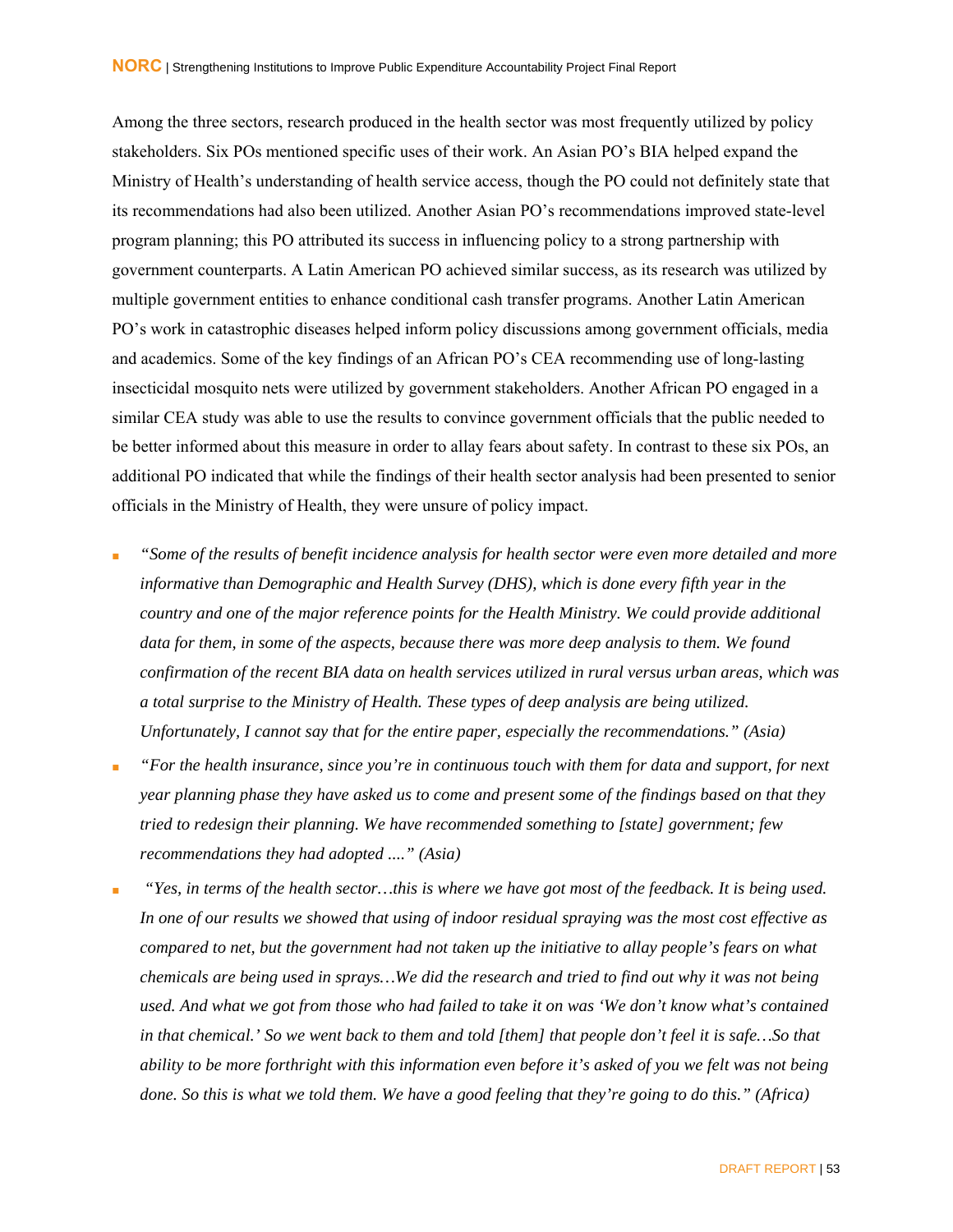Four POs highlighted specific uses of their education research products. An Asian PO's BIA was utilized by the Ministry of Education to develop higher education policy, and segments of the final paper were included in a publication released by government officials. As captured by the media, one Latin American PO's research helped initiate a dialogue with top officials in the Ministry of Education around issues concerning teachers' union representatives. Another Latin American PO's research was utilized by multiple government entities to inform improvements in conditional cash transfer programs. An African PO incorporated their project work into another project that monitored teacher absenteeism in primary schools, which was expanded by the government into a national-level study that the PO was asked to evaluate. In addition to these four POs, an Asian PO mentioned that while their work had not been directly utilized, its importance was recognized by a senior state government official. An African PO had engaged government officials in discussions regarding their work, but was uncertain of policy impact.

- *"We have had the greatest success in [the] Education sector. In the end of the second year of the project, the Minister of Education picked up our findings, specifically the benefit incidence analysis, and used it to formulate selling points for government to use new strategy for higher education. This later became a parliament approved strategy. The graphs that we did are in a parliament-approved document." (Asia)*
- *For the [health and education] analysis, it was used by [government officials involved in these programs]. They were very interested about how to improve the program, because during the last government there were a lot of difficulties and controversies with population about implementation of the program. The new government elected in 2011 decided to take into account some of our recommendations, in order to improve the implementation of the program. Now they are working with some insights that we had presented to the Minister." (Latin America)*

 "The education research documents have been most extensively used; the Minister of Education and Deputy Minister have recommended and given feedback on those documents. They even appear in one picture in the media with the documents in their hands. It has affected the understanding of the central problems in the education sector on behalf of teachers unions' representatives, which is something new for [us] to have influence in this particular area. Of course it has been used by media and academics; we have no problem on that side." (Latin America)

■ *"Yes, as part of this research, which we combined with some other research, we looked at some of the challenges in delivering education services in primary education. One of the key findings was that there is a lot of absenteeism by teachers. So using another project, we tried to examine whether it's possible to more regularly monitor these teachers and then change their behavior. And that we did it by piloting the use of just a simple mobile phone that either the Head Teacher punches in teacher*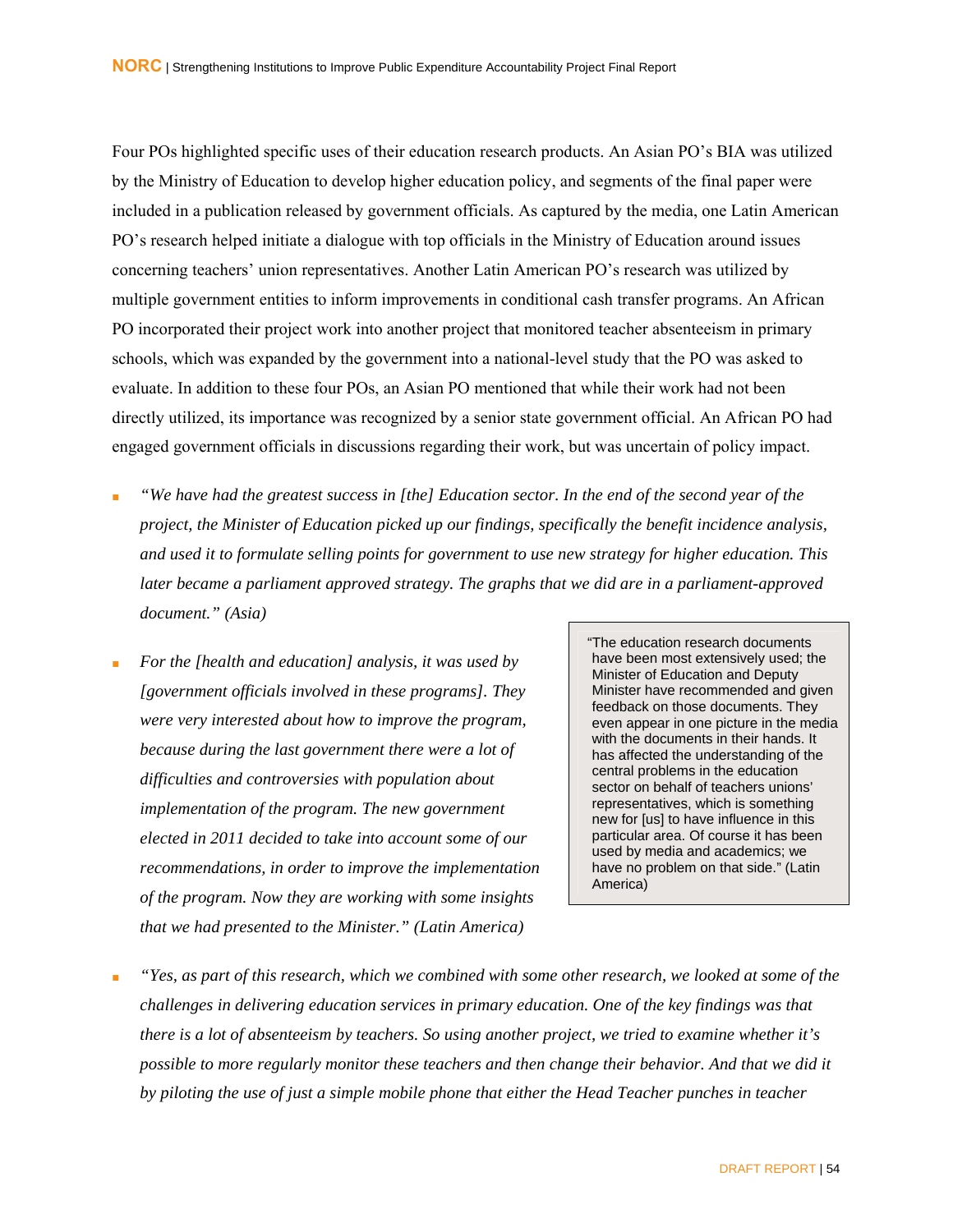*attendance. Six months after doing this, the government came up with even a larger project, larger than ours; they were not just only targeting teachers, they were even looking at pupils. We're doing a weekly basis; they're doing it on a daily basis…They've come back to us and said 'We may need you to evaluate this program. Since you've started it, and you know how it works.'" (Africa)* 

Research conducted in the water sector was least utilized by policy stakeholders. Only one PO indicated that their findings are helping to inform policy decisions. This PO, based in Asia, was able to encourage government officials to invest in improving existing infrastructure. Another Asian PO commented that they were more highly regarded for their work in the health and education sectors, and were unaware as to whether their work in the water sector had affected policy change. For two Latin American POs, their water sector findings had not yet been disseminated at the time of interview since the final reports were under development.

- *"Government used to dedicate few resources to rehabilitation and maintenance of existing water system. They are always tempted to finance new projects and abandon the old ones. We showed that how with less money you can enhance the coverage of drinking water." (Asia)*
- ■ *"The water research has not been used because it is not ready. After we finish that [policy simulation], we had to think on what is useful and who we're going to interact with to share the results of that research. The discussion on water is not high profile here compared to other sectors, so we have to think carefully." (Latin America)*

Many POs were able to speak more to the use of the PBA, BIA, CEA and PS analysis than to successes achieved within particular sectors. An Asian PO observed that both PBA and BIA were utilized by policymakers, but that analysis from the latter tools has not been as influential since it was only recently disseminated. PBA findings disseminated by a Latin American PO were also utilized by policymakers as well as PS to some extent, though BIA and CEA were not similarly taken up. Another Latin American PO achieved success in sharing key findings from use of all four tools, engaging media, academia and policymakers at the national level. For a third Latin American PO, the results of their PBA and BIA were utilized by think tanks, media and government stakeholders, though the CEA was not as valuable since the tool is less commonly used in the country. This PO was also able to disseminate a standard methodology developed for PBA and BIA to members of the policy community for wider use. An African PO was successfully able to disseminate PBA and BIA findings to media and policymakers, but faced challenges in sharing results from the PS due to lack of necessary data in the education and water sectors.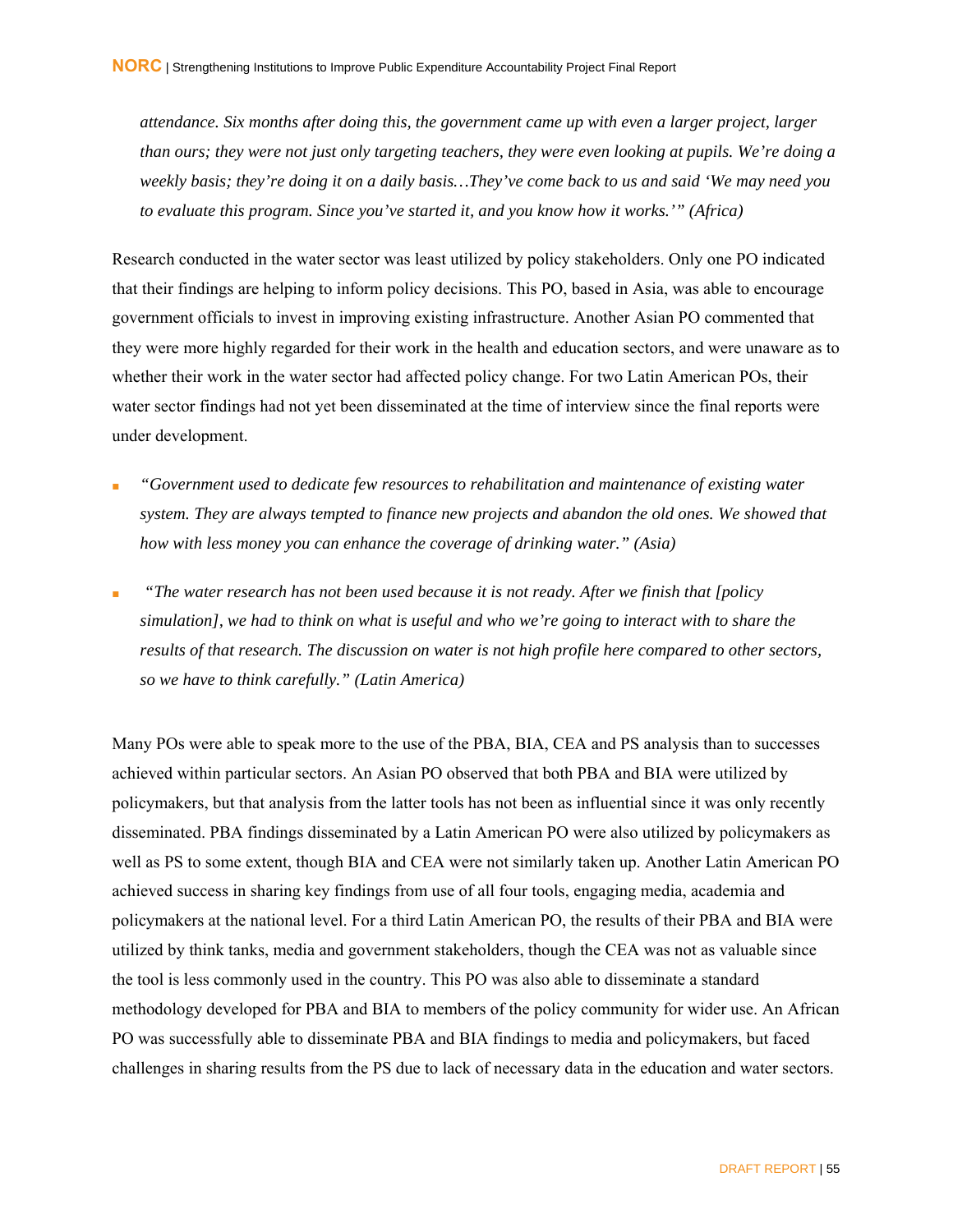Another African PO reported that their BIA will be utilized by academia, and relevant findings have been discussed during a recent meeting with Parliament on the national budget.

- *"I am using CEA more because it is very easy to teach adults. We haven't used that much the results of the policy simulations. We are in the process of cleaning the research, beginning to do more communications results – like booklets, books on CEA…We are going to present those results to many of the project managers of the programs, and also in the media it has appeared significantly. One of things that happens a lot here in discussion of the budget is the percentage of the budget that has been executed by the sector or project. We have trying to get out of that question; it gives us zero information – you can spend 10 percent doing nothing, or 0 percent doing a lot. We are telling instead these are the things you need to be concerned on how much goes to this program, who gets the benefit, as a first step. In that sense, last year we have been successful in reaching the media, academia, program directors. This year, we plan to get national through communications – we don't know by email, internet or how – but to get into the regions." (Latin America)*
- We develop a standard methodology for analysis with GDN's material for PBA and BIA. It was very *important because here we have the information but not a standard way to organize the information. We shared that with other think tanks and NGOs and with the [government agency]. As I know they're using it for specific analysis in other areas. About the CEA, it's not so commonly used here. But there are a couple of organizations that before they use that technique will try to improve it. At the end of the project, during the last two years, it was focused on policy simulation. There was no standard methodology; it was just each group picking up what kind of analysis they want to make. For the case of [our country] we decided to use standard methods we used in other analysis. If we did not share that it's because we didn't know how to do that. For the case of PBA and BIA, we produce an annual report for [our country] – it is additional to update that PEM requires every year. It is used by journalists, think tanks. The [government agency] was very interested about the numbers of how many users of health, education and water services." (Latin America)*
- *"One of the opportunities for using the research will come at the budget stage; June is when the budget is released. It will provide an opportunity for the media to take up any information that we have. In the first and second year we completed the PBA and BIA. One of the things we did is put on [a workshop], inviting civil society, government, media and others; we present any research that has implications for public expenditure…Every year [we make] proposals to Treasury on expenditure and revenue – based on findings from research. We did one last year on education, and tried to tie in the research – did not necessarily want to wait for research to be finalized. We wouldn't be able to say*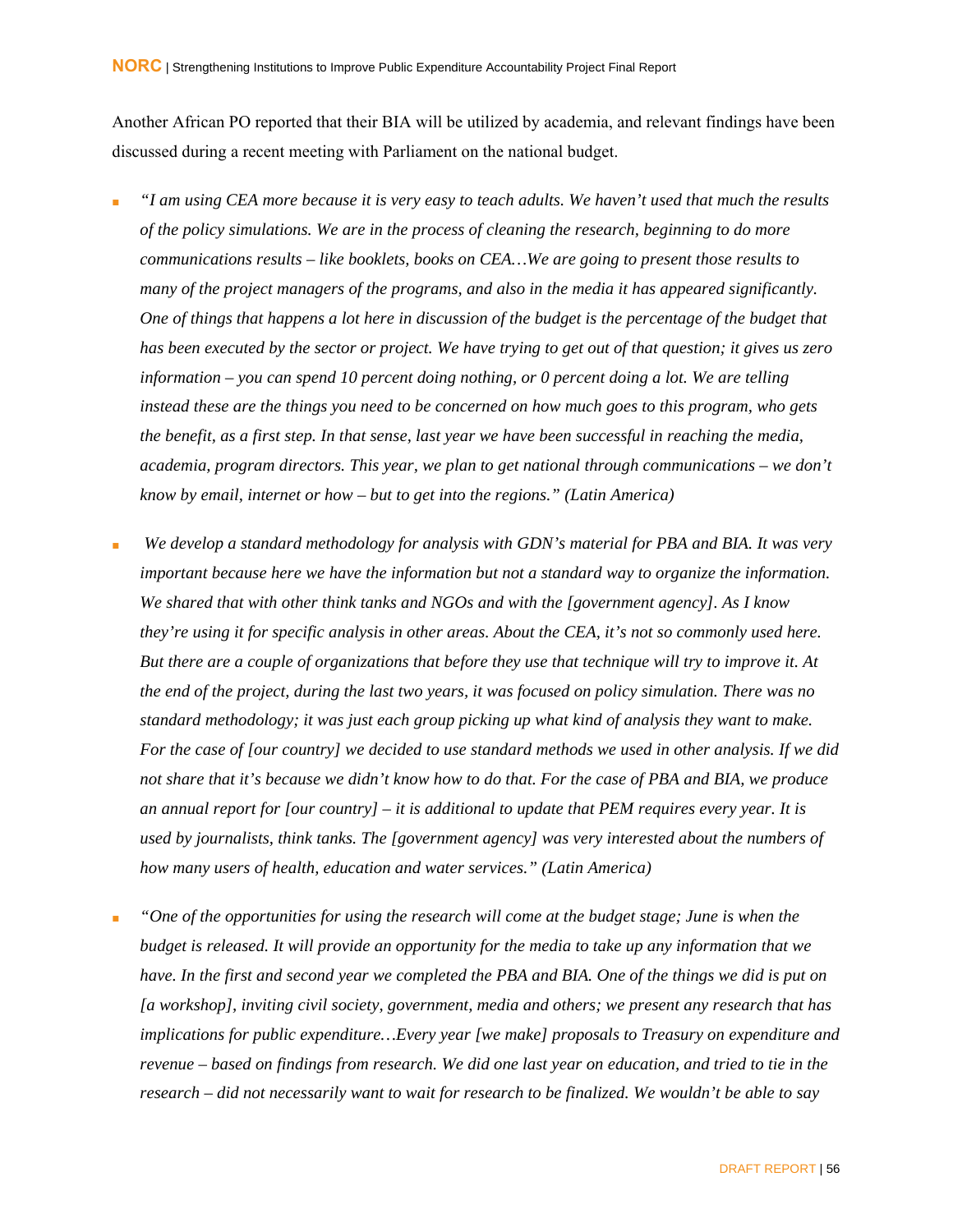*what changes have been made. On policy simulation, there has not been as much exposure, partly because there were delays on education and water parts, relating to things in-house and because we could not find data." (Africa)* 

Across the various research products and sectors, two POs were uncertain as to whether *any* of their findings had informed policy change. An Asian PO communicated the results of the PBA, BIA, CEA and PS to government stakeholders, but mentioned that affecting policy is a long-term process; however, they were able to encourage members of parliament to consider making further budget allocations to social development programs. Despite the challenges in interactions with government, this PO was successful in forming collaborations with three domestic NGOs interested in PBA and BIA. A Latin American PO clarified that they may have indirectly influenced policy, as their research findings had been shared and acknowledged by policymakers, but they were uncertain as to the extent of policy impact.

- *"Our achievements in changing policy are limited. It will be very hard for us to influence policymakers. We are sure that they are aware of our project documents." (Asia)*
- "The other things that we have done as a result of the PEM project have been known by the *policymakers. Probably not a direct impact, but an indirect impact." (Latin America)*

The review of the "Most Significant Results List" and "Activity to Outcome" documents prepared by GDN yielded additional descriptions of utilization of the project-produced research:

- CIPPEC (Argentina) reported that their education sector research has informed dialogue between teachers' trade unions and provincial ministries of education, and provided a basis for negotiating power for the former party. The findings were highlighted by the President in a speech to media on addressing wage inequity. In the health sector, the Ministry of Health has altered legislation on catastrophic disease treatment based on CIPPEC's findings.
- FUNDESA (Guatemala) reported that the Government has set-up the Social Development Ministry in response to the organizations findings. FUNDESA is working with the Ministry to implement a public-private partnership that supports the implementation and evaluation of CCT programs. Additionally, FUNDESA has created a national database that analyzes budgetary information for the health, water and education sectors and introduced new indicators into policy discourse.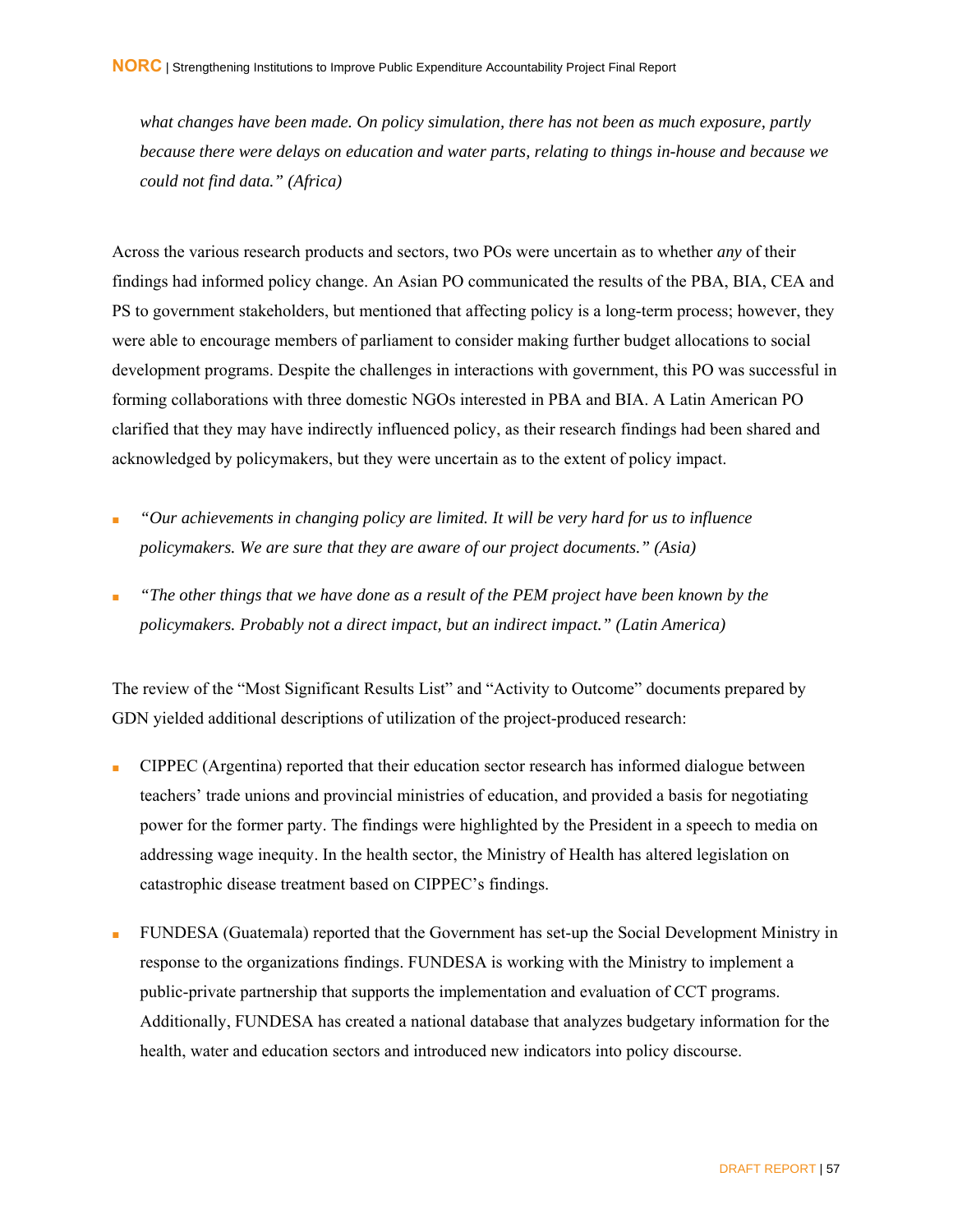- Analysis conducted by AST (Armenia) on benefit incidence in the education sector has been utilized by the Ministry of Education to address inequities in higher education expenditure.
- Research findings from CSEA (Nigeria) in program budgeting analysis have informed the development of a new performance-based budgeting system that places an emphasis on reporting outcomes. The development of this system has been undertaken in conjunction with the Budget Office of the Federation.

#### **Direct and Indirect Program Beneficiaries**

The project's direct and primary beneficiaries are the 14 participating organizations. Over 100 analysts and communications staff have served as key staff at the POs over the duration of the project. In this section we present the effect of the project on POs' project portfolios and capacities as self-reported by the POs through the PO survey and interviews. We follow by a description of the indirect beneficiaries targeted by the project.

*Effect of the project on direct beneficiaries.* In the PO survey, we asked directly whether they thought the project had a direct impact on their organization in several areas. Overall, the project seems to have contributed to improving competence levels in communications and performing program budget analyses, benefit incidence analyses, cost effectiveness analyses, and policy simulations in POs. By project end the majority of POs felt they had mastered these analysis techniques, with the majority reporting normal competence levels and changes they made to their communications practices due to what they learned from the project.

In Table 3.2.12, we asked organizations to rate their competence in doing different types of analyses that were taught during the project: program budgeting analysis, benefit incidence analysis, cost effectiveness analysis, and (in the 2013 survey only) policy simulations. This question was not included in the 2009 survey, so in 2010 we asked about two time periods – once for before the project, and once for 2010 (i.e. current at the time of the survey). On program budgeting analysis, organizations rated their competence highest in 2010, when nearly every organization reported full competence. This then seemed to trail off until the endline, though 11 of 14 POs still rated their competence as "normal". Benefit incidence analysis also had a peak competence level, in 2011. Competence in cost effectiveness analysis was also highest in 2011, but only 43 percent reported full competence, while 50 percent reported normal competence – so its peak was lower than those of PBA and BIA. Finally, we asked about policy simulation exercises in the endline survey. Here, by the end of the project POs are less confident, as nearly 80 percent reported competence in the middle two categories. The trends seem to indicate that soon after learning the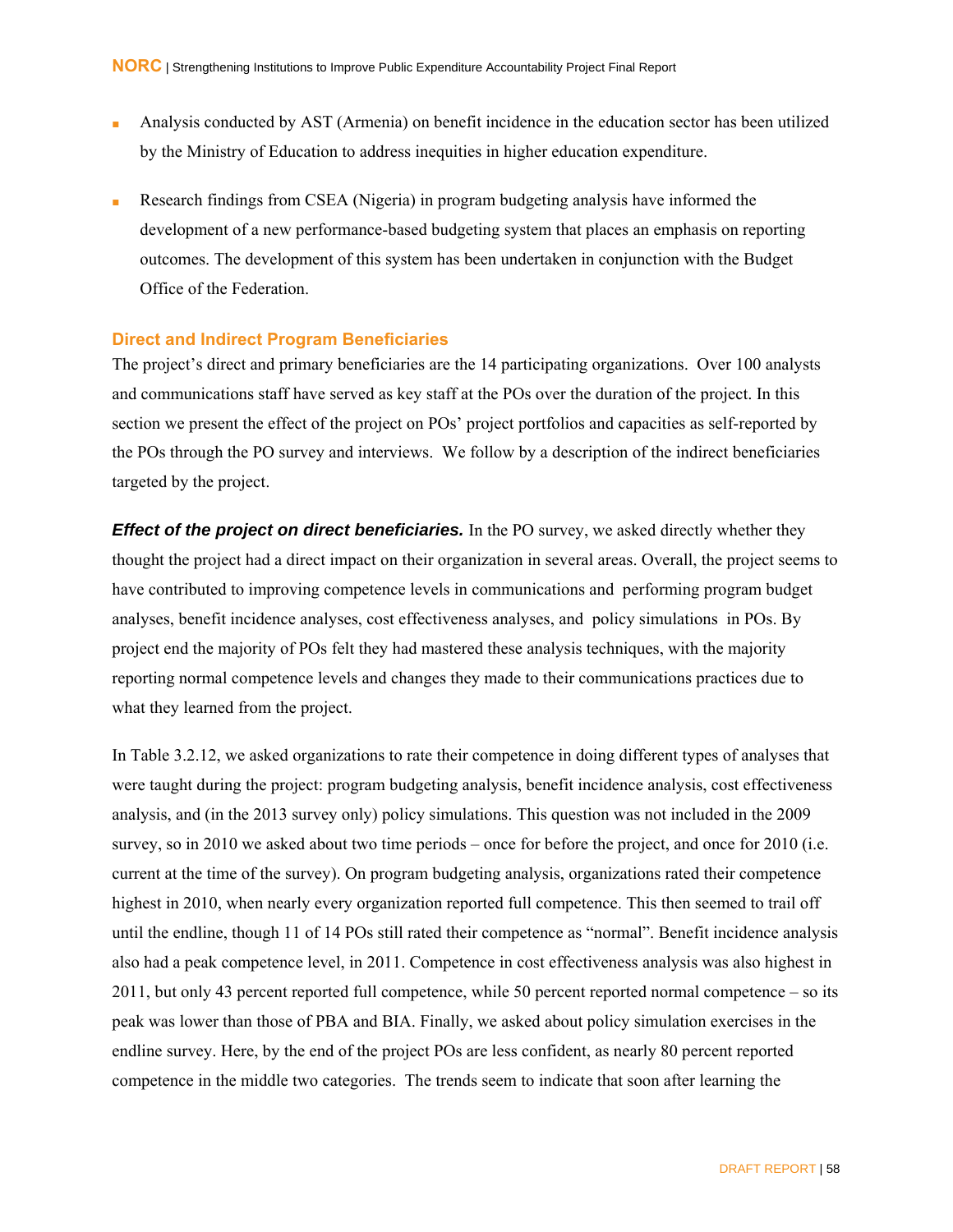technique, POs felt they had full competence but after putting it in practice and over time, they were less confident and changed their rating to normal competence.

|                                   | <b>Self-Rating of Competence Level</b> |                      |       |      |
|-----------------------------------|----------------------------------------|----------------------|-------|------|
|                                   | 2010 (Before Project)                  | 2010 (After Project) | 2011  | 2013 |
| Program budgeting analysis        |                                        |                      |       |      |
| No competence                     | 7%                                     | 0%                   | $0\%$ | 0%   |
| Little competence                 | 29%                                    | 0%                   | 0%    | 14%  |
| Normal competence                 | 21%                                    | 14%                  | 29%   | 79%  |
| Full competence                   | 43%                                    | 86%                  | 71%   | 7%   |
| <b>Benefit incidence analysis</b> |                                        |                      |       |      |
| No competence                     | 29%                                    | 0%                   | 0%    | 7%   |
| Little competence                 | 36%                                    | 0%                   | 14%   | 7%   |
| Normal competence                 | 21%                                    | 43%                  | 4%    | 79%  |
| Full competence                   | 14%                                    | 57%                  | 71%   | 7%   |
| <b>Cost effective analysis</b>    |                                        |                      |       |      |
| No competence                     | 31%                                    | 0%                   | 0%    | 7%   |
| Little competence                 | 46%                                    | 15%                  | 7%    | 21%  |
| Normal competence                 | 15%                                    | 54%                  | 50%   | 64%  |
| Full competence                   | 38%                                    | 31%                  | 43%   | 7%   |
| <b>Policy Simulations</b>         |                                        |                      |       |      |
| No competence                     |                                        |                      |       | 14%  |
| Little competence                 |                                        |                      |       | 43%  |
| Normal competence                 |                                        |                      |       | 35%  |
| Full competence                   |                                        |                      |       | 7%   |

#### **Table 3.2.12:**Self-Rated Competence in Analyses

Note: The question on policy simulations was only included in the 2013 survey. One organization did not rate themselves on cost effective analysis in 2010.

Since we did not include the question on policy simulations in earlier years of the PO survey, we asked an additional question on whether improvements in competence in policy simulations were a result of the project's capacity building activities on the subject. In Table 3.2.13 we see that half of the 14 organizations reported a fundamental increase and all reported at least a modest increase in competence in performing policy simulations. Combined with the results in Table 3.2.12, we may be able to infer that the POs had very little competence in policy simulations prior to the project given that half of the POs believed their competence had increased fundamentally yet less than half reported at least normal competence levels by project end.

In the bottom panel of Table 3.2.13, we asked POs to rate their increase in knowledge of advocacy and communications as a result of the GDN presentations. We found mixed results in each of the survey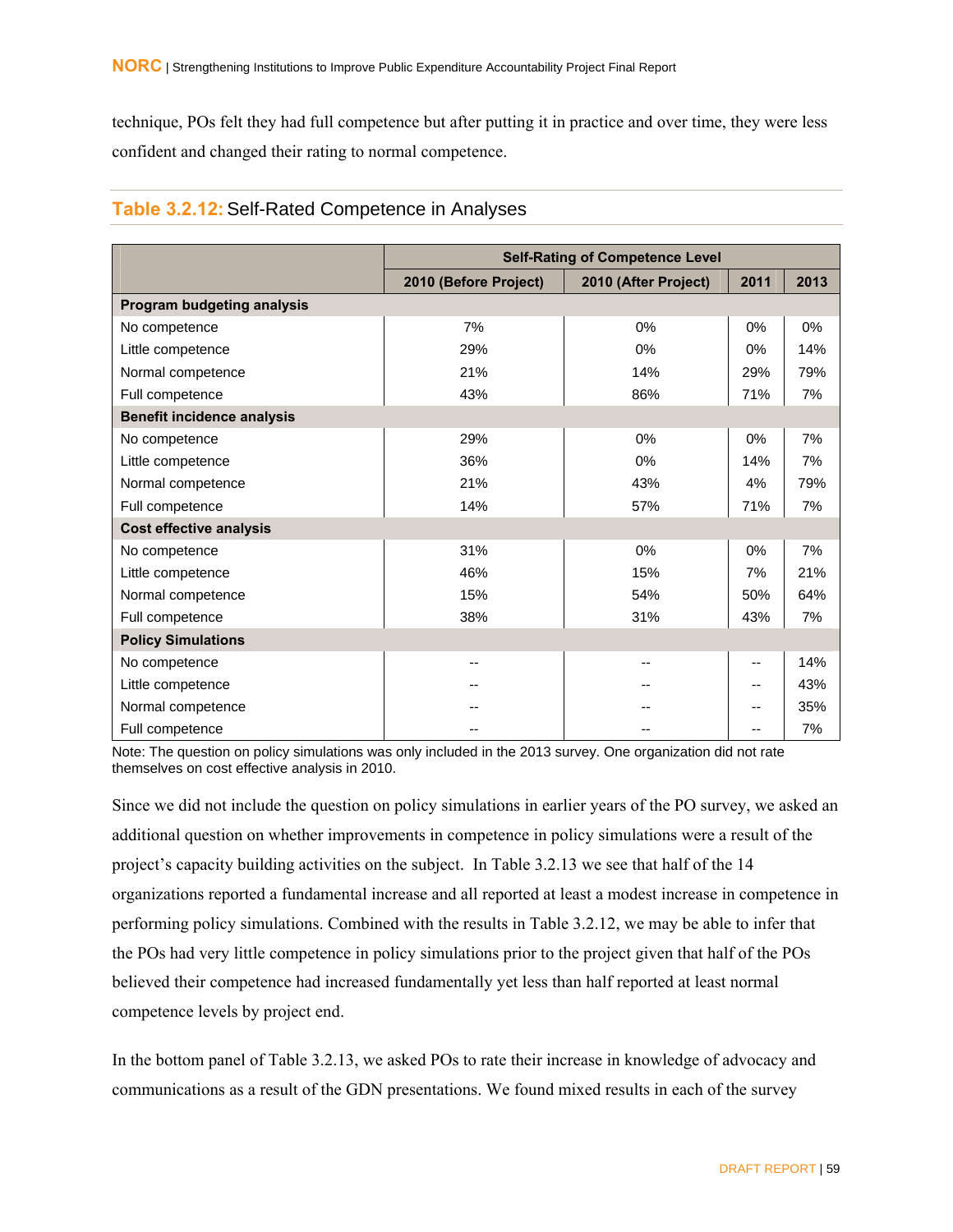rounds, but POs were mostly optimistic by project end with 57 percent reporting a large increase and an additional 14 percent reporting a fundamental increase in knowledge.

## **Table 3.2.13:** Self-Ratings of Improved Competency

|                                                                                                                                                                | <b>Fundamental Increase</b> | Large Increase | <b>Modest Increase</b> | <b>Negligible Increase</b> |  |  |
|----------------------------------------------------------------------------------------------------------------------------------------------------------------|-----------------------------|----------------|------------------------|----------------------------|--|--|
| How would you rate the increase in your organization's competence in policy simulations as a result of<br><b>GDN PEM presentations on these topics?</b>        |                             |                |                        |                            |  |  |
| 2013                                                                                                                                                           | 50                          | 21             | 29                     |                            |  |  |
| How would you rate the increase in your organization's knowledge of advocacy and communications<br>abilities as a result of GDN presentations on these topics? |                             |                |                        |                            |  |  |
| 2010                                                                                                                                                           | 14                          | 29             | 43                     | 14                         |  |  |
| 2011                                                                                                                                                           |                             | 29             | 57                     |                            |  |  |
| 2013                                                                                                                                                           | 14                          | 57             | 14                     | 14                         |  |  |

Conducted chi-squared tests for relationships between survey round and ratings - no significant relationship found.

Additionally, POs were asked as to whether they could name specific changes to their communications practices as a result of the project. The results are shown in Table 3.2.14. The percentage of POs responding that they had made communications changes as a direct result of the project rose steadily from 57 percent in 2010 to 77 percent in 2013. The descriptions of the changes also resonate well with best practices – especially better targeting of communications and the use of more appropriate communications tools. This result is indicative of the overall positive impact that the project seems to have had on strengthening the capacity of POs.

"We have also managed to do disseminations in a decentralized setting, like at the local government, which we normally with other projects don't do because of lack of finances. I think during the mid-term evaluations where we were shown who are your policy communities…members of parliament, local government. We were indirectly forced to reach out to this particular category – members of local government – more than we normally do. We typically focus on members of parliament, people who relay at the center, like in the ministry. So through the GDN project we were able to go down to local government more than we previously managed to do." (Africa)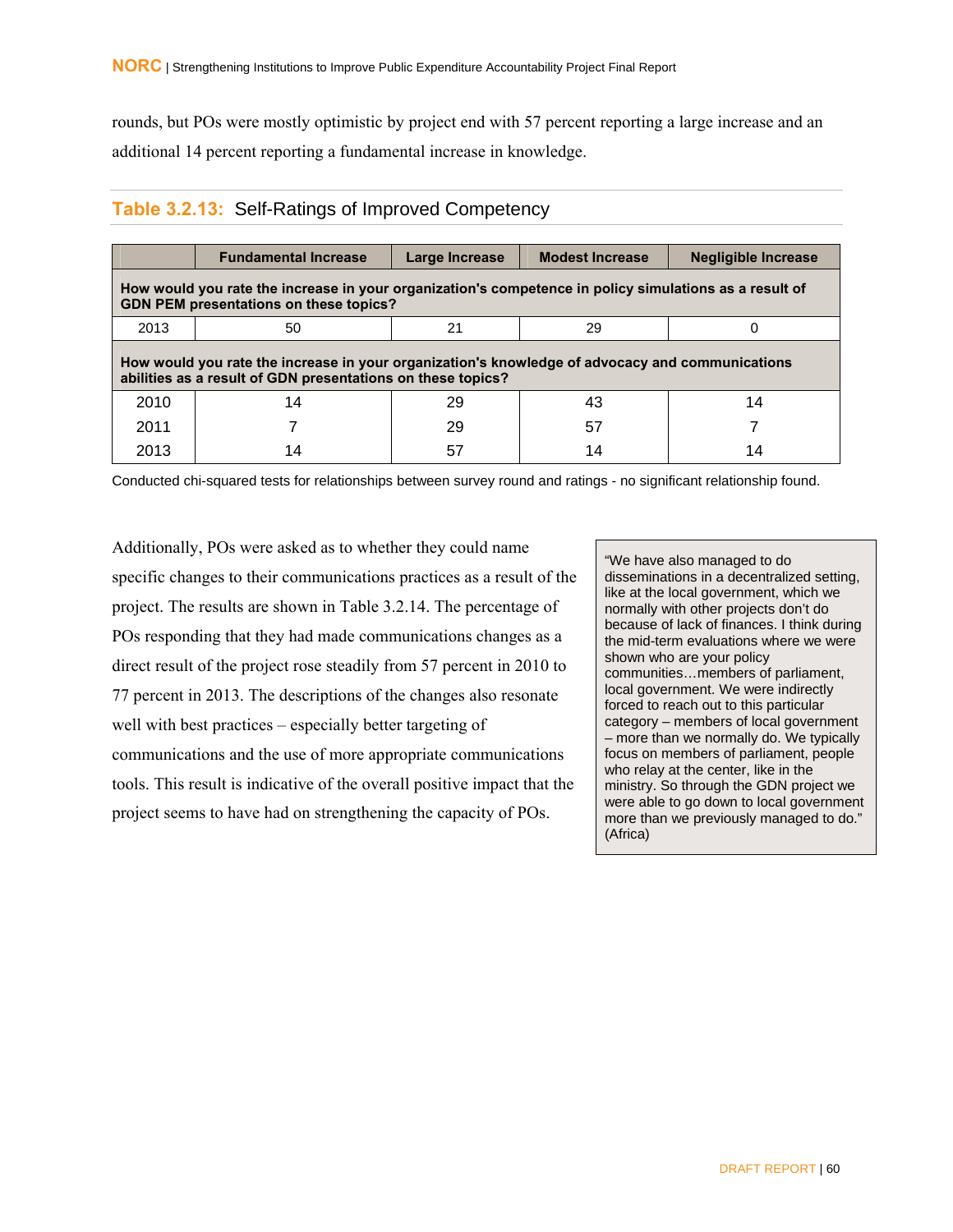|                  | 2010                                                                                                                                                                                               | 2011                                                                                                                                                                                                                                                                         | 2013                                                                                                                                                                                                                                                                          |  |  |  |
|------------------|----------------------------------------------------------------------------------------------------------------------------------------------------------------------------------------------------|------------------------------------------------------------------------------------------------------------------------------------------------------------------------------------------------------------------------------------------------------------------------------|-------------------------------------------------------------------------------------------------------------------------------------------------------------------------------------------------------------------------------------------------------------------------------|--|--|--|
|                  | Can you name a major change your organization made to your communications practices due to what you learned at the GDN events?                                                                     |                                                                                                                                                                                                                                                                              |                                                                                                                                                                                                                                                                               |  |  |  |
| Yes<br><b>No</b> | 57<br>43                                                                                                                                                                                           | 71<br>29                                                                                                                                                                                                                                                                     | 77<br>23                                                                                                                                                                                                                                                                      |  |  |  |
|                  | <b>Descriptions of changes</b>                                                                                                                                                                     |                                                                                                                                                                                                                                                                              |                                                                                                                                                                                                                                                                               |  |  |  |
|                  | Instituted an annual seminar where public<br>expenditure issues are discussed, including<br>those on the three sectors of education,<br>health & water.                                            | Develop a National contest among young<br>economists to spread the use and knowledge of<br>these techniques.                                                                                                                                                                 | We started a new way of communicating our<br>researchwe have a dynamic relationship with<br>citizens, especially with those college students<br>and recent graduates that participated in [our<br>program].                                                                   |  |  |  |
|                  | There is a media consultant and he also<br>reviews the papers prepared and presented<br>at the workshop as well as conferences.                                                                    | Realization of the need to work more closely with<br>the communications unit/public agenda newspaper<br>to get articles published.                                                                                                                                           | Updated communication to the policy makers and<br>concise write up distribution to media                                                                                                                                                                                      |  |  |  |
|                  | Well we are changing the website, hiring a<br>new communication expert to work with us.                                                                                                            | We received useful information on how to write<br>press releases                                                                                                                                                                                                             | Active interaction with policymakers                                                                                                                                                                                                                                          |  |  |  |
|                  | Preparation of communications plan during<br>development phase of projects.                                                                                                                        | Prepared policy brief on program based budgeting.<br>Also organized seminar to discuss budget best<br>practices and service delivery.                                                                                                                                        | The launching of an online dashboard monitoring<br>development outcome                                                                                                                                                                                                        |  |  |  |
|                  | Engaged with greater understanding on<br>budget expenditure and its processes<br>among government officials in the sectors of<br>health, education and water through<br>workshops and conferences. | GDN's project is a little more flexible than other<br>donor projects in terms of ability to adjust the<br>topics/contents of proposed research activities.<br>Such flexibility allowed us to start employing new<br>mode of pre-research communication with<br>beneficiaries | Writing down a communication plan.                                                                                                                                                                                                                                            |  |  |  |
|                  | It has changed our view of how to<br>communicate our findings and how<br>important it is. Besides, it had helped us<br>to understand better the cost-<br>effectiveness analysis.                   | More Aggressive in inviting members of the<br>house of representatives (congress).                                                                                                                                                                                           | Our organization now relies more on 'Policy<br>Brief' than on 'Working Papers' to<br>communicate study outputs to relevant<br>stakeholders. 'Policy Briefs' are found to be<br>more effective in making the target audience<br>understand our points quickly and efficiently. |  |  |  |
|                  | Address issues systematically, convince<br>with reasons                                                                                                                                            | Policy briefs, two pagers                                                                                                                                                                                                                                                    | Our communication approach is now more<br>systematic and grounded on research results<br>than it used to be.                                                                                                                                                                  |  |  |  |
|                  | Learnt about pitfalls to avoid when<br>granting interviews to media networks                                                                                                                       | The importance of targeting clue agents.                                                                                                                                                                                                                                     | Learned how to prepare actionable policy<br>briefs                                                                                                                                                                                                                            |  |  |  |
|                  |                                                                                                                                                                                                    | A formal communication expert was recruited.                                                                                                                                                                                                                                 | We started developing 2-pagers and policy<br>briefs for our research findings.                                                                                                                                                                                                |  |  |  |
|                  |                                                                                                                                                                                                    | We gained greater competence in designing<br>policy briefs.                                                                                                                                                                                                                  |                                                                                                                                                                                                                                                                               |  |  |  |

# **Table 3.2.14:** Specific changes to communications practices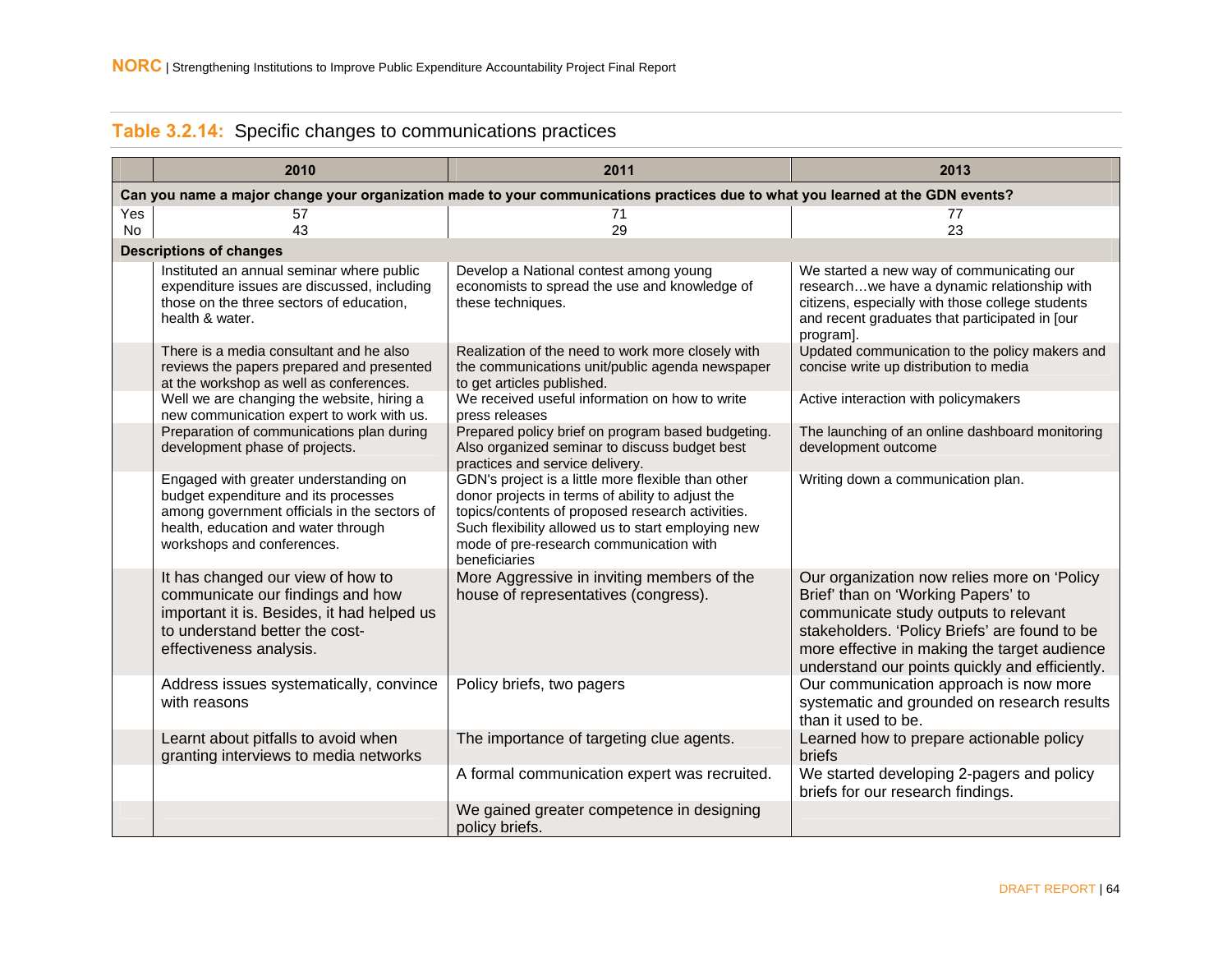POs were also asked to comment on each of the analytic tools learned for the PBA, BIA, CEA, PS and the communications training of the program. These were open-ended questions, and organizations were not required to enter a response.

For two POs, PBA was a completely new tool. In addition to the tool itself, lessons learned among other POs included how to disaggregate analysis into wage and non-wage expenditure, handling budget data at the district level, and presenting analysis results. Exposure to BIA further improved understanding for two POs, as they learned how to link findings from PBA and BIA. Three POs developed the ability to triangulate BIA data with national survey data, which allowed for disaggregation of BIA analyses by income level and other demographic characteristics.

Four POs mentioned that although CEA was not a new tool, the project afforded an opportunity to apply CEA to evaluate social programs. One PO also used the tool to analyze government taxation practices. Another PO mentioned that while CEA was useful for the project, they did not anticipate utilizing it for others. This observation was also mentioned by one PO for the PS tool. Six other POs found the PS to be very useful. Reasons mentioned include addressing limitations in data, sensitivity analysis, and identifying program alternatives that match objectives.

Eleven POs commented that the communications training helped identify stakeholder engagement methods. Two POs mentioned that their skills in preparing policy briefs were honed, while others mentioned that they gained knowledge on how to identify policy audiences, write press releases, and utilize social media.

POs spoke of acquiring new capacities due to the project in their in-depth interviews. Five POs reported that they were largely successful in building their institutional research capacity. An African PO observed that even new and junior staff had become well-versed in the technical skills associated with the project. An African PO and two Latin American POs commented that this project had afforded them the opportunity to develop a strong understanding of the analytical tools. In contrast to these five POs, an Asian PO remarked that their objective of developing expertise in PEM had not been fully realized since their final research products were incomplete and they needed to further engage policy stakeholders.

POs also spoke of acquiring experience in new sectors and focusing on new topics within sectors of their current work. A Latin American PO remarked that the project allowed them to improve their health and education sector work, and provided an opportunity to work in the water sector for the first time. An Asian PO mentioned that they have been invited to join a working group to draft legislation for the water sector, as a result of engagement with policymakers.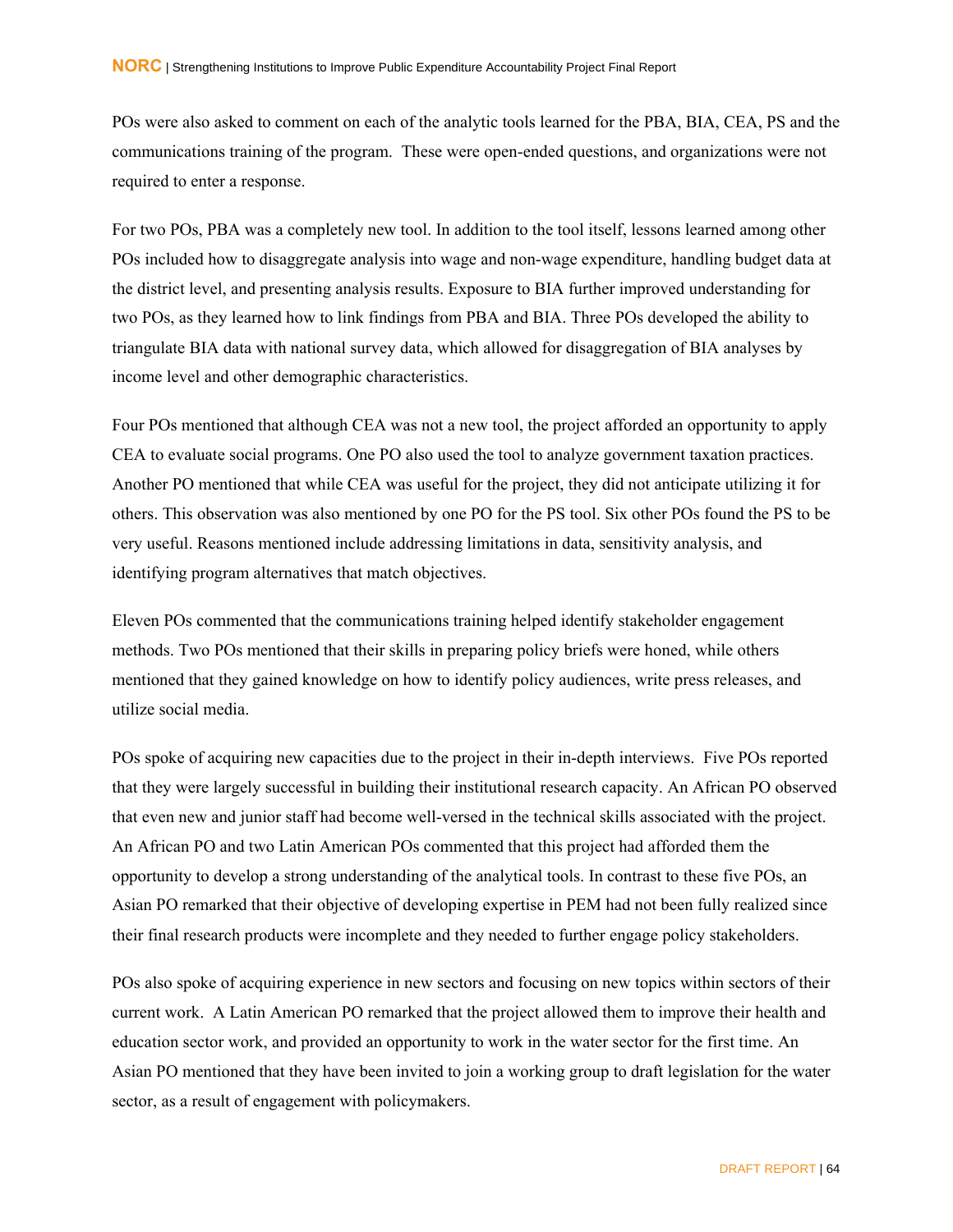- *"This was a first for the organization; although some staff had experience independently with PEM, this was the first encounter of [organization] with PEM. [Organization] did not have any experience or expertise before this project in public budgets and public spending… One objective was to build capacity through the project, to be able to serve to those counterparts as well. We have not achieved our objective 100 percent. Our recommendations are at the stage where they are yet to be more fully communicated and policymakers need to be more engaged, but so far, we have reached out to many stakeholders, in water particularly. We have had serious success in getting established as a reference in PEM." (Asia)*
- One of the objectives of this project was capacity building, and we believe this has to a certain extent *been realized. I was leading a team of around 4 people, many of whom had just joined. Over the past 2 years, I have been able to see that I give them instructions and they are able to just do it, because of working with GDN. So the capacity building has been very good…In research, there is usually an*  issue of free-riding. You have 3 names, you send in the report. But once we came to these regional *workshops, we were meeting with the Technical Advisor, on a sector basis, one-on-one basis. Even if you had done this as a group, you as an individual had to know what you're going to say." (Africa)*
- *"The fiscal policy area in budget analysis was very strong, but the education and health areas were not so strong. We felt this project allows us to strengthen our capacity and see how these techniques worked in our area. In terms of water, it enables [us] to start a new research line that we had not done before. Yes, with different degrees, the education sector in particular has benefitted a lot." (Latin America)*
- Water is a new sector as far as our group is concerned; but we have been doing some advocacy in *health and education…We are more confident that we can go farther in health and education. What was very encouraging is we realized there is a very big gap in putting together water sector advocacy. When we were engaging policymaker, she expressed her desire to involve us in the technical working group in drafting [water legislation] that needed to be put in place. This is something we wanted to do and is an opportunity that is waiting for us. We would like to see our institution as a 'go–to' for these three sectors. We would like to build up expertise among team members and image.." (Asia)*

Members of the policy community were allowed the opportunity to provide additional feedback on the POs as part of the PCS survey. While policy stakeholders largely commended the POs on producing high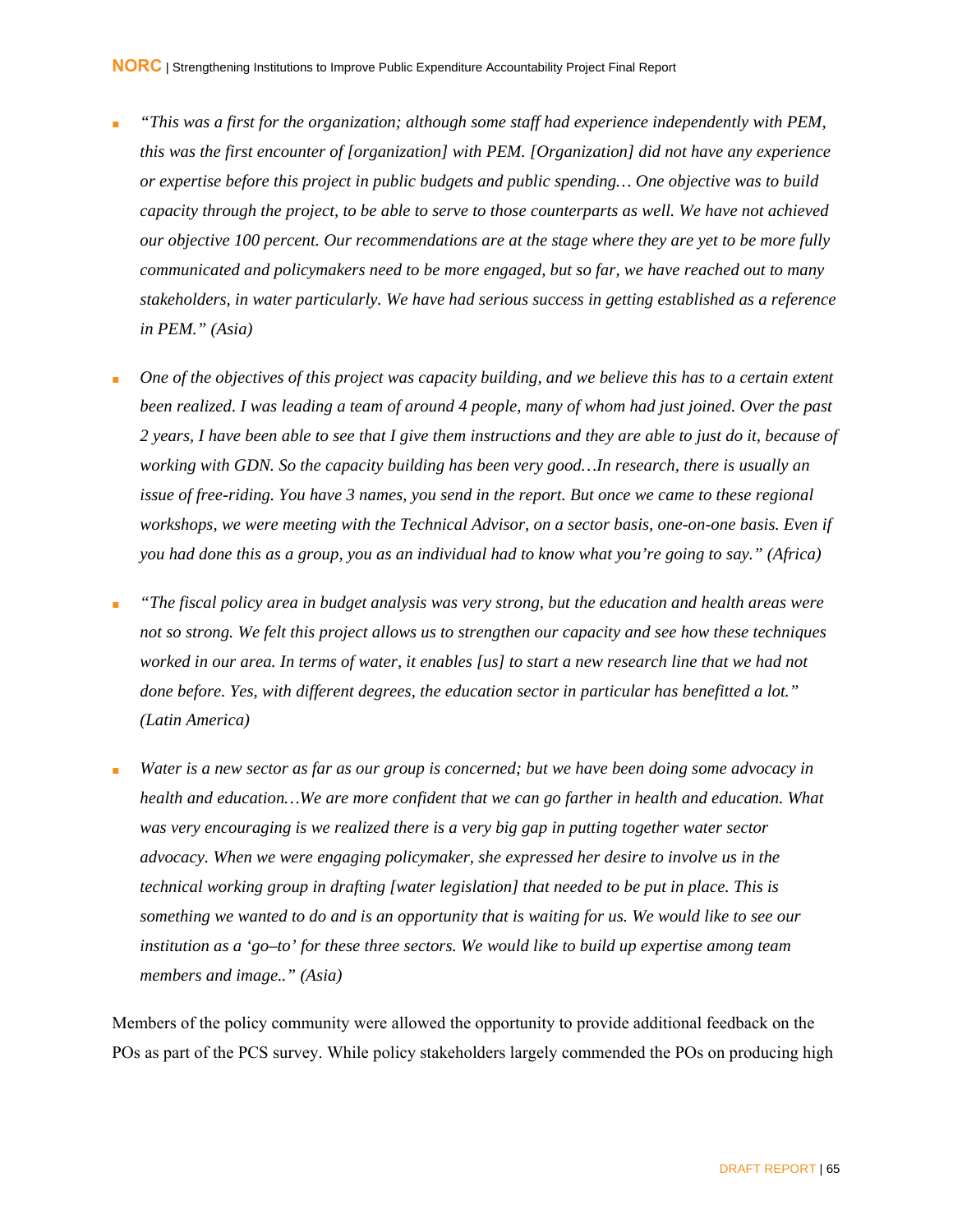quality research, they cited a number of challenges and ways in which the POs could improve. Challenges mentioned included insufficient funding, turnover in technical staff and lack of research visibility.

*Indirect Beneficiaries of the project.* The indirect beneficiaries are the participants of the government programs whose targeting of beneficiaries and operational efficiency may have been improved due at least in part to the project analyses and constructive engagement of the participating organizations. The extent of policy impact as well as the quality of project products has been discussed in the previous section. To identify the programs under analysis, we reviewed the program budgeting, benefit incidence, cost effectiveness and policy simulation studies prepared by POs and listed the type of programs and the populations they serve. These reports, however, are universally at the sector level for health, education, and water.

In its guidance on evaluations, DFID expressed interest in several groups of possible indirect beneficiaries. Responses from the interviews with the 14 POs, as well as the Activity to Outcomes Matrix prepared by GDN, indicate that these DFID groups are explicit targets of analysis for several of those interviewed. Table 3.2.14 shows the pattern for the fourteen who were interviewed.

|                | <b>GDN Focus Sector</b>                                  |                                                                          |                                            |  |  |  |  |
|----------------|----------------------------------------------------------|--------------------------------------------------------------------------|--------------------------------------------|--|--|--|--|
| Organization   | <b>Education</b>                                         | <b>Health</b>                                                            | <b>Water</b>                               |  |  |  |  |
| <b>AST</b>     | Children, youth,<br>Poorer income quintiles              | Pregnant women                                                           |                                            |  |  |  |  |
| <b>CBPS</b>    | Children<br>Girls-gender equality                        | Lower class castes-quality of access                                     | Lower class castes-quality<br>of access    |  |  |  |  |
| <b>CEDS</b>    | Children from poor families                              | Patients with HIV/AIDS                                                   | Rural populations                          |  |  |  |  |
| <b>CIPPEC</b>  |                                                          | Patients with catastrophic (non-<br>communicable) diseases               | Rural populations                          |  |  |  |  |
| <b>CIUP</b>    | Indigenous children                                      | Low-income populations                                                   | Rural populations                          |  |  |  |  |
| <b>CRC</b>     | Children, youth                                          | Children, youth<br>Elderly (insurance access)<br>Those with disabilities | Children, youth<br>Elderly (rural, access) |  |  |  |  |
| <b>CSEA</b>    | Children, girls                                          | Low-income, rural populations                                            | Low-income, rural<br>populations           |  |  |  |  |
| <b>EGAP</b>    | Youth, low-income populations                            | --                                                                       | Low-income populations                     |  |  |  |  |
| <b>EPRC</b>    | Children, girls                                          | Patients with HIV/AIDS                                                   | Rural populations                          |  |  |  |  |
| <b>FUNDESA</b> |                                                          | Indigenous population, poor families with children                       |                                            |  |  |  |  |
| IEA            | Children, youth                                          | Low-income populations                                                   |                                            |  |  |  |  |
| <b>ISODEC</b>  | Children, youth                                          | Pregnant women                                                           | Low-income, rural<br>populations           |  |  |  |  |
| <b>PRAD</b>    | Girls, children belonging to<br>marginalized populations | Pregnant women                                                           | Low-income, marginalized<br>populations    |  |  |  |  |
| US             | Children                                                 | Pregnant women                                                           | Marginalized populations                   |  |  |  |  |

# **Table 3.2.15:** Population Groups of Interest to DFID Targeted for Analysis by Participating Organizations**<sup>a</sup>**

a. DFID's MTR guidelines list the following categories defined by personal attributes: gender, ethnicity (especially minorities), socio-economic group, age (especially children), disability, and persons living with HIV/AIDS.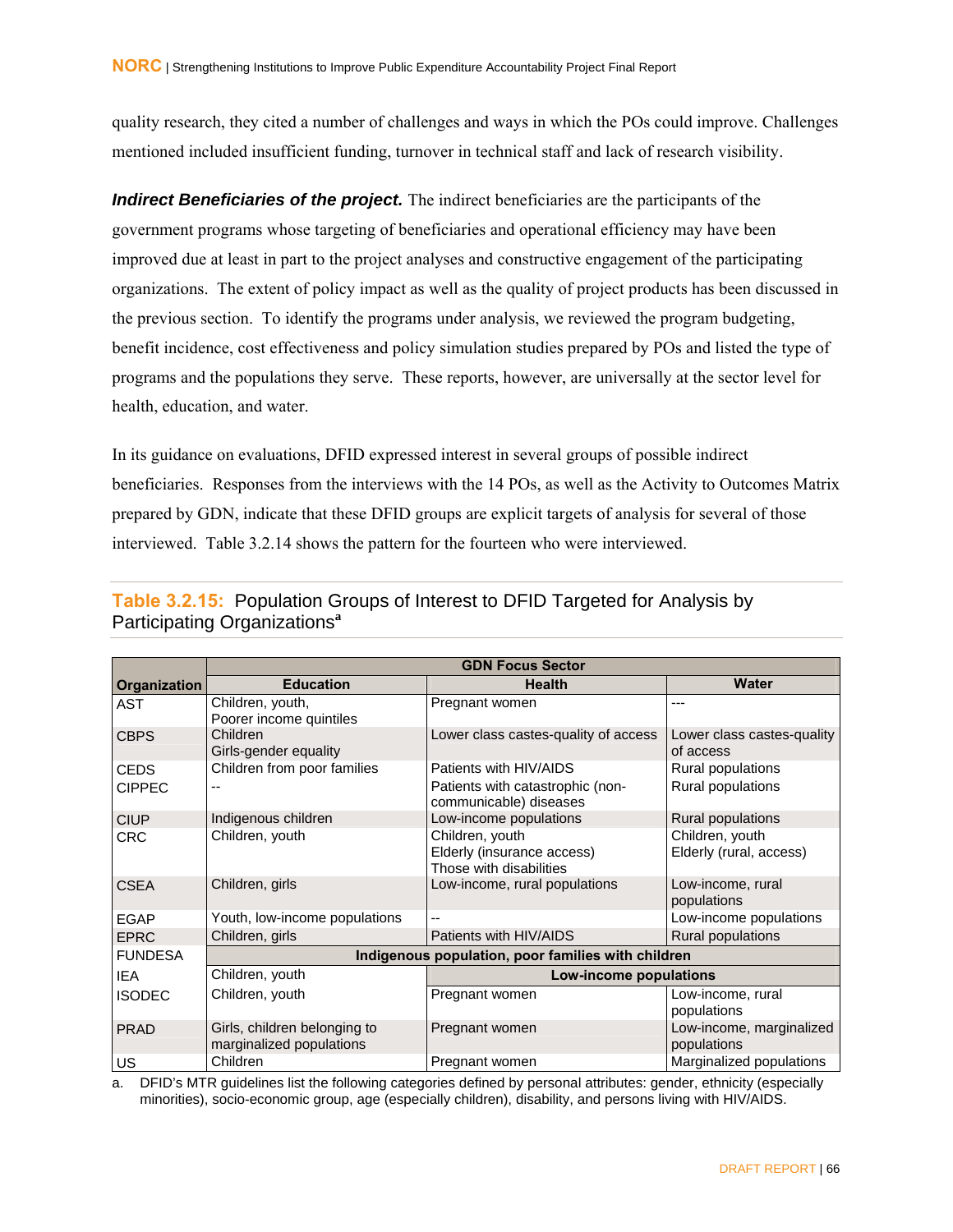#### **3.3 Economy**

Our examination of project costs finds that expenditures were appropriate to the context. Table 3.3.1 shows the actual allocations of project funds across major areas during the April 2008 – December 2010 period. Nearly half of all spending is accounted for by grants to participating organizations. If one adds costs of technical advisors, 59.58 percent of total costs are covered. Costs on regional and global workshops amounts to 10 percent of the total. Usually the standard for M&E is that 3 to 10 percent of the project budget be allocated to M&E; with monitoring included as part of the project's activities and independent evaluations being specifically budgeted.  $^{22}$  GDN is just over the midpoint of this range at 5.89 percent. Project management – direct project staff and travel – costs are at 9 percent and indirect administrative and institutional support is at 11.4 percent, within DfID guidelines of being no more than 15 percent of the total budget.

## **Table 3.3.1:** Allocation of Project Funds by Major Category, April 2008 – September 2013 (percent distribution)

| Category                                               | <b>Percent</b> |
|--------------------------------------------------------|----------------|
| Grants to participating organizations <sup>a</sup>     | 44.64          |
| Expenses for analytic workshops, (global and regional) | 10.04          |
| Dissemination <sup>b</sup>                             | 4.11           |
| Technical advisor costs <sup>c</sup>                   | 14.94          |
| Project management                                     | 8.98           |
| Administrative and institutional support               | 11.40          |
| Monitoring and evaluation                              | 5.89           |

a. Grants to the participating organizations also includes cost for research communications and dissemination activities undertaken by the participating organizations.

b. Dissemination excludes cost of dissemination activities undertaken by the participating organizations - these costs are included within their grants (see note a). Total resources devoted to dissemination and project communications are greater than the amount given within the table because the project communications is supplemented by other GDN resources.

c. Technical Advisors costs includes: 1. Cost for Technical Advisors + 2. Cost for R4D + 3. Honorarium for external experts at global and regional workshops.

Other findings on expenses are summarized in turn.

l

The evaluator examined project budgets which show the daily rates for various staff members and consultants. The daily rates are well within the range of rates paid for persons of similar experience and education. The level of effort assigned for tasks is reasonable.

The grants to POs supported their project research, staff time for attending workshops, and

<sup>&</sup>lt;sup>22</sup> Project/Programme Monitoring and Evaluation (M&E) Guide. International Federation of Red Cross and Red Crescent Socities, Geneva 2011. Page 32.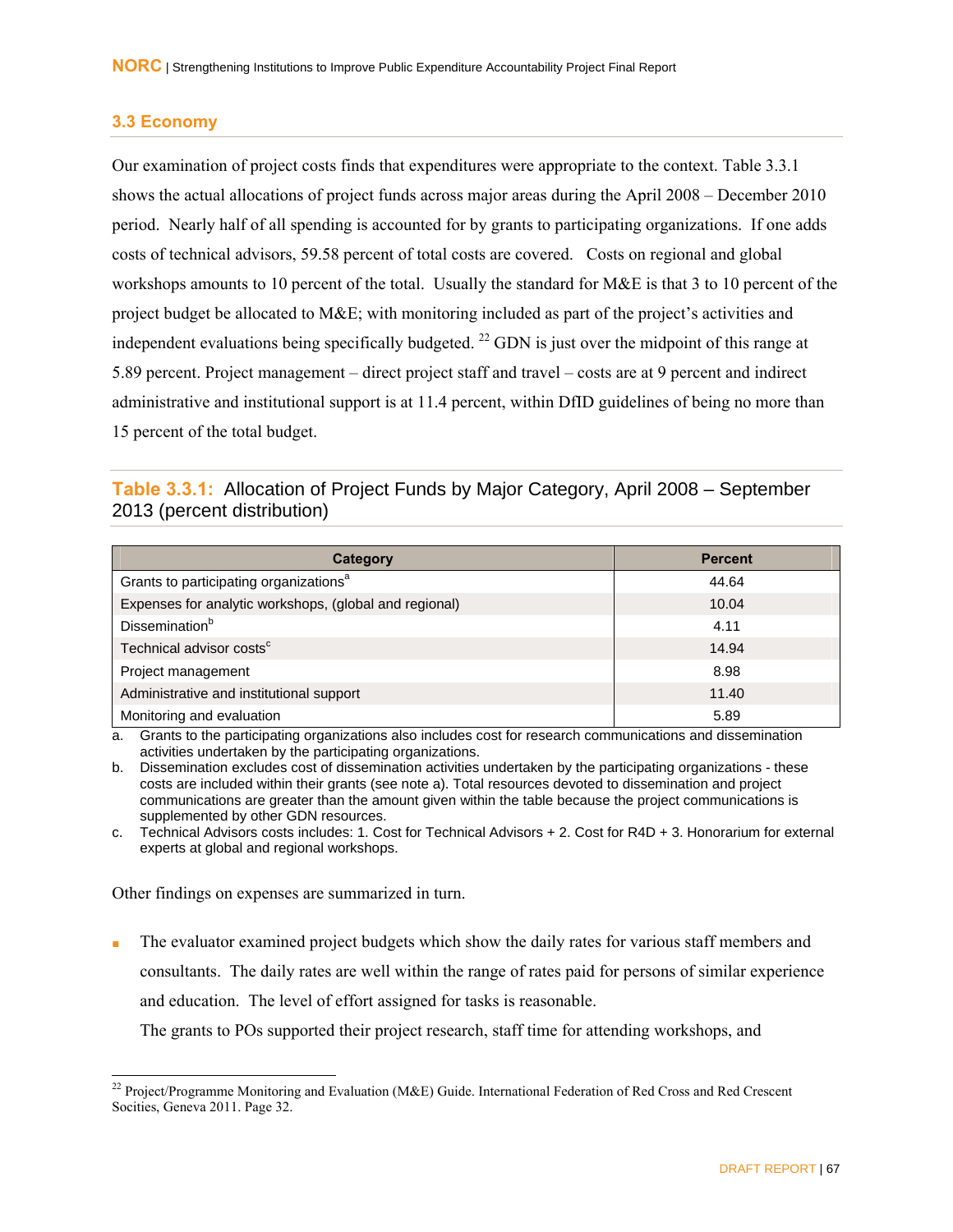dissemination activities undertaken by the POs. The standard annual payment to a PO is GBP 31,000, with some variance in special circumstances. The research effort required is substantial, i.e., for each of several types of analyses conducting studies for each of three sectors—health, education, and water. Additionally, a strong communications program is required with the objective of getting the analytic results used in the policy process. Based on NORC's experience in conducting research with local organizations in a half dozen countries, including several where POs are located, the project is getting good value.

Workshop costs are definitely reasonable, based on NORC's review of workshop expenditures and attendance at several. All workshop participants traveled economy class, with travel arrangements made and tickets purchased by GDN. Events were held at good quality but modest hotels.

#### **3.4 Efficiency**

#### **Management and Coordination**

The project, while led by GDN, is a partnership between GDN and R4D. At GDN, Ms. Ramona Angelescu Naqvi provides overall management and oversight. Savi Mull initially served as a Program Officer, assisting with overall management. After she took on the role of Monitoring and Evaluation Coordinator, Kaushik Ganguly stepped into the Program Officer position. Mr. Ganguly was brought on due to his experience in PEM research and participation in project sustainability initiatives, where he was responsible for finalizing training materials, publishing data in a public domain and providing training to policy stakeholders. The project management reflected that because Mr. Ganguly's relevant technical background allowed him to contribute significantly, it would have been helpful to have brought him onto the team at the start of the project. Pooja Sarin, a Project Associate, works with the Finance Office on developing and overseeing the budget, workplan, utilization of funds, absorption capacity and other related tasks. Ms. Sarin spends around 60 percent of her time on this project and Mr. Ganguly about 30 percent.

On the R4D side, Ms. Courtney Tolmie over the first three years of the project was solely responsible for managing technical support and providing technical review. During this time, Ms. Tolmie was assisted by an administrative staff that coordinated logistics and correspondence. After the first three years, the need for additional technical staff grew and two colleagues were brought onto the team to assist in technical oversight; each of these staff spent around 30 percent of their time on the project. Although Charlie was originally intended to serve as a technical lead, due to various constraints he ended up serving as a technical advisor.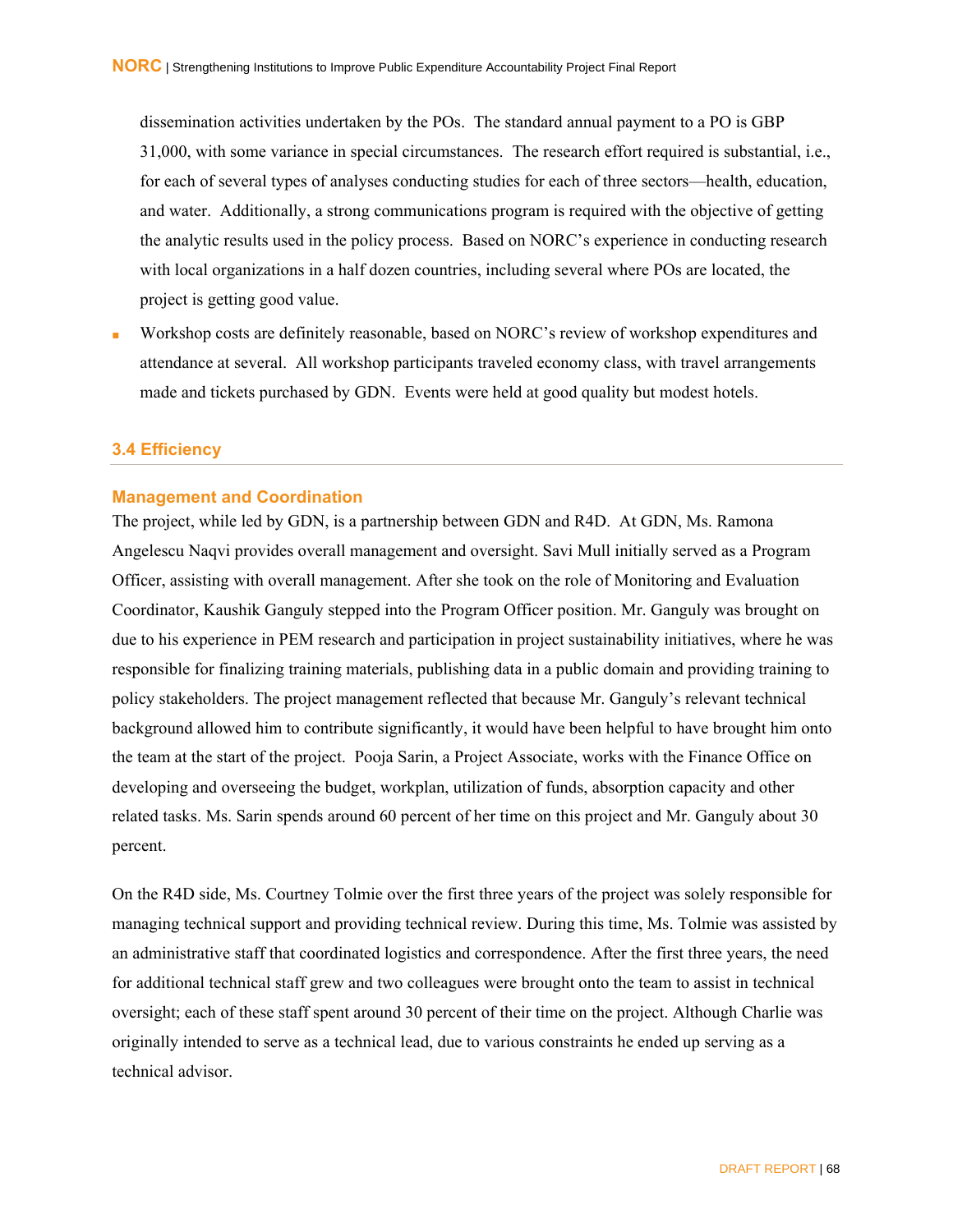*Management challenges and suggestions for improvement.* Project management staff from GDN and R4D were interviewed on the partnership between the two organizations, management structure, challenges and feedback for improvement. Over the five years of the project, the management team faced and overcame some challenges and learned some lessons for similar future projects.

■ *"This is a very complex project – we went in being very ambitious, and possibly being quite naïve. It took up some time to work out the kinks and allow for the flexibility in terms of substance and management. Where we are is in a really good place. If I had a do-over I would design it somewhat differently, but we did work out some of the issues over the course of the five years." (Project management staff)* 

The main initial challenge was in defining responsibilities between GDN and R4D, which was also commented on by one of the POs. It was difficult to make technical changes since it was unclear which partner would make final decisions. Roles and responsibilities were eventually sorted out so that R4D was responsible for the technical side, while GDN primarily oversaw financial and logistical activities. By project end, the partnership was viewed very positively.

- *"At the beginning, there was technical competition between R4D and GDN. So you will find an email from [R4D], and then an email from [GDN] saying the same thing. But as time passed, GDN has more presence and R4D are only participating in the technical part. (Latin American PO)*
- ■ *"Sorting through some of these roles and responsibilities at the beginning is valuable, and we did a great job of that. There is a real tension in having one partner be a technical lead and the other be the overall lead, because there's a real question about if you want to make technical changes, who gets to make the call. (Project management staff)*
- *"It has been a tremendous partnership. It was R4D who started working on the proposal, from there we did selection of POs, identifying mentors, overall direction of the project. It has been mutually beneficial. The initial vision was R4D focusing more on technical side – the content of the research, workshops, identifying technical advisors and so forth, and also sharing in the management of the project. It has worked well. GDN obviously focused on management of the project – financial management, logistical arrangements for workshops, etc. We have had project management calls at*  least once a month, sometimes even more frequent in lead up to events. It worked out very well with *R4D on all levels.*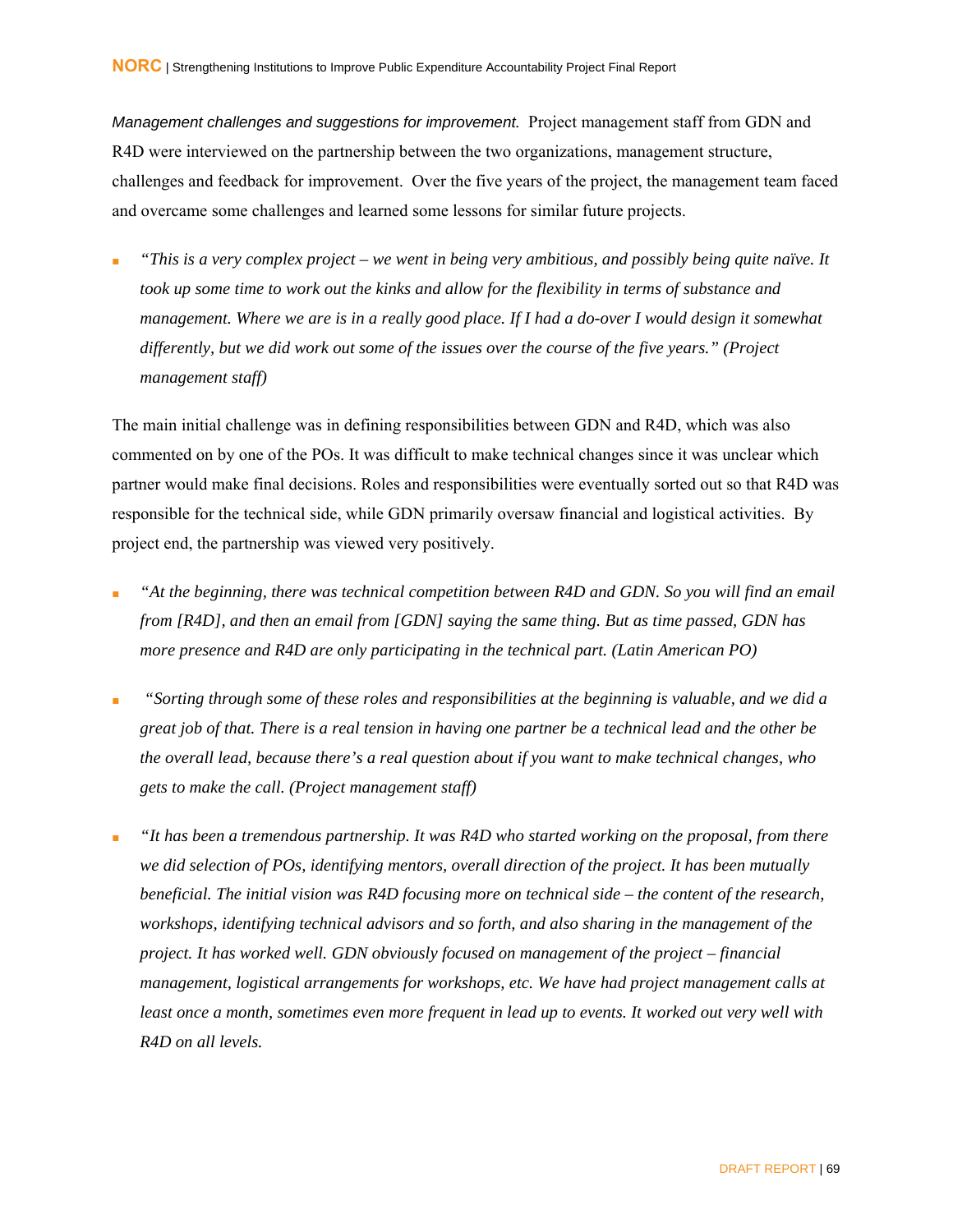■ *"GDN was a really nice partnership. It functioned extremely well. We got the support that we needed from the GDN team. They really gave us leave to lead on the technical support. The relationship initially was a little bit tougher – both teams were understaffed and there were some questions about roles. Probably for the first year to year and a half it felt very tense, but where we ended up getting was a really good place."* 

#### *(Project management staff)*

There were also some challenges with managing the POs. Among the specific issues cited were long distance communication challenges that should have been mitigated by more in-person visits to partner countries, a lack of adequate technical resource staff on the management team to interface with POs, and challenges with the peer learning system.

- ■ *"The quality of the monthly management calls was horrible we tried Skype, Webex, software where we could all view the same Excel document. More on-site visits with POs would have helped.*
- *"We underestimate the amount of time and resources it takes to lead something like this. If I were to do it over, we would have people assigned to different partners, so they could have a sense on a regular basis of what the challenges were. I would rethink some of the peer learning management; we tested a number of options, but we never found the perfect fit."*

 *(Project management staff)* 

The 14 POs were asked about GDN's project management, on whether GDN was clear about what was to be done and adequate resources provided. They were also interviewed on the quality of communications from GDN on responsibilities, project organization, and events, as well as opportunities to provide feedback and changes made as a result.

*Financial Management.* Discussions with GDN regarding financial management showed that they followed standard operating procedures regarding grant management. A part of the annual grant was provided upfront to the POs with the remaining tied to specific deliverables. GDN also examined fund utilization statements from the POs and in the case of low or deficit balance processed payment on priority. In most cases, however, POs had surplus funds with delays in the absorption and utilization of funds. Four POs provided specific feedback on GDN's financial management practices. A Latin American PO commented that the limited funding failed to take into account the significant time spent on the project by senior staff. Another Latin American PO remarked that the difference in fiscal year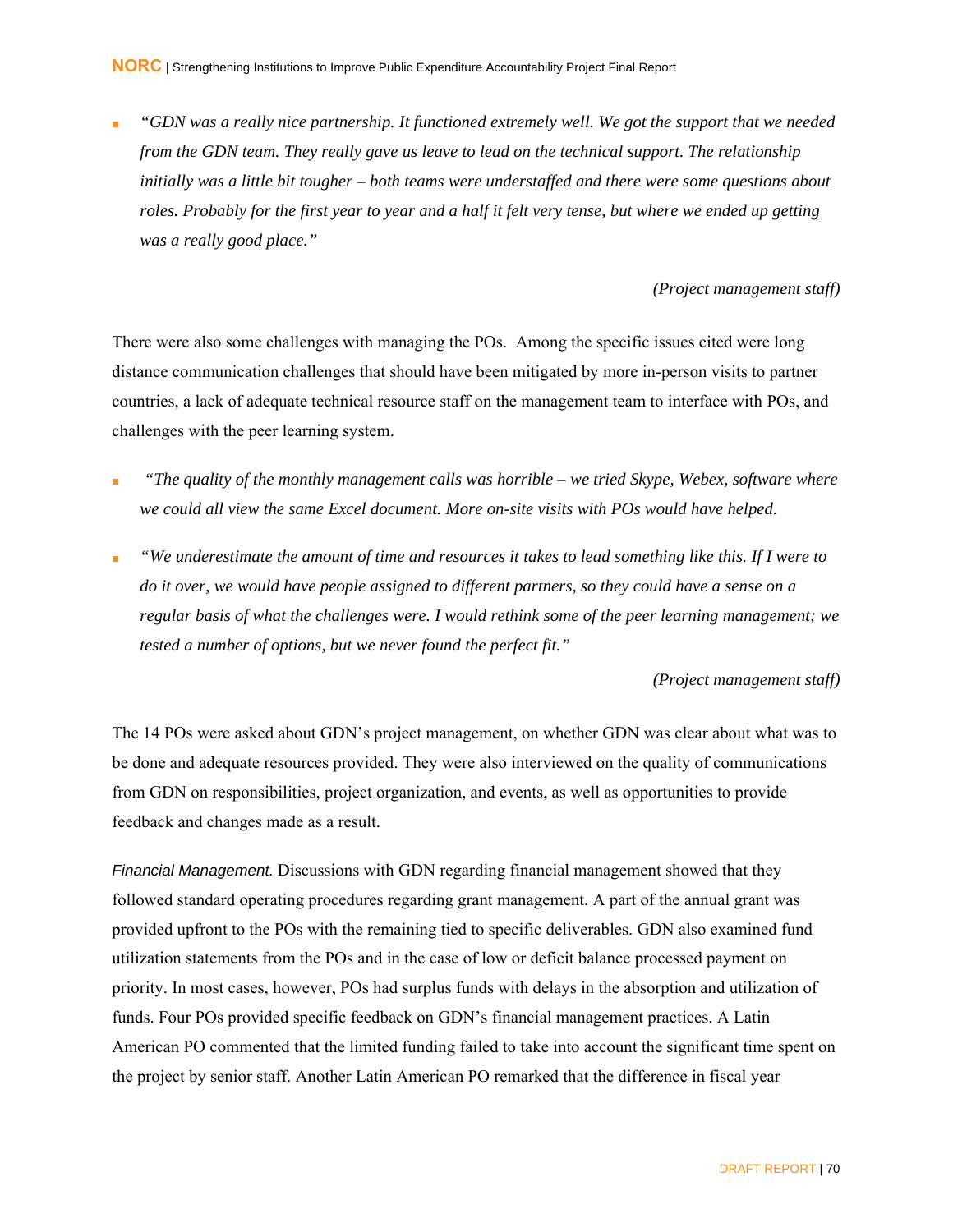between themselves and DfID posed a challenge. Two African POs noted that transmission of funds sometimes took time.

- *"In terms of resources, there was little money to do a lot of work. For every research document we have two or three researchers working a lot, and very seriously, some of them are junior but some are not; it is very costly to do all this research. At [organization] we tried to cross-subsidize; education and health sector to do this research." (Latin America)*
- "My other colleagues say that resources took time to come. Our side, we operate in a different *environment. Once we have a signed contract, this is the amount of money that has to come; money can be spent even before funds arrive. It wasn't a constraint for us. In other places might be a little bit constrained." (Africa)*
- *"Our fiscal year is different from DfID's; it generated some problems. The management of the project tried to help us, but it has been an issue during the project." (Latin America)*
- The transfers for us to carry out project; we had to give deliverables before they gave us money. It *became difficult; somebody would go out to the field, and would say, there's no money, there's no way we're going to be able to get it. How they transferred funds to us was a challenge." (Africa)*

In an interview on the financial system and practices, the project management indicated that since the POs were provided training and standard templates for reporting, there were no major challenges that emerged. The project management also stated that attrition was not a factor since financial staff at POs largely stayed with the organizations throughout the project.

■ *"In the beginning of the project we had worked through the financial reporting with them; we worked on a template that the partners used to disburse funds for this project. Earlier on we had clarified that the financial year would be the DfID financial year. Attrition was less of a deal for the financial system since staff did not change too much over the years; it was mainly technical staff who changed. The DfID-imposed templates were pretty straight-forward. DfID had templates for partners on programmatic issues; for that there wasn't a problem at all." (Project management staff)* 

**Communications.** POs largely remarked that GDN had effectively communicated to POs on responsibilities, project organization and events. Seven POs commented that communications from GDN had been professional and provided adequate notice of upcoming events and deadlines. An African PO remarked on GDN's flexibility and patience in adapting to PO challenges and local realities, which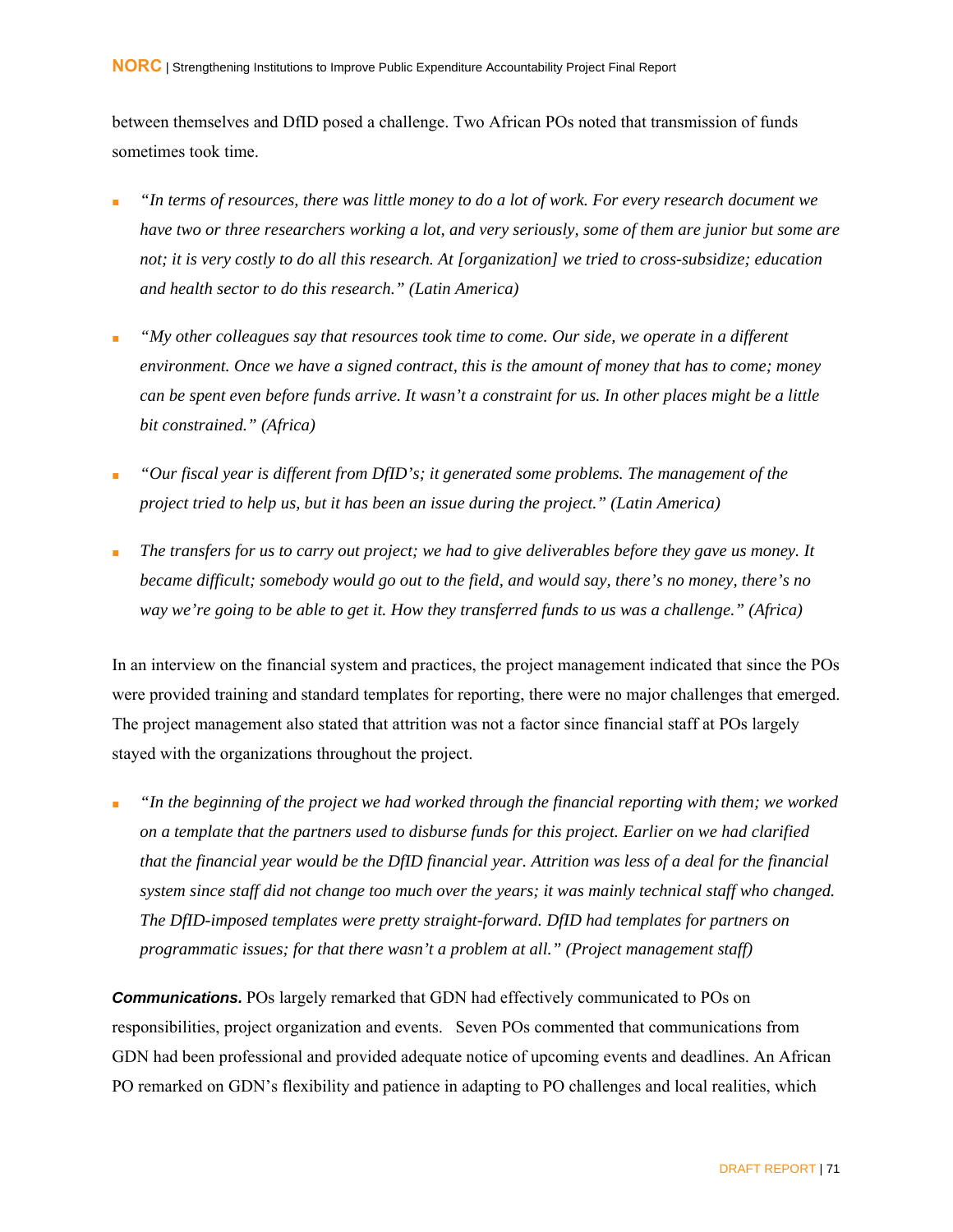the PO stated was "very rare in projects of this kind." A Latin American PO remarked that GDN promptly responses to requests and questions despite the considerable time difference. Although commenting that the project involved a lot of work, an African PO mentioned that GDN staff would often email helpful articles and other resources.

- *"Overall, the management has been good. In terms of linking institutions and technical assistance, deadlines and reports, all of this has been very clear from the word go… For the projects on water and education, we underestimated how much time it would take to acquire data, especially for CEA and PS, which are very data intense. In all that we saw extreme patience from Ramona and her colleagues to allow us to recover and work towards it. Deadlines are important as well, but there is the understanding that there are peculiar challenges by country and sector. Adjustments that need to be done regarding project work were made for us by significantly stretching deadlines to enable us to deliver work; that is very rare in projects of this kind." (Africa)*
- *"Communication has been fantastic, noting that you are communicating with many different people. It was always prompt, with adequate time for decisions to be made regarding workshops and stuff that needed to be done. The communication by GDN was superb." (Africa)*
- *"About the events, regional and partner workshops, we were informed in good time. They were giving us adequate time to prepare." (Africa)*
- "It was very good. It was at the beginning the difference of thirteen hours, but they have been very good communication between the management team and [organization]. They respond to emails, phone calls in a considerable period." (Latin America)
- *"They do very well. Sometimes they even send us other articles, research documents. Sometimes they send a whole lot of work; there are also other projects we are on, so the workload becomes too much. But to some extent they try to send a lot of information." (Africa)*

Five POs identified challenges that arose due to particular communications practices. An Asian PO mentioned that despite repeated explanations about cultural protocol, it was difficult to encourage GDN to extend a formal invitation to policymakers. Two African POs commented that they were a number of times where they were notified of deadlines with very short notice<sup>23</sup>. An additional African PO indicated that there was a gap in communication between GDN and itself, brought on by staff turnover in the middle of the project and a lack of clarity on new responsibilities among new staff. A Latin American PO

1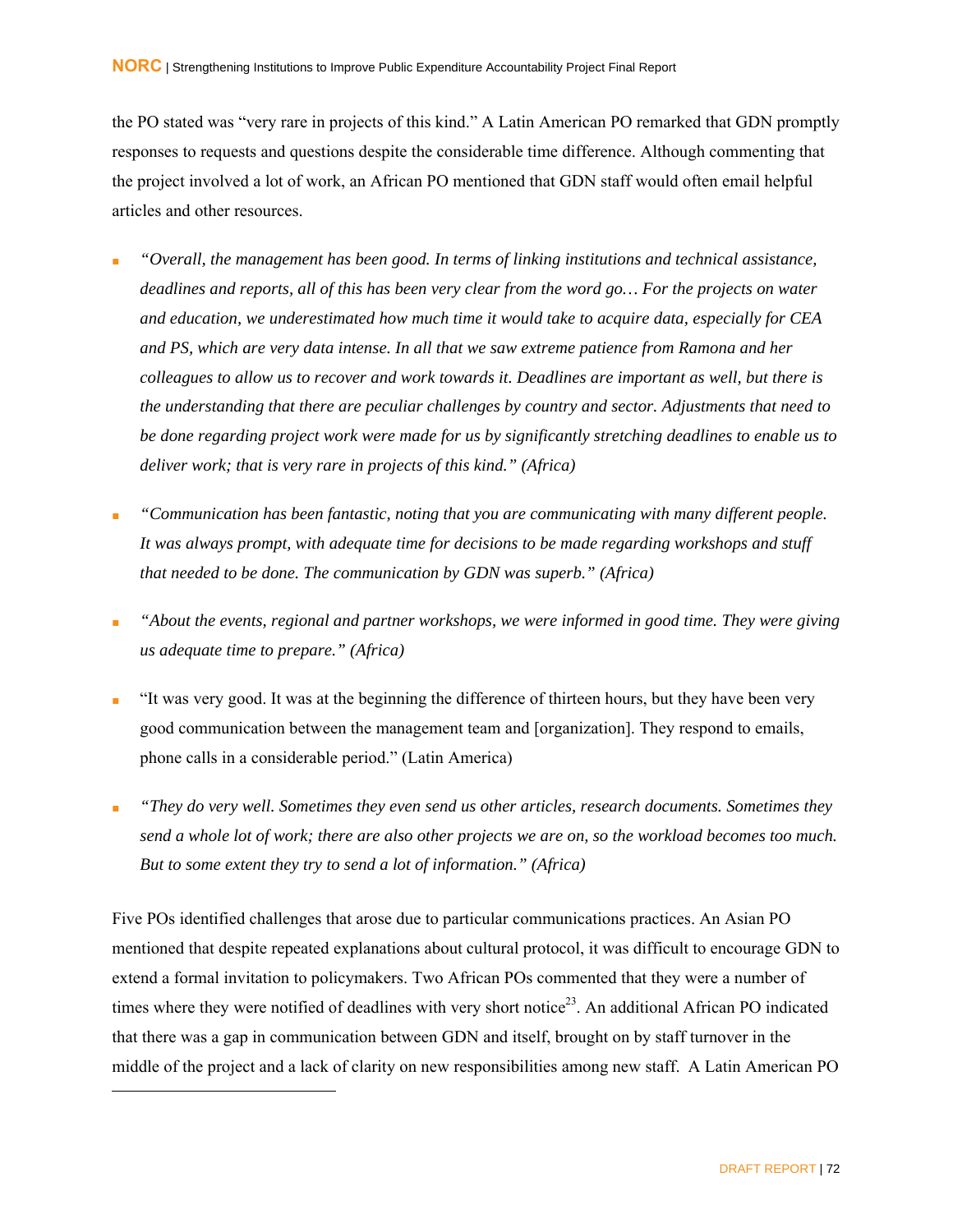commented that there were occasional communication challenges regarding deliverables– there were strong outcomes when clear guidelines were provided or when POs were free to determine parameters; however, there was ambiguity in some instances, as in the case of policy simulations, which presented a challenge.

- *"They do communicate. Many times communication comes up pieces; not comprehensive. Largely no complaints, but minor irritants. Most recent is [bureaucrat] coming here. [Here], senior bureaucrats behave very differently. There are processes. It took me four emails to convince them that they need a formal invitation; an email they'll not even process it. But on the whole they've been good; I would not undermine that." (Asia)*
- ■ *"There have been a number of times where they have asked for particular information at a very short*  notice. They request by Friday or Thursday and ask us to send by Monday. And to me, that assumed *this was the only project we're working on. In some cases it appeared they're also responding to requests from above." (Africa)*
- *"GDN was clear at the beginning, but not with policy simulations. When we had to do other stuff like the communications activity, we were effectively freer and productive. We decided we wanted to make two videos – that was very useful for our organization. We were not as free as we thought we were and that brought a lot of friction. When it was clear but constrained it worked out well, when it was freer it worked out well, but when we thought it was freer and it was not, that caused more trouble." (Latin America)*

*Involvement of local partners.* Many of the POs who spoke of opportunities for engagement in project design and management indicated that they were afforded the opportunity to provide feedback in the regional and annual workshops organized by GDN, and that changes were made to improve the project as a result. Two Asian POs as well as a Latin American PO had suggested having regional workshops, which were implemented by GDN; one of the POs had also requested that policymakers be invited to the workshops which GDN also arranged. Along with other POs, the Latin American PO had asked that further support of TAs be provided, in response to GDN soliciting feedback on what resources would be helpful in standardizing deliverables across POs. Another Asian PO mentioned that GDN had allowed them to choose an alternative analytical method instead of CEA. A Latin American PO commented that GDN had provided a grant extension to change the scope of research. An African PO mentioned that the technical advisors provided an opportunity for POs to offer suggestions on improvement. Another African PO noted that feedback from POs to GDN to consolidate reminder emails was taken into account.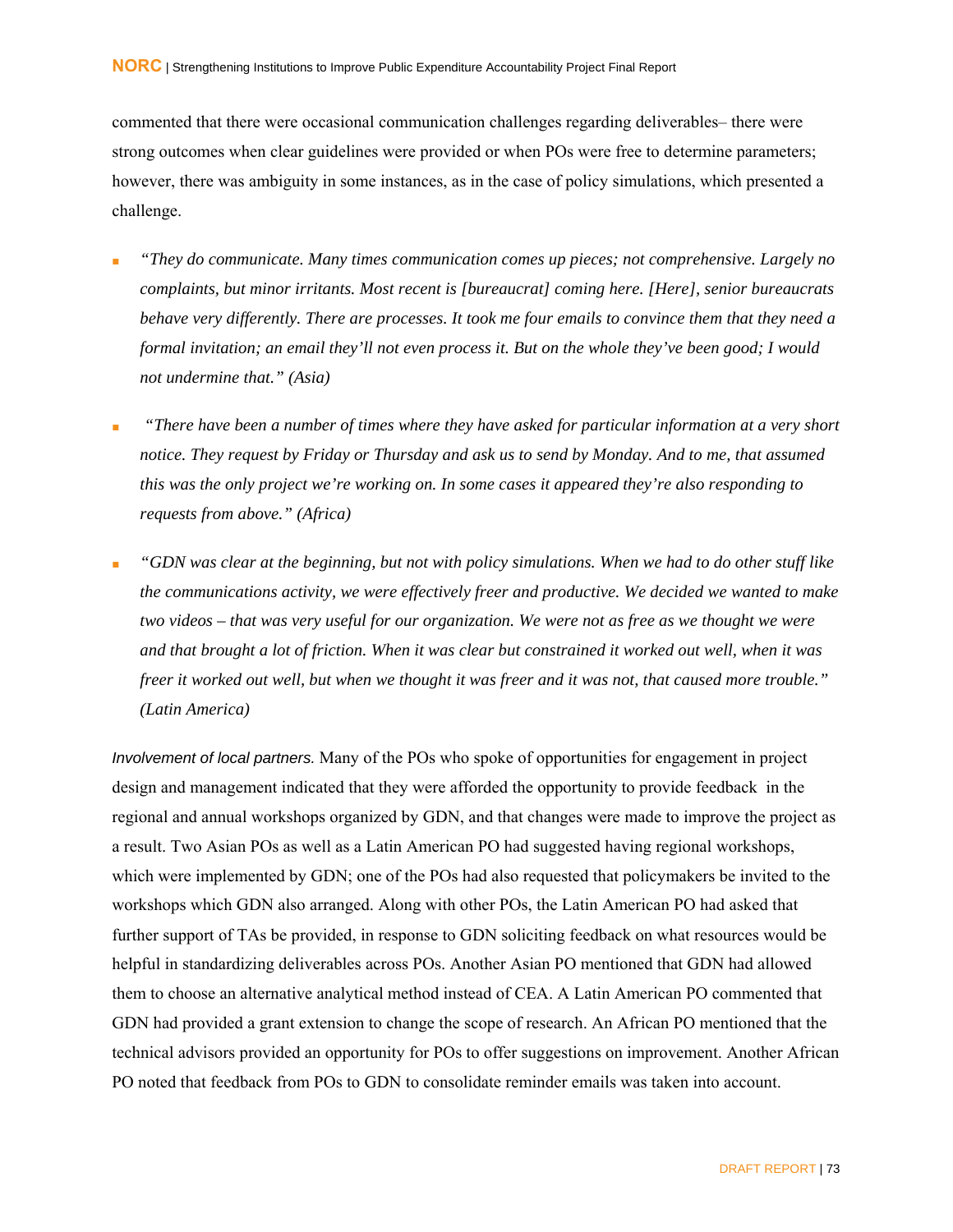- *"We have provided written feedback. Earlier we have suggested to have regional level workshop, with a focus on technical issues; earlier it was not there. We are glad that they have organized a number of regional workshops." (Asia)*
- ■ *"With all the workshops they had slides in last sessions asking for suggestions. It was in the beginning of the project that we were talking about regional workshops and then they started doing those. My idea was to involve specific policy and decision makers from each country to participate, and it was picked up. It was very prompt feedback." (Asia)*

There was a grant extension in which they let us expand our scope of analysis in the way we thought it was better. They were very receptive and it actually happened. In every workshop they have a session to get feedback about the work we are doing and how to work better." (Latin America)

- "In annual conferences they always have space for feedback. They're quite open to listen to me... in *[health sector], we're not really doing cost-effectiveness – we said it's a very significant thing we want to do. It has elements of cost-effectiveness, and we do not want to leave this issue. And they agreed on that." (Asia)*
- *"After we completed PBA, BIA and CEA, GDN said that we have to improve analysis in order to complete the policy simulation. But that was a little confusion on that because there was no standard methodology; there were a lot of options that each country could choose. In order to have kind of standardization among countries, GDN proposed some options. One was peer reviewing between countries in each region, the other option was hiring a specific expert in each country in order to have more experience in the field, the third was having an international TA supporting the institutions in order to have a minimum standard of quality of work. And we believe in education that it was a better option, the support of TA was okay. Most of the countries also decided that was the better option, so management team decided to hire the TA. One of the suggestions we made was the regional workshops. We believe that it was better for all to have feedback from peers in the same region. GDN considered that; the evidence is that we had a couple of workshops in Latin America. GDN was very open about that suggestion and decided that it was okay for the workshop." (Latin America)*
- "At one point there were a number of emails from GDN on deadlines and things that needed to be *done; people were becoming overwhelmed with emails. It was mentioned that we should try and be moderate with communication, and subsequently there was a change. Whenever GDN received feedback in areas in which they could adjust, we saw adjustments promptly." (Africa)*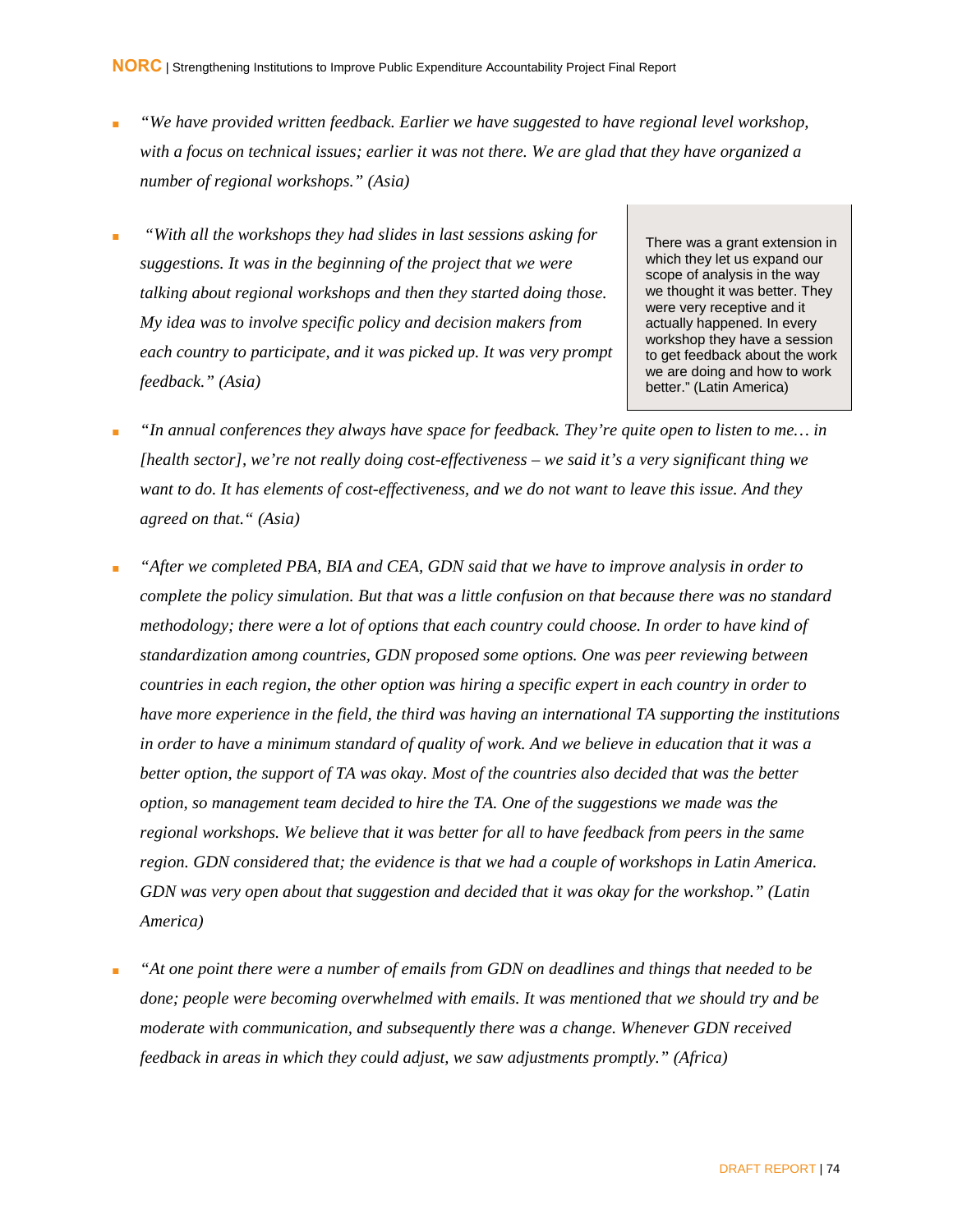### Dissemination of skills and knowledge among PO staff

The project was focused on improving the capability of the PO institution, rather than individual researchers. In order to determine whether the training of one or two staff at a project workshop is transformed into organizational capacity, it is important to identify the degree to which workshop attendees share information obtained in the workshop with others at the organization. If there is little sharing, the institution-level effects will be small, even though the individuals may have learned a lot and are using the knowledge effectively.

In interviews conducted in early 2013 the 14 POs were asked about whether their organization's involvement in the program affected the whole organization or only those researchers who were part of the project. The interviews revealed that key findings and knowledge gained from the project were disseminated to non-project colleagues in nine POs, while an additional five mainly focused on improving capacity of staff working directly on the project.

Eight POs' involvement in the program significantly affected colleagues outside of the project. In addition to sharing results with other staff, an Asian PO engaged non-project colleagues in data collection efforts for the project, ensuring that these staff received training in project-related topics. For another Asian PO, staff is hired based on sectoral expertise rather than specific project needs, so knowledge is disseminated regardless of project involvement. In slight contrast, a third Asian PO mentioned that there are guidelines in place to ensure research is presented to the organization; this PO has also utilized the PEM tools and subject areas for curriculum development for a Master's program. Three POs, one based in Asia and two others in Africa, organized capacity building seminars to disseminate knowledge within the organization. Another Asian PO rotates staff sent to GDN workshops; due to the small size of the organization, all staff members have an opportunity to attend at least one workshop. Similarly, a small Latin American PO remarked that it has involved all staff in the project. An African PO has widely shared project results in organization-wide seminars with other staff. Another African PO solicits feedback from other staff on final deliverables, and provides progress updates through a reporting system used by colleagues across projects.

■ *"In small parts. Our organization still remains a research institute; we have not been transformed into a think tank or a solely PEM-focused research house. We do applied social research, and half of*  our staff have different interests and are not really interested in public finance. What was important *for the others to gain was we gained a lot of insight into health sector, education sector, water. ..General results have been disseminated to other staff…There were 20-25 people who got trained*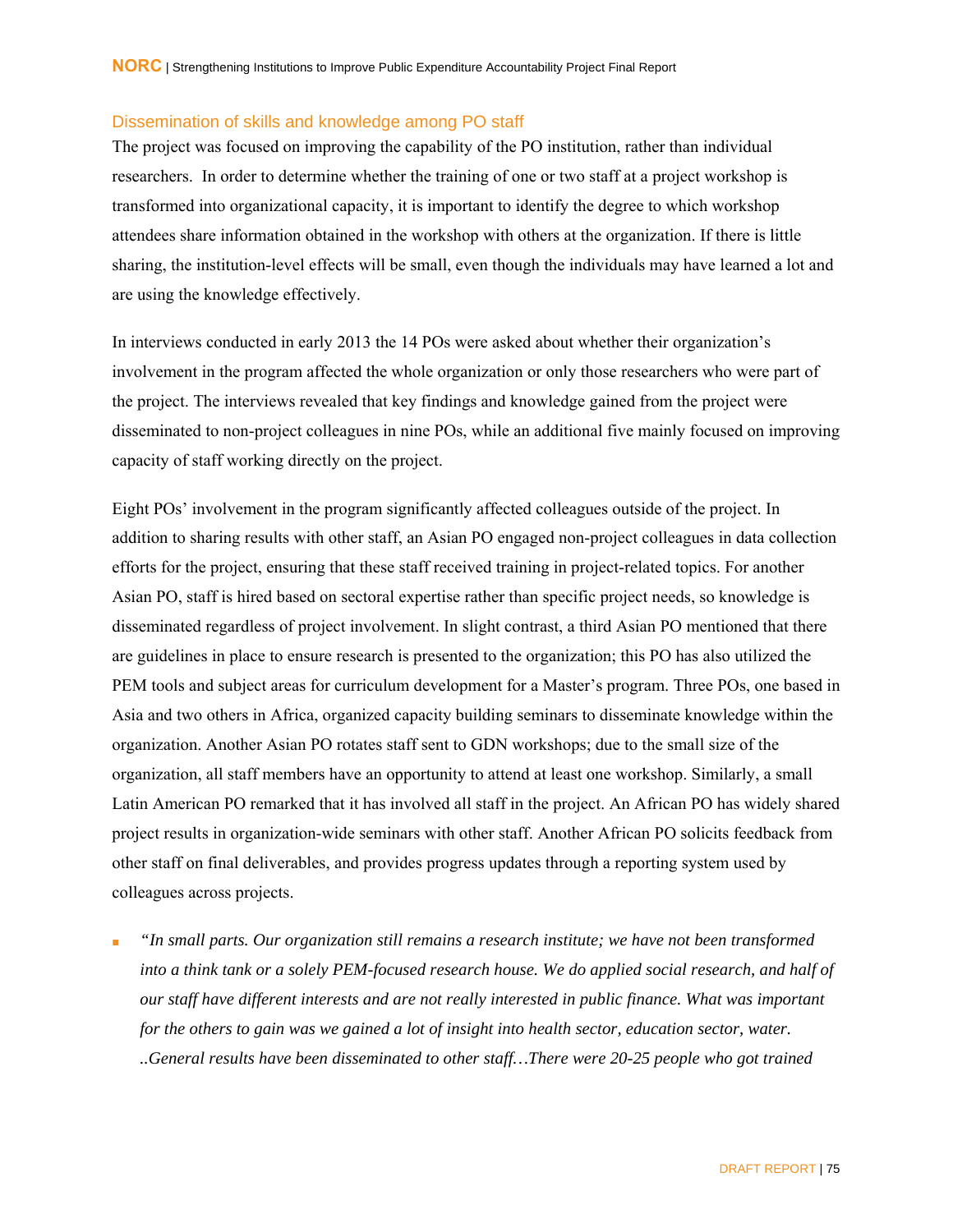*over the life of the project on policy issues in education, health and water. Not on budget terms but in the social sense." (Asia)* 

- *"We have a strict rule to disseminate research. Each paper needs to be disseminated in open seminar in our school…Part of the subject we use our tools in GDN as the subject of two class lectures in Master's program…Most of the students are coming from government." (Asia)*
- *"We tried to do validation with our organization. Even before we send our reports to GDN, we try and share it among our colleagues. We have an in-house meeting where we share the findings, and what they think about the report. We get a lot of suggestions from them. We have a reporting system; every week, we sit down to report on that. So most of them know about GDN." (Africa)*

For five POs, dissemination of knowledge gained from the GDN project occurred to a limited extent. A Latin American PO remarked that other staff indirectly learned about the project tools and research. Another Latin American PO explained that while it was the organization's policy to present research to other colleagues, competing project demands and a busy work schedule make it difficult to adhere.. An Asian PO also engaged students as well as faculty members of the affiliated university, but to a limited extent; the PO did note that as a result of sharing knowledge, GDN has become well known in parts of the wider university community. For one African PO, knowledge gained has only been shared with project researchers.

- *"We had a minimum of two researchers from three different areas of [organization] involved in the project, at least, at any given moment – this does not count people from communications, administration, etc. Learnings were not directly shared; they were shared indirectly." (Latin America)*
- *"What we try to do in CIUP is once you do your research you share [it with] your colleagues, and its part of the capital of the research center. I would say that partially. We have several demands; you are working on several topics at the same time. Maybe we were too focused in complying with the model of this project; we didn't make sure that other people get benefit from that. The information is shared; everybody knows what other people are doing, and we discussed the results." (Latin America)*
- *"Researchers, plus a little more including graduate students involved. We attempted to involve faculty members of the other school through workshops, and other institutes as well, to give orientation to their graduate students. A very limited engagement. We get published in inter-*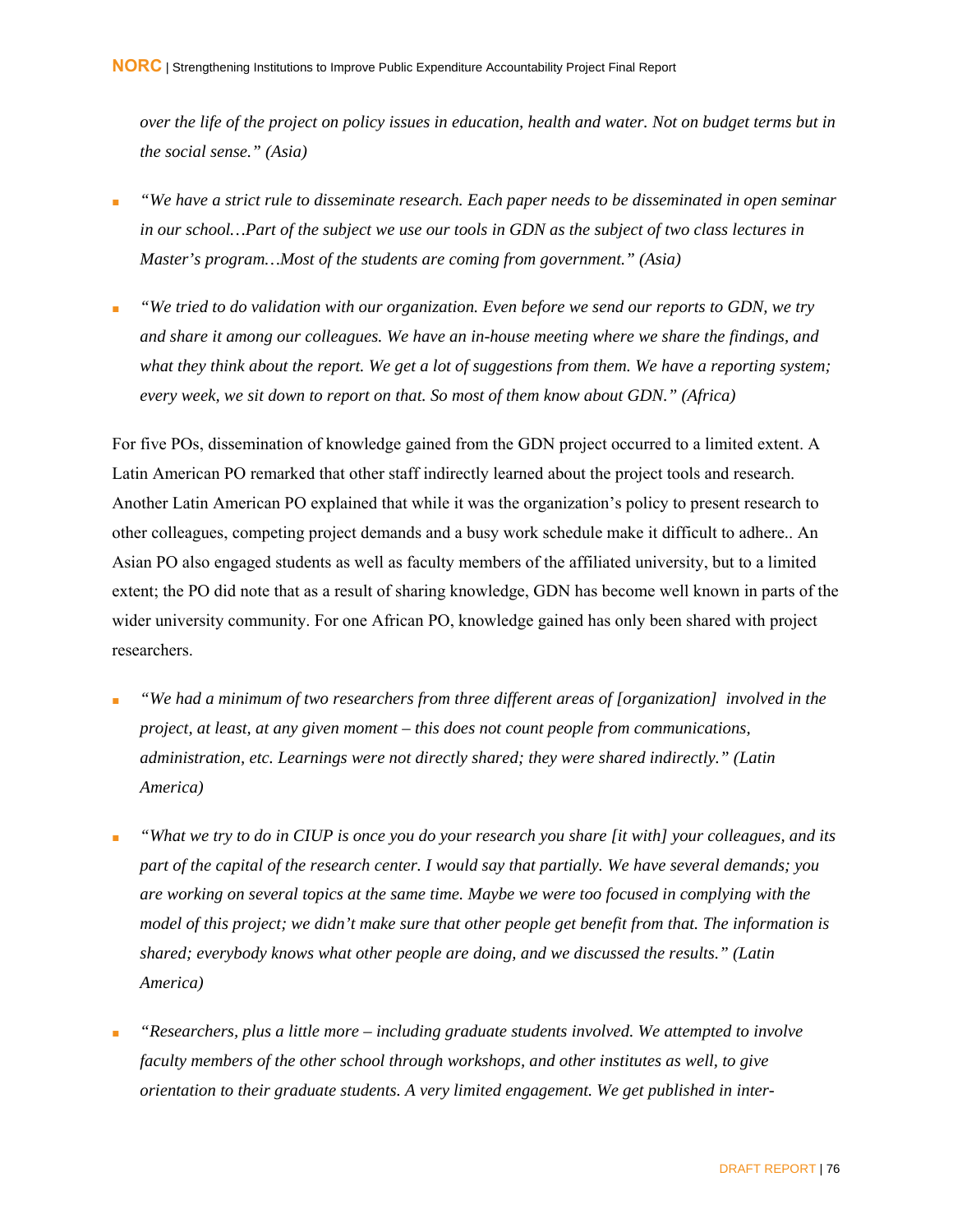*university communications. We have a webpage. GDN brand has been imprinted in the minds of people, especially in the [university] and in [organization]." (Asia)*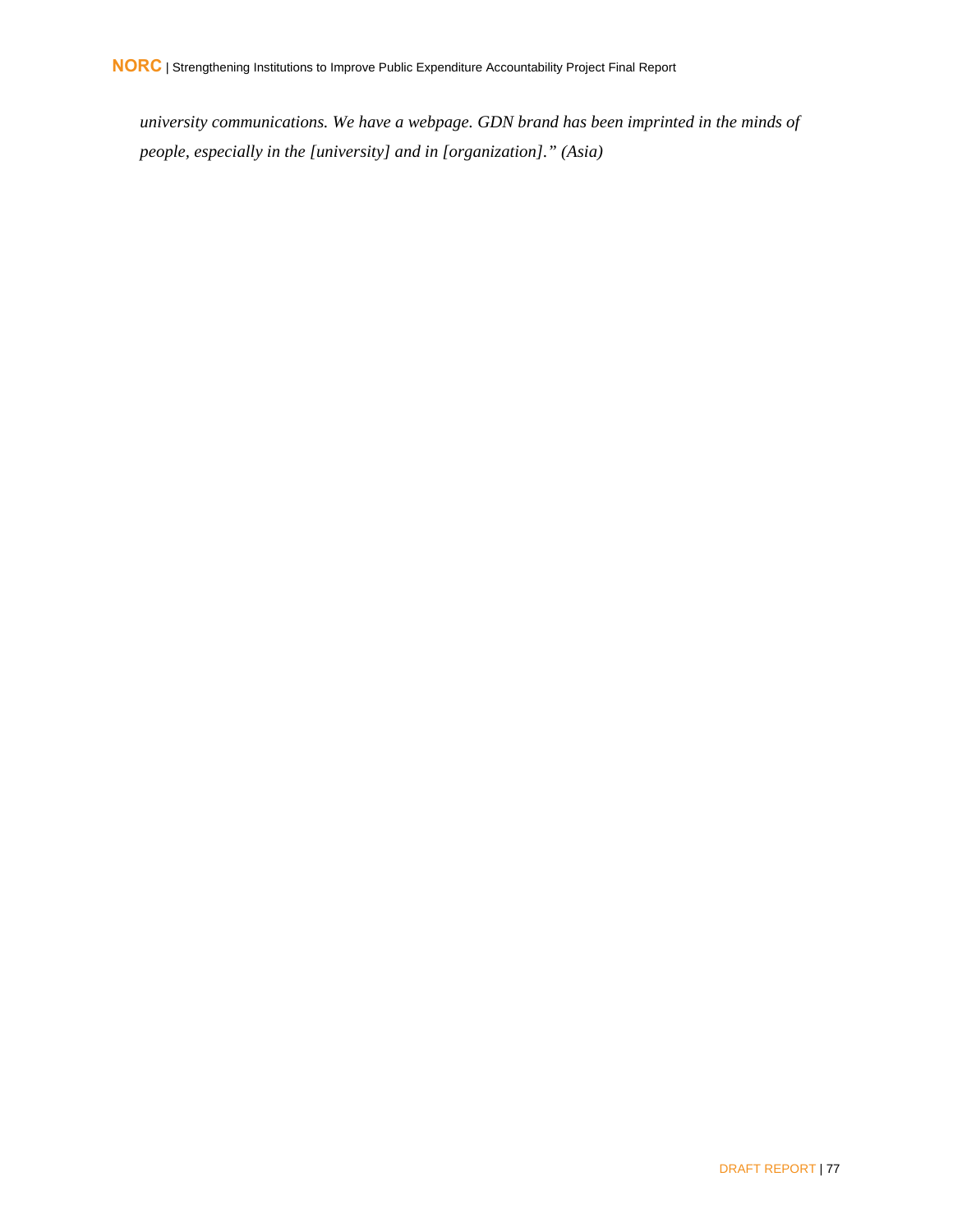|                                                                                                                   | May-09                  |                                                       |                                      |         | <b>Jan-10</b>                                         |                             | 2011                |                                                    |                             |                                                 | 2013                     |                                                       |                  |                                                            |
|-------------------------------------------------------------------------------------------------------------------|-------------------------|-------------------------------------------------------|--------------------------------------|---------|-------------------------------------------------------|-----------------------------|---------------------|----------------------------------------------------|-----------------------------|-------------------------------------------------|--------------------------|-------------------------------------------------------|------------------|------------------------------------------------------------|
|                                                                                                                   | Yes.<br>lwe did<br>this | No,<br>because<br>staff know<br>about this<br>already | No, for<br>other<br>reasons did this | Yes, we | No,<br>because<br>staff know<br>about this<br>already | No, for<br>other<br>reasons | Yes, we<br>did this | No, because<br>staff know<br>about this<br>already | No, for<br>other<br>reasons | There was no<br>communi-<br>cation<br>component | Yes, we<br>did this      | No,<br>because<br>staff know<br>about this<br>already | No, for<br>other | There was<br>no<br>communi-<br>cation<br>reasons component |
| <b>Analytic Presentations</b>                                                                                     |                         |                                                       |                                      |         |                                                       |                             |                     |                                                    |                             |                                                 |                          |                                                       |                  |                                                            |
| Distributed the materials<br>obtained or a list of them<br>to other researchers                                   | 86                      | $\overline{7}$                                        | $\overline{7}$                       | 92      | $\mathbf 0$                                           | 8                           | 86                  | $\overline{7}$                                     | $\overline{7}$              | $-$                                             | 93                       | $\mathbf 0$                                           | $\overline{7}$   |                                                            |
| Led an informal<br>discussion about the<br>event's topics                                                         | 85                      | 15                                                    | 0                                    | 92      | 8                                                     | $\,0\,$                     | 93                  | $\overline{7}$                                     | $\mathbf 0$                 | --                                              | 92                       | 8                                                     | 0                |                                                            |
| Gave a formal<br>presentation on the<br>event's topics                                                            | 45                      | 36                                                    | 18                                   | 50      | 17                                                    | 33                          | 36                  | 14                                                 | 50                          | --                                              | 50                       | 29                                                    | 21               |                                                            |
| Led an informal<br>discussion about the<br>event's second topics                                                  | 85                      | 15                                                    | 0                                    | ۰.      |                                                       | --                          |                     |                                                    | --                          |                                                 | $\overline{\phantom{a}}$ |                                                       | --               |                                                            |
| Gave a formal<br>presentation on the<br>event's second topics                                                     | 58                      | 33                                                    | 8                                    | --      |                                                       |                             |                     |                                                    |                             |                                                 |                          |                                                       |                  |                                                            |
| <b>Communications</b><br><b>Presentations</b>                                                                     |                         |                                                       |                                      |         |                                                       |                             |                     |                                                    |                             |                                                 |                          |                                                       |                  |                                                            |
| Gave materials on<br>communications and<br>impact strategies to your<br>communications team                       | 54                      | 8                                                     | 34                                   | 58      | 0                                                     | 42                          | 21                  | $\mathbf 0$                                        | 36                          | 43                                              | 71                       | $\overline{7}$                                        | 21               | 0                                                          |
| Met with the<br>communications team to<br>explain what the sessions<br>on communications<br>strategies were about | 57                      | 43                                                    | 0                                    | 58      | 0                                                     | 42                          | 36                  | $\Omega$                                           | 21                          | 43                                              | 57                       | 14                                                    | 29               | 0                                                          |
| Other                                                                                                             | 100                     | $\mathbf 0$                                           | 0                                    | 100     | 0                                                     | 0                           | 100                 | 0                                                  | $\mathbf 0$                 | --                                              | 100                      | $\pmb{0}$                                             | 0                |                                                            |

**Table 3.4.1:** Knowledge Sharing by Workshop Attendees

NOTE: In May 2009, the first topic was program budgeting analysis and the second topic was benefit incidence analysis. In January 2010 the topic was cost effectiveness studies. In 2011, organizations responded about their most recently attended event. In 2013, the survey simply asked about "the GDN workshops and conferences".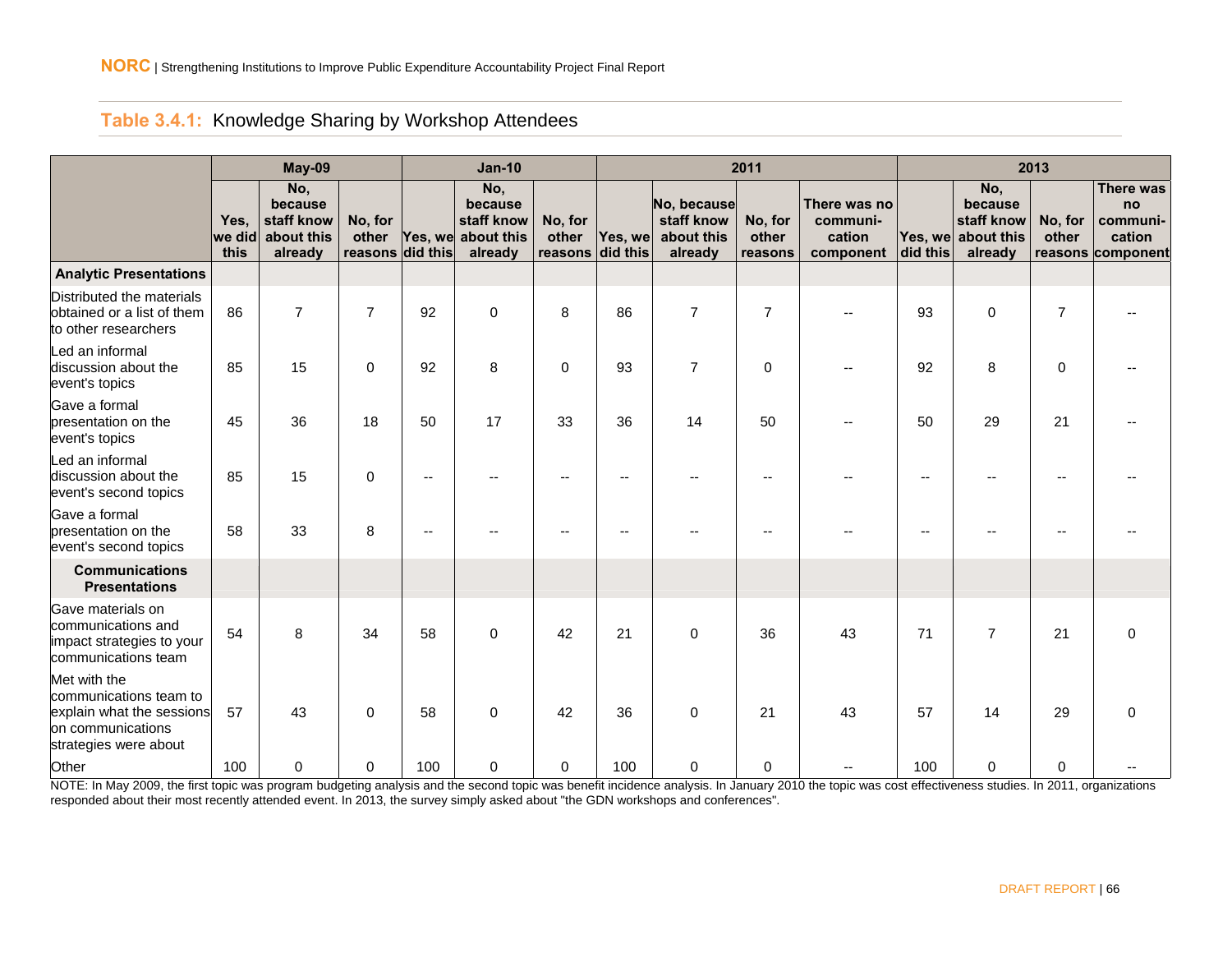Data from the monitoring surveys further highlights dissemination practices among POs. Table 3.4.2 summarizes the information on knowledge sharing within the organizations reported by POs in the yearly monitoring surveys. The questionnaire included the list of possible actions that could have been taken shown in the table and included pace for other action types to be included.

Substantial sharing of knowledge gained on research techniques is evident at nearly all POs. The incidence of sharing materials and leading informal discussions has consistently been in the 85-93 percent range throughout the project duration. In contrast, only 50 percent of organizations have given a formal presentation on workshop topics from November 2011 through the end of the project, a similar amount as between 2009 to 2010, but a substantial increase from 2011. The primary reason for a lack of formal presentation of workshop learnings from 2011-2013 was that staff were already knowledgeable about the topics.

The pattern for the content of communications events at the workshops widely differs. In 2009 and 2010, about half of the POs passed on to the communications staff materials from the "best practices in communications" sessions, and met with them to review lessons learned. There was a sharp decline in these practices in 2011, to 21 and 36 percent respectively. From November 2011 through the end of the project, there was a substantial increase to 71 and 57 percent respectively. In contrast to knowledge sharing from analytical sessions, the majority of respondents identified "other reasons" as preventing dissemination of communications strategies. As a note, in 2011, the primary reason was lack of a communications component.

*Staff Turnover.* Two African POs and one Latin American PO remarked that staff attrition presented setbacks in completing project deliverables. There was a complete turnover in staff involved at one African PO, creating a significant learning curve for replacement staff who were not properly initiated into the project or aware of specific responsibilities. For another African PO, staff who had attended workshops organized by GDN left the organization without sharing knowledge gained; although GDN tried to help, it was difficult for remaining staff to manage expectations. A Latin American PO commented that it was challenging to prepare for transfer of responsibilities when project staff moved on from the organization.

■ *"I came onto this project in 2010, when previous people working on this had left this institution for other opportunities outside the country. Because of the inflexibility of not being aware of what GDN wanted from us, we were heavily penalized. First, we didn't know what kind of information was supposed to be presented or was required. Because of that, we took a lot of time in responding. They*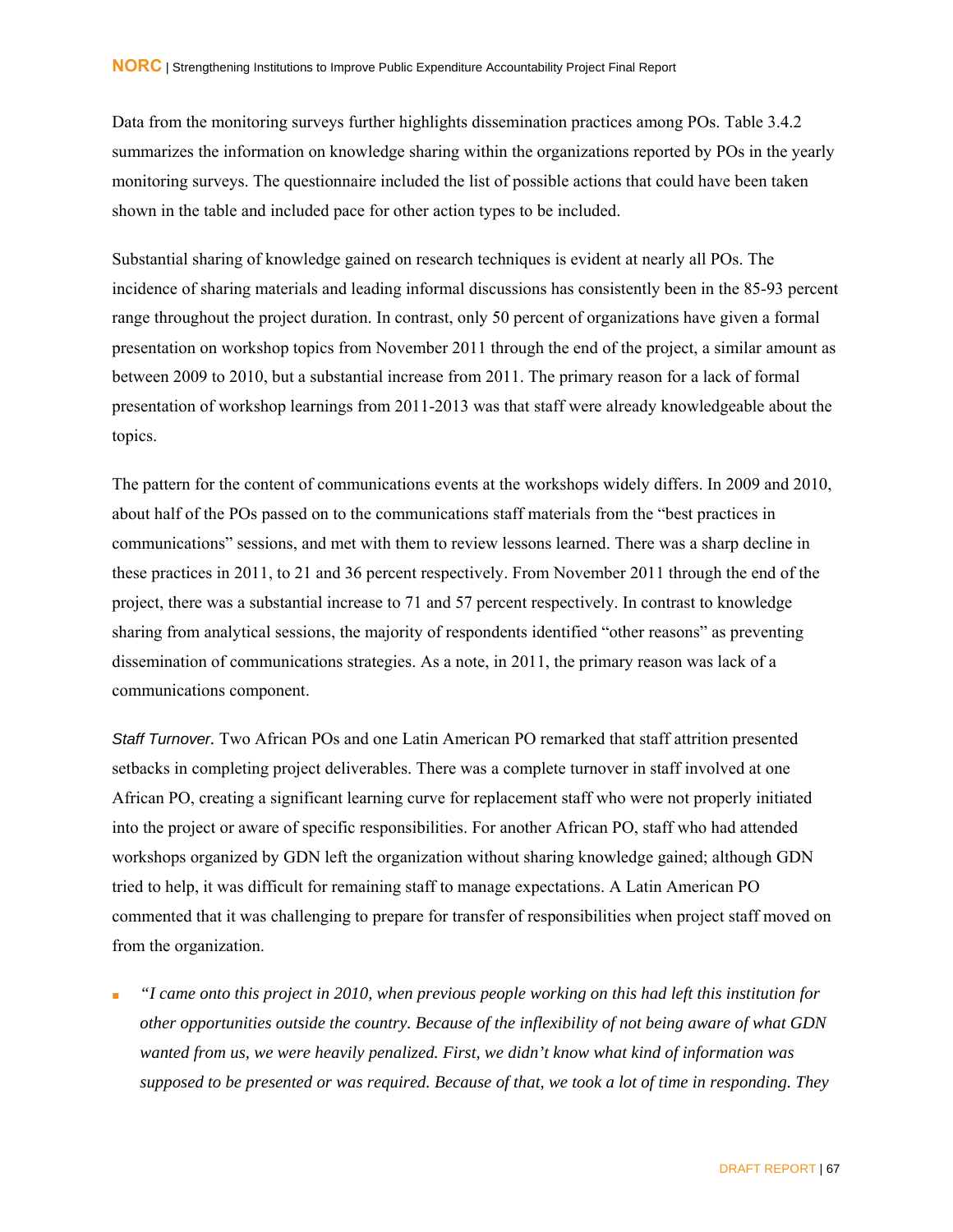*cut our budget in half in 2011. It was really a tough six months for us. It helped those of us working on the project for the first time to wake up. There should be some handing over, which was never done." (Africa)* 

*On [organization] part, there has been major attrition. People who came to the workshops left the organization, without knowledge transfer. We had to put our legs in their shoes and transfer responsibility. We did not participate in conferences so we did not know what had happened, who to go to, so it became very difficult. GDN was trying to help in a way, but it's about communication. How we understand it becomes different from how they understand – there's a gap in communication." (Africa)*

*Level of satisfaction with POs.* Interviews with the project management provided feedback on partner performance and detailed characteristics of the 'ideal partner'. While noting that the research produced has largely been of a high quality, the project management team mentioned various challenges, including the pace of submitting deliverables, the difficulties in developing training materials for 14 organizations with differing analytical and communications capacities, and the small number of partners who were not invested in the project.

- *"I have been overall a little bit disappointed with the speed at which they were able to deliver. I think they had data challenges in accessing budget, household and program data. It is partly reluctance because these are new methods they're exposed to, and staff turnover and other things. I am pleased with some of the work that has been done in this project – it is extremely useful for policymakers and is well articulated, documented and well done. Some of the policy simulations were quite innovative, for example the Mexico one on covering some of the health expenditure burden caused by smokers by additional taxation on smoker and producers of cigarettes. We had a good group; a mix of some organizations that fall at the academic end of the spectrum and NGOs with a natural disposition towards advocacy. Having a mixed group also meant that devising the workshop and training was difficult. The cross-learning between POs was really useful."*
- *"With a lot of partners I was extremely satisfied, they were very engaged. They ended up doing work that had policy impact in their countries, which is what we wanted to do. There were a smaller number of partners that really never got engaged in the work, they did the bare minimum and were hard to communicate with. That was maybe three partners. Most of the partners I was largely satisfied with." (Project management staff)*

In addition to varied challenges that arose with the 14 final POs, PEM management also provided the rationale for dropping ESRF in Tanzania from the project. Their reasons included delays in producing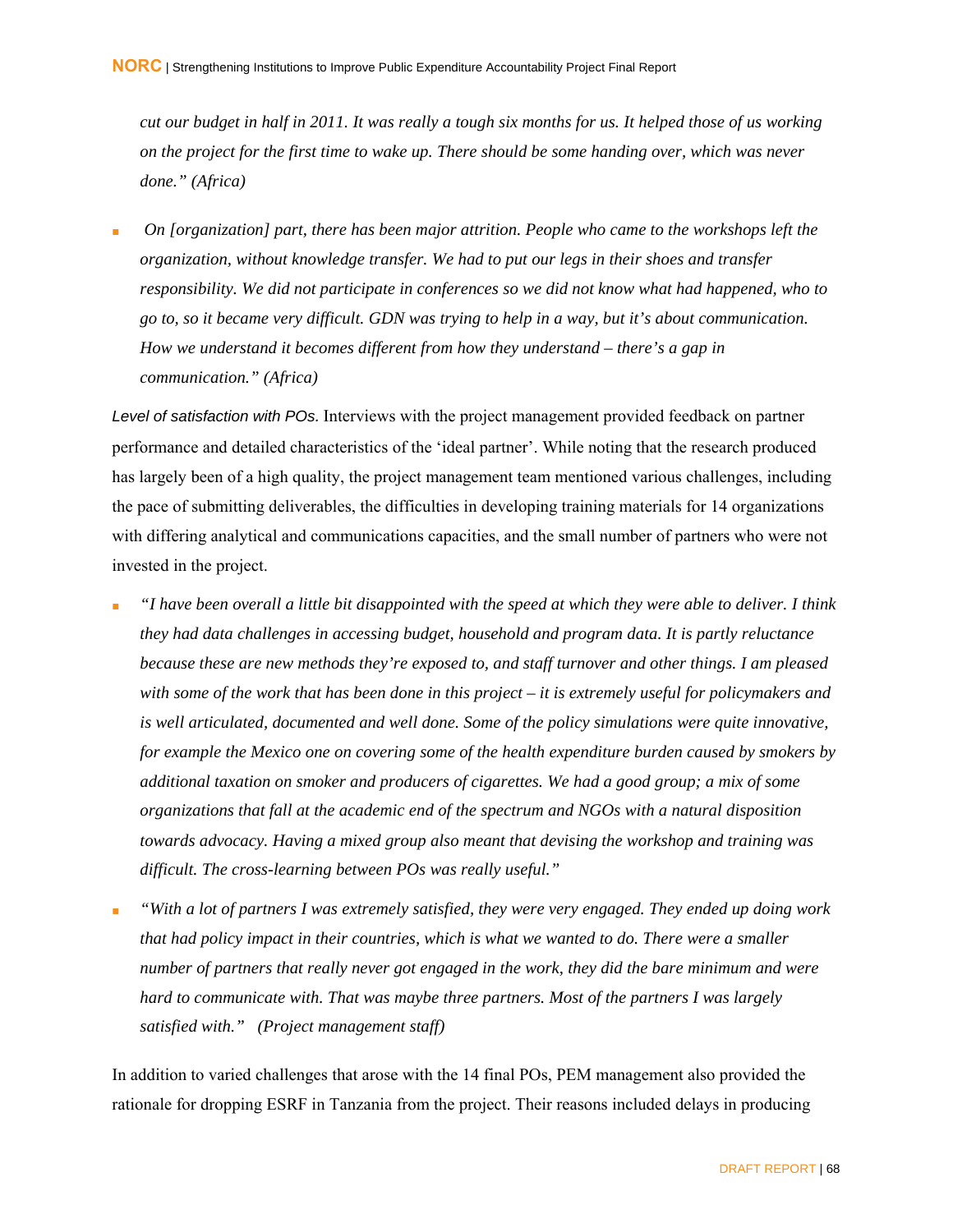deliverables and refusal of technical support to address these challenges, lack of response to communications from management staff and failure to attend one of the workshops.

- *"Lack of performance basically. For example, there would be six months delay from everyone in the project in terms of getting deliverables. No responses to offers to provide additional technical support. At regional workshops, the Tanzanian team was there but even during the workshop would*  leave early and were supposed to present but wouldn't. Lack of communication with us. At some point *they had one guy who was trying to do all three reports for all sectors. They also missed one workshop because they misread their tickets, so they missed some of their training."*
- *"It was a tough decision, but we connected a lot about this. We just felt that we kept giving them multiple opportunities, but they weren't rising to the challenge."*
- On the ideal partner, the project management stated that a well-suited organization would be experienced in managing similar grants, and would respond in a timely manner on financial reporting requests and communications sent by project management staff. In terms of technical background, PEM Management indicated that in addition to experience in the sectors, the PO would already have skills in communications and analysis with potential for capacity building in these areas. They also mentioned that in hindsight, the program could have been strengthened by ensuring that partners were investing in the PEM research through allowing greater flexibility in choosing topics that align with organizational objectives.
- *"One of the criteria is we would want to work with an organization that has a certain base capacity to do research – they weren't going in completely blind on the sorts of things they want to focus on. Ideally they would still have a ways to go to really strengthen their program, and maybe have some concrete ideas about how to do that. We would also have a partner that was really bought into the idea of strengthening their credibility and capacity …If doing over again, we could improve the partners by changing the structure to get them to buy-in even more. I think the constraint was we really dictated a lot of things…It make peer learning and training a lot easier. It also meant that partners weren't necessarily doing things that were valuable for their own research agenda."*
- *"The ideal grantee would be very professional in terms of grant management funding, reporting, and communicating with us. Somebody at midpoint of spectrum between heavily academically oriented and heavily advocacy NGO, so that we can strengthen their analytical, project management, and communication skills but so that we don't start from scratch with anybody. Someone with exposure in all three sectors – education, health and water.*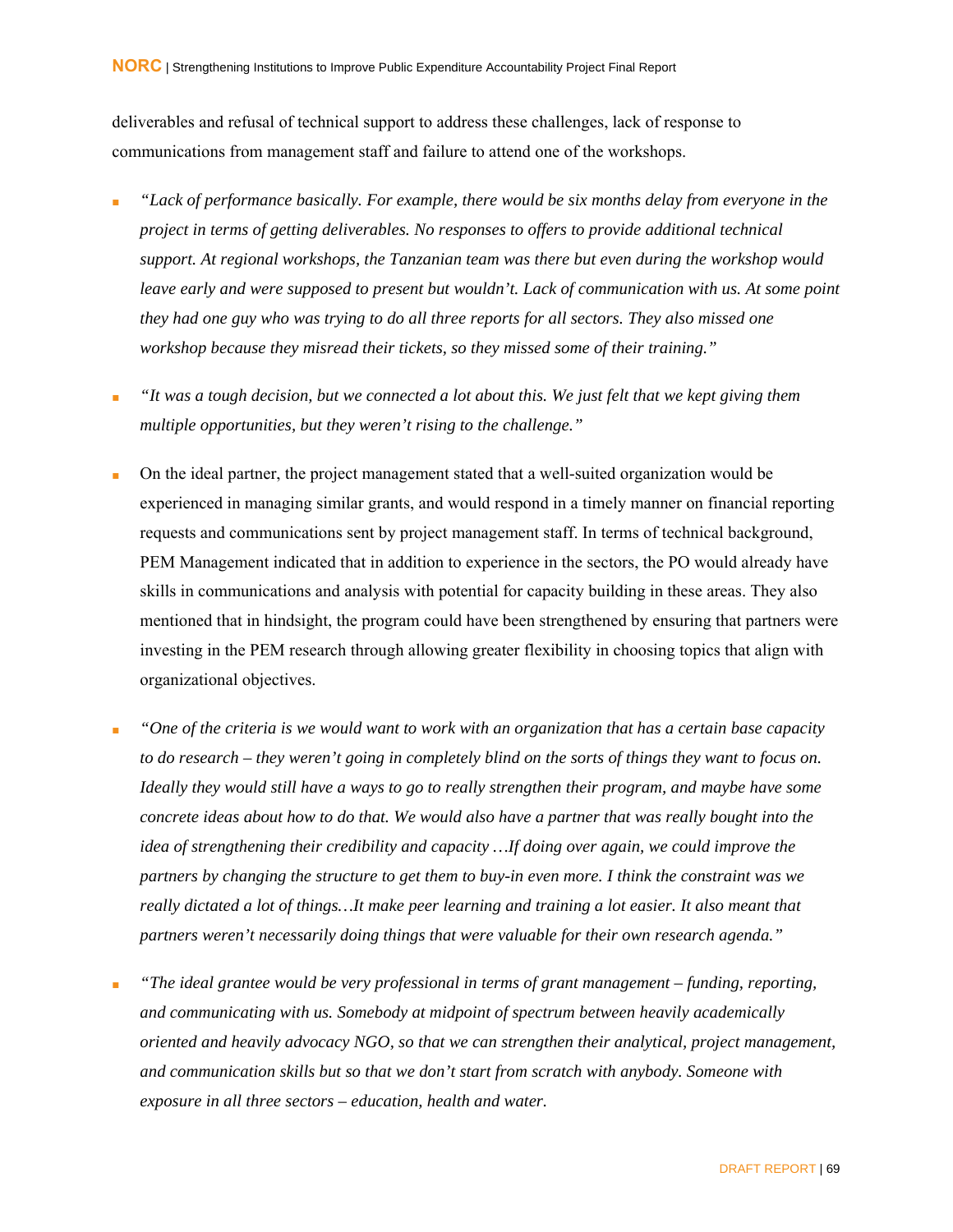#### **Were the risks properly identified and well managed?**

GDN has paid close attention to possible risks that could be faced by the project; defining risks annually and taking risk mitigation measures. Starting with the project concept note that identified 4 potential risks, each annual report rated the likelihood and impact of the risk, and a mitigation plan. Starting in the June 2010 annual report a distinction was made between external risks – risks beyond the direct control of the project, and internal risks – those that could be addressed by management and technical processes. The external risks identified by GDN have been discussed in the Relevance section. Table 3.4.2 shows the internal risks, rating and mitigation measures.

GDN also did individual partner risk assessments each year, however, more assistance could have been provided to work with partners regarding their individual goals and outcomes. As stated in one of the qualitative in-depth interviews: "At the beginning of the project, we thought through the risks, and did that together…..One of the things that we didn't work on as much as we needed to - we needed to have specific goals and outcome measures for particular partners. It definitely helped us in providing technical support." One unanticipated results due to this was the exit of ESRF, Tanzania from the project due to poor performance. This has been discussed in more detailed later under this section.

Internal Risks: The risks defined are clearly reasonable and the mitigation plans realistic. For example, to address the risk of not adequately monitoring 14 POs in as many countries (no.6) the Project Management Team had one conference call with each PO in two months, in addition to tracking their deliverables. These were implemented in response to POs request for more interaction with GDN-R4D. Importantly, all team members participated rather than just the two persons attending the workshops. This meant that all members could actively participate and help with staff continuity, helping manage the staff turnover risk.

GDN added a full time project associate in early 2009 that kept careful track of deliverables due from partner organizations, organized the bi-monthly phone calls and handled communication and other dayto-day operational matters with the partners.

Turnover of PO staff working on the project has been a significant issue. One GDN response was to fund two analysts from each PO to attend all workshops so that if one analyst departed continuity would be maintained. Later this was increased to three members from each PO. In some cases partners were advised to strengthen the capacity of the team; and some partners ensured that there was overlap between outgoing and incoming staff for a smoother transition.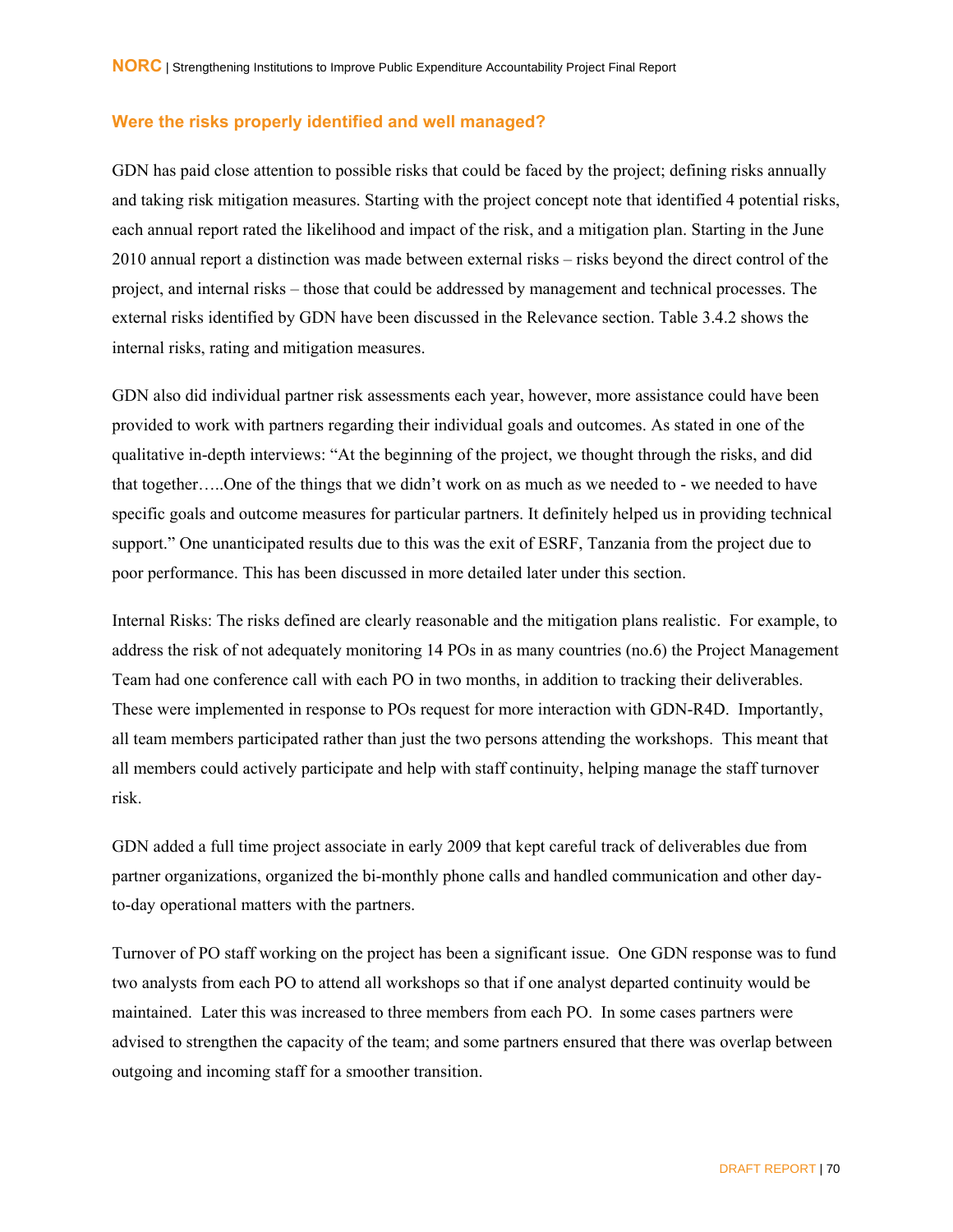# **Table 3.4.2:** Evolution of Defined Risks and Mitigation Plans over the Project's Life

|    | <b>Risk</b>                                                                                                                                                                            | <b>Rating</b>                                                                                                                                                                                                                                                          | <b>Mitigation Plan</b>                                                                                                                                                                                                                                                                                                                                                                                                                                                                                                       |
|----|----------------------------------------------------------------------------------------------------------------------------------------------------------------------------------------|------------------------------------------------------------------------------------------------------------------------------------------------------------------------------------------------------------------------------------------------------------------------|------------------------------------------------------------------------------------------------------------------------------------------------------------------------------------------------------------------------------------------------------------------------------------------------------------------------------------------------------------------------------------------------------------------------------------------------------------------------------------------------------------------------------|
| 1. | Public expenditure analysis requires<br>specialized skills, and partners may<br>require support to rapidly develop<br>these skills, particularly the ability to<br>do timely analysis. | Likelihood - High<br>Impact - High<br>This risk is symptomatic of the need for the proposed<br>Project. The fundamental purpose of the is to lower the<br>likelihood that CSOs have not developed the skills<br>necessary to monitor and influence the budget process. | By pairing financial support with implementation-oriented<br>technical support, local partners will be able to develop<br>skills to become more effective organizations.                                                                                                                                                                                                                                                                                                                                                     |
| 2. | Good, high quality information may<br>be difficult to access in low- and<br>middle-income countries.                                                                                   | Likelihood - Medium<br>Impact - Medium<br>While access to information is still an obstacle in many<br>developing countries, other international actors (such as the<br>IBP and TI) are making important progress in this area.                                         | The lead organization will provide guidance to partners on<br>accessing information, but will largely rely on existing<br>partnerships with IBP and TI in situations where more<br>openness is needed. We recognize that a minimum level<br>of transparency is necessary for partners to have any<br>impact, and environment for budgeting is part of the<br>selection criteria for partner organizations.                                                                                                                   |
| 3. | In some countries, partisan divides<br>may limit some public officials'<br>willingness to interact with or listen<br>to organizations supported by the<br>program.                     | Likelihood - Medium<br>Impact - Low<br>Although this is a potential problem in some areas,<br>organizations can still develop their capabilities to analyze<br>and engage for improved public expenditure practices.                                                   | One of the main objectives of the program is developing<br>rigorous policy analysis skills of the selected<br>organizations, resulting in a set of members and local<br>partners with increased credibility when engaging with<br>public officials.                                                                                                                                                                                                                                                                          |
| 4. | The work of partners in some<br>regions could be opposed by the<br>governments of those areas.<br>Dropped in 2010 - 2013 Annual<br>Reports.                                            | Likelihood - High<br>Impact - Medium<br>In some countries, there is active government opposition to<br>stronger organizations, particularly where partnerships exist<br>between international and domestic organizations.                                              | Resistance to civil society strengthening is diminishing in<br>general, and the recent trend of democratization<br>(particularly in sub-Saharan Africa) has led to a more<br>tolerant and often encouraging environment for strong<br>organizational involvement. Further, we do not currently<br>expect to work in a country with a government actively<br>opposed to such interventions.                                                                                                                                   |
|    | <b>Below Added: 2009 Annual Report</b>                                                                                                                                                 |                                                                                                                                                                                                                                                                        |                                                                                                                                                                                                                                                                                                                                                                                                                                                                                                                              |
| 5. | Local partners have a relatively high<br>turnover of staff.                                                                                                                            | Likelihood - High<br>Impact - Medium<br>This is a problem that partners have faced and potentially<br>can limit the institutionalization of research capacity.                                                                                                         | High turnover remains a problem. Instead of one, two<br>members of project teams will be invited to the trainings<br>to ensure continuity and integration of technical capacity<br>in the partners. An intranet site provides all project related<br>information to all project members. Some country<br>partners in African are part of the Think Tank Initiative<br>which has core staff in place. Partners will be encouraged<br>to prepare for such exigencies by working with core staff<br>and planning ahead of time. |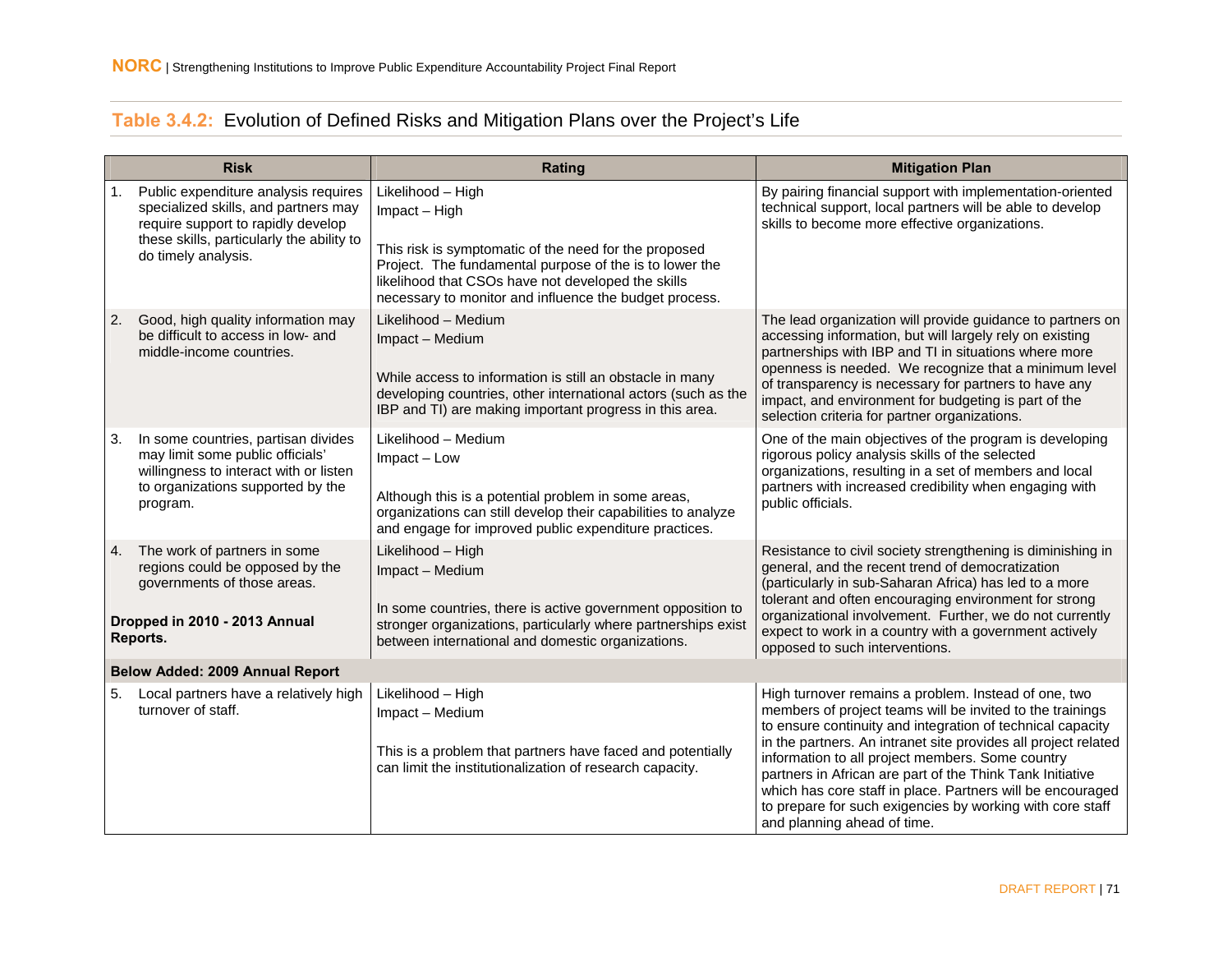### **3.5 Effectiveness**

**Achievement of objectives.** The four project objectives are listed in Section 1 of the report. Our analysis presented in Section 3.2 on the impact of the project addresses the first two objectives and shows that there has been significant progress towards the achievement of the first and limited achievement of the second. The quality of report writing has been increased, communications practices have been somewhat improved, and there have been some impacts on policies in some countries. We address the remaining two project objectives below and show that the third objective has been only partially attained and the fourth has seen limited success based on the initiative of the POs rather than project implementation.

*Development of internationally comparable information on public expenditures, benefit incidence, effectiveness, and policy alternatives that will begin to build benchmarks for the quality of public*  **spending.** The project partly achieved this objective. It developed benchmarks based on the benefit incidence analyses in Year 2 and these were presented and discussed in the global workshop in Prague in January 2010. While the project has produced a series of standard reports on program budgeting and benefit incidence in the health, education, and water sectors in each of the 14 countries, for the cost effectiveness analyses and policy simulations each PO focused on a very particular issue within each sector, making it challenging to develop international benchmarks. The project is also in the process of collecting data for an online Knowledge Portal in the public domain that will contain comparable data from across participating countries.

*Creation of a strong network of institutions to share training materials, templates for analysis and communication.* The project has been somewhat successful in creating a strong network among the POs. A strong network requires interaction among the members whereas there has been limited interaction among POs over the course of the project period as shown in Table 3.5.1. The majority of POs had contact with only one or two other POs and this contact was limited to only between one and five exchanges over the period of a year. Only one PO (7 percent) was proactive and interacted with more than half of the other 14 POs in the program.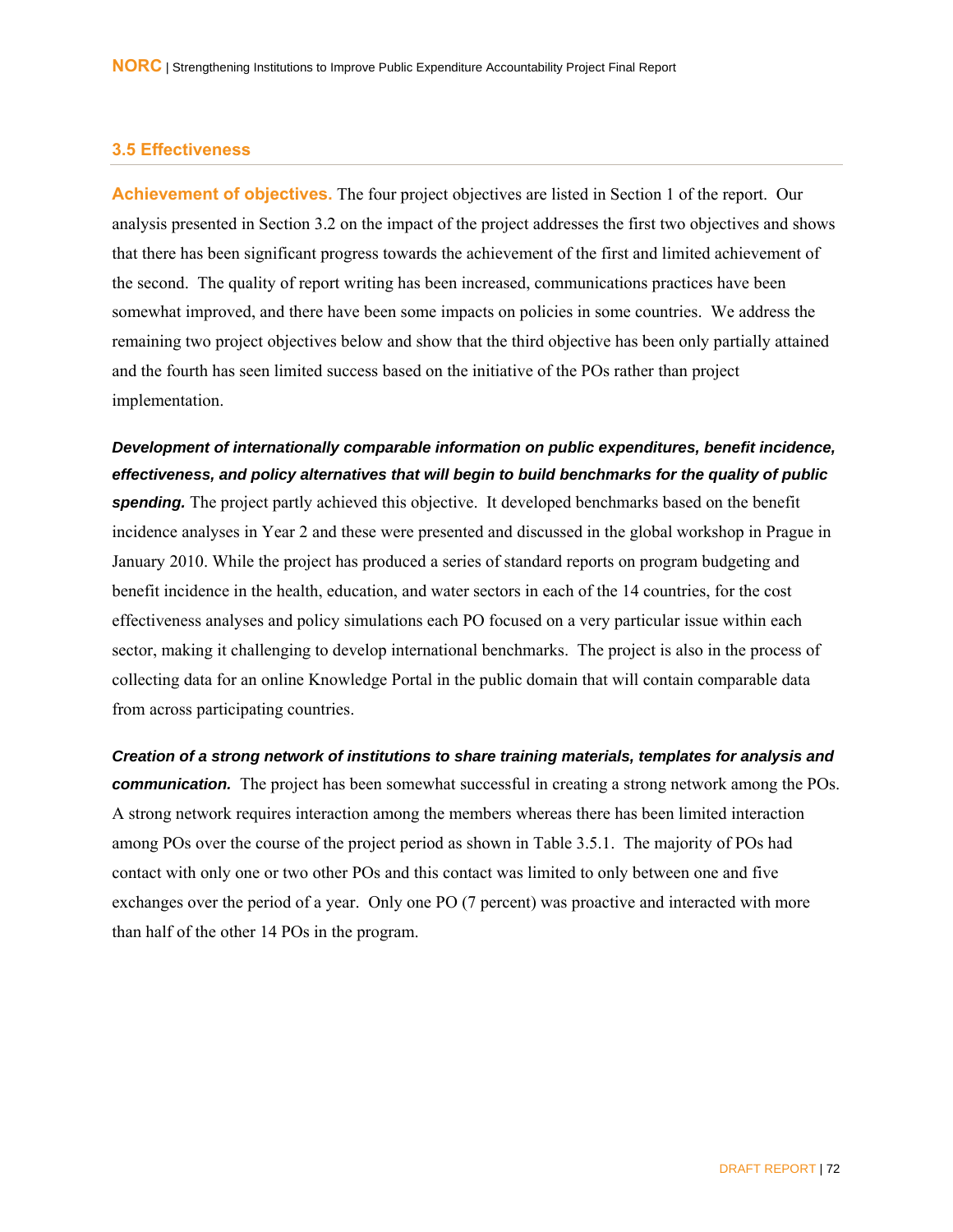|             | <b>Survey Year:</b>                                                                                                                    | 2010                                                                                                    | 2011                       | 2013                       |  |  |  |  |  |
|-------------|----------------------------------------------------------------------------------------------------------------------------------------|---------------------------------------------------------------------------------------------------------|----------------------------|----------------------------|--|--|--|--|--|
|             | <b>Time Period:</b>                                                                                                                    | Since beginning of program                                                                              | April 2010 - November 2011 | <b>Since November 2011</b> |  |  |  |  |  |
|             |                                                                                                                                        |                                                                                                         |                            |                            |  |  |  |  |  |
|             | During the time period, how many of the other GDN organizations did you have any type of contact with outside the organized workshops? |                                                                                                         |                            |                            |  |  |  |  |  |
| U           |                                                                                                                                        |                                                                                                         |                            | 14                         |  |  |  |  |  |
| $1 - 2$     |                                                                                                                                        | 57                                                                                                      | 57                         |                            |  |  |  |  |  |
| $3 - 5$     |                                                                                                                                        |                                                                                                         | 29                         |                            |  |  |  |  |  |
| $5 - 10$    |                                                                                                                                        |                                                                                                         |                            |                            |  |  |  |  |  |
| $10+$       |                                                                                                                                        |                                                                                                         |                            |                            |  |  |  |  |  |
| IF 0:       | Why did you not contact other GDN organizations?                                                                                       |                                                                                                         |                            |                            |  |  |  |  |  |
|             | Did not have any questions                                                                                                             | 100                                                                                                     | 50                         | 20                         |  |  |  |  |  |
|             | Did not think it would be useful                                                                                                       |                                                                                                         | 50                         | 18                         |  |  |  |  |  |
|             | Used other resources instead                                                                                                           | 50                                                                                                      |                            | 18                         |  |  |  |  |  |
| $IF > = 1:$ |                                                                                                                                        | What is the total number of exchanges you had with others in the GDN network about the project?         |                            |                            |  |  |  |  |  |
|             |                                                                                                                                        |                                                                                                         |                            | $\Omega$                   |  |  |  |  |  |
|             | $1 - 5$                                                                                                                                | 92                                                                                                      | 85                         | 86                         |  |  |  |  |  |
|             | $6 - 10$                                                                                                                               |                                                                                                         | 15                         |                            |  |  |  |  |  |
|             | $11 - 15$                                                                                                                              |                                                                                                         |                            |                            |  |  |  |  |  |
|             | $15+$                                                                                                                                  |                                                                                                         |                            |                            |  |  |  |  |  |
|             |                                                                                                                                        | What is the total number of exchanges you had with others in the GDN on matters other than the project? |                            |                            |  |  |  |  |  |
|             |                                                                                                                                        | 25                                                                                                      | 38                         | 31                         |  |  |  |  |  |
|             | $1 - 5$                                                                                                                                | 75                                                                                                      | 62                         | 54                         |  |  |  |  |  |
|             | $6 - 10$                                                                                                                               |                                                                                                         |                            |                            |  |  |  |  |  |
|             | $11 - 15$                                                                                                                              |                                                                                                         |                            |                            |  |  |  |  |  |
|             | $15+$                                                                                                                                  |                                                                                                         |                            |                            |  |  |  |  |  |

# **Table 3.5.1:** Interaction with other GDN PEM participants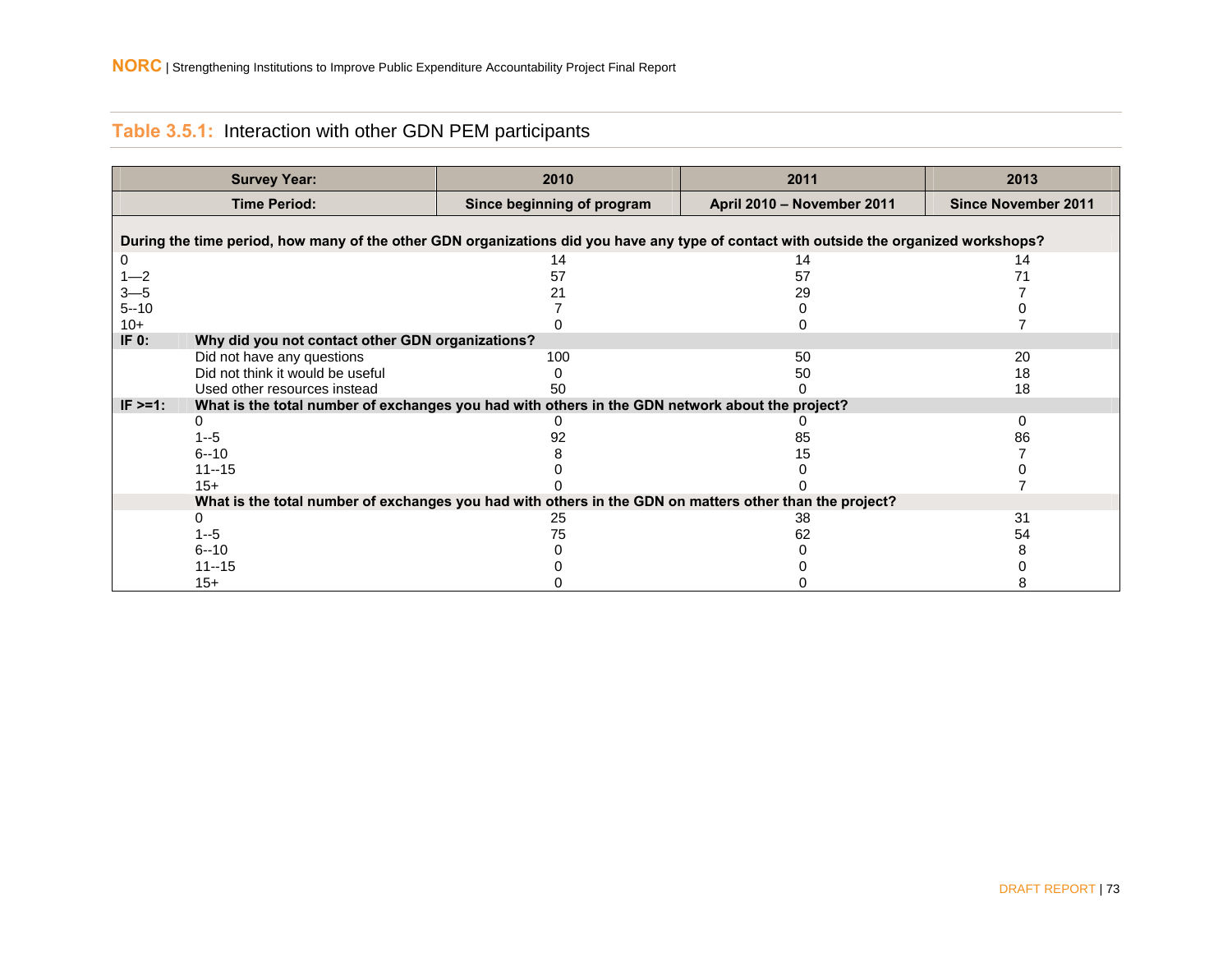The underutilization of other POs as resources is acknowledged by three of the POs. The reasons for this seem to be a lack of knowledge of other POs' work and subsequently a lack of knowledge of possible areas of interest for exchanging information. One PO pointed to the webspace, which did not succeed as a mechanism for sharing information, a second felt they did not create enough of a relationship with the other POs to share beyond the workshops , and a third felt it was due to the divergence in topics among the POs after the first year.

- We don't know what other countries are doing. We just noticed in the recent workshop at Jakarta that *there's a lot of information, interesting analysis from other countries that we didn't have before the workshop…One of the goals of the project was to encourage networking, collaboration among partners between the workshops and shared web space. The workshops did happen, but project web space had a little bit of low achievement level. It is missing a little bit of networking, sharing of information, making the analysis available in the public domain – it is something that is lacking right now (Latin America)*
- *We have underused our PEM partners we could have exploited that more. There is a capital there that we have not exploited enough… Maybe we needed all these years to know each other. (Latin America)*
- GDN formed a good platform using internet and shared web space, but we did only a couple of ad*hoc requests to specific countries where we knew that some of the things have happened… Only the first year of the project was quite uniform in terms of results. All countries did the same job. But then, after the first year, everyone started doing different things. For the benefit of our policy paper, I don't see any similarity to other countries. The exception was water, with tariffs, which is why we contacted Latin American countries." (Asia)*

Despite the limited level of interaction among the POs in the project, the POs did feel that the project had made some contribution to their international network. Table 3.5.2 shows that 36 percent of the POs felt they had greatly expanded their international networks and half felt that they had somewhat expanded their network.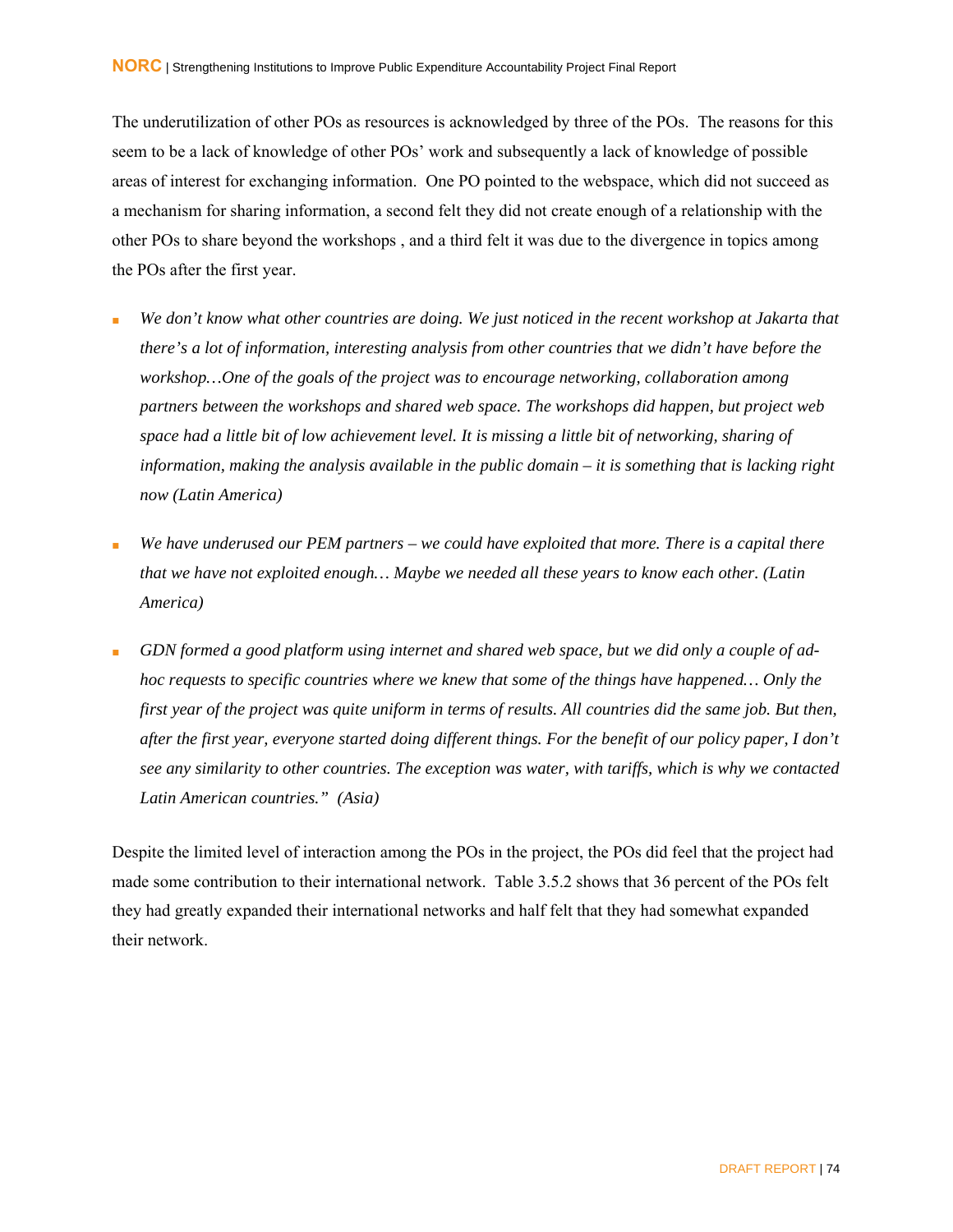## **Table 3.5.2** Impact of the project on international network

| What was the impact of the GDN PEM program on your organization's network of peer research and/or<br>advocacy organizations in other countries? |    |  |  |  |  |
|-------------------------------------------------------------------------------------------------------------------------------------------------|----|--|--|--|--|
| I have greatly expanded my network                                                                                                              | 36 |  |  |  |  |
| I have somewhat expanded my network                                                                                                             | 50 |  |  |  |  |
| I have very modestly expanded my network                                                                                                        | 14 |  |  |  |  |
| I have not expanded my network at all                                                                                                           | 0  |  |  |  |  |

In addition, POs talked about how the project has helped them expand their domestic networks through formal partnerships with other NGOs, dissemination events of their project research, and reaching out to organizations to obtain needed information. The majority of NGOs (79 percent), collaborated with domestic or international NGOs to complete their project research and only two NGOs reported they did not involve others.

- *"We usually do networking and collaboration with other NGOs, particularly at the local level. This project has facilitated that even further, mostly in the shape of shared seminar, more systematic peer reviews, more chance to discuss our research. While research is ongoing, to have opportunities to discuss viability, opportunities, difficulties and costs associated with proposals." (Latin America)*
- *"We had the chance to work with community organizations, like water organizations where they have some advocacy on water supply. They are sharing their experiences, and we are sharing our tools. We were able to better understand issues around accessibility.". (Asia)*
- *"We worked with World Vision on the education part of the analysis, because they have nationwide program rolled out in the districts. This was the major NGO we worked with. In the data collection, they have local staff, the ones that are based in the district. We used these for data gathering as well as trying to explain to the schools what our research was and why we were trying to collect this information." (Africa)*
- *"Especially the PBA and BIA dissemination, we invited NGOs working in health, education and water. We also sought their inputs. We realized that most of them were coming to us for more information, especially the education network." (African PO)*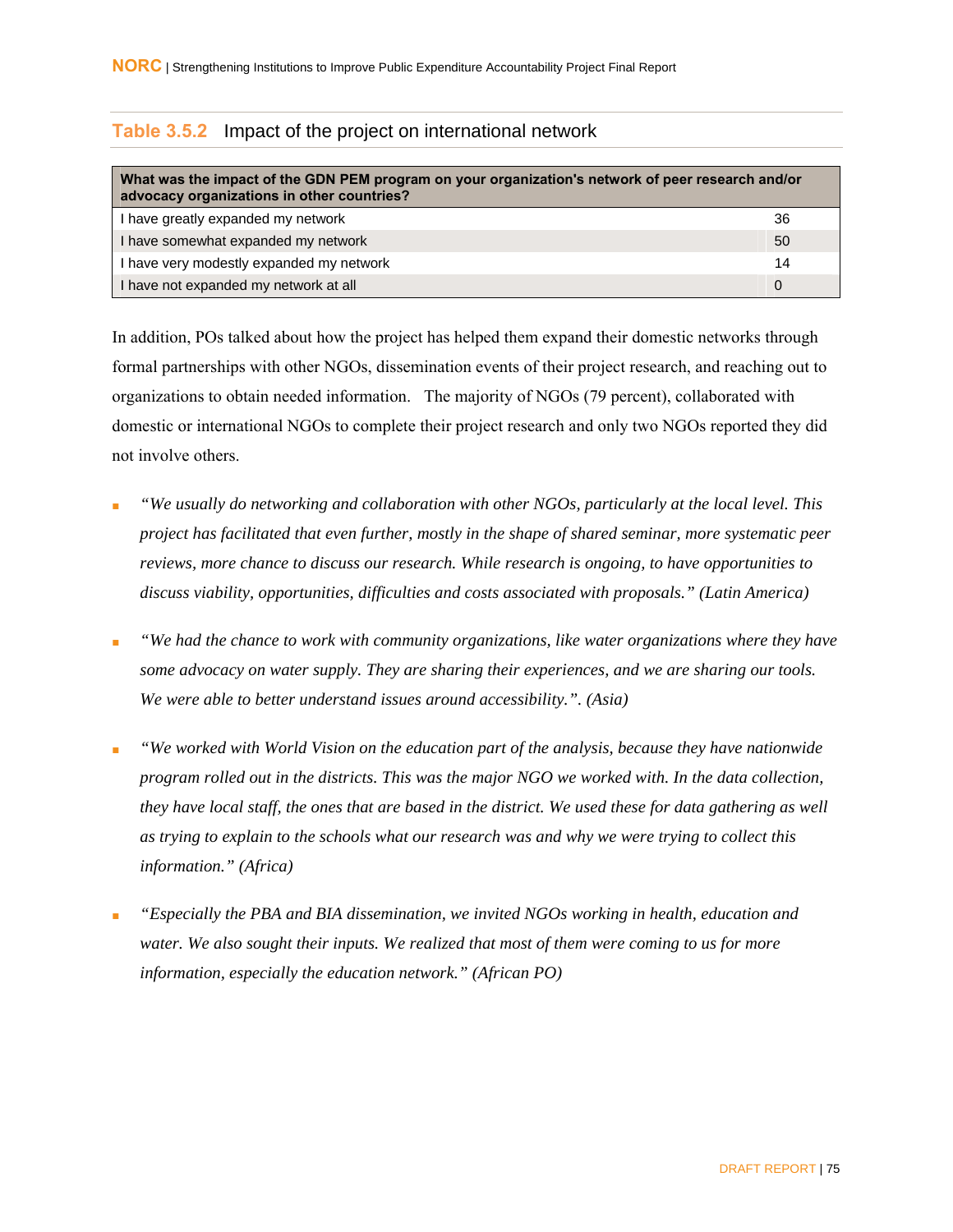**Program Approach.** The program approach was generally effective and appropriate to obtain the desired objectives. The majority (64 percent) felt that the project was mostly suited to their needs with 29 percent feeling it was perfectly suited as demonstrated in Table 3.5.3.

## **Table 3.5.3** Opinion of appropriateness of project approach

| To what extent did you feel the GDN PEM program was tailored to fit your GDN PEM team's needs to be<br>able to complete reports of the quality required and effectively disseminate the information? |    |  |  |  |
|------------------------------------------------------------------------------------------------------------------------------------------------------------------------------------------------------|----|--|--|--|
| It was perfectly suited to our needs                                                                                                                                                                 | 29 |  |  |  |
| It was mostly suited to our needs                                                                                                                                                                    | 64 |  |  |  |
| It was somewhat suited to our needs                                                                                                                                                                  |    |  |  |  |
| It was not well suited to our needs                                                                                                                                                                  | 0  |  |  |  |

If we look at each of the components of the program separately, the training workshops, mentoring program, and peer-to-peer reviews all received a rating of good or excellent as mechanisms for building capacity by the majority of POs whereas the shared project webspace was only rated as fair by the majority as shown in Table 3.5.4. This critique of the webspace is elaborated on by the Latin American PO quoted above regarding the fact that it did not facilitate networking or sharing of analysis among POs.

The peer-to-peer reviews received the highest percent of an excellent rating (43 percent), followed by training workshops (36 percent), and the mentoring program (29 percent). Looking at the specific capacity building providers in Table 3.5.5, there is a positive overall picture with about equal numbers of POs feeling they learned the most from those who led the training and workshop sessions, peers and the technical advisors – the exception here is the communications resource persons.

■ *"The way these partner meetings have been structured, has been very very positive. First, in having your peers review, getting technical assistance and following up with technical advisors after we left the event that has been extremely useful… We benefitted intensely from peer review and sessions for technical assistance." (Africa)* 

| How would you rate each of the mechanisms for their effectiveness in teaching new skills and building<br>capacity? |                  |      |      |      |                    |  |
|--------------------------------------------------------------------------------------------------------------------|------------------|------|------|------|--------------------|--|
|                                                                                                                    | <b>Excellent</b> | Good | Fair | Poor | <b>No Response</b> |  |
| Training workshops                                                                                                 | 36               | 50   |      |      |                    |  |
| Mentoring program                                                                                                  | 29               | 43   | 14   |      | 14                 |  |
| Peer-to-peer reviews                                                                                               | 43               | 36   | 21   | 0    |                    |  |
| Shared project webspace                                                                                            |                  | 14   | 57   | 14   |                    |  |

## **Table 3.5.4** Rating of capacity building mechanisms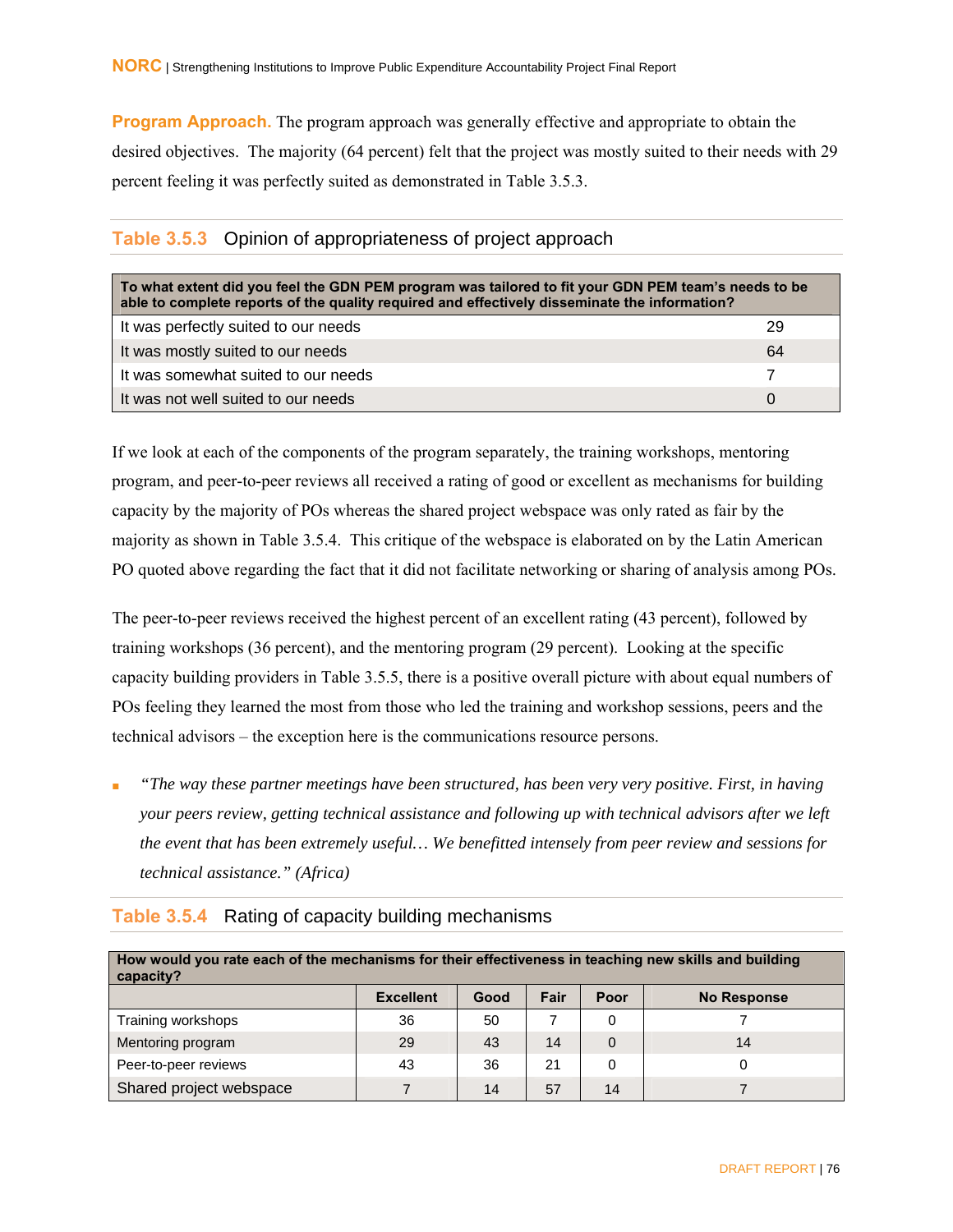# **Table 3.5.5** Rating of capacity building providers

| If you had to choose one, from whom do you feel you learned the most from the GDN PEM program? |    |  |  |  |
|------------------------------------------------------------------------------------------------|----|--|--|--|
| Peers (other grantees on the project)                                                          | 29 |  |  |  |
| Technical resource persons (those who led a session or presented at the workshops)             | 36 |  |  |  |
| Communications resource persons                                                                |    |  |  |  |
| Technical advisors assigned to you by GDN                                                      | 29 |  |  |  |

Specific feedback given on the program components is summarized below.

**Training workshops:** There was no consensus on recommendations for the training workshops. A few mentioned that the quality of the first training workshop was not very strong but that GDN learned and improved after every workshop. Most spoke of the communications training. Some felt too much time was devoted to communications training, others felt that they gained significantly from building their communications capacity. Overall it seems that each PO has different capabilities and training needs and would have preferred more on their areas of weakness and less on their areas of strength.

**Peer-to-peer reviews:** POs felt that they gained a lot from the peer reviews and they would have liked more structured interaction with other POs than what took place during the workshops. POs are highly valued, specifically in sharing experiences on common issues, exchanging research, and possible future collaboration on research projects. In terms of peer learning, some of the researchers said that reading the papers of the PEM partners was more useful sometimes than comments they received from PEM partners.

**Mentoring program:** There were mixed reviews on the mentoring program. There was mention of difficulties in addressing comments from three different reviewers with different opinions. Several mentioned that Technical Advisors should have been more available and there should have been consistency in their involvement from the beginning of the project. The quality of Technical Assistance provided was varied across sectors, some felt it was excellent whereas one PO complained about having PhD students as reviewers for some reports, one felt there was a bias towards econometric analysis, and two felt that the Technical Advisors did not have enough understanding of the local context - they would have preferred to have local experts as reviewers. The project did include local experts as technical experts at the regional workshops and linked a PO that was struggling with its analysis to a local Technical Advisor.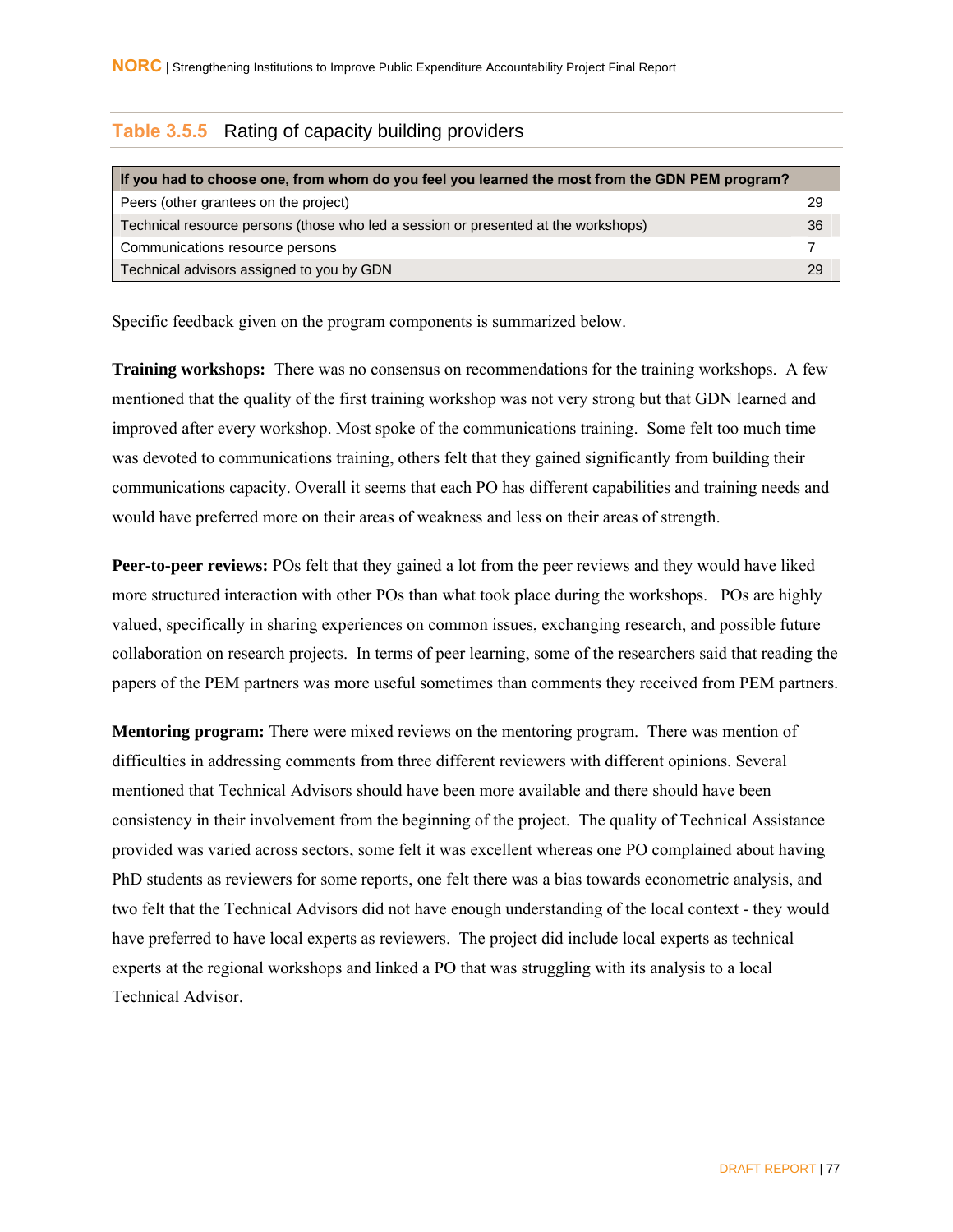### **3.6 Equity**

Participating organizations were the primary project beneficiaries. One of the objectives of their research was to conduct a benefit incidence analysis and determine whether vulnerable groups were benefitting equally from government programs. One way to obtain an idea of the likelihood of vulnerable groups benefitting from the PO research is to examine which programs the POs ultimately chose to target in their policy simulation work. Table 3.2.14 in Section 3.2 provides a listing for each PO of DFID priority population groups served by programs being analyzed. The extent they have been able to influence and improve programs and policies that effect women, children, the elderly, minorities and other vulnerable groups by impacting policies is discussed in Section 3.2 on Impact.

#### **3.7 Value for Money**

Value for money (VFM) is defined as the optimal use of resources to achieve intended outcomes. It does not necessarily involve the use of the cheapest option; its focus is on obtaining the maximum benefit from available resources. VFM is therefore the sum of three components: the economy, efficiency and effectiveness of the project in achieving results. The table below explains how we have used these terms in our VFM assessment. The breakdown and analysis of indicators under each of these components helps us answer the three VFM questions in the review criteria matrix.

## **Table 3.7.1** Rating of capacity building providers

| <b>Success Factors</b>                                                                                                                                                       | <b>Indicators</b>                                                                                                                                                                                                                                                                                                                                                                |  |  |  |  |  |
|------------------------------------------------------------------------------------------------------------------------------------------------------------------------------|----------------------------------------------------------------------------------------------------------------------------------------------------------------------------------------------------------------------------------------------------------------------------------------------------------------------------------------------------------------------------------|--|--|--|--|--|
| Economy: Cost of inputs to achieve both outputs and outcomes                                                                                                                 |                                                                                                                                                                                                                                                                                                                                                                                  |  |  |  |  |  |
| Appropriate allocation of project<br>funds across various categories                                                                                                         | -project funds spent on M&E<br>-project funds spent on management and administration                                                                                                                                                                                                                                                                                             |  |  |  |  |  |
|                                                                                                                                                                              | Efficiency: Value from combining inputs into outputs and outcomes                                                                                                                                                                                                                                                                                                                |  |  |  |  |  |
| Operational efficiency: Amount spent on activities and outputs                                                                                                               |                                                                                                                                                                                                                                                                                                                                                                                  |  |  |  |  |  |
| -Regional breakdown (Asia,<br>Africa, Latin America) of costs<br>across grants and technical<br>workshops and TA for POs<br>-Timeliness and appropriateness<br>of activities | -Regional breakdown of project funds for regional and global workshops,<br>grants, and presentations at external events<br>-Willingness of policy community to accept input from think tanks<br>-Frequency of use of data/research and analysis by policy community<br>-PO perception on if their objectives in participating in the project have been<br>achieved (qualitative) |  |  |  |  |  |
|                                                                                                                                                                              | Allocative efficiency: Amount spent on achieving intermediate outcomes                                                                                                                                                                                                                                                                                                           |  |  |  |  |  |
| -Improvement in the skills and<br>capacity of POs<br>-Improvement in the quality of<br>reports produced by POs                                                               | - Improvement in PEM skills and tools by POs<br>-Percent of POs responding that the project was perfectly suited to their needs<br>to complete high quality report and effectively disseminate the information<br>-PO ratings of PEM mechanisms for their effectiveness in teaching new skills<br>and building capacity<br>-Change in report scores over the project period      |  |  |  |  |  |
| <b>Effectiveness: Achievement of outcomes</b>                                                                                                                                |                                                                                                                                                                                                                                                                                                                                                                                  |  |  |  |  |  |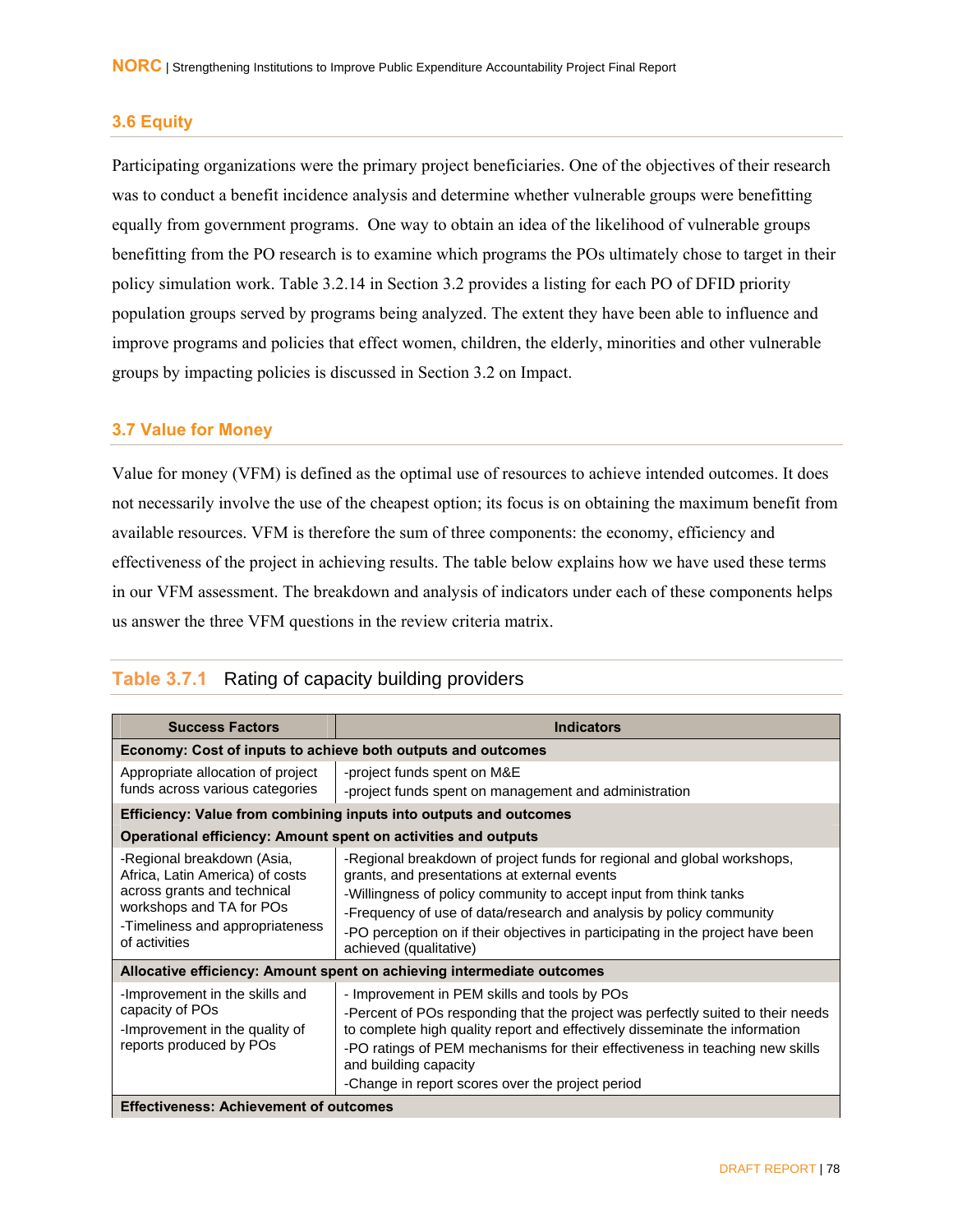| <b>Success Factors</b>                                                                                                | <b>Indicators</b>                                                                                                                                                                                                                                                                                                                                                                                                                                                                                                                                                                                                            |
|-----------------------------------------------------------------------------------------------------------------------|------------------------------------------------------------------------------------------------------------------------------------------------------------------------------------------------------------------------------------------------------------------------------------------------------------------------------------------------------------------------------------------------------------------------------------------------------------------------------------------------------------------------------------------------------------------------------------------------------------------------------|
| -Changes in policy: both<br>demanded / requested by policy<br>community; and supplied by the<br>partner organizations | Demand side<br>-Consultation by the policy community with research or advocacy<br>organizations on policy issues<br>-Receptiveness of the policy community to information; reaching out to the PO<br>for a general policy discussion or to learn of the results of their work<br>-Use of information in the research and analysis reports by the PC<br>-PC perception on research and analysis done by the PO<br>Supply side<br>-PO perception on if their work has been used by the government or<br>parliament<br>-Continued research on transparency and accountability projects by the POs<br>after the project finishes |

**Economy:** As discussed in the section on Economy, Table 3.3.1 shows the actual allocation of project funds by major categories which are all reasonable.

**Efficiency:** Both operational (amount spent on activities and outputs) and allocative (amount spent on achieving intermediate outcomes) efficiency are examined. Table 3.7.2 shows the regional breakdown of project funds for regional and global workshops, grants, and presentations at external events. Keeping in mind that the Asian countries number 6, while the African and Latin American countries are 4 each there are some variances in the amount spent in each region across various categories compared to the total regional breakup which is more or less uniform. However, since our evaluation design is not able to attribute the outcomes measured directly to the project it is difficult to ascertain whether these variances affected outcomes among the POs. Spending on regional workshops and events for African partners is practically double that spent for Latin American partners. Technical advisor visits only took place in Asia (for one PO that was struggling with the analysis) and not at all in Africa or Latin America. Finally, only the Asian and Latin American partners requested and received additional funds for presentations at external events. These costs are linked to project results and discussed under the evaluation question: "Overall did the program represent good value for money?"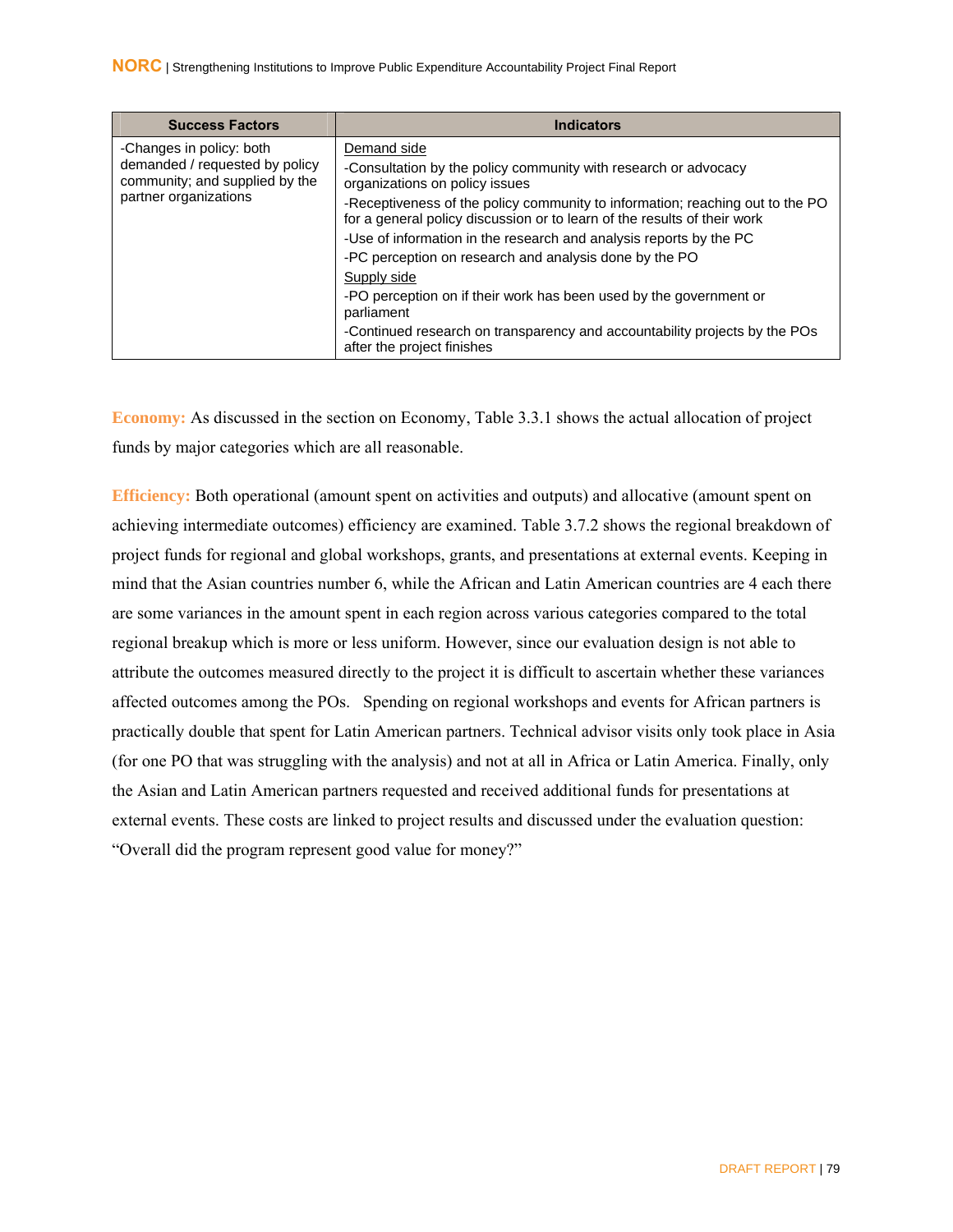**Table 3.7.2:** Allocation of Project Funds by Technical Categories across Regions, April 2008 – September 2013 (percent distribution)

| Category                         | <b>Asia</b> <sup>"</sup> | <b>Africa</b>  | <b>Latin America</b> |
|----------------------------------|--------------------------|----------------|----------------------|
| Regional workshops and events    | 33                       |                | 24                   |
| Global workshops and events      | 41                       | 30             | 29                   |
| <b>Technical Advisor visits</b>  | 100                      |                |                      |
| Grants to partners               | 43                       | 27             | 31                   |
| Presentations at external events | 58                       | U <sub>p</sub> |                      |
| <b>TOTAL</b>                     | 42                       | 28             | 30                   |

<sup>a</sup> Asia includes 6 countries: Armenia, Bangladesh, India, Indonesia, Nepal and the Philippines; while Africa and Latin America include 4 countries each.

b There was a joint regional workshop and presentation at the AERC Bi-annual workshop for African partners in June 2010. However, it is difficult to isolate cost of the GDN regional workshop from cost incurred to make the presentations.

To examine the timeliness and appropriateness of the project we look at three intermediate outcome indicators: (i) Willingness of policy community to accept input from think tanks (Table  $3.1.2$ ) – i.e if the country was receptive to this, (ii) Frequency of use of data/research and analysis by policy community (Table 3.1.2), and (iii) PO perception on if their objectives in participating in the project have been achieved. The first two indicators have been discussed in detail in the sections on Relevance and the third under Impact. As seen in Table 3.1.2 in the Relevance section, overall we see mixed results across the POs in the willingness of the policy community to accept input from the POs and use data / research / analysis. Statistically significant changes in average scores between the midline and endline survey are seen in only a few countries. An analysis of the above two tables to see if there is an improvement in scores between the baseline and endline as well as between the midline and endline are presented below.

| <b>Table 3.7.3: PO countries that show Improvement in Willingness by Policy Community</b> |
|-------------------------------------------------------------------------------------------|
| to Accept Input from Think Tanks and Research-Advocacy NGOs and to Use                    |
| Data/Research Analysis                                                                    |

| <b>Type of Improvement</b>                                                                             | <b>Among Govt. Officials</b>                                                | <b>Among Parliament Members</b>                              |  |  |  |
|--------------------------------------------------------------------------------------------------------|-----------------------------------------------------------------------------|--------------------------------------------------------------|--|--|--|
| <b>Improvement in Willingness to Accept Input</b>                                                      |                                                                             |                                                              |  |  |  |
| Improvement between<br>baseline and midline<br>+<br>Improvement between<br>midline and endline         | Kenya<br><b>Mexico</b>                                                      | Bangladesh<br>India<br>Indonesia<br><b>Mexico</b><br>Uganda* |  |  |  |
| Improvement in Use of Data / Research / Analysis                                                       |                                                                             |                                                              |  |  |  |
| Improvement between the<br>baseline and midline<br>٠<br>Improvement between the<br>midline and endline | India <sup>1</sup><br>Indonesia<br>Nepal<br>Nigeria<br>Peru*<br>Philippines | Armenia<br>Guatemala<br>Indonesia<br>Kenya<br>Mexico         |  |  |  |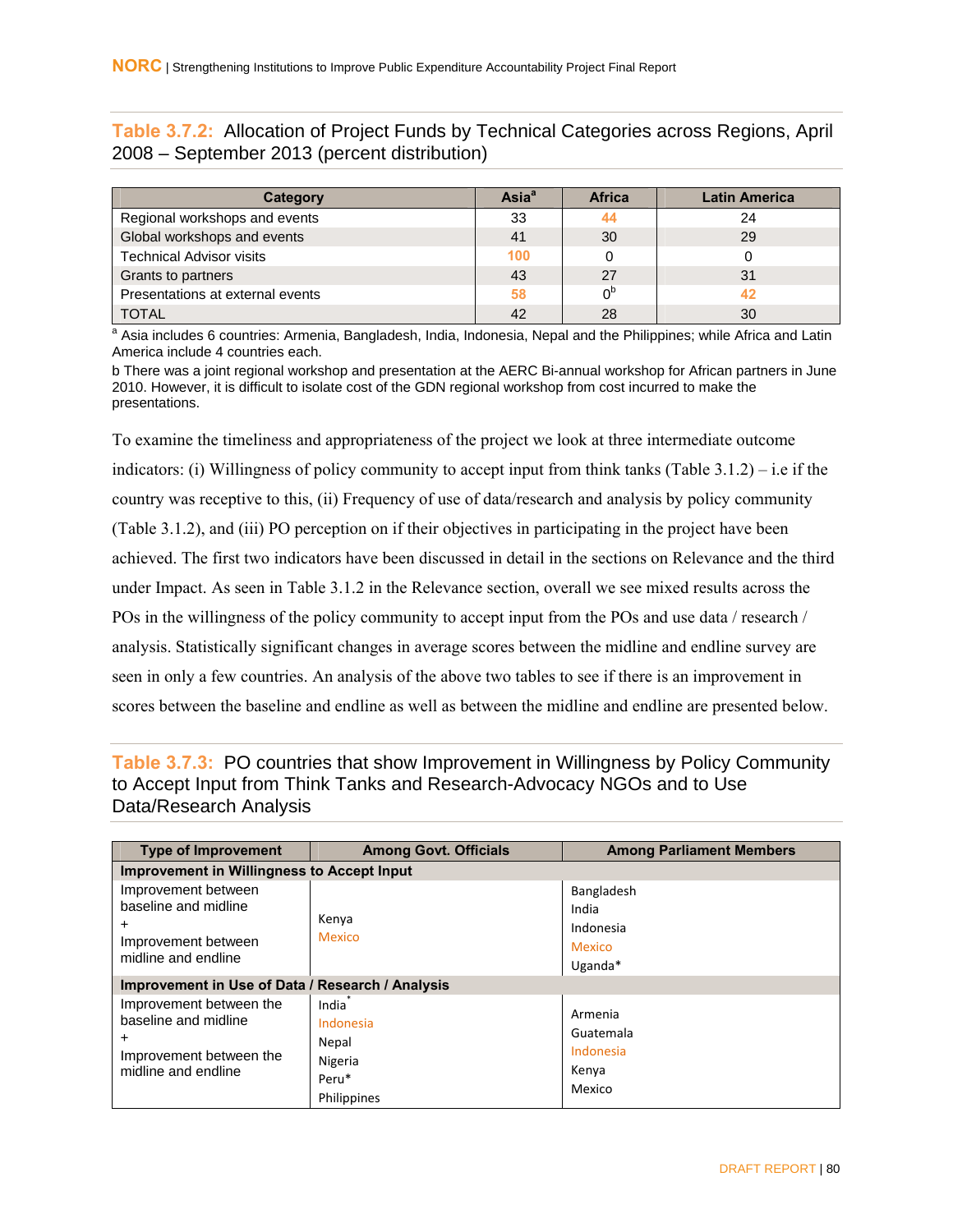(a) T-tests have been performed to test whether the average score at the endline was significantly different from the average of the previous / midline survey round.  $* = P < 0.10$ ,  $* = P < 0.05$ , and  $* * = P < 0.01$ 

*PO perception on if their objectives in participating in the project have been achieved.* Discussed in the Impact section, a look at qualitative data from in-depth interviews of the partner organizations reveals that POs objectives for joining the project included increasing capacity in research in the water, health and education sectors; affecting policy; building a network of project participants to build collaboration and knowledge sharing; and obtaining material to train students in technical skills. While most were satisfied with the capacity building and getting technical material to train students, others felt that their objective of affecting policy and building a network of research organizations had not been realized.

Other intermediate outcomes examined under the efficiency criteria include improvement in PEM skills and tools; PO ratings of PEM mechanisms for their effectiveness in teaching new skills and building capacity; percent of POs responding that the project was perfectly suited to their needs; and change in technical report scores over the project period. Table 3.2.13 shows PO ratings on the increase in their organizations competence in running policy simulations and knowledge of advocacy and communications. While 50 percent of POs rated the increase in policy simulation skills as being fundamental, there was a more modest response to increase in advocacy and communication skills. In 2010 and 2011, 43 and 57 percent of POs stated that the increase in advocacy and communications skills was "modest," but this changed to "large" increase in 2013.

In the 2013 survey POs were asked "How would you rate each of the mechanisms for their effectiveness in teaching new skills and building capacity?" (Table 3.5.4). Training workshops and the mentoring program were each rated "good" by 50 and 43 percent of POs. "Peer-to-peer reviews" was rated "excellent" by 43 percent, and shared project space was rated "fair" by 57 percent. Only 29 percent of POs said that the project was tailored to be "perfectly suited to our needs", while 64 percent said that it was "mostly suited to our needs."

The indicator change in report scores, discussed in the Impact section shows that there was an 11 percent significant improvement in overall report scores over the 5 years. Reports were scored for organization and analysis and research conclusions and both GDN produced reports as well as other project reports were scored.

**Effectiveness:** For the VFM analysis effectiveness is viewed as the final outcome or impact of the project rather than the achievement of output and outcome targets in the original logical framework or the effectiveness and appropriateness of the program approach. The goal and purpose of the project is to affect both the demand and supply side of policy changes; that is, generate demand within the policy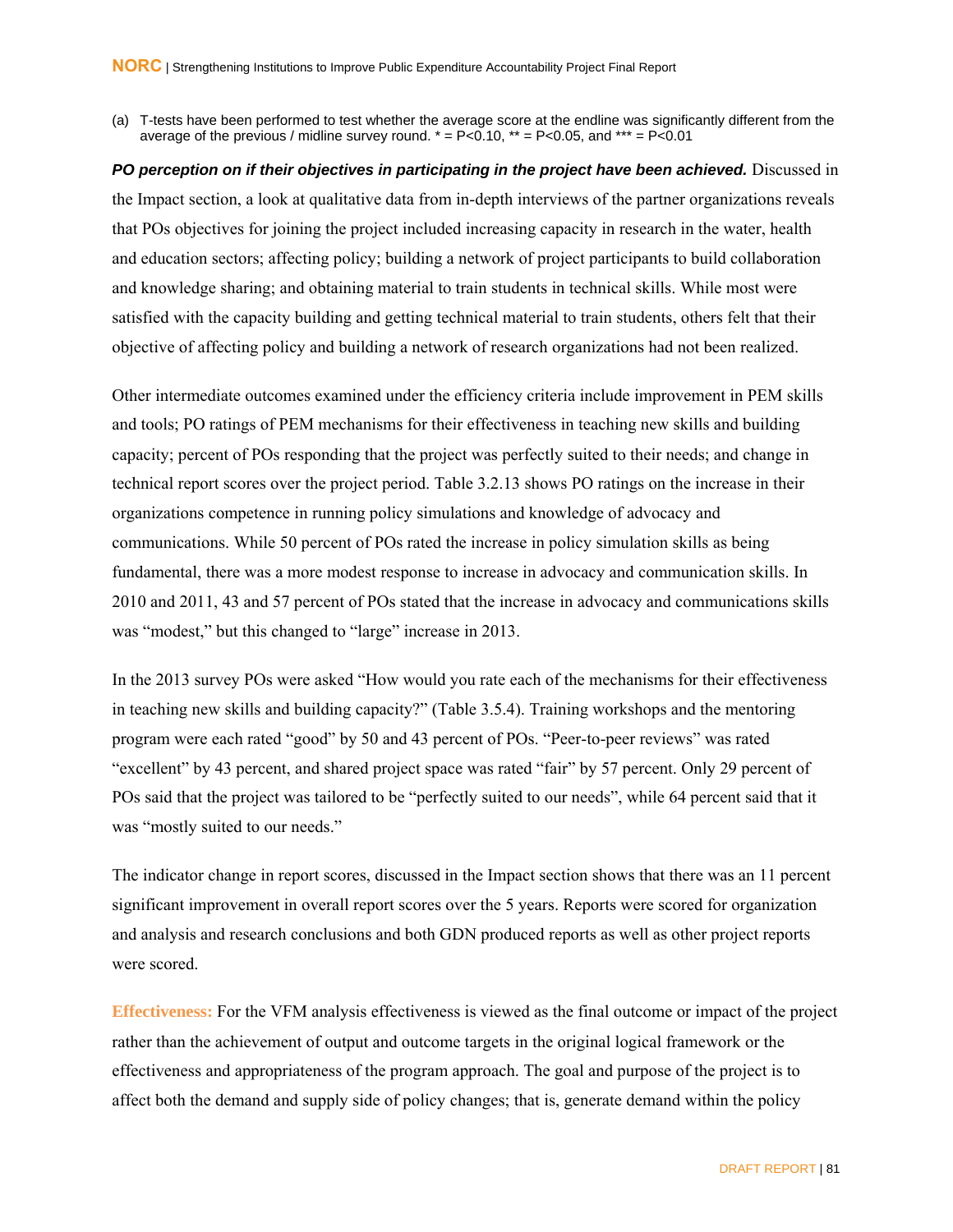community for research conducted by the POs; and strengthen the capacity of partner organizations to engage with policy makers by providing evidence based research (supply side).

For the demand side the following indicators are examined:

- Consultation by the policy community with research or advocacy organizations on policy issues (Table 3.2.5)
- Receptiveness of the policy community to research information: reaching out to the PO for a general policy discussion or to learn the results of the organizations work (Table 3.2.4).
- Use of information in the research and analysis report by the policy community (Table 3.2.8).

Table 3.2.5 indicates the average number of times the policy community consulted with local think tanks or policy research NGOs and local advocacy NGOs over the life of the project. The change is marginal and shows limited improvement in the policy community using the think tank / policy research / advocacy NGOs as a source of information. Searching the internet as a source of information saw a large spike in 2010-11 and in 2013 getting information from the relevant government ministry or agency also saw some gain. This result is confirmed by Table 3.2.4, where across all countries and for 10 of the 14 POs the largest percent of the policy community responded that in the previous year they met with the organization "to get information for a general policy discussion or to learn of the results of the organization's work" only "1-2 times a year" or "never." Positive results are seen in Indonesia where 45 percent PC respondents said that they meet with CEDS "once a month or more often" and in the African countries – Ghana, Kenya, Nigeria, and Uganda and in one Latin American country, Argentina where the largest percent of policy community responded that they meet with the POs "every couple of months."

Table 3.2.8 also shows that when information from research and analysis reports are used -- and 78 percent stated that they do use the information -- it is mostly to raise public awareness of an issue, 60 percent; for evidence in policy debates, 58 percent; and to provide access to information, 55 percent. Overall, 42 to 56 percent of policy community respondents said that they use the information "mostly" or "somewhat" to make any changes.

Finally, Table 3.2.6 examines the general effectiveness of the research undertaken by the partner organizations and the policy community's perception on the quality of their research. It shows that even though the policy community rated the following questions: (i) Are the organization's policy recommendations helpful? (ii) Is the organization a valuable source of research, including data and statistics, (iii) Does the organization focus on issues that are of high priority as "very much" (and the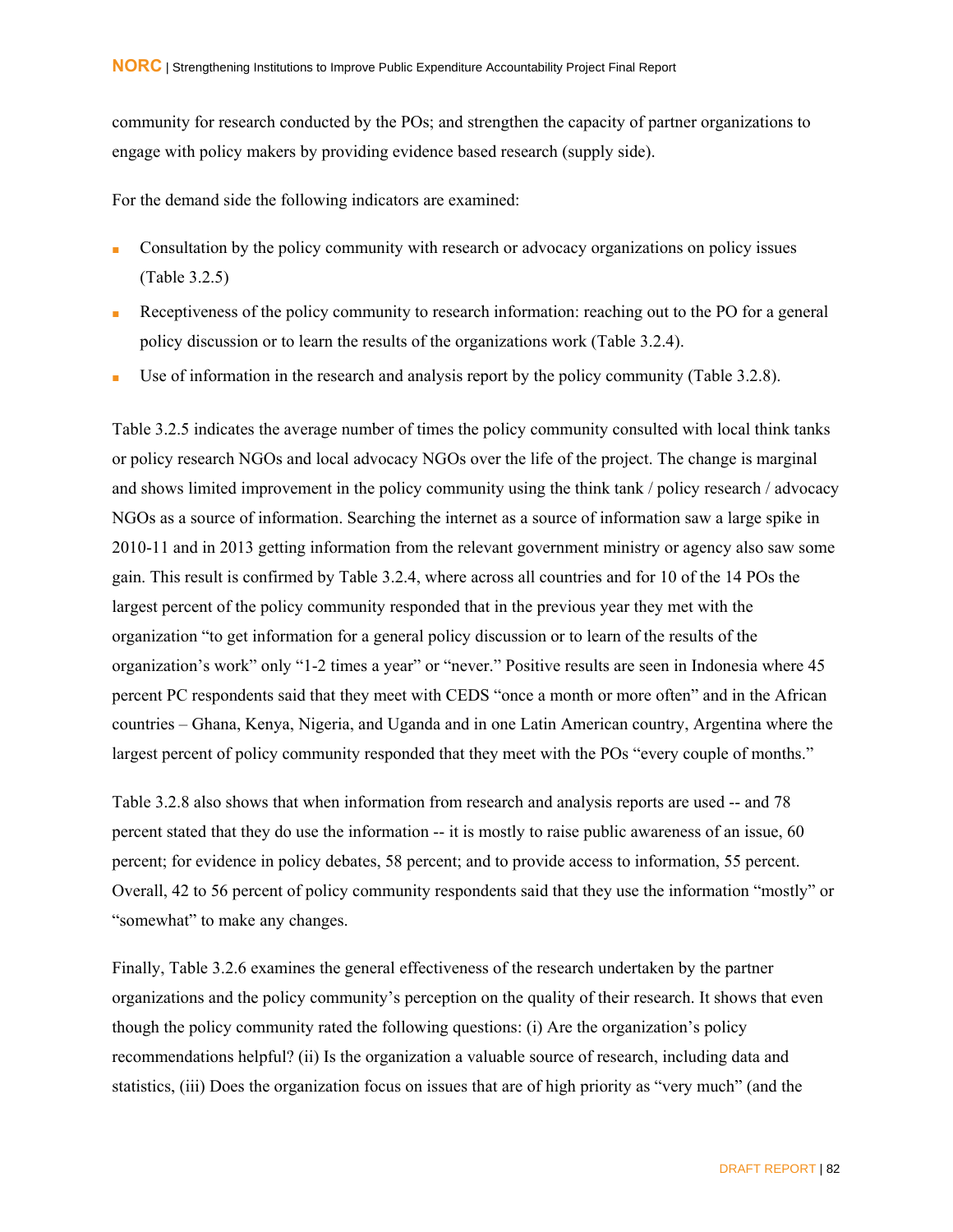percent giving this rating has increase over the duration of the project); they rate the question "does the organization's work positively impact public policy or administration as "somewhat." Thus even though the research is being considered as useful it is not being used to the same extent.

For the supply side the following indicators are examined:

PO perception on if their work has been used by the government or parliament

Continued research on transparency and accountability projects by the POs after the project finishes Information for both of the above indicators were obtained from in-depth interviews with the partner organizations; the first has been discussed in the Impact section and the second under Sustainability. POs stated that work in the education and health sector was more useful for the government than work in the water sector which had several problems with data availability. Program budget analysis, BIA, and CEA were also cited as being tools that were more accessible and useful for the government compared to policy simulations that were done towards the end of the project. Lastly, there were very few examples of concrete changes in policy due to the research of partner organizations, the exceptions being seen in Armenia, Nigeria, Guatemala and Argentina.

All the POs indicated that they will continue working on transparency and accountability issues after the project finishes. However, of them, six indicated that they lacked sufficient resources to continue research in this area and are seeking additional funding.

**Evaluation Questions**: There are three specific questions related to VFM for the final evaluation.

*Is there an optimum balance between Economy, Efficiency and Effectiveness?* Overall, the project is mostly well balanced in economy and effort/focus on efficiency. With respect to effectiveness, it was realized before the mid-term review that there needs to be more focus and support to the POs on communication and dissemination of their results else they would not see results in effectiveness. While some results have been achieved in effectiveness, more could have been done to set the stage at the start of the project.

*What are the costs and benefits of this program?* In addition to the direct projects costs (grants, workshops and technical advisors, dissemination, management, administration and M&E), other costs associated with the program include the time spent by the management and technical staff on this project and time spent by the partner organization staff – both directly in project research and write up as well as travel time to conferences, regional workshops and external presentations. The benefits include increased skill and capacity of the partner organization, improvements in the quality of the research and reports, and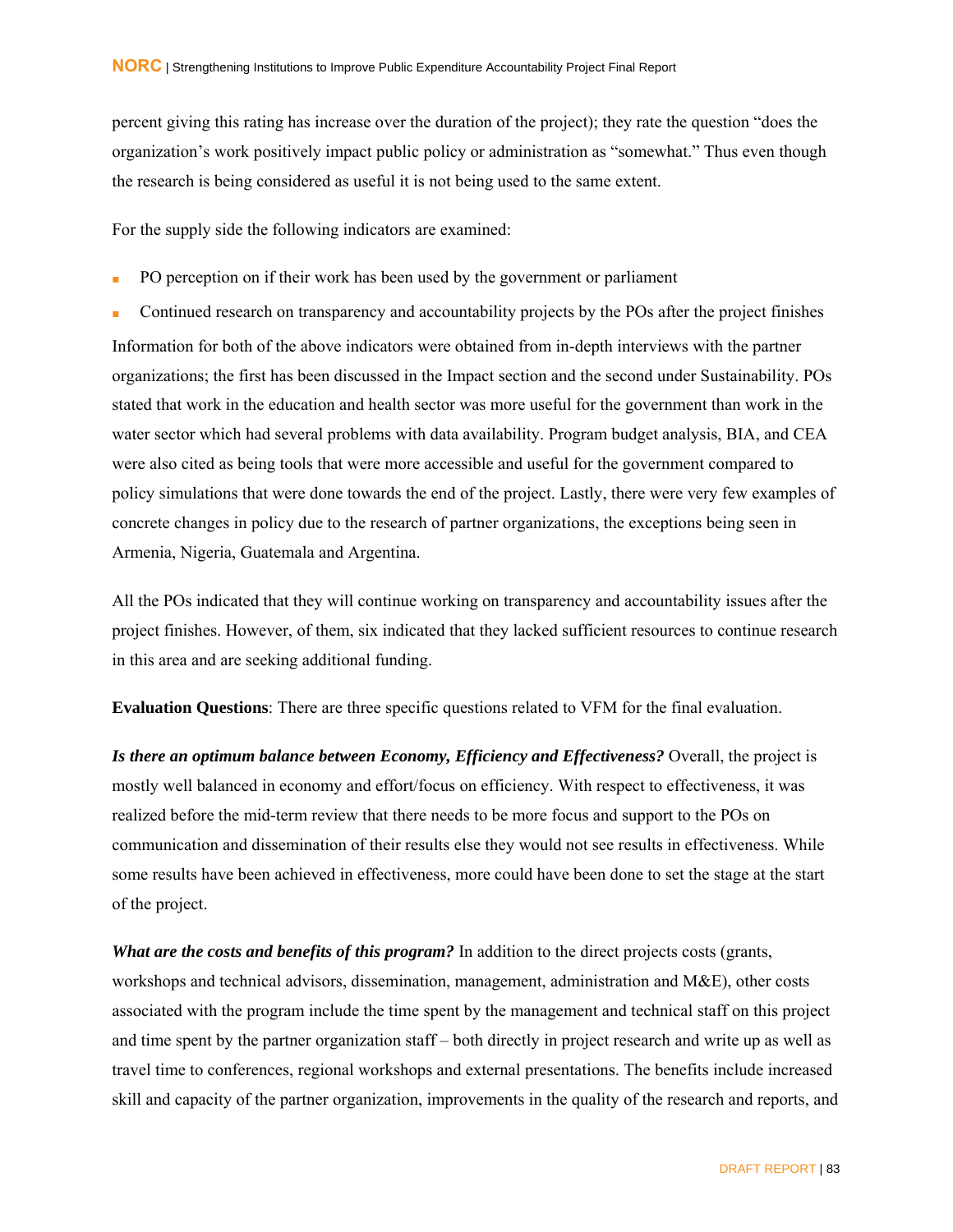their ability to inform, influence and change policy in their countries. While it is difficult to put a monetary value on the benefits of the project on the partner organizations (and compare it to the costs) it is clear that the increase in capacity and skills is not a one-time fixed value, since it will have a multiplier effect on future research and dissemination undertaken by the research organizations. The visibility that the project has given them in their countries is also valuable, since it has increased awareness of their work and in some cases made them an authority on certain topics. Thus in the evaluators opinion the benefits have outweighed the costs.

*Overall, did the program represent good value for money?* Yes, especially with respect to economy and efficiency, and to a limited extent with effectiveness. One shortcoming of the project was a lack of sustained engagement with the policy community since inception to make them recipients of the policy options. An increased focus on communication and dissemination mid-way into the project certainly helped, but it only affected the supply side of quality research – ensuring that the partner organizations reached out and distributed their research to a wide audience. This was not enough to generate demand for quality research by the policy community. Suggestions on how to structure the project differently are provided in the recommendations section.

#### **3.8 Sustainability**

The sustainability of the project is based on whether the POs have developed the capacity to produce research of a high enough quality and the abilities to disseminate it effectively to the policy community so that it is used to improve the quality of government budgeting and expenditures, ultimately improving service delivery and the lives of their countries' citizens. Looking at the results of our analysis of project impact and effectiveness presented in Sections 3.2 and 3.5, it seems that POs have mastered these skills sufficiently in order to continue these types of analyses in the future.

Retention of these capabilities is a key issue and we see that while there has been turnover during the course of the project, the POs have still managed to improve their capabilities based on our analysis. As evident in Table 3.8.1, we see that there are only four organizations in which the original project team remained in place for the duration. This means that a fair amount of gained knowledge through the workshops has been lost to the POs over the course of the project. Our analysis of the project outcomes takes into account this staff turnover that has already taken place. At the same time, all those that are currently working at the PO intend to stay beyond the end of the project, with the exception of the Nigerian PO.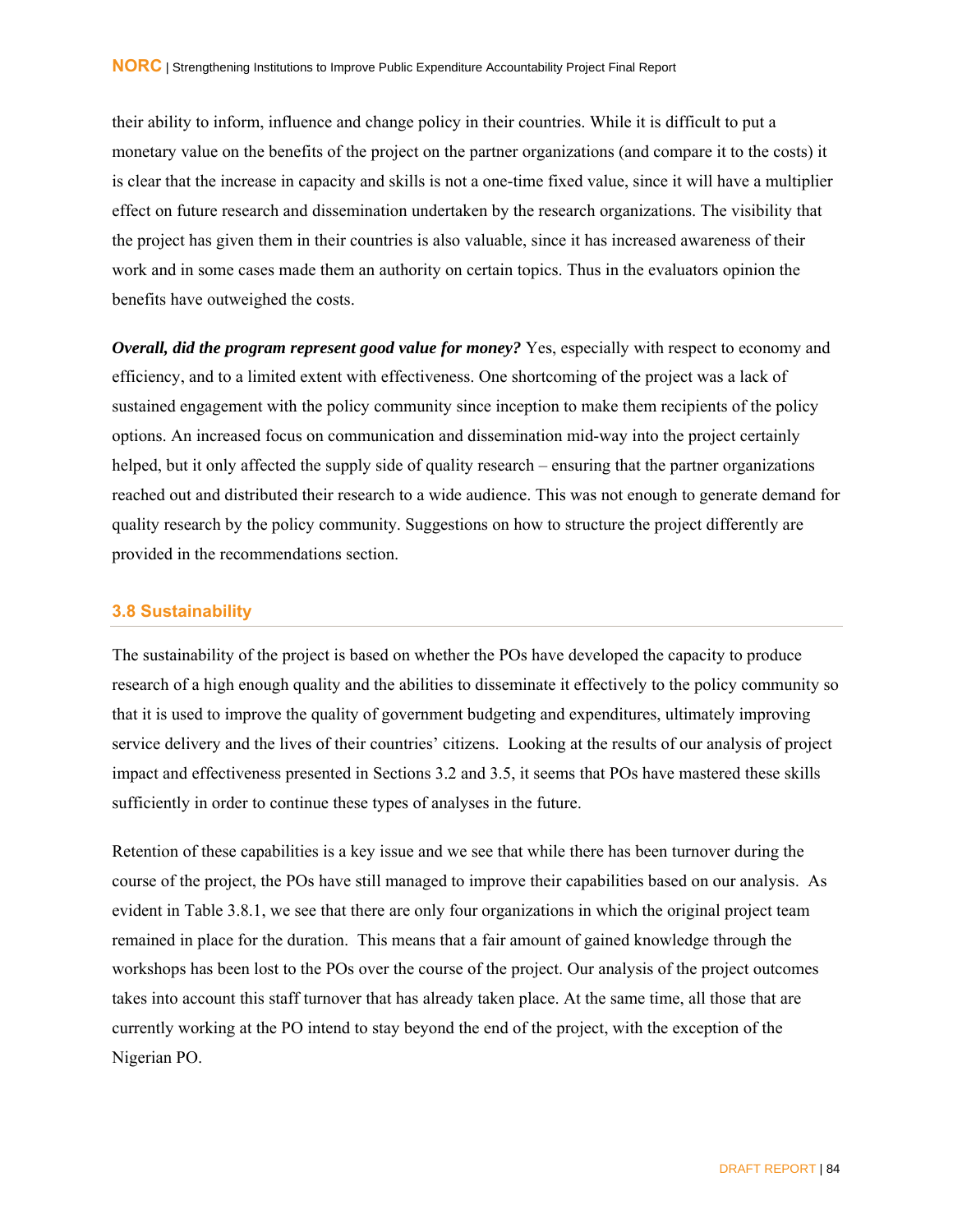|                      | <b>Number of staff that</b><br>worked on the program | % still working at<br>org | % planning to stay past the<br>project end |
|----------------------|------------------------------------------------------|---------------------------|--------------------------------------------|
| <b>All countries</b> | 103                                                  | 63                        | 64                                         |
| Argentina            | 10                                                   | 30                        | 30                                         |
| Armenia              | 5                                                    | 40                        | 40                                         |
| Bangladesh           | 11                                                   | 55                        | 55                                         |
| Ghana (a)            | 5                                                    | 0                         | 20                                         |
| Guatemala            | 8                                                    | 88                        | 88                                         |
| India                | 15                                                   | 60                        | 60                                         |
| Indonesia            | 9                                                    | 100                       | 100                                        |
| Kenya                | 5                                                    | 80                        | 80                                         |
| Mexico               | $\overline{7}$                                       | 86                        | 86                                         |
| Nepal                | 5                                                    | 100                       | 100                                        |
| Nigeria              | 3                                                    | 100                       | 67                                         |
| Peru (a)             | 5                                                    | ٠                         | 20                                         |
| Philippines          | $\overline{7}$                                       | 100                       | 100                                        |
| Uganda               | 8                                                    | 50                        | 50                                         |

## **Table 3.8.1** Staff Turnover and Retention After Project End

(a) Did not provide an answer regarding the number of project staff still working at the organization.

The continuation of transparency and accountability work also depends on the interest of the PO researchers in the work and funding levels. All PO organizations indicated that they would like to continue research on transparency and accountability issues although four Asian POs and two Latin American POs mentioned that funding was a limiting factor for this continued research. While the number of POs working on expenditure-accountability focused projects has not changed much over the years, the average number of these projects increased over the course of the program as seen in Table 3.8.2, a promising sign.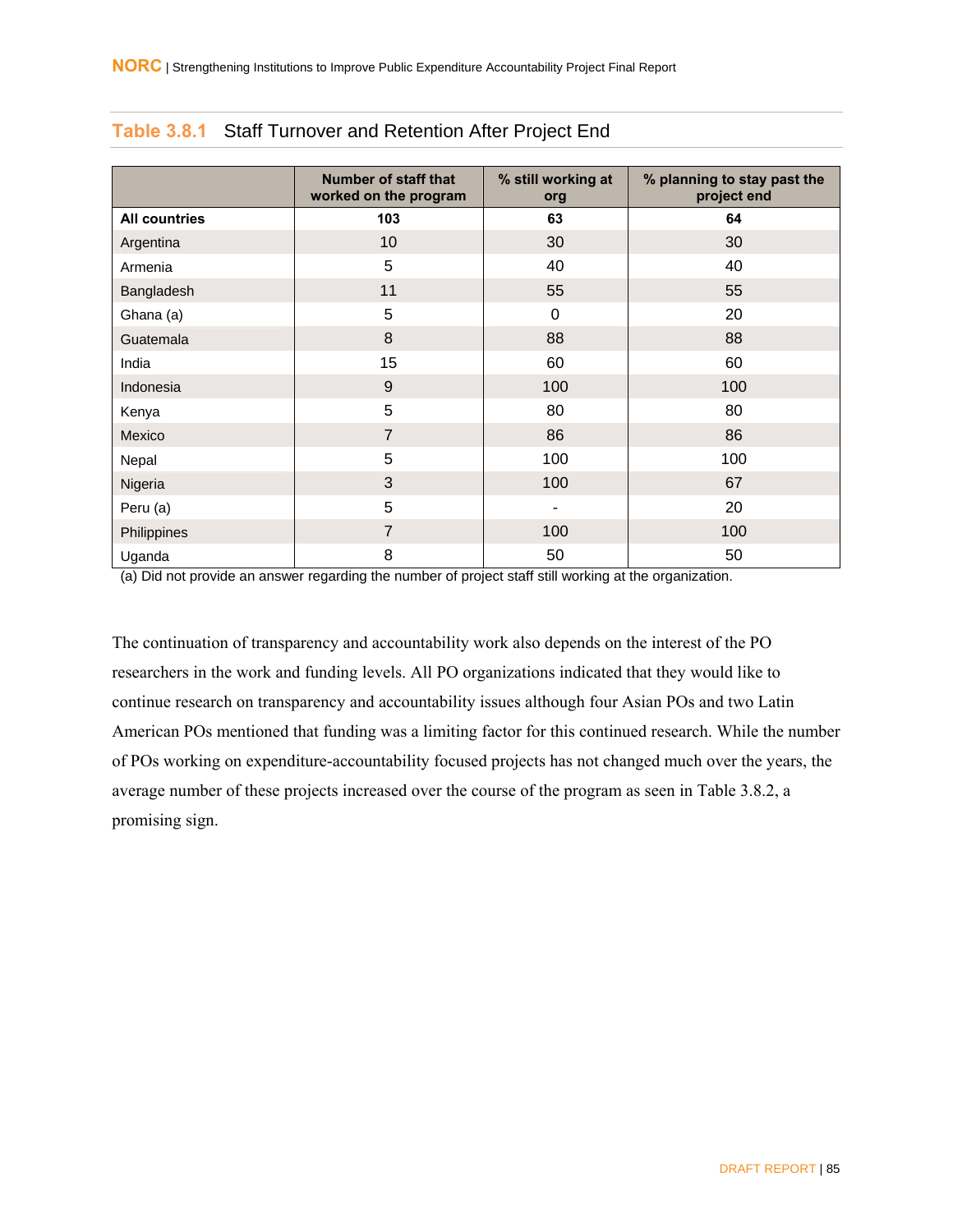|      |                            | Projects with public expenditure-accountability focus |                                    |  |
|------|----------------------------|-------------------------------------------------------|------------------------------------|--|
|      |                            | <b>Number of projects</b>                             | <b>Percent of revenue/turnover</b> |  |
| 2009 | # of POs with the activity | 11                                                    | 8                                  |  |
|      | Mean of nonzero responses  | 2.8                                                   | 41.5                               |  |
| 2010 | # of POs with the activity | 13                                                    | 13                                 |  |
|      | Mean of nonzero responses  | 2.8                                                   | 61.8                               |  |
| 2011 | # of POs with the activity | 14                                                    | 14                                 |  |
|      | Mean of nonzero responses  | 3.2                                                   | 34.2                               |  |
| 2013 | # of POs with the activity | 12                                                    | 10                                 |  |
|      | Mean of nonzero responses  | 3.8                                                   | 52.7                               |  |

## **Table 3.8.2** Work on Transparency and Accountability

Lastly, we look at the sustainability of the PO network. Although we determined that the creation of a network of POs involved in the project was only partially successful in our analysis in Section 3.5, all POs indicated they thought they would contact other POs in the project after project end, signally that the network would not disappear.

## **3.9 Replicability**

The project has several innovative and practical factors (discussed in the next section). The project can and should be replicated subject to three conditions stated below.

- 1. All five components outlined in the next section must be included in the project. The discipline of the training and the multiple opportunities for implementing and discussing the new analytic techniques are extremely important for included organizations to master this type of analysis.
- 2. Constant support from the project organizers to participants for the analytic work is essential. This includes frequent monitoring of progress and feedback on progress.
- 3. The five-year project time period is very important for both mastering the analytic skills and getting the research used in the policy process. It clearly takes time for policymakers and their advisors to become comfortable with new types of analyses and to accept findings derived with them. Even more, while policy action in the form of a law or regulations being passed may occur in 2-3 years, successful *implementation* of the laws or regulations may well require additional outside advice. Hence, the credibility of the analytic results as evident in operational project success can easily take the full project term.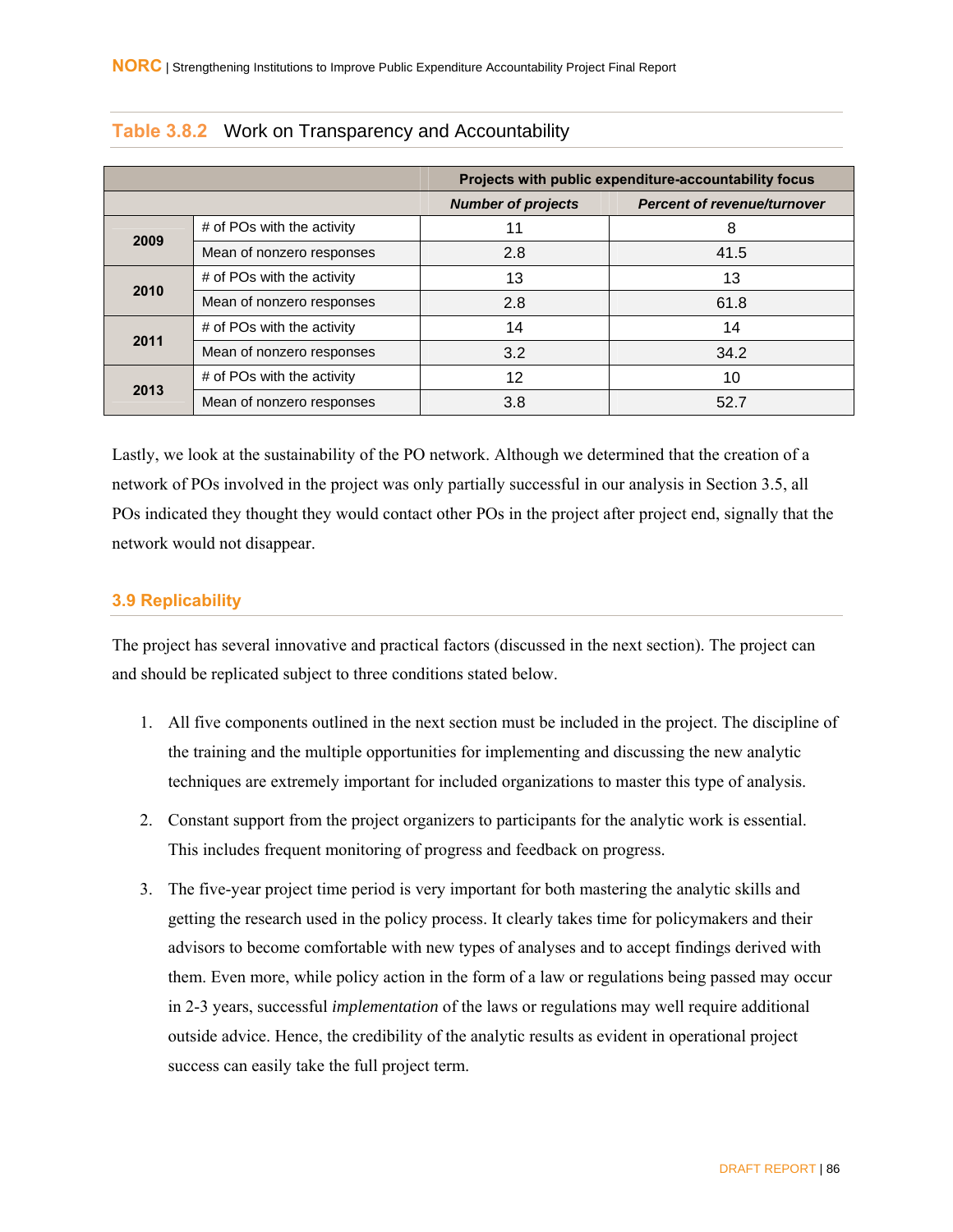# 4. **Innovation and Learning**

### **4.1 Innovation**

l

The Evaluator's view is that the project is a genuinely innovative project. Its implicit paradigm can be defined as consisting of the five elements discussed below with some suggestions for future change. While none of these is unique to this project, the project has been successful in employing them effectively together.

**Solid Conceptual Framework.** In contrast to many technical assistance interventions, the project was underpinned by a solid conceptual framework, supported with rigorous empirical evidence, that makes a convincing case for not only for citizens and consumers of government services making their voices heard by politicians and government officials but also for evidence-based advocacy.<sup>24</sup>

**Recruit Organizations with a Clear Interest in the Approach.** The Call for Proposals stated a "preference for institutions with experience in analyzing budgets" and also said that "institutions [must] have the skills necessary to fulfill the tasks," which were detailed in the Call. In short, applicants had to demonstrate prior real interest in this accountability field and an ability to do more demanding analyses that are key to the Project.

Caveat: However, some organizations already had skills in PBA and communication (Latin American) and felt that there was limited new learning when these technical areas were covered. Others felt that each topic contributed to their skill set (Africa and Asia). Greater screening of partner abilities and skill set during selection will help ensure that organizations have a similar skill base. Another option is to manage partner expectations regarding new skills that are applicable to them.

**Highly Structured Technical Assistance that Is Immediately Applied to Local Issues.** The project instructed POs in four key types of PEM analysis: program budgeting, benefit incidence, cost effectiveness analysis and running policy simulations. These were introduced in sequence at global and regional workshops, with each workshop having the objective of equipping partners with the ability to apply the technique when they returned home. Each PO was required to apply each analytic technique or

<sup>24</sup> See C. Griffin et al., *Lives in the Balance: Improving Accountability for Public Spending in Developing Countries* (Washington, DC: Brookings Institution, 2010).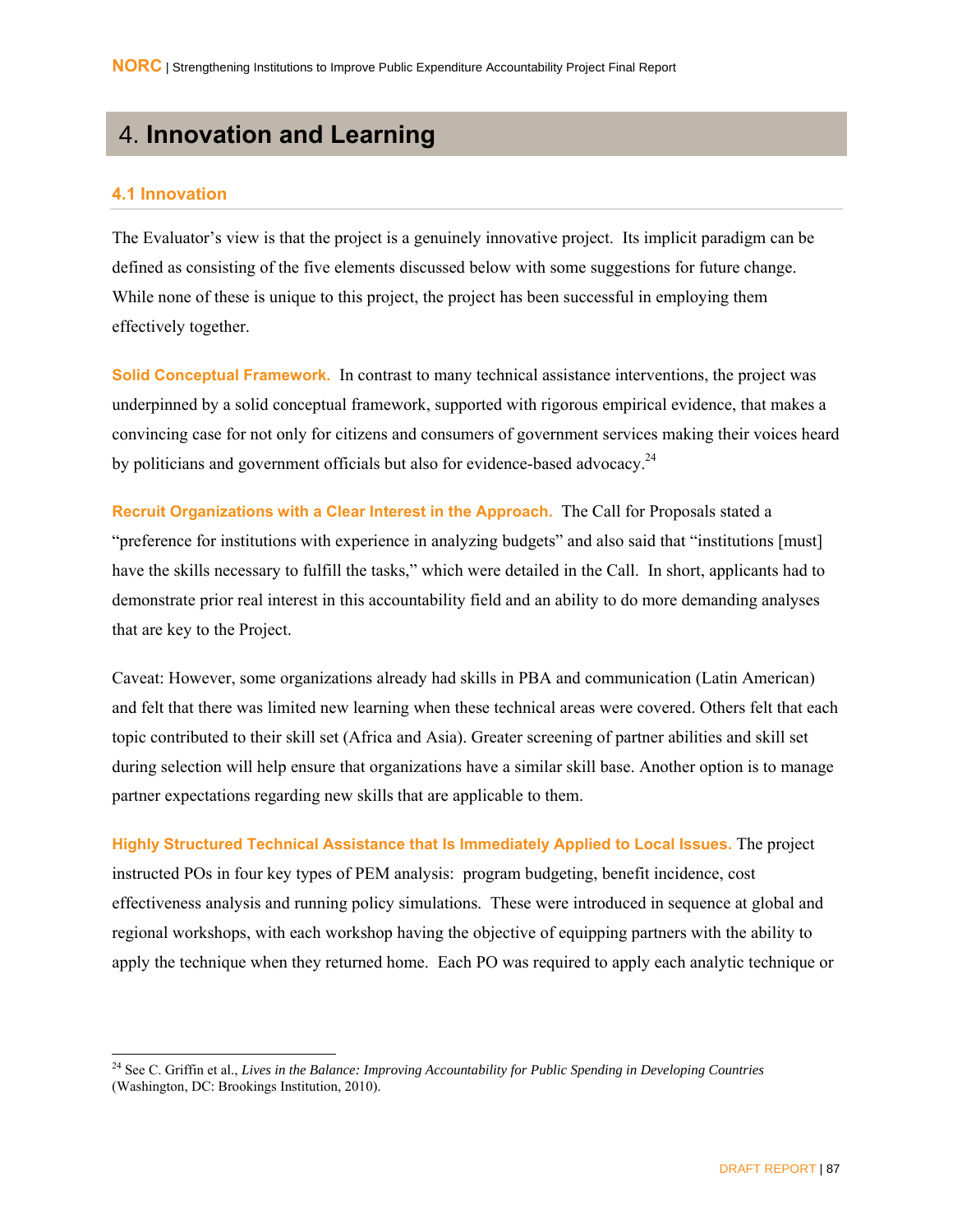tool to three sectors: health, education, and water.<sup>25</sup> Reports were produced on a firm schedule. Draft reports were reviewed by sector specialist technical advisors and project management team and detailed comments sent to the PO. During the implementation period, support was available from staff and peer organizations. At the next workshop, the studies produced were critically reviewed by peer organizations. The one-two punch of instruction-application reinforced by actively reviewing other applications proved to be a solid method for transferring knowledge and building confidence.

Caveat: The water sector was the most difficult for POs to analyze due to problems with data; in some cases policy simulations were run on unrealistic scenarios, or issues not a priority for the government. Since simulations were the natural end to a progression of policy related skills, more time could have been spent on this topic.

**Transforming Advocacy, Engaging Constructively.** Within the project the accent was squarely on evidence-based policy making and the firm belief that if advocate-analysts bring solid empirical information to policymakers the chances of constructive engagement are much higher than employing a more "rights-based" approach, in which change is demanded because it is the right of citizens to have better services or more influence on budget decisions. The project provided technical assistance for communicating results effectively and this TA is viewed as important as its analytic counterpart.

Caveat: The project was heavily focused on the supply side of policy research, and it was hoped that effective communication and advocacy of research results would be sufficient to generate demand for quality research. Additional funding was also utilized every year to train MPs and journalists on the budget, and engage citizens in the policy debate. While this helped in some countries, it did not generate sufficient demand from the policy community.

**Peer Learning.** The principle of peer learning was important to the project for two reasons. First, it was a way to provide a greater volume of technical expertise—stronger POs helped those with less experience. Second, the project's peer review system reinforced the training in analytic and communications techniques that are fundamental to project success. Each review session benefited both the reviewers and the analysts whose work was under review.

1

 $^{25}$  A question in the MTR survey of five POs asked if they thought this process provided them with sufficiently space to address important questions while also learning the techniques. All thought it did.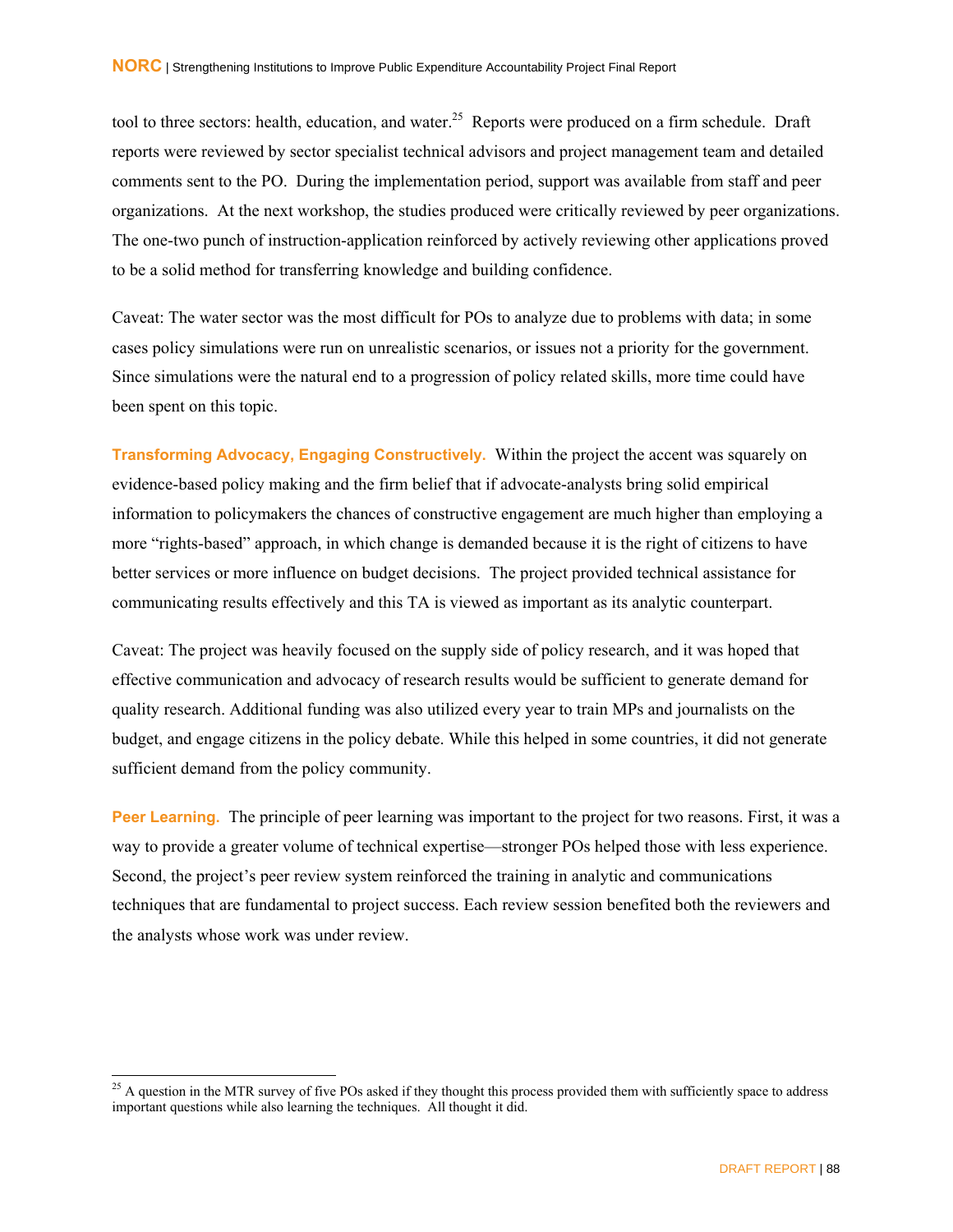## **4.2 Support of project M&E process to the evaluation**

In this section we discuss the extent to which the project logframe and M&E processes supported the evaluation. The project logframe and the evaluation were well integrated. The key to this success is that the evaluator was integrated at the very beginning of the project and was involved in the design of the logframe and its corresponding indicators. As such, the evaluator was able to provide the necessary input to develop measurable and useful indicators for evaluation purposes.

Where the evaluation could have been improved was in the availability of resources to collect higher quality survey data. Due to budget limitations, the evaluator chose to field the surveys online or through emailed or mailed paper versions rather than in-person. Self-administered surveys suffer from low response rates (it is easier to ignore an email or a letter than someone calling you or knocking on your door) and lower quality data (respondents can skip questions or may answer them in-correctly when using an emailed or mail survey). On the other hand, in-person surveys require significant additional resources to train interviewers and pay for their time to administer the surveys. Additional resources would have also allowed for a more sophisticated evaluation design that could have integrated a comparison group, allowing the evaluation to attribute the results to the project with greater certainty.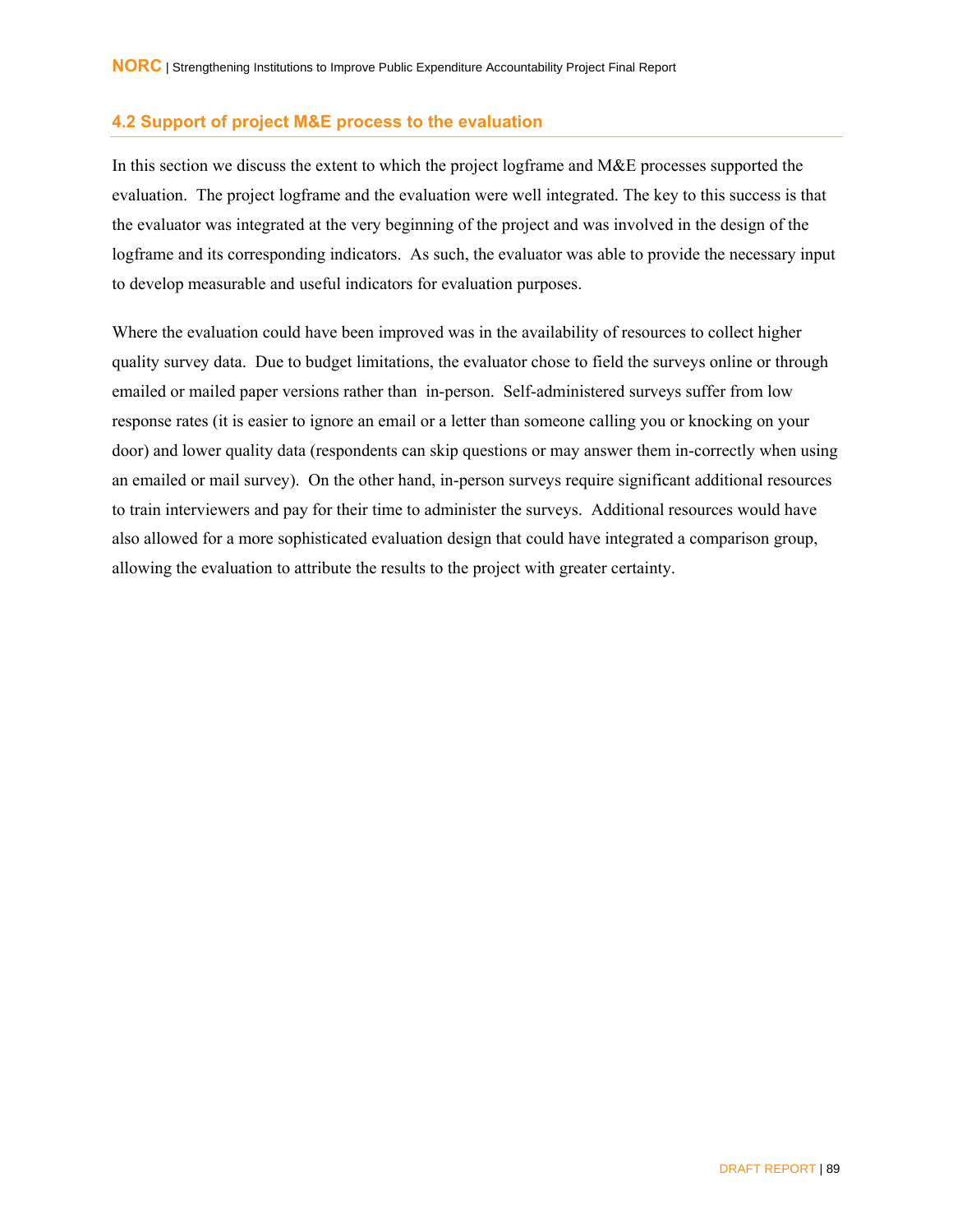## **5. Summary of Recommendations**

## **5.1 Program design recommendations**

- *Have a less complex project.* The project in its current design is very ambitious in its scale and scope -- 14 POs across the world, 3 sectors, and 4 technical policy analysis tools. While the tools are important and have a natural progression in developing skills, culminating in examining policy alternatives via simulations it may be easier and more effective to focus on just 1 or 2 sectors. In addition, the project hoped to use several mechanisms such as the Steering Committee and Regional Hubs, and establish / institutionalize new structures such as a strong network of institutions and knowledge management material. Of the four key outcomes listed for the project, the first building capacity has definitely been achieved and change in policy to some extent. However, benchmarking was difficult due to different country contexts and focus of research; and there was insufficient time and focus on establishing a strong network of institutions.
- *More flexible program design.* The project was prescriptive in the sectors and methodology that each PO needed to work on and build skills in. While this made training and peer learning easier to manage, it constrained the POs from doing research in areas that were valuable for their own research agenda or country priorities.
- *Engage the policy community since the beginning of the project.* Finding a champion in the policy community who is vested in the research or a key client for the research will increase its use and culminate in policy changes. In many countries frequent transfers of senior government officials creates challenges, but working with department officials from the beginning – both technical and management may help to maintain interest in and use of the research.
- *Engage technical advisors from the beginning and maintain continuity*. It is important to have continuity in technical advisors and have them be on the same page with respect to the rigor of research, sensitivity to the cultural context, and availability of data. Given the scale and scope of the project, having 3 main TAs was insufficient, and getting shorter-term TAs up to speed on program objectives and status of the various partners was difficult.
- Include a communications and dissemination focus from project start up. This was added to the project only mid-way. Outreach and sharing research results from the use of each tool – PBA, BIA, CEA and PS with the policy community could have created interest in the research and increased its use in making policy changes.